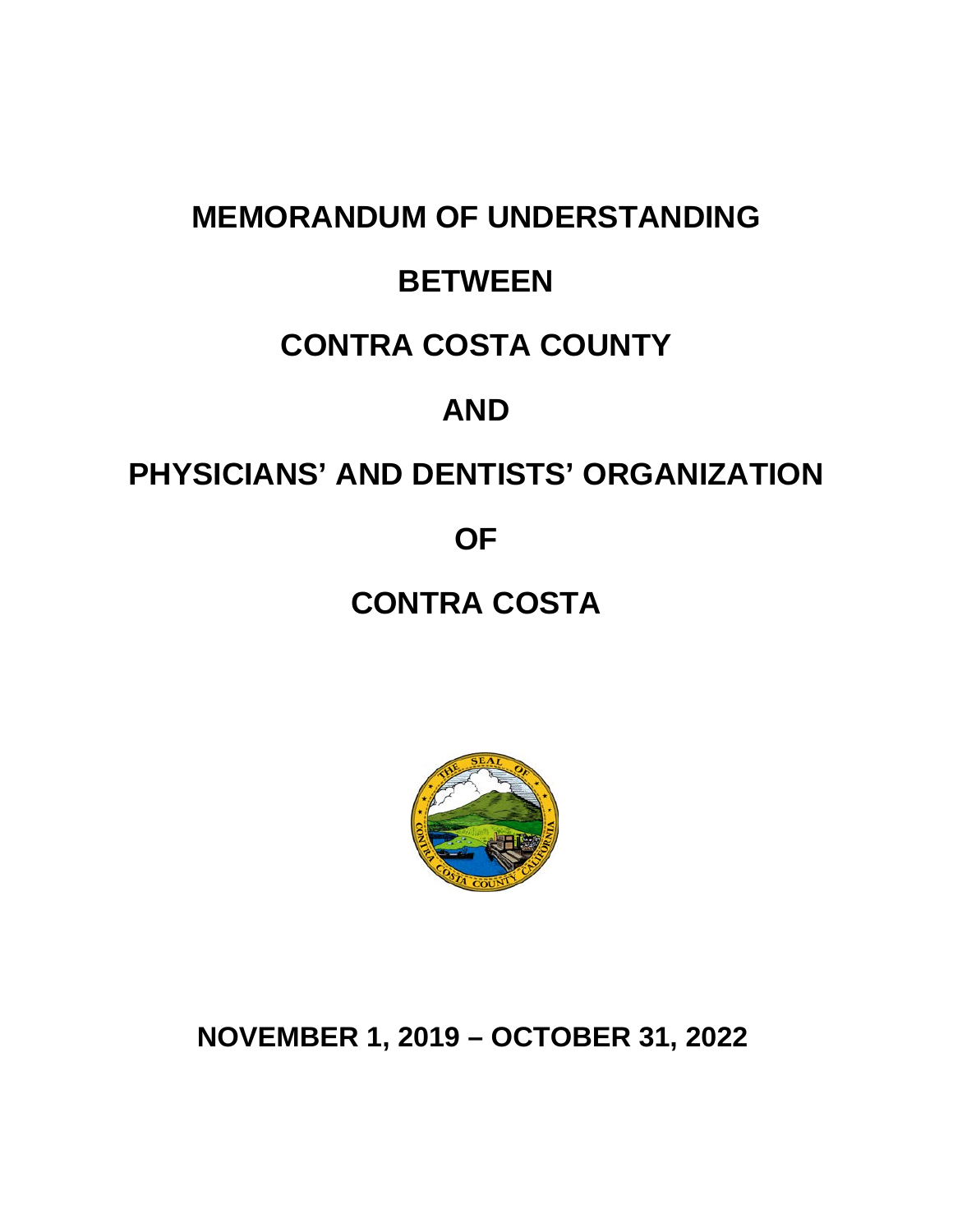#### **PHYSICIANS' & DENTISTS' ORGANIZATION OF CONTRA COSTA**

#### **TABLE OF CONTENTS**

| <b>SECTION 1</b>                                                                |                                                                                       |  |
|---------------------------------------------------------------------------------|---------------------------------------------------------------------------------------|--|
| <b>SECTION 2</b><br>2.1<br>2.2<br>2.3<br>2.4<br>2.5<br>2.6<br>2.7<br>2.8<br>2.9 | <b>ORGANIZATION SECURITY</b><br>Physicians and Dentists as Employees or Contractors 6 |  |
| <b>SECTION 3</b>                                                                |                                                                                       |  |
| <b>SECTION 4</b><br>4.1<br>4.2                                                  |                                                                                       |  |
| <b>SECTION 5</b><br>5.1<br>5.2<br>5.3<br>5.4<br>5.5<br>5.6<br>5.7<br>5.8<br>5.9 | <b>SALARIES</b><br>Electronic Health Records Incentive Program 12                     |  |
| <b>SECTION 6</b><br>6.1<br>6.2<br>6.3<br>6.4<br>6.5<br>6.6<br>6.7<br>6.8        | <b>DAYS AND HOURS OF WORK</b>                                                         |  |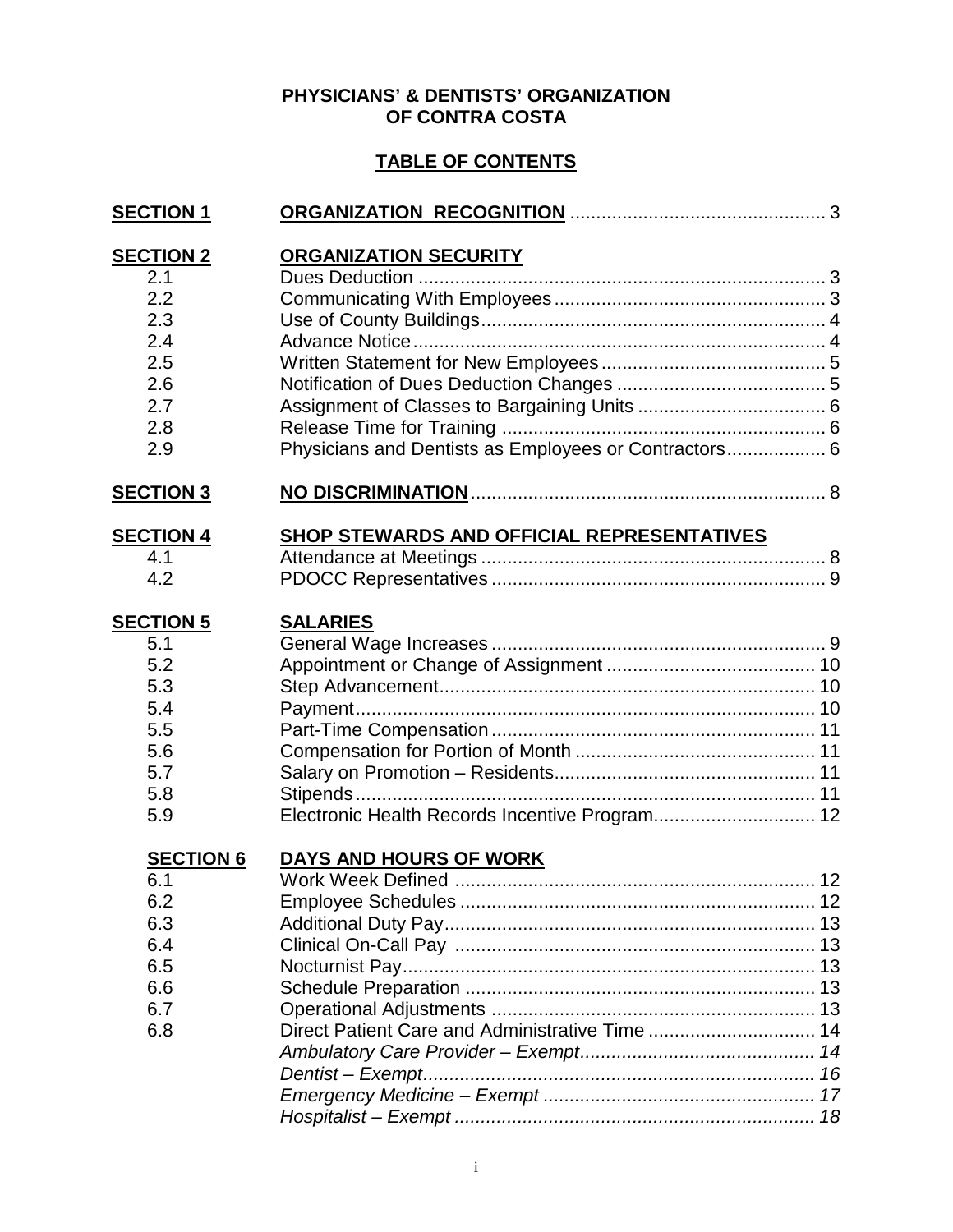|                           | Obstetrics & Gynecology (OBGYN) - Full Spectrum - Exempt 19<br>Obstet & Gyn (OBGYN)-Fam Med w/Focus in Adv Obs-Exempt 20 |  |
|---------------------------|--------------------------------------------------------------------------------------------------------------------------|--|
|                           |                                                                                                                          |  |
|                           |                                                                                                                          |  |
|                           |                                                                                                                          |  |
|                           |                                                                                                                          |  |
|                           |                                                                                                                          |  |
|                           |                                                                                                                          |  |
|                           | Primary Care Provider-Limited (Hired before 11/1/19)-Exempt 26                                                           |  |
|                           |                                                                                                                          |  |
|                           |                                                                                                                          |  |
|                           |                                                                                                                          |  |
| 6.9                       |                                                                                                                          |  |
| 6.10                      |                                                                                                                          |  |
| 6.11                      |                                                                                                                          |  |
|                           |                                                                                                                          |  |
| <b>SECTION 7</b>          | <b>HOLIDAYS</b>                                                                                                          |  |
| 7.1                       |                                                                                                                          |  |
| 7.2                       | Holiday is NOT Worked/Hol Falls on Scheduled Work Day 31                                                                 |  |
| 7.3                       | Holiday is NOT Worked/Hol Falls on Scheduled Day Off  31                                                                 |  |
| 7.4                       | Holiday is WORKED/Hol Falls on Scheduled Work Day 32                                                                     |  |
| 7.5                       | Holiday is WORKED/Hol Falls on Scheduled Day Off  32                                                                     |  |
| 7.6                       |                                                                                                                          |  |
|                           |                                                                                                                          |  |
|                           |                                                                                                                          |  |
|                           |                                                                                                                          |  |
| <b>SECTION 8</b>          | <b>VACATION LEAVE</b>                                                                                                    |  |
| 8.1                       |                                                                                                                          |  |
| 8.2                       |                                                                                                                          |  |
| 8.3                       | Vacation Allowance for Separated Employees  34                                                                           |  |
| 8.4                       |                                                                                                                          |  |
|                           |                                                                                                                          |  |
| <b>SECTION 9</b>          | <b>SICK LEAVE</b>                                                                                                        |  |
| 9.1                       |                                                                                                                          |  |
| 9.2                       | Credits To and Charges Against Sick Leave  35                                                                            |  |
| 9.3                       | Policies Governing the Use of Paid Sick Leave  35                                                                        |  |
| 9.4                       |                                                                                                                          |  |
| 9.5                       |                                                                                                                          |  |
| 9.6                       |                                                                                                                          |  |
| 9.7                       |                                                                                                                          |  |
| 9.8                       |                                                                                                                          |  |
|                           |                                                                                                                          |  |
| <b>SECTION 10</b><br>10.1 | <b>LEAVE OF ABSENCE</b>                                                                                                  |  |
| 10.2                      |                                                                                                                          |  |
| 10.3                      |                                                                                                                          |  |
| 10.4                      |                                                                                                                          |  |
| 10.5                      |                                                                                                                          |  |
| 10.6                      |                                                                                                                          |  |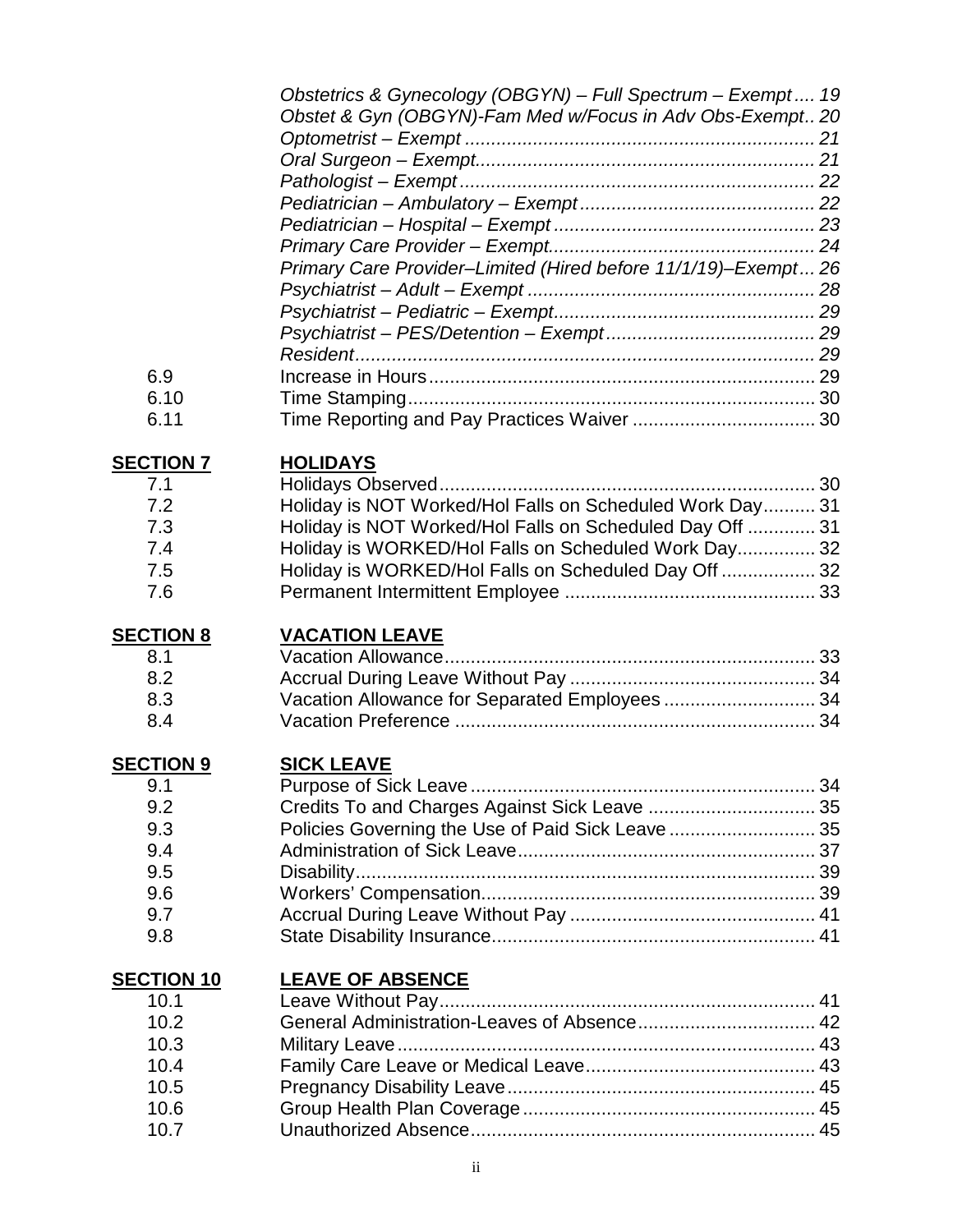| 10.8              |                                                                   |  |
|-------------------|-------------------------------------------------------------------|--|
| 10.9              |                                                                   |  |
| 10.10             |                                                                   |  |
| 10.11             |                                                                   |  |
| 10.12             |                                                                   |  |
| 10.13             |                                                                   |  |
| <b>SECTION 11</b> | <b>JURY DUTY AND WITNESS DUTY</b>                                 |  |
| 11.1              |                                                                   |  |
| 11.2              |                                                                   |  |
| <b>SECTION 12</b> | <b>MEDICAL, DENTAL &amp; LIFE INSURANCE</b>                       |  |
| 12.1              |                                                                   |  |
| 12.2              | County Health and Dental Plan Monthly Premium Subsidy  49         |  |
| 12.3              |                                                                   |  |
| 12.4              |                                                                   |  |
| 12.5              |                                                                   |  |
| 12.6              | Medical Plan Cost-Sharing with Active Ees on and after 1/1/18  55 |  |
| 12.7              | Life Insurance Benefit Under Health and Dental Plans 58           |  |
| 12.8              |                                                                   |  |
| 12.9              |                                                                   |  |
| 12.10             |                                                                   |  |
| 12.11             |                                                                   |  |
| 12.12             | Health Savings Account with High Deductible Health Plan 59        |  |
| 12.13             |                                                                   |  |
| 12.14             |                                                                   |  |
| 12.15             |                                                                   |  |
| 12.16             |                                                                   |  |
| 12.17             |                                                                   |  |
| 12.18             |                                                                   |  |
| 12.19             |                                                                   |  |
| 12.20             |                                                                   |  |
| 12.21             | Health Benefit Coverage for Eees Not Otherwise Covered  61        |  |
| <b>SECTION 13</b> | <b>RESIGNATIONS</b>                                               |  |
| 13.1              |                                                                   |  |
| 13.2              |                                                                   |  |
| 13.3              |                                                                   |  |
| 13.4              |                                                                   |  |
| 13.5              |                                                                   |  |
| <b>SECTION 14</b> | DISMISSAL, SUSPENSION, DEMOTION & RED IN PAY                      |  |
| 14.1              |                                                                   |  |
| 14.2              |                                                                   |  |
| 14.3              |                                                                   |  |
| 14.4              |                                                                   |  |
| 14.5              |                                                                   |  |
| 14.6              | Procedure on Dismiss, Susp, Disc Dem, or Red in Pay 64            |  |
| 14.7              |                                                                   |  |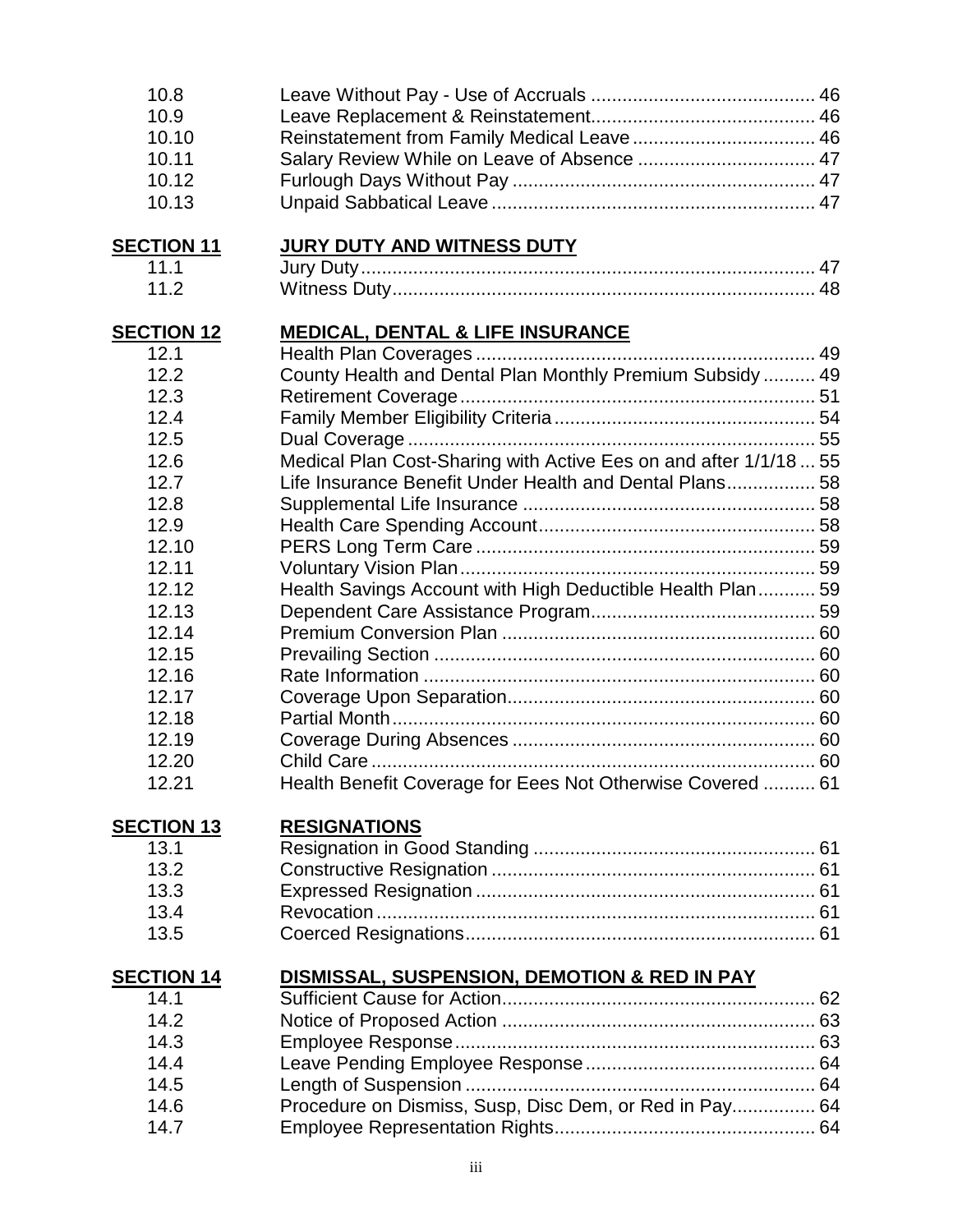| 14.8                                                                      |                                                                       |  |
|---------------------------------------------------------------------------|-----------------------------------------------------------------------|--|
| <b>SECTION 15</b><br>15.1<br>15.2<br>15.3<br>15.4<br>15.5<br>15.6<br>15.7 | <b>GRIEVANCE PROCEDURE</b>                                            |  |
| <b>SECTION 16</b><br>16.1<br>16.2                                         | <b>RETIREMENT</b><br>Retire Ben-New Mbrs of CCCERA on/after 1/1/13 67 |  |
| <b>SECTION 17</b>                                                         |                                                                       |  |
| <b>SECTION 18</b><br>18.1<br>18.2<br>18.3                                 | <b>PAID PERSONAL/EDUCATIONAL/OTHER LEAVE</b>                          |  |
| <b>SECTION 19</b><br>19.1<br>19.2                                         | <b>MILEAGE</b>                                                        |  |
| <b>SECTION 20</b>                                                         |                                                                       |  |
| <b>SECTION 21</b>                                                         |                                                                       |  |
| <b>SECTION 22</b><br>22.1<br>22.2                                         | <b>INSURANCE</b>                                                      |  |
| <b>SECTION 23</b>                                                         | LENGTH OF SVC DEFINITION (Svc Awards and Accr)  71                    |  |
| <b>SECTION 24</b>                                                         | PERMANENT PART-TIME EMPLOYEE BENEFITS 71                              |  |
| <b>SECTION 25</b>                                                         | PERMANENT-INTERMITTENT EMPLOYEE BENEFIT  71                           |  |
| <b>SECTION 26</b>                                                         |                                                                       |  |
| <b>SECTION 27</b>                                                         |                                                                       |  |
| <b>SECTION 28</b>                                                         |                                                                       |  |
| <b>SECTION 29</b>                                                         |                                                                       |  |
| <b>SECTION 30</b>                                                         |                                                                       |  |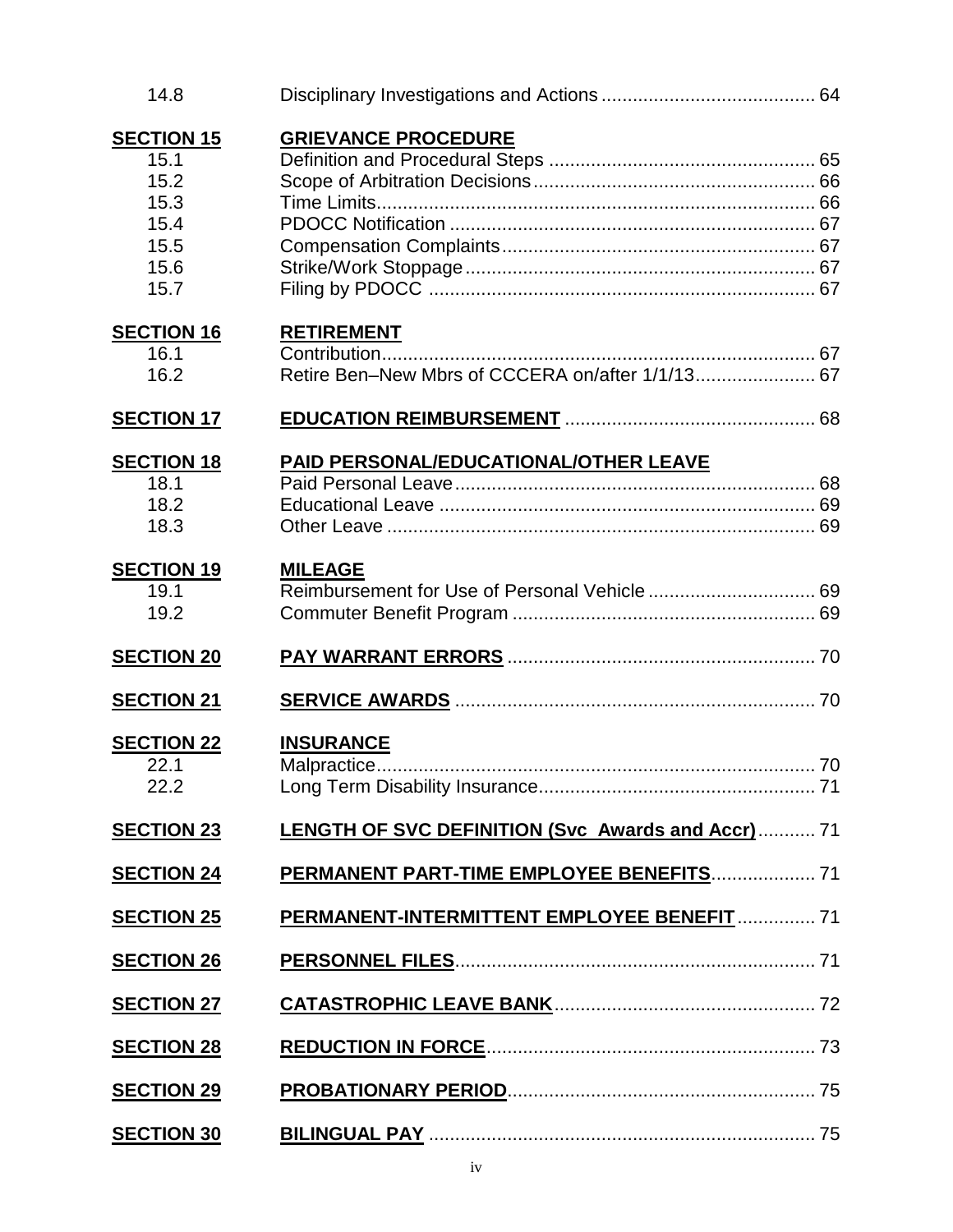| <b>SECTION 31</b> |                                                            |  |
|-------------------|------------------------------------------------------------|--|
| <b>SECTION 32</b> | <b>SCOPE OF AGREEMENT &amp; SEPARABILITY OF PROVISIONS</b> |  |
| 32 <sub>1</sub>   |                                                            |  |
| 32.2              |                                                            |  |
| 32.3              |                                                            |  |
| 32.4              |                                                            |  |
| <b>SECTION 33</b> |                                                            |  |

#### **EXHIBITS**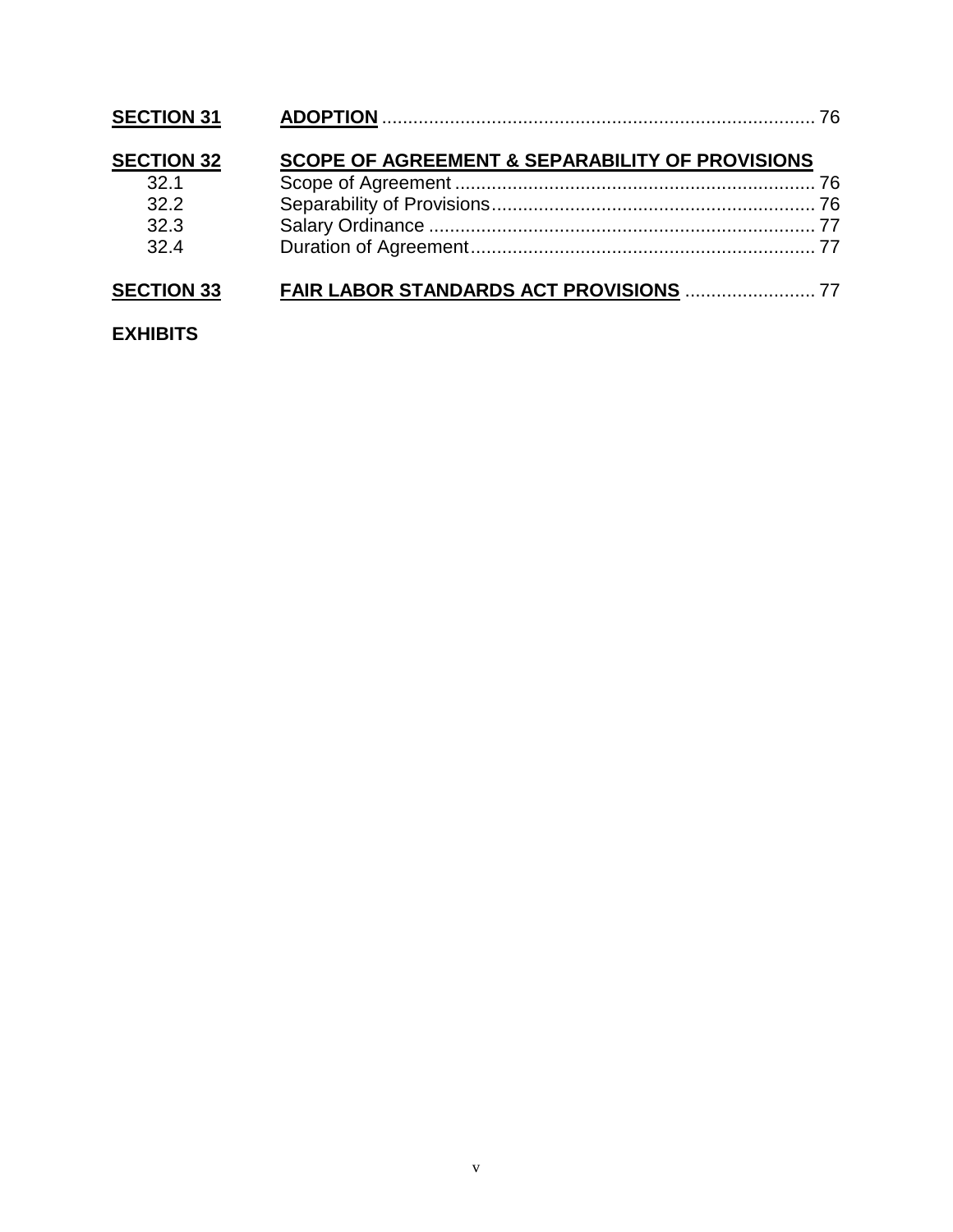#### **MEMORANDUM OF UNDERSTANDING BETWEEN CONTRA COSTA COUNTY AND PHYSICIANS' AND DENTISTS' ORGANIZATION OF CONTRA COSTA**

This Memorandum of Understanding (MOU) is entered into pursuant to the authority contained in Division 34 of Board of Supervisors' Resolution 81/1165 and has been jointly prepared by the parties.

The Employee Relations Officer (County Administrator) is the representative of Contra Costa County in employer-employee relations matters as provided in Board of Supervisors' Resolution 81/1165.

The parties have met and conferred in good faith regarding wages, hours and other terms and conditions of employment for the employees in units in which the Physicians' and Dentists' Organization of Contra Costa (PDOCC) is the recognized representative, have freely exchanged information, opinions and proposals and have endeavored to reach agreement on all matters relating to the employment conditions and employer-employee relations covering such employees.

This MOU shall be presented to the Contra Costa County Board of Supervisors, as the governing board of the County and appropriate fire districts, as the joint recommendations of the undersigned for salary and employee benefit adjustments for the term as set forth herein.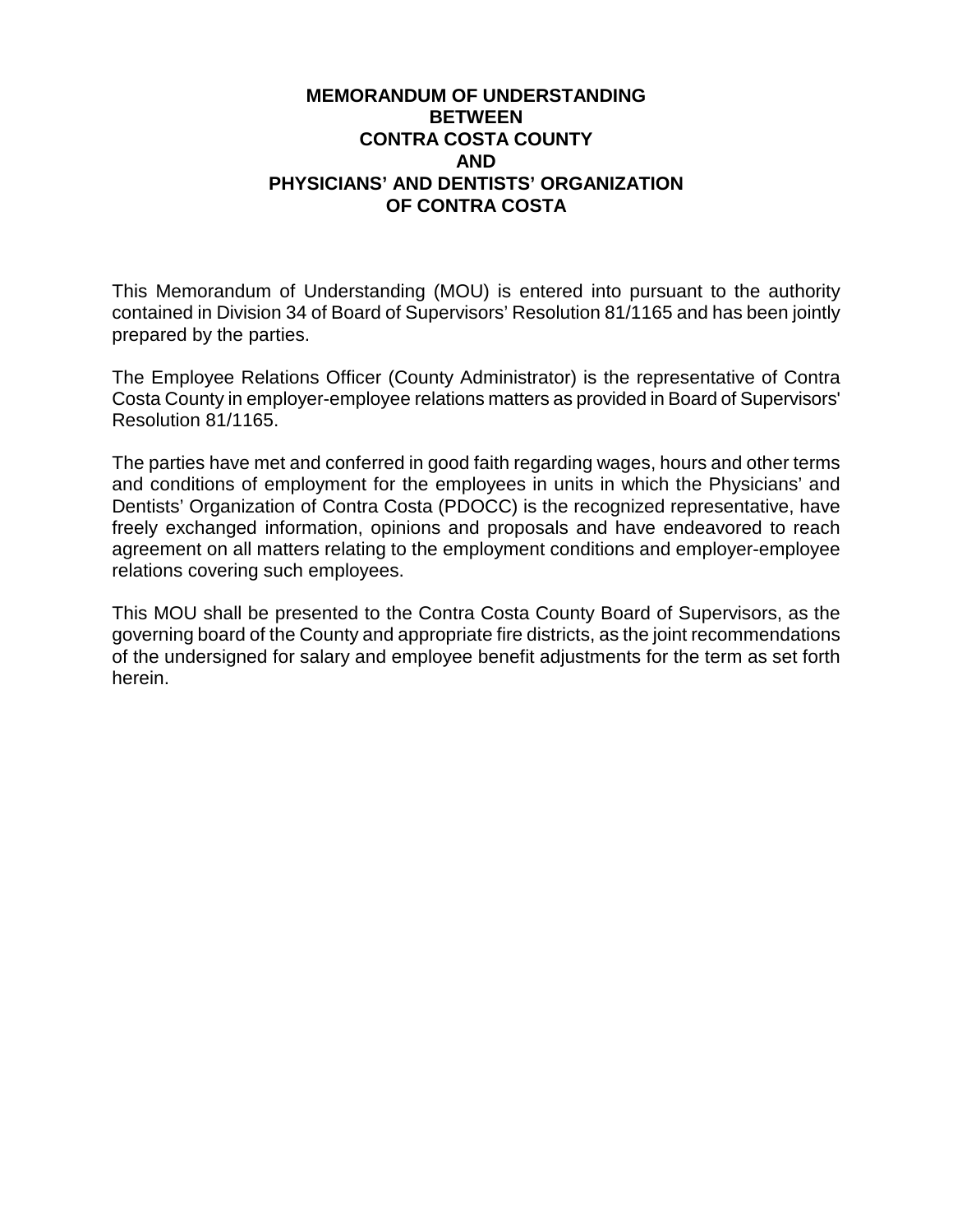#### **DEFINITIONS**

**Appointing Authority:** The Health Services Director unless otherwise provided by statute or ordinance.

**Class:** A group of positions sufficiently similar with respect to the duties and responsibilities that similar selection procedures and qualifications may apply and that the same descriptive title may be used to designate each position allocated to the group.

**Class Title:** The designation given to a class, to each position allocated to the class, and to the employees allocated to the class.

**County:** Contra Costa County.

**Department Head**: An assignment, in which a Medical Staff Member coordinates with the Appointing Authority in compliance with the medical staff bylaw governance and quality measures.

**Director of Human Resources**: The person designated by the County Administrator to serve as the Director of Human Resources.

**Employee:** A person who is an incumbent of a position or who is on leave of absence in accordance with provisions of this MOU and whose position is held pending his return.

**Exempt:** Any position which is exempt from the Merit System.

**Layoff List:** A list of persons who have occupied positions allocated to a class in the merit system and who have involuntarily separated by layoff, displacement, or demoted by displacement, or have voluntarily demoted in lieu of layoff or displacement, or have voluntarily transferred in lieu of layoff or displacement.

**Permanent-Intermittent Position:** Any position which requires the services of an incumbent for an indefinite period but on an intermittent basis, as needed, paid on an hourly basis.

**Permanent Part-Time Position:** Any position which will require the services of an incumbent for an indefinite period but on a regularly scheduled less than full time basis.

**Permanent Position:** Any position which has required, or which will require the services of an incumbent without interruption, for an indefinite period.

**Physician:** Physician classes are: Primary Care Provider, Primary Care Provider – Limited, Ambulatory Care Provider, Emergency Medicine, Hospitalist, OB/GYN – Full Spectrum, OB/GYN - FM Adv OB, Oral Surgeon, Pathologist, Pediatrician - Ambulatory, Pediatrician – Hospital, Psychiatrist - Adult, Psychiatrist – Pediatric, and Psychiatrist-Emg Svs/Det.

**Position:** The assigned duties and responsibilities calling for the regular full time, parttime or intermittent employment of a person.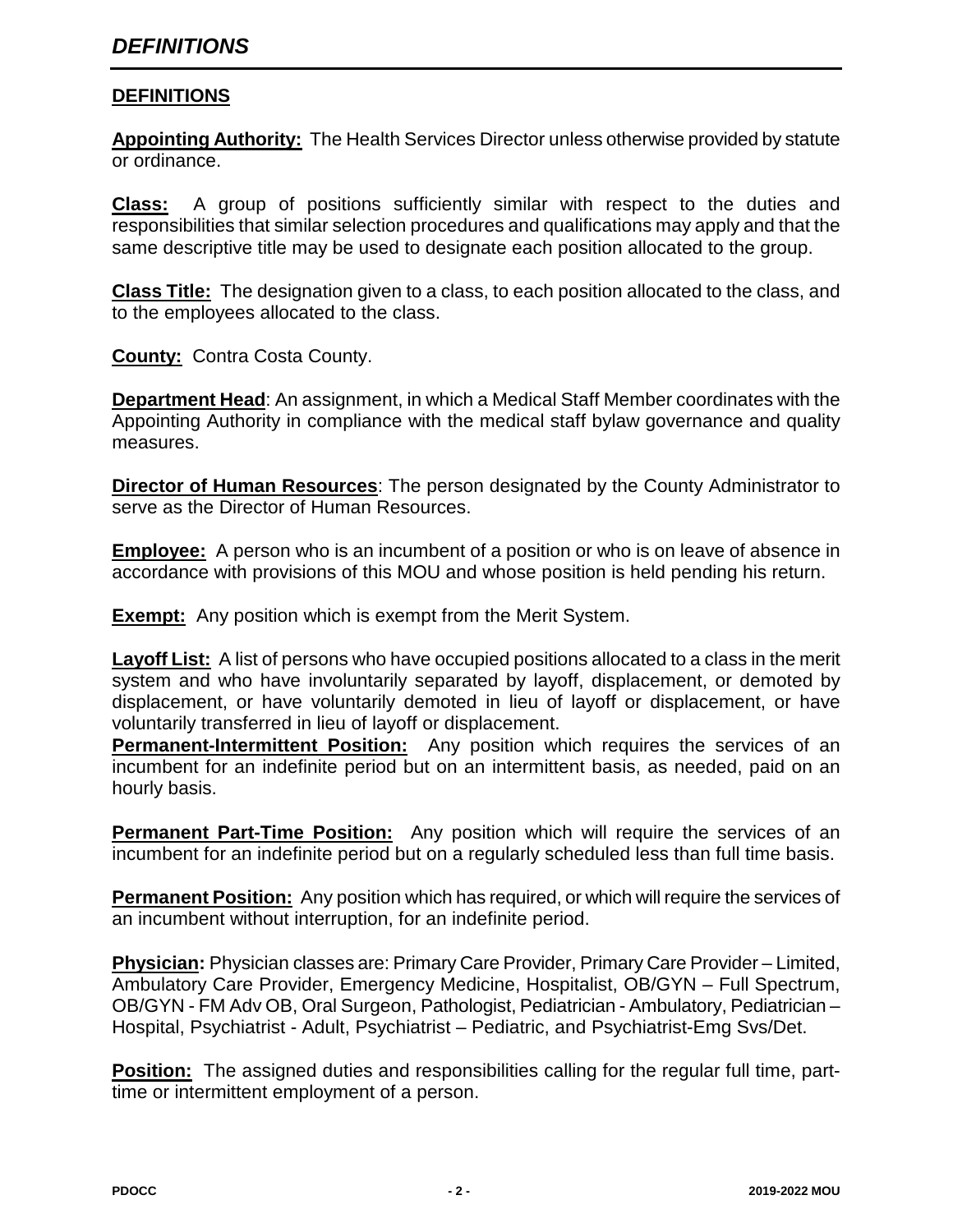**Resignation:** The voluntary termination of permanent employment with the County.

#### **SECTION 1 - ORGANIZATION RECOGNITION**

PDOCC is the formally recognized employee organization for the representation unit listed below, and such organization has been certified as such pursuant to the Board Order dated December 19, 1995 and the Board Order dated August 21. 2012.

The terms and conditions of this MOU are effective for the classifications listed in Exhibit A and effective November 1, 2019, upon approval of this MOU by the Board of Supervisors.

Physicians', Dentists', and Optometrists' Unit

#### **SECTION 2 - ORGANIZATION SECURITY**

**2.1 Dues Deduction.** Pursuant to Board of Supervisors' Resolution 81/1165, only a majority representative may have dues deduction and as such PDOCC has the exclusive privilege of dues deduction or agency fee deduction for all employees in its units.

The Organization shall indemnify, defend, and save the County harmless against any and all claims, demands, suits, orders, or judgments, or other forms of liability that arise out of or by reason of this organization security section, or action taken or not taken by the County under this Section. This includes, but is not limited to, the County's attorneys' fees and costs. The provisions of this subsection shall not be subject to the grievance procedure following the adoption of this MOU by the County Board of Supervisors.

**2.2 Communicating With Employees.** PDOCC shall be allowed to use designated portions of bulletin boards or display areas in public portions of County buildings or in public portions of offices in which there are employees represented by PDOCC, provided the communications displayed have to do with official organization business such as times and places of meetings and further provided that the employee organization appropriately posts and removes the information. The department head reserves the right to remove objectionable materials after notification to and discussion with PDOCC.

Representatives of PDOCC, not on County time, shall be permitted to place a supply of employee literature at specific locations in County buildings if arranged through the Labor Relations Manager or designated representative; said representatives may distribute employee organization literature in work areas (except work areas not open to the public) if the nature of the literature and the proposed method of distribution are compatible with the work environment and work in progress.

Such placement and/or distribution shall not be performed by on duty employees.

PDOCC shall be allowed access to work locations in which it represents employees for the following purposes: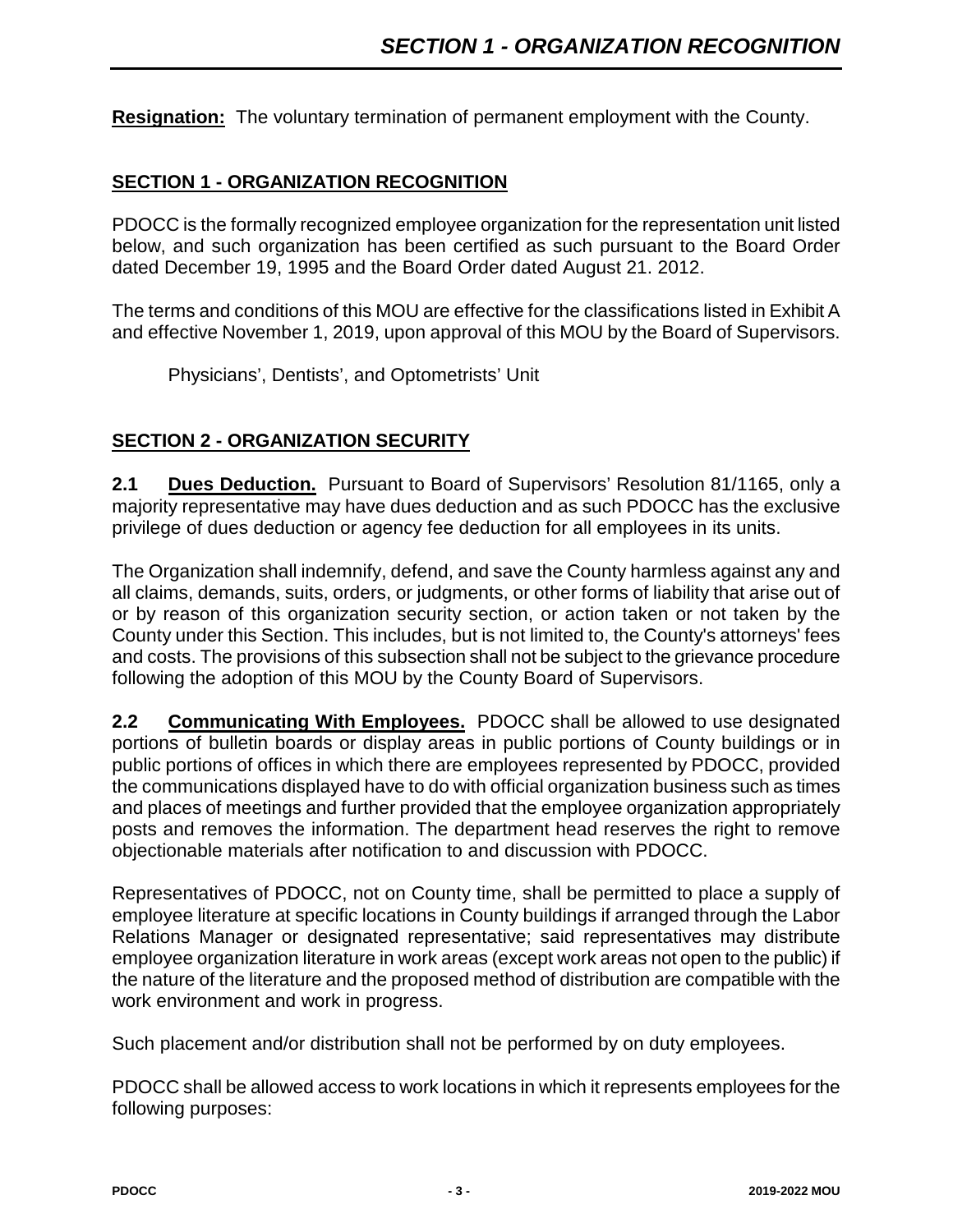- a. to post literature on bulletin boards;
- b. to arrange for use of a meeting room;
- c. to leave and/or distribute a supply of literature as indicated above;
- d. to represent an employee on a grievance, and/or to contact a PDOCC officer on a matter within the scope of representation;
- e. to ascertain whether the terms and conditions of the MOU are being complied with.

In the application of this provision, it is agreed and understood that in each such instance advance arrangements, including disclosure of which of the above purposes is the reason for the visit, will be made with the departmental representative in charge of the work area, and the visit will not interfere with County services.

**2.3 Use of County Buildings.** PDOCC shall be allowed the use of areas normally used for meeting purposes for meetings of County employees except during the hours of 8:00 a.m. and 5:00 p.m., Monday through Friday when:

- a. such space is available;
- b. there is no additional cost to the County;
- c. it does not interfere with normal County operations, nor interfere with employee's work responsibility.
- d. the meetings are on matters within the scope of representation.

The administrative official responsible for the space shall establish and maintain scheduling of such uses. PDOCC shall maintain proper order at the meeting, and see that the space is left in a clean and orderly condition.

The use of County equipment (other than items normally used in the conduct of business meetings, such as desks, chairs, ashtrays, and blackboards) is strictly prohibited, even though it may be present in the meeting area.

**2.4 Advance Notice.** PDOCC shall, except in cases of emergency, have the right to reasonable notice of any ordinance, rule, resolution or regulation directly relating to matters within the scope of representation proposed to be adopted by the Board, or boards and commissions appointed by the Board, and to meet with the body considering the matter.

The listing of an item on a public agenda, or the mailing of a copy of a proposal at least seventy-two (72) hours before the item will be heard, or the delivery of a copy of the proposal at least twenty-four (24) hours before the item will be heard, shall constitute notice.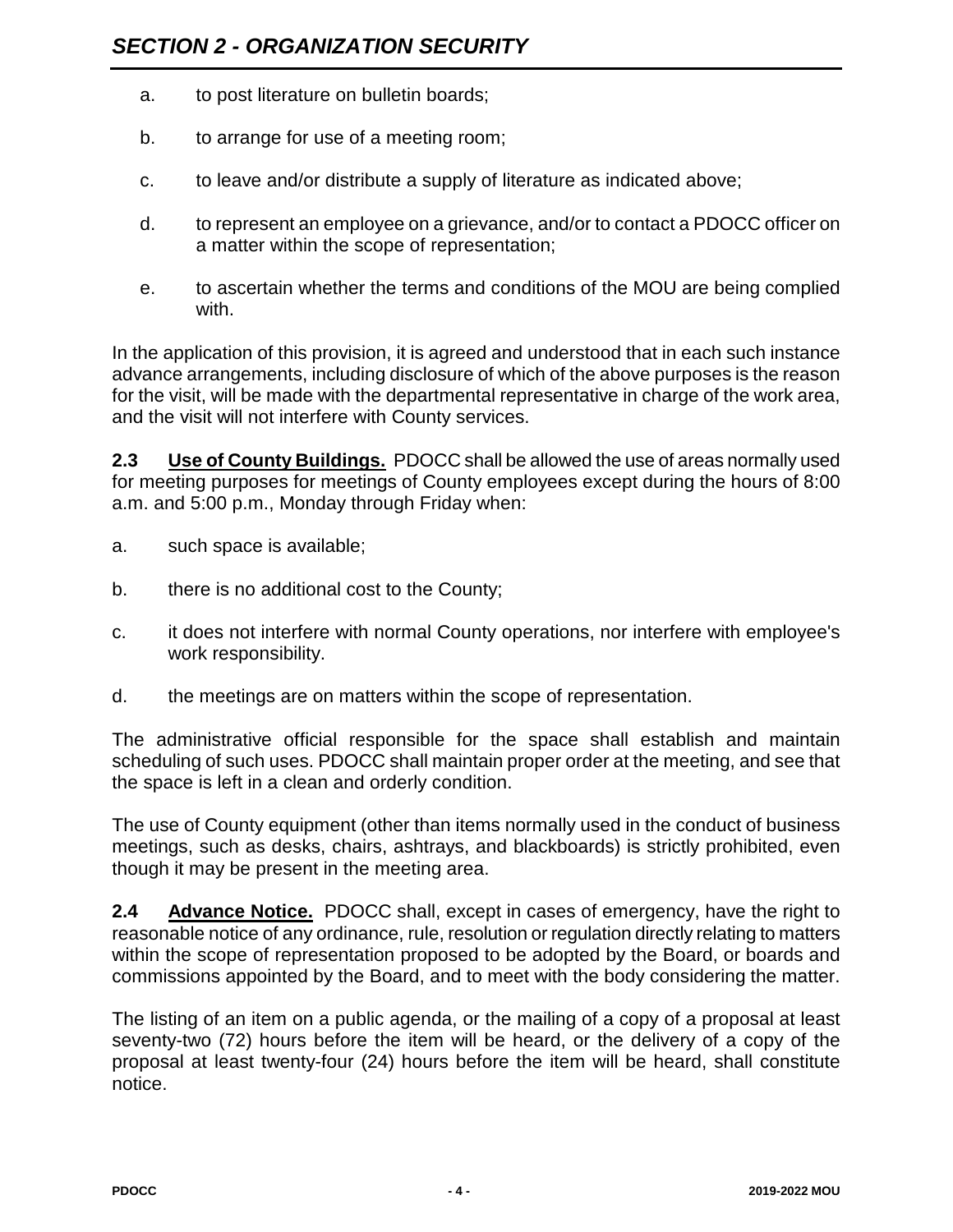In cases of emergency when the Board, or boards and commissions appointed by the Board, determines it must act immediately without such notice or meeting, it shall give notice and opportunity to meet as soon as practical after its action.

#### **2.5 Written Statement for New Employees.**

- A. The County will provide a written statement to each new employee hired into a classification in any of the bargaining units represented by PDOCC, that the employee's classification is represented by PDOCC and the name of a representative of the Union. The County will provide the employee with a packet of information that has been supplied by the Union.
- B. The County will make reasonable efforts to provide email notification to the Union as soon as a new employee hired into a classification represented by PDOCC has been scheduled for a new employee orientation. Whether or not email notification is provided, the County will provide written notice to the Union of all new employee orientations, at least ten (10) calendar days prior to the event. The County may provide less than ten (10) calendar days' notice to the Union in instances where there is an urgent need critical to the County's operations that was not reasonably foreseeable.
- C. The new employee orientation notice provided to the Union will include the date, time, and location of the orientation.
- D. The Union will be provided the opportunity to have up to two (2) representatives meet with new employees for up to thirty (30) minutes at the beginning of the orientation. One (1) of these representatives may be a bargaining unit member. A bargaining unit member attending orientation as a Union representative shall be given paid release time sufficient to cover the Union's presentation and travel time. The Union will provide the names of any employees who they wish to be released at least 48 hours in advance to the Labor Relations Manager. Approval for release time is subject to adequate staff coverage at the employee's worksite.
- E. The Union may provide written materials to new employees during the new employee orientation. The Union's presentation will be conducted during paid County time as a regular part of the new employee orientation. No representative of management shall be present during the Union's presentation.

**2.6 Notification of Dues Deduction Changes.** PDOCC shall regularly provide the County with the names of employees for whom dues deductions should be initiated, changed, or discontinued pursuant to this section in a manner that has been mutually agreed upon by the County and PDOCC and set forth in a separate protocol document. PDOCC will submit a spreadsheet in an agreed upon format to the Office of the Auditor-Controller via email. Requests for dues deductions received by the Auditor-Controller by the close of business at least five (5) business days prior to the end of the pay period will be implemented in the following pay period. PDOCC certifies that it will only send requests to initiate dues deductions for employees who have authorized the deductions.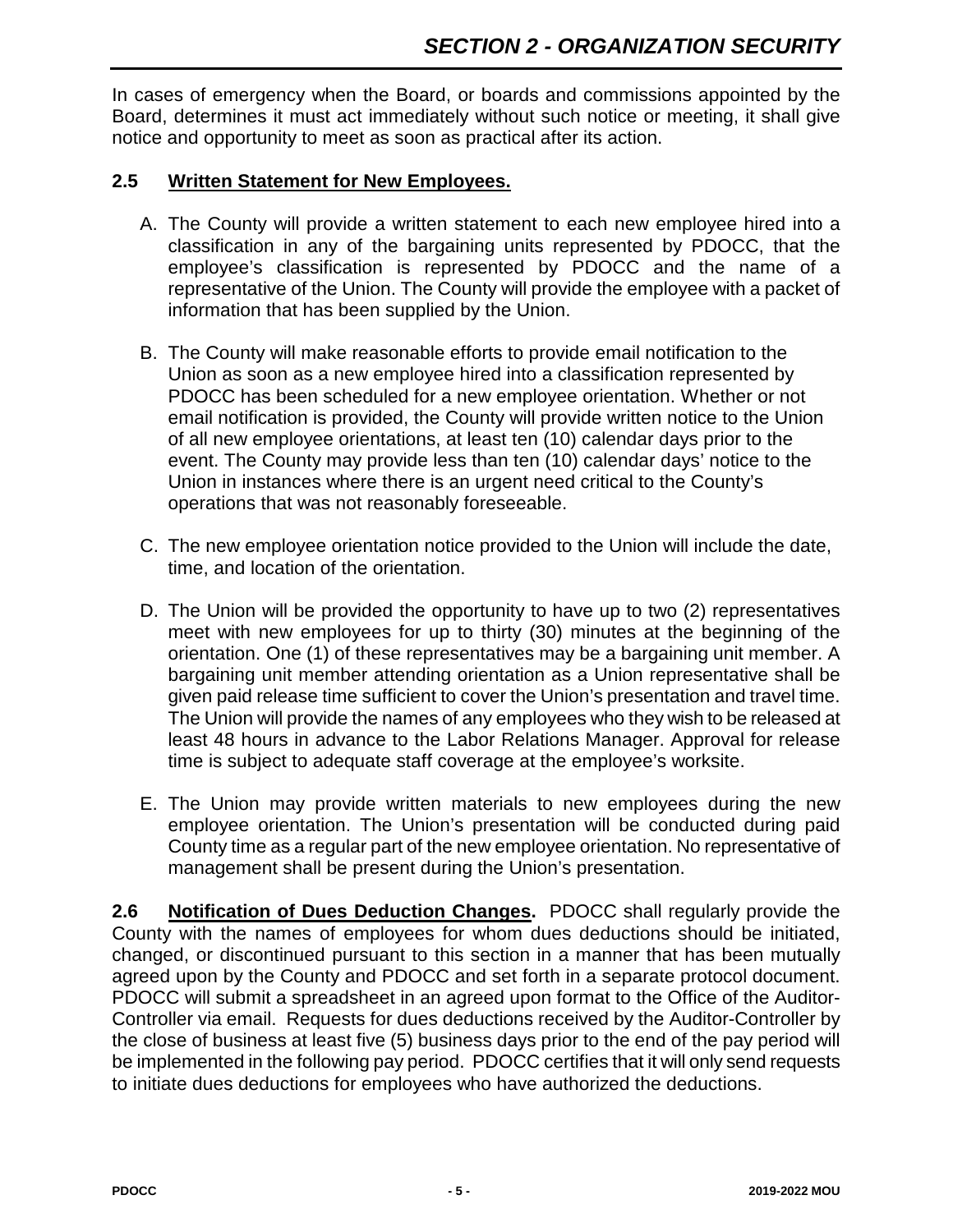**2.7 Assignment of Classes to Bargaining Units.** The County shall assign new classes in accordance with the following procedure:

- a. Initial Determination. When a new class title is established, the Labor Relations Manager shall review the composition of existing representation units to determine the appropriateness of including some or all of the employees in the new class in one or more existing representation units, and within a reasonable period of time shall notify all recognized employee organizations of his/her determination.
- b. Final Determination. His/her determination is final unless within ten (10) days after notification a recognized employee organization requests in writing to meet and confer thereon.
- c. Meet and Confer and Other Steps. He/she shall meet and confer with such requesting organizations (and with other recognized employee organizations where appropriate) to seek agreement on this matter within sixty (60) days after the ten (10) day period in Subsection b, unless otherwise mutually agreed. Thereafter, the procedures in cases of disagreement, arbitration referral and expenses, and criteria for determination shall conform to Board of Supervisors' Resolution 81/1165.

**2.8 Release Time for Training.** Effective January 1, 2000, the County shall provide a maximum of fifty (50) hours per calendar year of release time for union-designated representatives to attend labor related training programs.

Requests for release time shall be provided to the Employee Relations Officer or designee in writing at least fifteen (15) days in advance of the time requested. The Department will reasonably consider each request and notify the affected employee whether such request is approved within one (1) week of receipt.

#### **2.9 Physicians and Dentists as Employees or Contractors.**

- A. Employees or Contractors. The County agrees to hire new physicians and dentists who are or will be regularly scheduled to work twenty (20) or more hours each week, as employees in positions assigned to the PDOCC Bargaining Unit, and not as contractors, in the following specialties:
	- 1. General Internal Medicine
	- 2. General Pediatrics
	- 3. Emergency Medicine
	- 4. Family Practice
	- 5. General Pathology
	- 6. Oral Surgery
	- 7. General Dentistry
	- 8. General Practice
	- 9. Hospitalist
	- 10. Obstetrics and Gynecology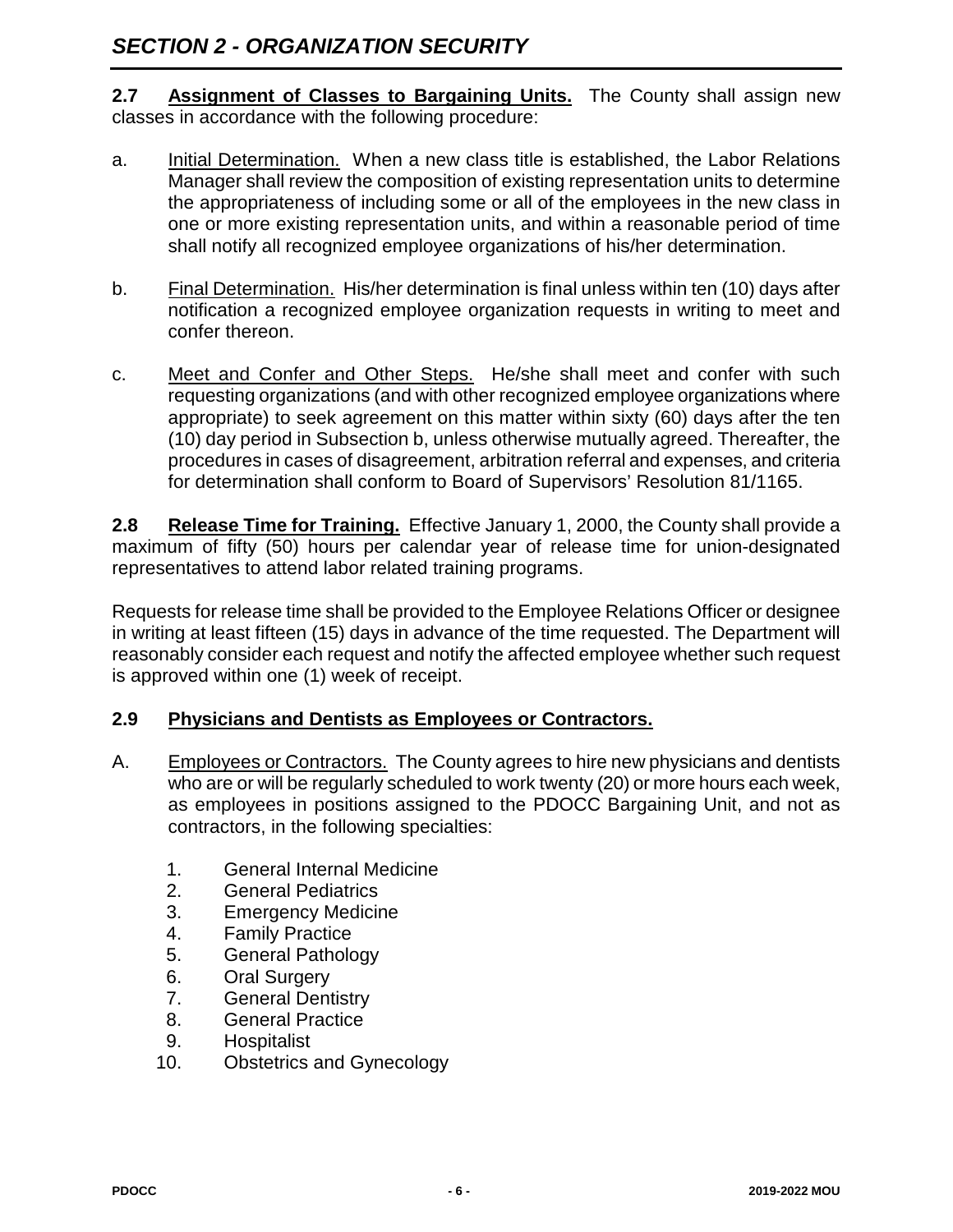#### B. Psychiatrists.

- 1. The County will endeavor to utilize psychiatrists who are employed by the County and represented by PDOCC, to provide at least sixty percent (60%) of the psychiatric service hours provided annually to the County.
- 2. Beginning February 1, 2015, and each February 1 thereafter, the Health Services Department will provide an alphabetical list of all psychiatrists, both employed and contracted, working for the Department during the prior calendar year with the total number of psychiatric service hours provided by each psychiatrist listed. If the total number of psychiatric service hours provided by contracted psychiatrists during the prior the calendar year exceeds forty percent (40%) of the total psychiatric service hours provided by all psychiatrists, then the Health Services Department will pay to PDOCC the amount of PDOCC dues for each full-time equivalent (F.T.E.) for contracted service hours over forty percent (40%). One (1) F.T.E. is equivalent to 2,080 service hours per year. The number of F.T.E. for dues payment will be determined by taking the total number of annual service hours over forty percent (40%) provided by contracted psychiatrists divided 2,080 hours (e.g., 10,400 contracted service hours  $\div$  2,080 hours= 5 F.T.E.).
- 3. By January 15 of each year, PDOCC will provide the Health Services Department with the annual dues amount for one F.T.E. at the top step of the Exempt Medical Staff Physician salary schedule for the prior calendar year for purposes of calculating the dues payment to PDOCC. If the Health Services Department determines that a payment is owed to PDOCC pursuant to this section 2.9.B., such payment will be made to PDOCC no later than March 1 of any year in which a payment is due.
- C. CCHP Community Provider Network Physicians. Notwithstanding subsections A. and B. above, the County may continue to contract for physician services needed by the Contra Costa Health Plan.
- D. Detention Assignment. Notwithstanding subsections A. and B. above, the County may continue to contract for physician services in the Contra Costa Detention Facilities.
- E. Use of Locum Tenens. Notwithstanding section 2.9.A, physicians or dentists may be contracted by the County directly or through a third party (locum tenens) to provide services in a temporary capacity as described below. The term Locum Tenens as used in this section refers to either type of contracted provider. Psychiatrists who are contracted for pursuant to this section are still subject to the limitations of paragraph B of section 2.9.

1. Recruitment Mechanism: A locum tenens may provide services for up to six (6) months when recruitment for permanent employment is being considered by the Department. To utilize this recruitment mechanism, there must be an available vacant position. During the six (6) month trial period, if the Department determines that the locum tenens is an acceptable candidate for permanent employment,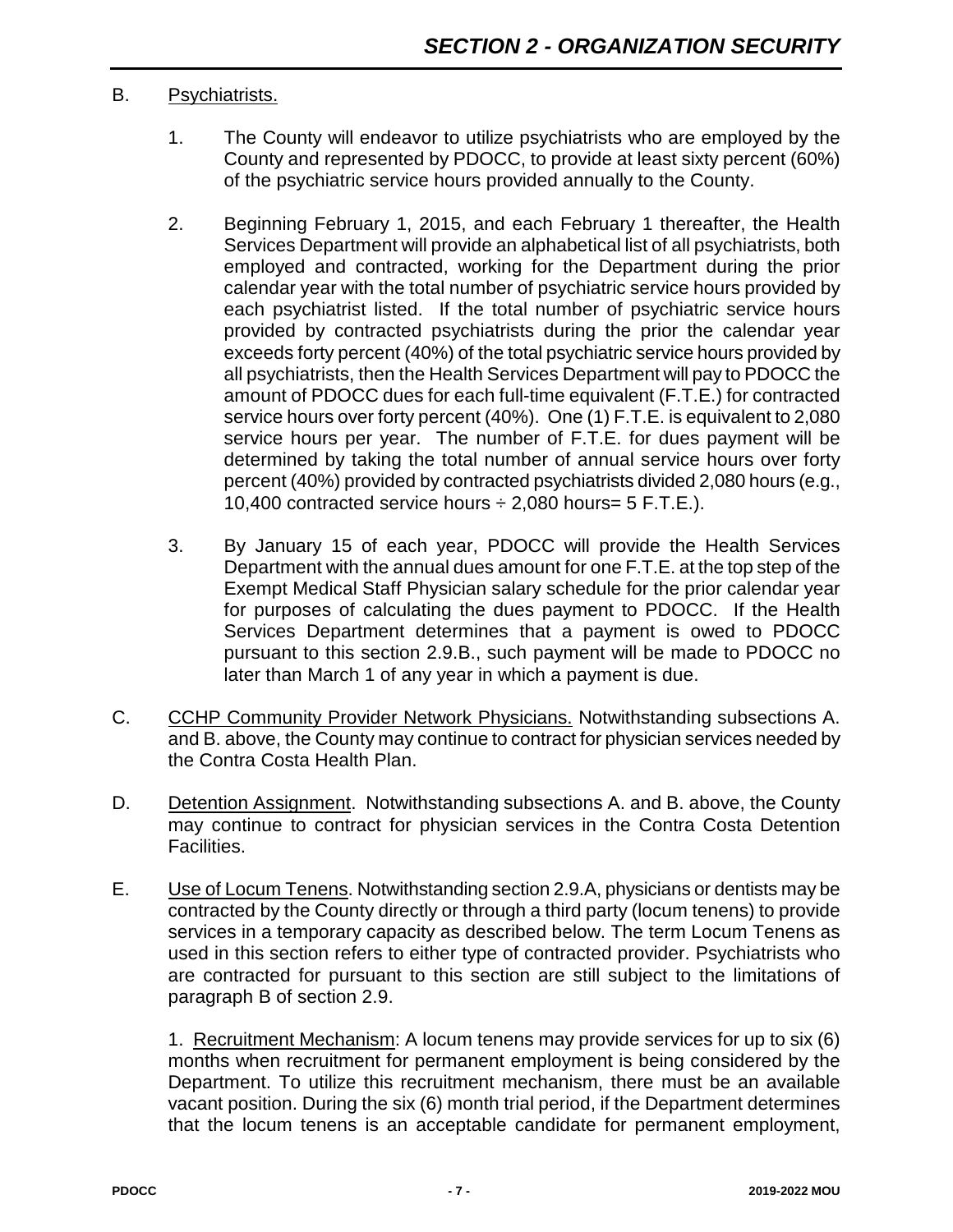employment in a permanent position may be offered at any time. If the offer is refused, the locum tenens provider's services will be ended within two (2) weeks of the date of refusal. If a locum tenens refuses the offer of employment, he/she will not be allowed to return to the County as a locum tenens for a period of twelve (12) months from the date of rejection of the offer of employment.

2. Seasonal Need: A locum tenens may provide services in primary care, the Emergency Department, or Short Notice Clinics during the specific peak periods described below. Under this category, individual locum tenens providers are limited to working a maximum of fifteen (15) weeks.

a. Winter Flu Season – the period from Monday prior to Thanksgiving through the last day in February, inclusive.

b. Summer Vacation Season – the period of the Monday prior to Memorial Day through the Friday following Labor Day, inclusive.

3. Coverage for Leaves of Absence: The Department may use a locum tenens to cover for an employee during a leave of absence that is greater than one (1) month of continuous absence, e.g., maternity, military, medical, workers' compensation leaves, etc. Individual locum tenens providing services under this category may work a maximum of nine (9) months.

Upon request from PDOCC, the Department will provide to PDOCC a report of locum tenens use within fourteen (14) calendar days of the request. The report will include the names of the locum tenens providers used, assignment (work type and location), and duration of work.

#### **SECTION 3 - NO DISCRIMINATION**

There shall be no discrimination because of sex, race, creed, color, national origin, sexual orientation or union activities against any employee or applicant for employment by the County or by anyone employed by the County; and to the extent prohibited by applicable State and Federal law there shall be no discrimination because of age. There shall be no discrimination against any disabled person solely because of such disability unless that disability prevents the person from carrying out the essential functions of the position safely.

#### **SECTION 4 - SHOP STEWARDS AND OFFICIAL REPRESENTATIVES**

**4.1 Attendance at Meetings.** Employees designated as shop stewards or official representatives of PDOCC shall be allowed to attend meetings held by County agencies during regular working hours on County time as follows:

- a. If their attendance is required by the County at a specific meeting, including meetings of the Board of Supervisors;
- b. if their attendance is sought by a hearing body or presentation of testimony or other reasons;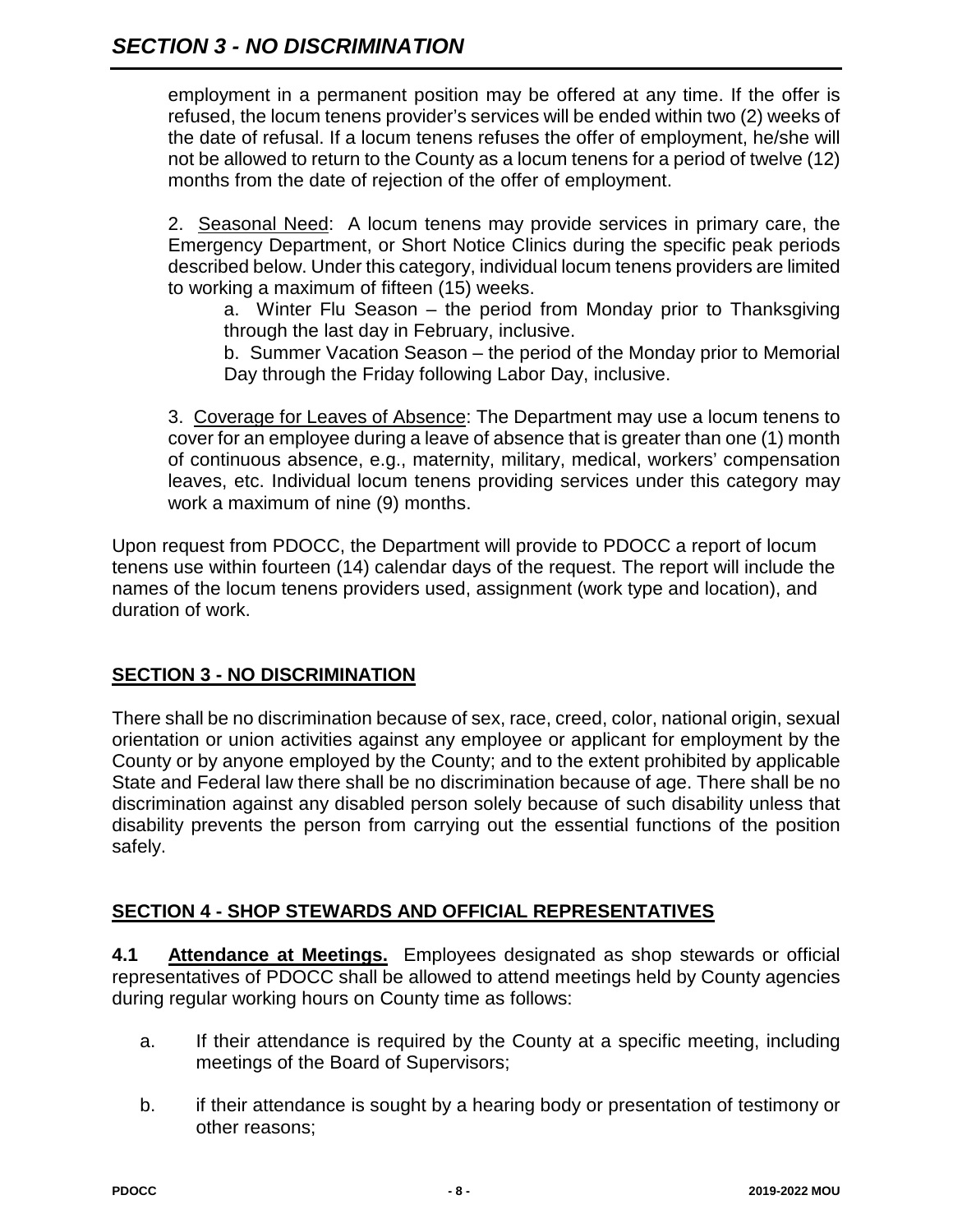- c. if their attendance is required for a meeting necessary for settlement of grievances filed pursuant to Section 15 - Grievance Procedure of this MOU and scheduled at reasonable times agreeable to all parties;
- d. if they are designated as a shop steward, in which case they may utilize a reasonable time at each level of the proceedings to assist an employee to present a grievance provided the meetings are scheduled at reasonable times agreeable to all parties;
- e. if they are designated as spokesperson or representative of PDOCC and as such make representations or presentations at meetings or hearings on wages, salaries and working conditions; provided in each case advance arrangements for time away from the employee's work station or assignment are made with the appropriate department head, and the County agency calling the meeting is responsible for determining that the attendance of the particular employee(s) is required, including meetings of the Board of Supervisors and Retirement Board where items which are within the scope of representation and involving PDOCC are to be discussed.

**4.2 PDOCC Representatives.** Official representatives of PDOCC shall be allowed time off on County time for meetings during regular working hours when formally meeting and conferring in good faith or consulting with the Labor Relations Manager or other management representatives on matters within the scope of representation, provided that the number of such representatives shall not exceed two (2) without prior approval of the Labor Relations Manager, and that advance arrangements for the time away from the work station or assignment are made with the appointing authority or designee.

#### **SECTION 5 – SALARIES**

- **5.1 General Wage Increases.** On November 1, 2019, employees will be reclassified to classifications in Exhibit A. Providers in Steps 1-4 will be placed at Step 1. Providers in Steps 5 and above will be placed at Step 2.
- A. The base rate of pay for all classifications represented by PDOCC, excluding the classifications of Primary Care Provider, Primary Care Provider-Limited, and Ambulatory Care Provider, will be increased as follows:

| Effective November 1, 2020 | 2% increase |
|----------------------------|-------------|
| Effective November 1, 2021 | 2% increase |

B. Longevity Pay. Effective November 1, 2019, full-time employees who have completed the required months of service as County employees will receive the maximum longevity pay per month set forth in the chart below. Part-time employees who have completed the required months of service as County employees will receive a pro-rated monthly amount based on position hours (e.g. 32/40).

The longevity pay is effective on the first day of the month following the month in which the employee completes the required months of service. Employees who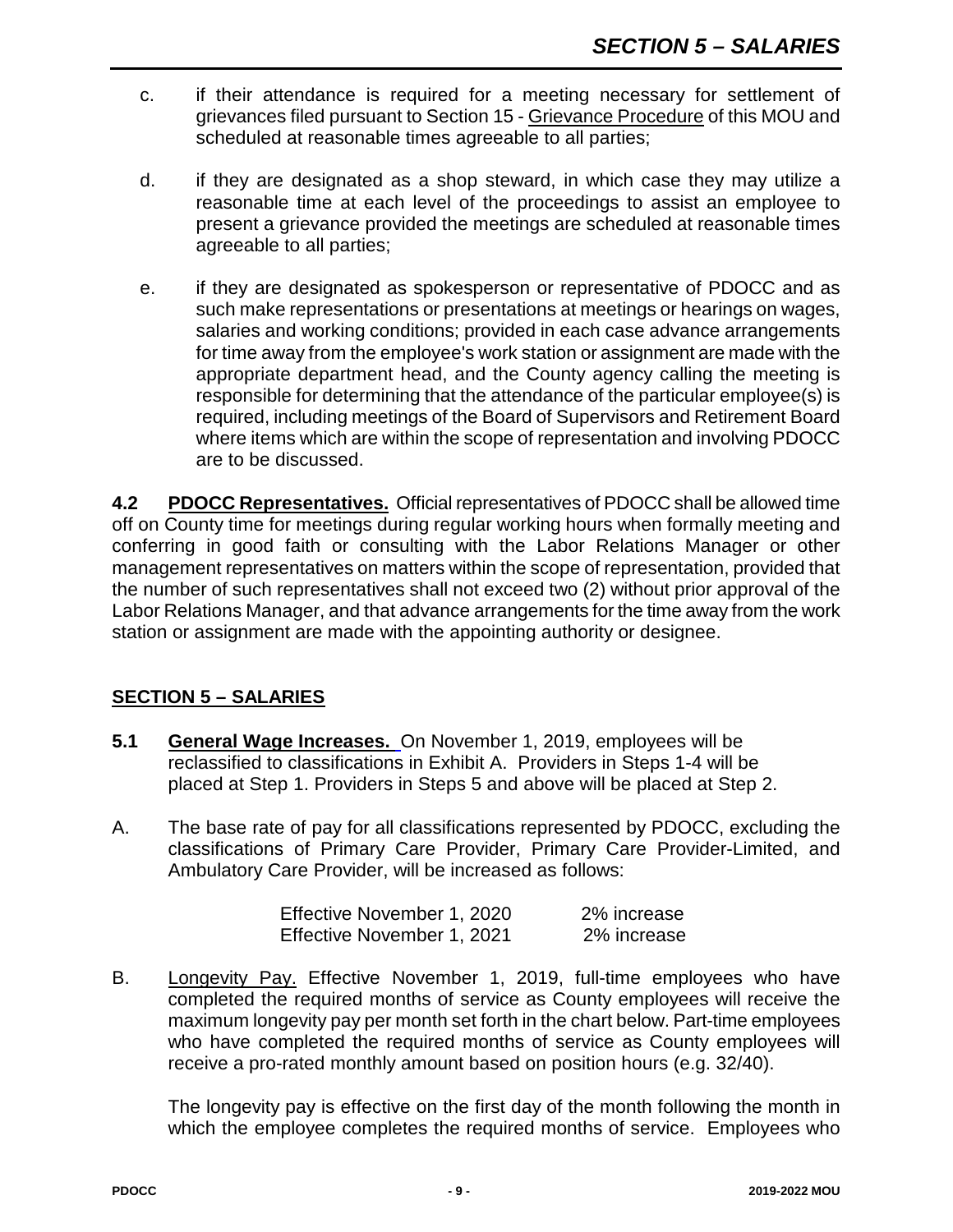have completed the required months of service prior to November 1, 2019, will be paid the amounts on the chart below prospectively only from November 1, 2019.

| Completed Months of Service   | Maximum Longevity Pay Per Month |
|-------------------------------|---------------------------------|
| 120 months through 179 months | \$500.00 per month              |
| 180 months through 239 months | \$1,000.00 per month            |
| 240 months                    | \$1,500.00 per month            |

**5.2 Appointment or Change of Assignment.** Employees shall be employed only in classes for which they are qualified by virtue of their education, experience and professional license, and shall be paid at a rate established for their classification. The determination of an employee's qualifications and designation of the appropriate step of the salary range shall be by the Appointing Authority or designee and shall be final.

**5.3 Step Advancement.** Employees at Step 1 will be eligible for advancement to Step 2 as follows:

- 1. All employees originally placed at Step 1 as of the effective date of this MOU, will be placed in Step 2 on November 1, 2020.
- 2. For employees hired into Step 1 after the effective date of this MOU: Following one (1) year of employment, the employee will advance to Step 2 on the first day of the month following the month in which the employee completes a full year of employment.

**5.4 Payment.** On the tenth (10th) day of each month, the Auditor will draw a warrant upon the Treasurer in favor of each employee for the amount of salary due the employee for the preceding month; provided, however, that each employee (except those paid on an hourly rate) may choose to receive an advance on the employee's monthly salary, in which case the Auditor shall, on the twenty-fifth (25th) day of each month, draw his/her warrant upon the Treasurer in favor of such employee.

The advance shall be in an amount equal to one-third (1/3) or less (at the option of the employee) of the employee's basic salary of the previous month except that it shall not exceed the amount of the previous month's basic salary less all requested or required deductions.

The election to receive the advance shall be made on-line using Employee Self Service (ESS) on the prescribed form. If the employee makes an update between the  $1<sup>st</sup>$  and  $15<sup>th</sup>$ of the month, then the change will impact the current month's advance. If the employee makes the update after the  $15<sup>th</sup>$  it will impact the following month's advance.

Such an election will remain effective until revoked.

In the case of an election made pursuant to this Section 5.4 all required or requested deductions from salary shall be taken from the second installment, which is payable on the tenth (10th) day of the following month.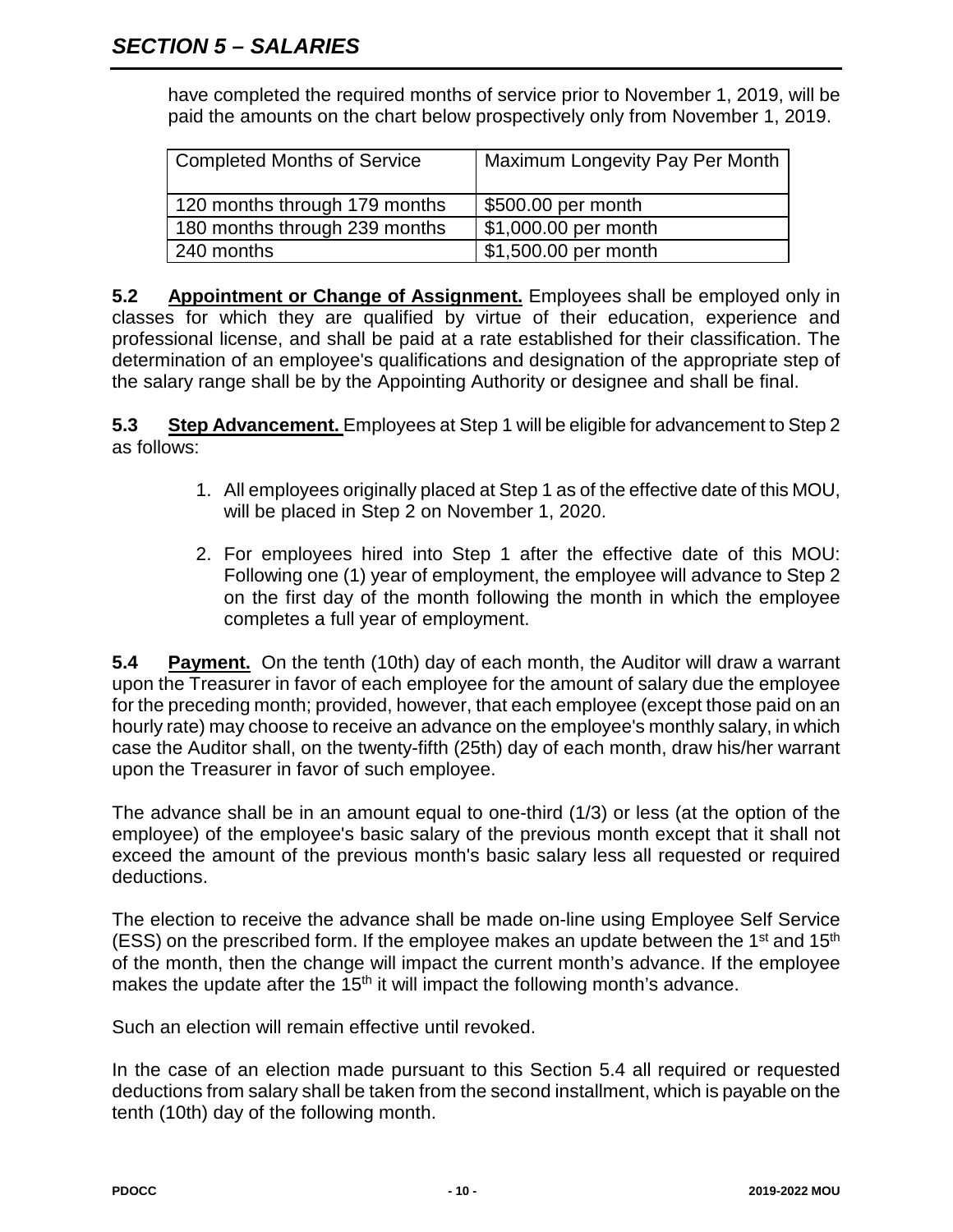**5.5 Part-Time Compensation.** An employee working part-time shall be paid a monthly salary in the same ratio to the full time monthly rate to which he would be entitled as an employee working full time as the number of hours per week in his part-time work schedule bears to the number of hours in the regular full time schedule. Other benefits to which the employee is entitled under the provisions of this division may be assigned on the same pro rata basis.

**5.6 Compensation for Portion of Month.** Any employee who works less than any full calendar month, except when on earned vacation or authorized sick leave, shall receive as compensation for his/her services an amount which is the same ratio to the established monthly rate as the number of days worked is to the actual working days in such employee's normal work schedule for the particular month; but if the employment is intermittent, compensation shall be on an hourly basis.

**5.7 Salary on Promotion - Residents.** Residents are expected to spend approximately one year in each of the three resident classifications. However, the duration of an employee's training at one of the levels may be extended at the discretion of the Appointing Authority or designee. Residents advancing to a next higher resident physician classification shall be paid at the monthly rate for that classification.

**5.8 Stipends.** Employees are eligible for the following additional compensation. An employee may be eligible for and receive stipends in more than one category.

- A. The President of the Medical Staff will receive \$825 per month.
- B. The Department Heads of Family Medicine, Anesthesia, Dental, Diagnostic Imaging, Emergency Medicine, Internal Medicine, Obstetrics and Gynecology, Pathology, Pediatrics, Psychiatry, Hospitalist Medicine, ICU, Regional DFAM Division Head, and other comparable assignments deemed appropriate by the Appointing Authority or designee will be eligible to receive \$600 per month. The maximum monthly number of stipends available for assignment in this category is fourteen (14) unless additional stipends are approved by the Chief Medical Officer.
- C. The Chairperson of the Medical Staff committees charged with considerable responsibility and other comparable assignments deemed appropriate by the Appointing Authority or designee will receive \$600 per month. The maximum monthly number of stipends available for assignment in this category is twenty-two (22) unless additional stipends are approved by the Chief Medical Officer.
- D. The Division Heads, the Assistant Residency Director, and other comparable assignments deemed appropriate by the Appointing Authority or designee will receive \$300 per month. The maximum monthly number of stipends available for assignment in this category is ten (10) unless additional stipends are approved by the Chief Medical Officer.
- E. Residents are eligible for a stipend of \$250 per month.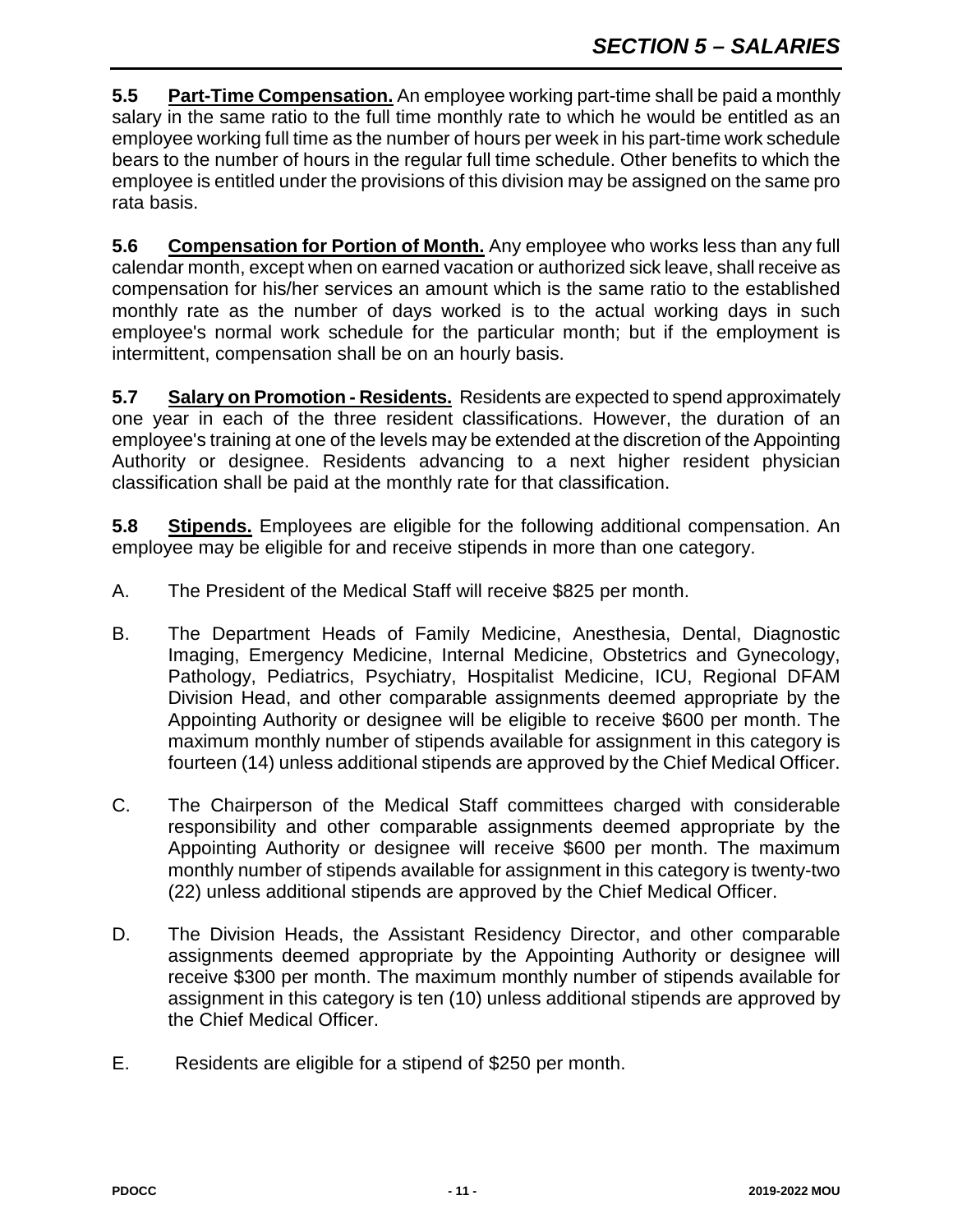# *SECTION 6 - DAYS AND HOURS OF WORK*

The above stipends will become effective on the first day of the month following the employee's appointment unless the appointment is effective on the first day of the month, in which case the stipend will commence immediately.

**5.9 Electronic Health Records Incentive Program.** The federal Medicaid (Medi-Cal) Electronic Health Records ("EHR") Incentive Program ("EHR Incentive Program") pursuant to the federal Health Information Technology for Economic Clinical Health (HITECH) Act provides incentive payments to an eligible professional ("EP") for meaningful use of an EHR system. The terms "EHR Incentive Program," "EHR," "EP," "meaningful use," "adopt, implement, and upgrade (AIU)," and "incentive payments," as used in this MOU, have the same meaning as those definitions in Part 495 of title 42 the Code of Federal Regulations. In furtherance of the goals of the EHR Incentive Program, EPs who are employed in classifications represented by PDOCC will do the following:

- A. EPs will utilize the County's certified EHR system, ccLink, in accordance with the meaningful use requirements of the EHR Incentive Program and any Health Services Department requirements. EPs will cooperate with any requests from the County to provide information, documentation, or validation of their meaningful use of ccLink.
- B. EPs employed in classifications represented by PDOCC will reassign their EHR incentive payments to the County. The EPs will provide the County with any requested information and complete any necessary documentation to reassign their EHR incentive payments to the County.
- C. The County shall defend, indemnify, and hold PDOCC harmless against any legal claims filed in any forum against PDOCC by EPs who are members of PDOCC that challenge whether PDOCC has legal authority to agree to a Memorandum of Understanding that requires EPs to reassign to the County their EHR incentive payments from the EHR Incentive Program pursuant to the HITECH Act. This provision will expire when the EHR Incentive Program ends in 2021. This provision, 5.9.C., is not subject to the grievance procedure.
- D. Except as indicated in C., above, any disputes concerning the application and/or interpretation of section 5.9 shall be resolved through the grievance procedure of this MOU.

### **SECTION 6 - DAYS AND HOURS OF WORK**

**6.1 Work Week Defined.** The work week for employees, except Residents, is five (5) eight-hour days, or a total of forty (40) hours, between 12:01 a.m. on Sunday and 12:00 midnight on Saturday. However, when operational requirements require deviations from the usual pattern of five eight-hour days, an employee may be scheduled otherwise to meet operational requirements.

**6.2 Employee Schedules.** Permanent full time and part time employees will be scheduled weekly or monthly as determined by management. Regardless of whether employees are scheduled weekly or monthly, they are required to work their designated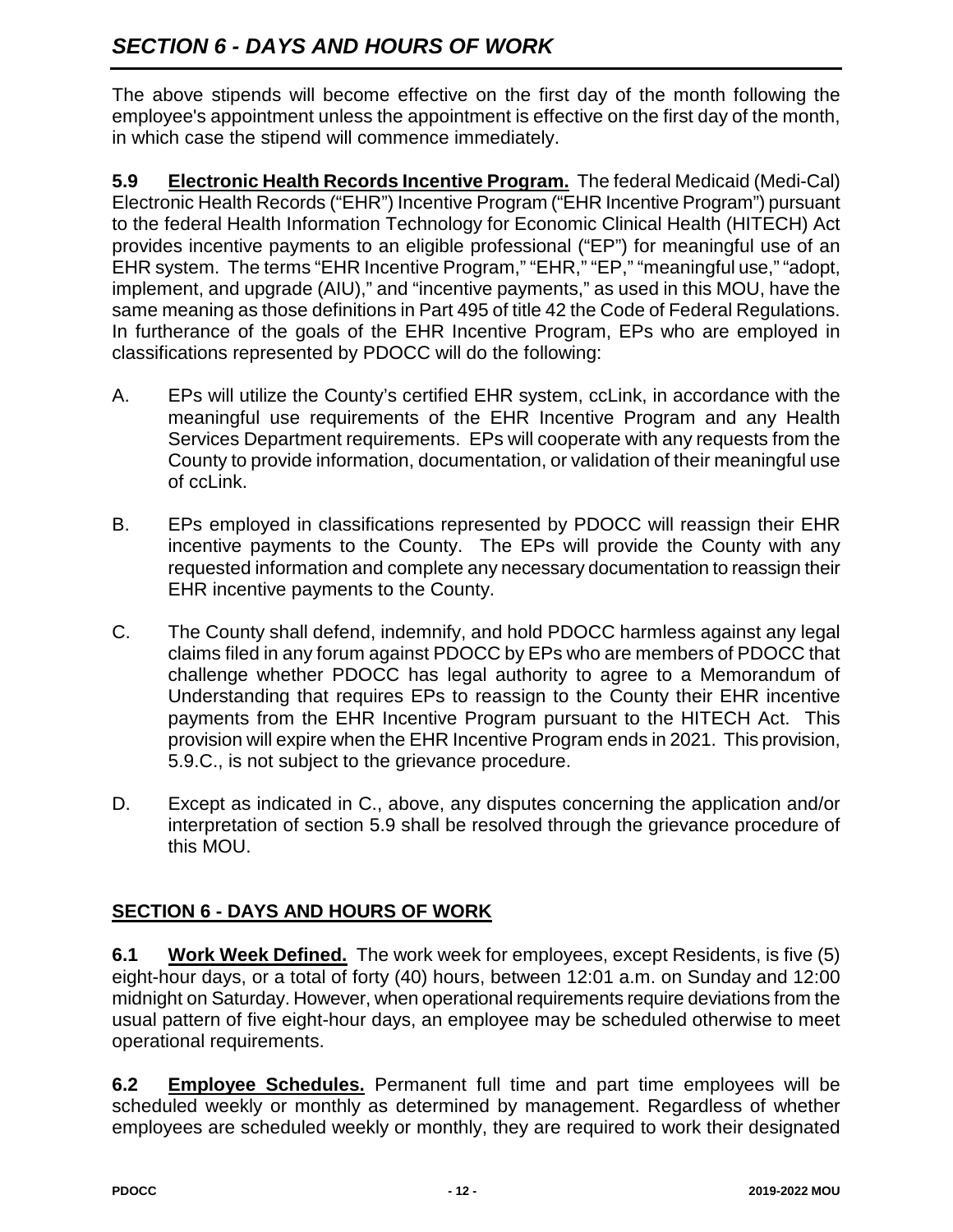position hours. Employees in this bargaining unit are professional employees and as such are paid a predetermined salary each pay period even if they work more than their weekly or monthly designated position hours. Hours worked are defined as those hours of the day for which the employees are required to fulfill the responsibilities of their professional positions.

**6.3 Additional Duty Pay.** Only additional work assigned by management (above and beyond routine assigned duties) will be eligible for additional duty pay. Additional Duty pay will be paid at the rate and for the eligible classifications reflected in Exhibit B.

**6.4 Clinical On Call Pay**. An employee is eligible for this pay when the employee is assigned additional on-call obligations beyond the obligations required as a part of their normal job duties by the Appointing Authority or his/her designee. On Call Pay is paid at the rate and for the eligible classifications reflected in Exhibit B.

**6.5 Nocturnist Pay.** Any work performed by classifications given assignments in Emergency Medicine, Hospitalist, OBGYN-Full Spectrum, OBGYN-FM Adv OB, Pediatrician-Hospitalist, Psychiatrist–Emg Svs/Det, will be eligible for \$50 for each hour worked between 11:00 p.m. – 7:00 a.m. Monday through Thursday; 9:00 p.m. – 7:00 a.m. Friday, Saturday, Sunday, Holidays, the night before Christmas and New Year's Eve, at the rate reflected in Exhibit B.

**6.6 Schedule Preparation.** The Appointing Authority or designee will prepare written schedules in advance. The employee's preferences as well as Department's operational requirements will be considered in preparing the schedule. The work schedules for residents will be determined by the Residency Program Director.

**6.7 Operational Adjustments.** Having met and conferred in good faith regarding adjusting clinic roster sizes to meet a target patient seen rate, the parties agree that management will retain the management-controlled right to schedule and fill a roster of eleven (11) patients in a four-hour clinic. In addition, the roster shall include two (2) provider-controlled (PPO/Per Provider Only) slots which can be booked by the provider or designee at the provider's discretion. Beginning January 1, 2020, with the goal of increasing the number of patients provided care in clinics, the following incentives will be established for primary care and pediatrician ambulatory care providers who meet these specialized criteria while working in the clinics:

- a. Access Incentive Bonus Incentive payment of one thousand five hundred dollars (\$1,500) per quarter if the average patients seen per quarter in a fourhour clinic equals ten (10) and the weekly average of the class A clinics per quarter is five (Family Practice, Adult Medicine and Pediatrics). In order to be eligible, the provider must work a minimum of ten (10) weeks per quarter.
- b. Patient Experience Incentive Bonus A single incentive payment of five hundred dollars (\$500) annually when a provider receives the targeted Top Box score rating in the CG-CAHPS Adult Survey Provider Rating Question from patients that complete the survey in the prior County fiscal year.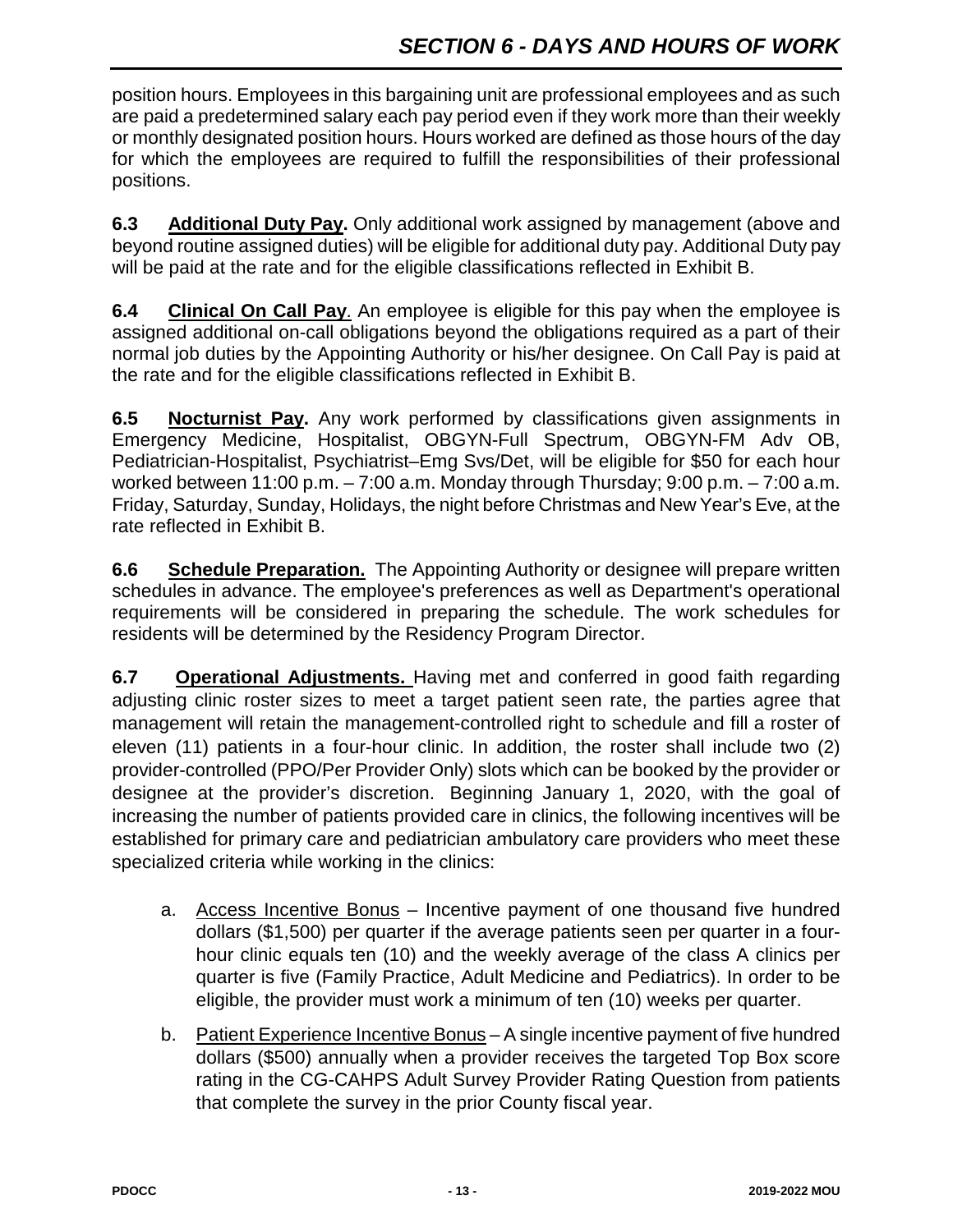- i. Provider Rating Question: "Using any number from 0 to 10, where 0 is the worst provider possible and 10 is the best provider possible, what number would you use to rate this provider?"
- ii. Top Box: Number of respondents who answered 9 or 10.
- iii. The target to be revised annually based on the national 90th percentile for Medicaid patients.
- iv. A minimum of 100 completed surveys to be eligible.
- v. If the CG-CAHPS Adult Survey Provider Rating changes, new requirements will be adopted.
- c. Quality Incentive Bonus A single incentive payment of \$500 annually to providers that meet or exceed the national Medicaid 90th percentile for all the primary carebased quality measures in CCHS' QIP or other named Medi-Cal waiver program in the prior County fiscal year.

#### **6.8 Direct Patient Care and Administrative Time.**

**Administrative Responsibilities.** Administrative Responsibilities is time when the employee does not provide Direct Patient Care. This is time to complete the necessary and required work related to patient care including, but not limited to all non-Direct Patient Care related tasks, reviewing and completing forms, telephone calls, EHR in box management, attendance at department meetings, peer review, root cause analyses, medical staff responsibilities, administrative or medical staff mandated trainings, and other responsibilities assigned by the medical staff or by management.

**Administrative Time Allocation.** Administrative Time Allocation is the time spent conducting Administrative Responsibilities.

**Direct Patient Care.** "Direct Patient Care" is any time the employee's primary responsibility is to deliver health care directly to patients, including but not limited to, clinics, emergency room procedures, diagnosis tests, surgery, and the supervision of resident physicians.

**Clinical Time Allocation.** Clinical Time Allocation is the time spent providing Direct Patient Care or time spent doing special projects as defined by the Chief Medical Officer or designee.

Providers will be assigned Clinical and Administrative time based on his/her Classification as follows:

#### **Ambulatory Care Provider - Exempt**

- 1. Clinical Time Allocation.
	- a. Providers in this classification will be scheduled weekly.
	- b. Providers working a full time schedule in this classification will work thirty-six (36) hours of scheduled clinical time.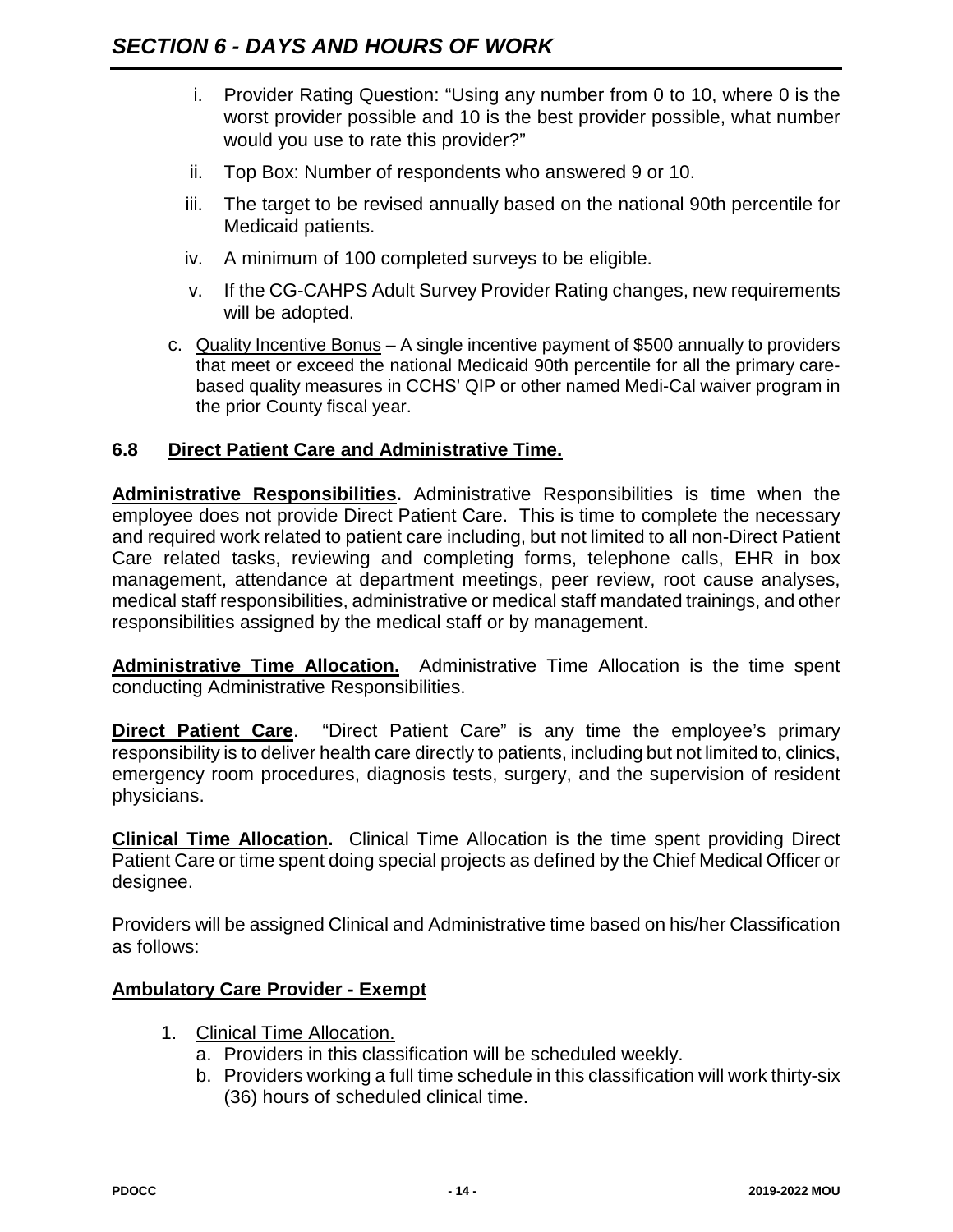- c. Clinical time and salaries for Providers working less than full time in this classification will be pro-rated as follows:
	- i. Providers working 87.5% time will work 32 hours of scheduled clinical time.
	- ii. Providers working 77.5% time will work 28 hours of scheduled clinical time.
	- iii. Providers working 65% time will work 24 hours of scheduled clinical time.
	- iv. Providers working 55% time will work 20 hours of scheduled clinical time.
- d. Ambulatory Care Providers must work one (1) weeknight clinic if assigned, per month. Providers will not be assigned to weeknight clinics until the County has attempted to staff the weeknight clinic first with volunteers or overtime assignments. "Weeknight" for the purpose of this section is defined as Monday – Thursday. Ambulatory Care Providers whose weekly scheduled clinical time in a month includes weeknight clinics are not required by this section to work an additional weeknight clinic during that month. Additionally, Ambulatory Care Providers whose weekly scheduled clinical time includes more than one weeknight clinic are not permitted to reduce their weeknight clinic assignments under this section without the prior approval of the Chief Medical Officer (CMO) or designee.
- 2. Administrative Time Allocation.
	- a. Providers working full time (36 hours clinical) will receive four (4) hours of administrative time.
	- b. Administrative time for Providers working less than full time will be pro-rated as follows:
		- i. Providers working 87.5% time (32 hours clinical) will receive 3 hours of administrative time.
		- ii. Providers working 77.5% time (28 hours clinical) will receive 3 hours of administrative time.
		- iii. Providers working 65% time (24 hours clinical) will receive 2 hours of administrative time.
		- iv. Providers working 55% time (20 hours clinical) will receive 2 hours of administrative time.
	- c. Failure to maintain compliance with regulatory requirements, medical staff bylaws, or administrative policy requirements may result in a reassignment of administrative time to direct patient care time as follows: The Provider must be given a written first notice of the acts of noncompliance along with instructions on what steps must be taken to achieve compliance. The timeline to achieve compliance shall be included in the notice. If the Provider after that time period is not able to achieve compliance, then the Provider will be provided a second written notice. That notice shall include notice of reassignment of administrative time to direct patient care time and appeal rights. The Provider may appeal within five (5) business days of receipt of the second written notice by submitting a written request to the CMO (or designee) to contest the findings or timeline. The CMO (or designee) shall review the appeal from the Provider and issue a final determination on the findings within ten (10) business days. If the Provider does not appeal, or if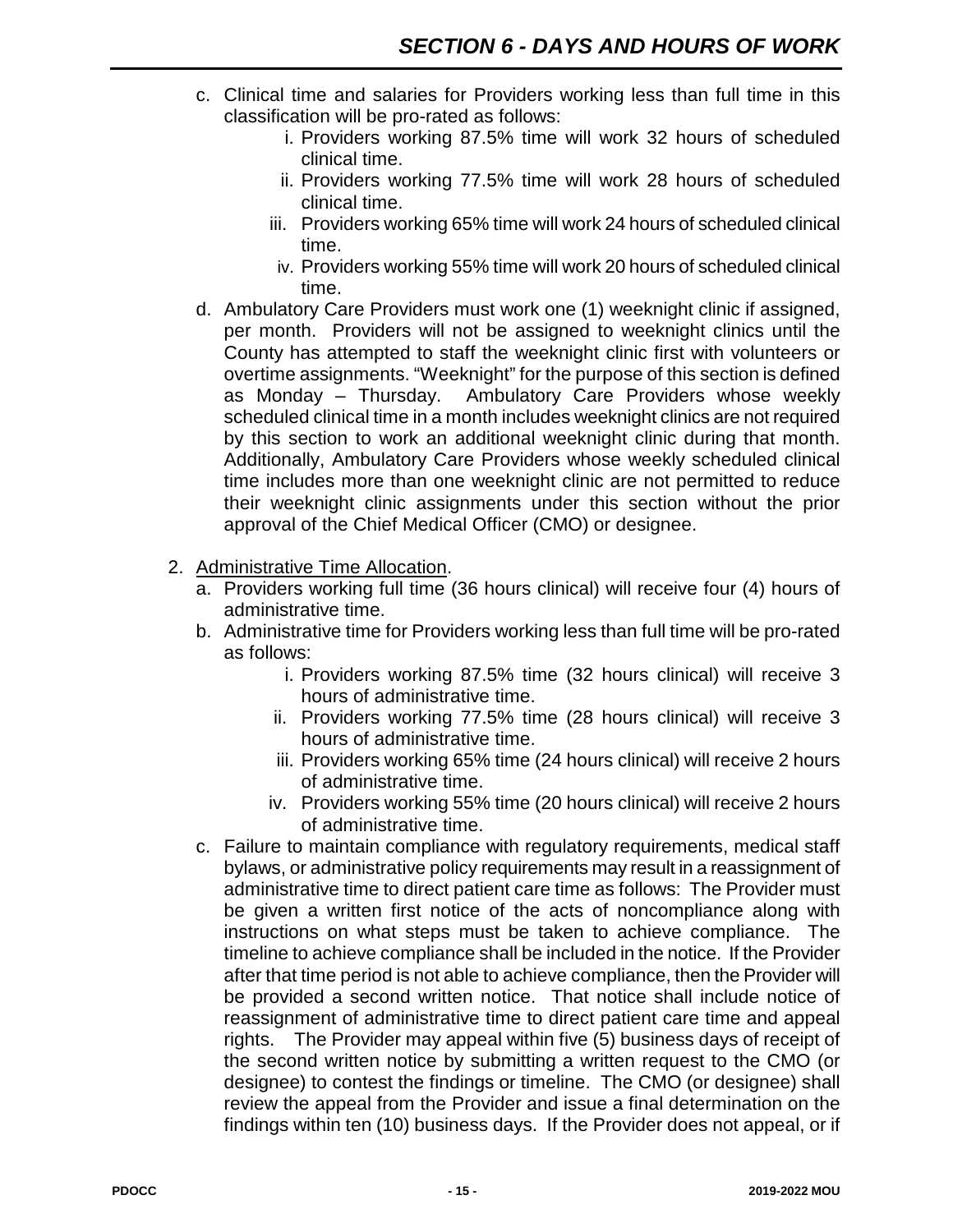the CMO (or designee) denies the appeal, the Provider will have administrative time reassigned to direct patient care time for one month for each notice of noncompliance.

d. Providers are expected to fulfill all of their administrative responsibilities associated with their work assignment regardless of how long they take to complete.

#### **Dentist - Exempt**

- 1. Clinical Time Allocation.
	- a. Providers in this classification will be scheduled weekly.
	- b. Providers working a full time schedule in this classification will work thirty-six (36) hours of scheduled clinical time. The required clinical time will consist of a minimum of nine (9) qualifying clinic blocks.
	- c. Clinical time and salaries for Providers working less than full time in this classification will be pro-rated as follows:
		- i. Providers working 87.5% time will work 32 hours of scheduled clinical time.
		- ii. Providers working 77.5% time will work 28 hours of scheduled clinical time.
		- iii. Providers working 65% time will work 24 hours of scheduled clinical time.
		- iv. Providers working 55% time will work 20 hours of scheduled clinical time.
- 2. Administrative Time Allocation.
	- a. Providers working full time (36 hours clinical) will receive four (4) hours of administrative time.
	- b. Administrative time for Providers working less than full time will be pro-rated as follows:
		- i. Providers working 87.5% time (32 hours clinical) will receive 3 hours of administrative time.
		- ii. Providers working 77.5% time (28 hours clinical) will receive 3 hours of administrative time.
		- iii. Providers working 65% time (24 hours clinical) will receive 2 hours of administrative time.
		- iv. Providers working 55% time (20 hours clinical) will receive 2 hours of administrative time.
	- c. Failure to maintain compliance with regulatory requirements, medical staff bylaws, or administrative policy requirements may result in a reassignment of administrative time to direct patient care time as follows: The Provider must be given a written first notice of the acts of noncompliance along with instructions on what steps must be taken to achieve compliance. The timeline to achieve compliance shall be included in the notice. If the Provider after that time period is not able to achieve compliance, then the Provider will be provided a second written notice. That notice shall include notice of reassignment of administrative time to direct patient care time and appeal rights. The Provider may appeal within five (5) business days of receipt of the second written notice by submitting a written request to the CMO (or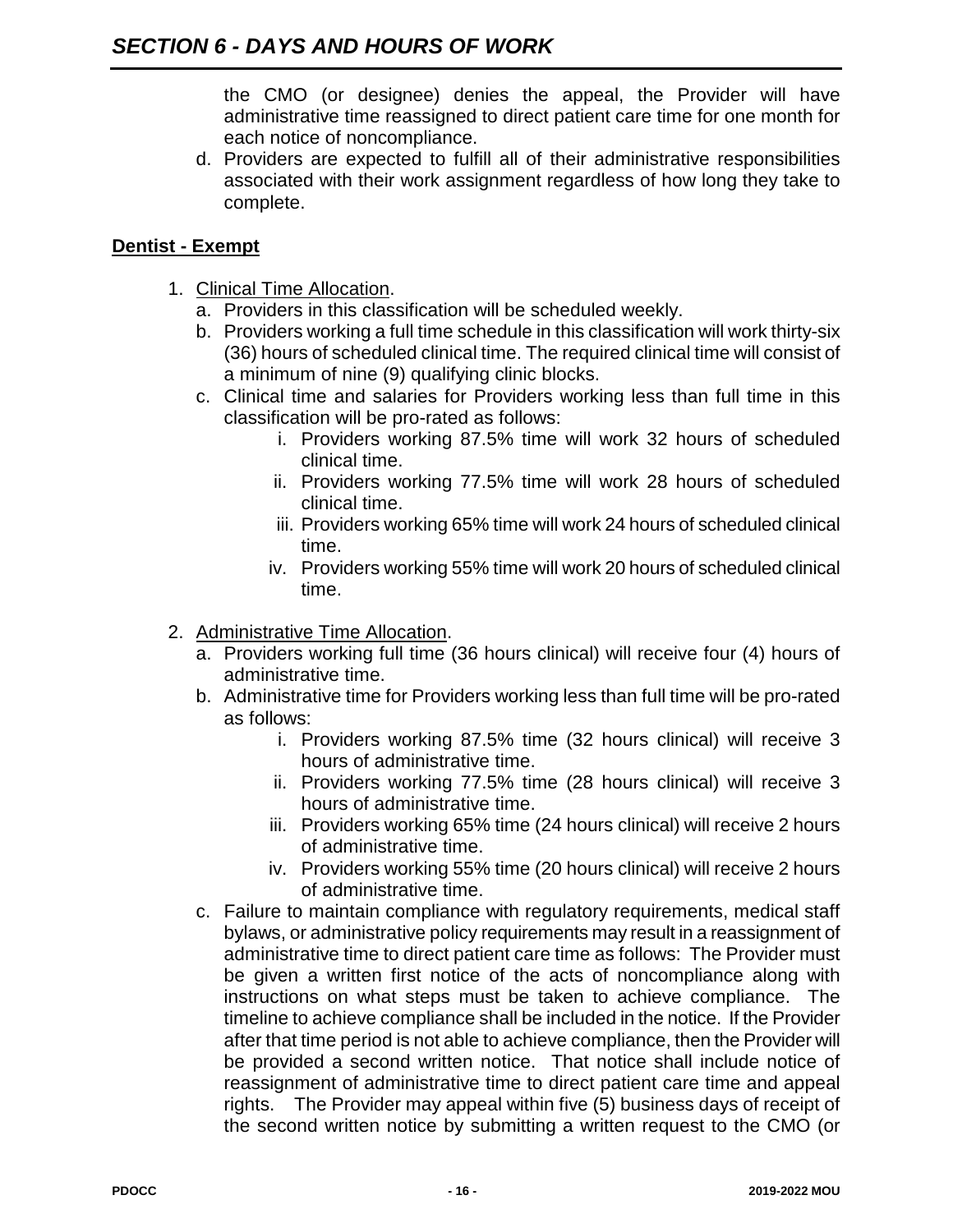designee) to contest the findings or timeline. The CMO (or designee) shall review the appeal from the Provider and issue a final determination on the findings within ten (10) business days. If the Provider does not appeal, or if the CMO (or designee) denies the appeal, the Provider will have administrative time reassigned to direct patient care time for one month for each notice of noncompliance.

d. Providers are expected to fulfill all of their administrative responsibilities associated with their work assignment regardless of how long they take to complete.

#### **Emergency Medicine - Exempt**

- 1. Clinical Time Allocation.
	- a. Providers in this classification will be scheduled monthly.
	- b. Providers working a full time schedule in this classification will work thirty-two (32) hours of scheduled clinical time per week, averaged over the period of one (1) month.
	- c. Holidays, days, nights, and weekend shifts must be shared equitably between all providers in this classification.
- 2. Administrative Time Allocation.
	- a. Providers working full-time, which is 40 position hours (32 hours clinical), will receive eight (8) hours of administrative time.
	- b. Administrative time for Providers working less than full time will be pro-rated as follows:
		- i. Providers working 34-39 position hours will receive 6 hours of administrative time.
		- ii. Providers working 28-33 position hours will receive 4 hours of administrative time.
		- iii. Providers working less than 28 position hours will receive no administrative time.
	- c. Failure to maintain compliance with regulatory requirements, medical staff bylaws, or administrative policy requirements may result in a reassignment of administrative time to direct patient care time as follows: The Provider must be given a written first notice of the acts of noncompliance along with instructions on what steps must be taken to achieve compliance. The timeline to achieve compliance shall be included in the notice. If the Provider after that time period is not able to achieve compliance, then the Provider will be provided a second written notice. That notice shall include notice of reassignment of administrative time to direct patient care time and appeal rights. The Provider may appeal within five (5) business days of receipt of the second written notice by submitting a written request to the CMO (or designee) to contest the findings or timeline. The CMO (or designee) shall review the appeal from the Provider and issue a final determination on the findings within ten (10) business days. If the Provider does not appeal, or if the CMO (or designee) denies the appeal, the Provider will have administrative time reassigned to direct patient care time for one month for each notice of noncompliance.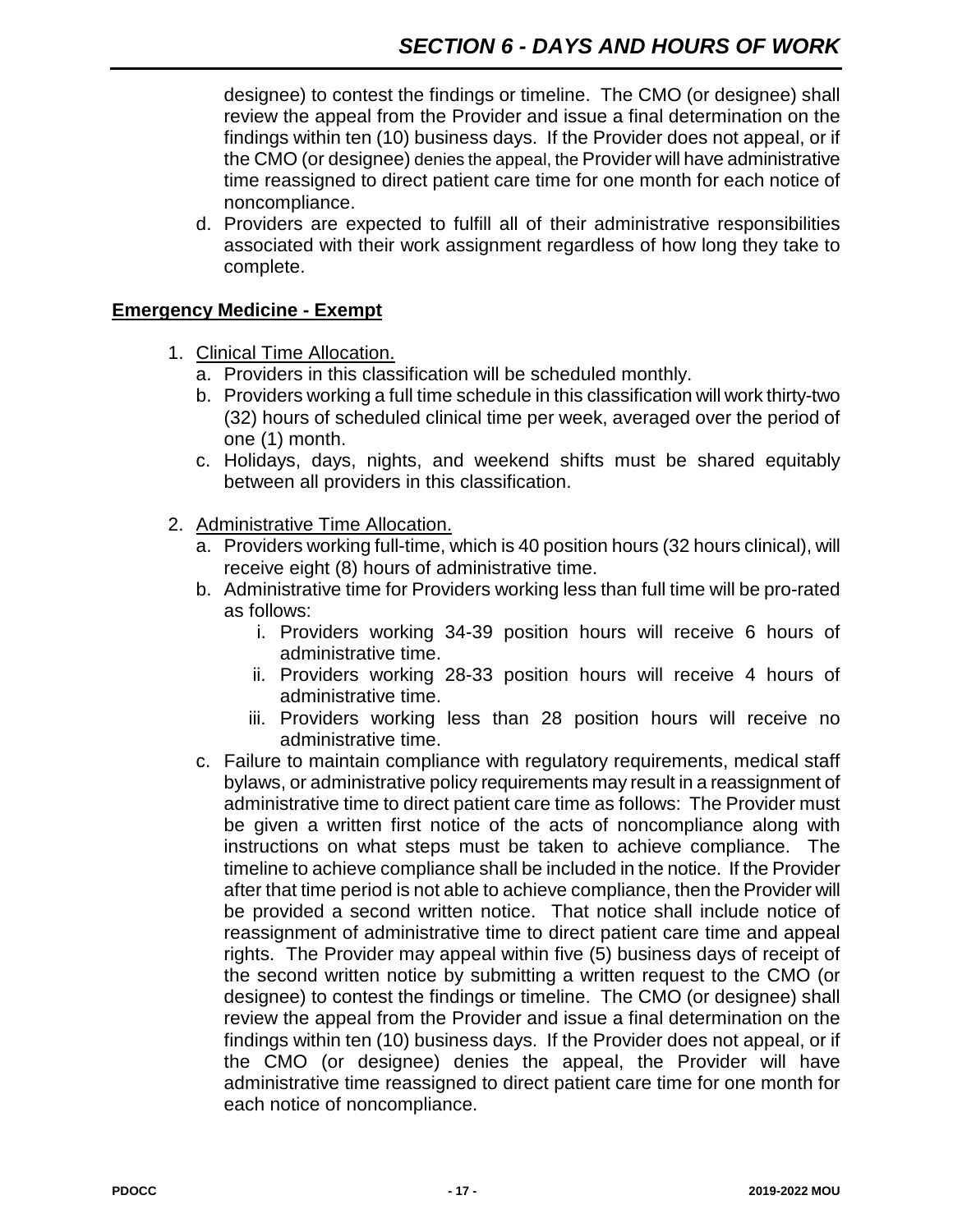d. Providers are expected to fulfill all of their administrative responsibilities associated with their work assignment regardless of how long they take to complete.

#### **Hospitalist - Exempt**

- 1. Clinical Time Allocation.
	- a. Providers in this classification will be scheduled monthly.
	- b. Providers working a full time schedule in this classification will work thirty-six (36) hours of scheduled clinical time per week, averaged over the period of one (1) month.
	- c. Clinical time and salaries for Providers working less than full time in this classification will be pro-rated as follows:
		- i. Providers working 87.5% time will work 32 hours of scheduled clinical time.
		- ii. Providers working 77.5% time will work 28 hours of scheduled clinical time.
		- iii. Providers working 65% time will work 24 hours of scheduled clinical time.
		- iv. Providers working 55% time will work 20 hours of scheduled clinical time.
	- d. Holidays, days, nights, and weekend shifts must be shared equitably between all providers in this classification.
	- e. Clinic shifts may be substituted for hospital shifts with prior approval of administration.
- 2. Administrative Time Allocation.
	- a. Providers working full time (36 hours clinical) will receive four (4) hours of administrative time.
	- b. Administrative time for Providers working less than full time will be pro-rated as follows:
		- i. Providers working 87.5% time (32 hours clinical) will receive 3 hours of administrative time.
		- ii. Providers working 77.5% time (28 hours clinical) will receive 3 hours of administrative time.
		- iii. Providers working 65% time (24 hours clinical) will receive 2 hours of administrative time.
		- iv. Providers working 55% time (20 hours clinical) will receive 2 hours of administrative time.
	- c. Failure to maintain compliance with regulatory requirements, medical staff bylaws, or administrative policy requirements may result in a reassignment of administrative time to direct patient care time as follows: The Provider must be given a written first notice of the acts of noncompliance along with instructions on what steps must be taken to achieve compliance. The timeline to achieve compliance shall be included in the notice. If the Provider after that time period is not able to achieve compliance, then the Provider will be provided a second written notice. That notice shall include notice of reassignment of administrative time to direct patient care time and appeal rights. The Provider may appeal within five (5) business days of receipt of the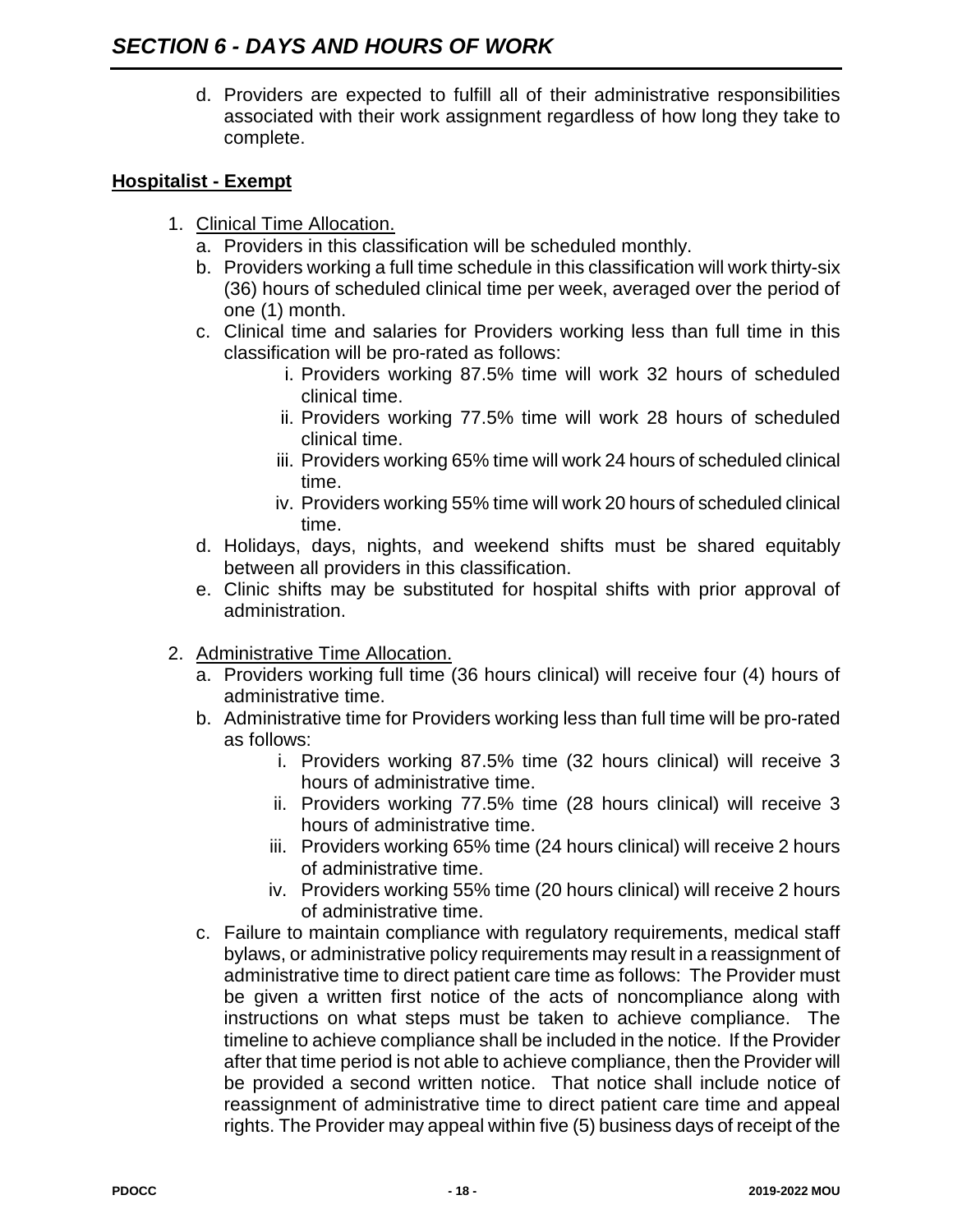second written notice by submitting a written request to the CMO (or designee) to contest the findings or timeline. The CMO (or designee) shall review the appeal from the Provider and issue a final determination on the findings within ten (10) business days. If the Provider does not appeal, or if the CMO (or designee) denies the appeal, the Provider will have administrative time reassigned to direct patient care time for one month for each notice of noncompliance.

d. Providers are expected to fulfill all of their administrative responsibilities associated with their work assignment regardless of how long they take to complete.

#### **Obstetrics & Gynecology (OBGYN) – Full Spectrum - Exempt**

Employees in this classification are Board certified/Board eligible in OBGYN or will become Board certified in OBGYN, within three years from either the date of hire for new hires or within three years from the date this MOU is signed for current employees*.* Employees No. 45883, 45884, and 64602 are grandfathered into the classification.

- 1. Clinical Time Allocation.
	- a. Providers in this classification will be scheduled monthly.
	- b. Providers working a full time schedule in this classification will work thirty-six (36) hours of scheduled clinical time per week, averaged over the period of one (1) month.
	- c. Clinical time for providers working less than full time in this classification will be pro-rated as follows:
		- i. Providers working 87.5% time will work 32 hours of scheduled clinical time weekly.
		- ii. Providers working 77.5% time will work 28 hours of scheduled clinical time weekly.
		- iii. Providers working 65% time will work 24 hours of scheduled clinical time weekly.
		- iv. Providers working 55% time will work 20 hours of scheduled clinical time weekly.
- 2. Administrative Time Allocation.
	- a. Providers working full time (36 hours clinical) will receive four (4) hours of administrative time.
	- b. Administrative time for Providers working less than full time will be prorated as follows:
		- i. Providers working 87.5% time (32 hours clinical) will receive 3 hours of administrative time.
		- ii. Providers working 77.5% time (28 hours clinical) will receive 3 hours of administrative time.
		- iii. Providers working 65% time (24 hours clinical) will receive 2 hours of administrative time.
		- iv. Providers working 55% time (20 hours clinical) will receive 2 hours of administrative time.
	- c. Failure to maintain compliance with regulatory requirements, medical staff bylaws, or administrative policy requirements may result in a reassignment of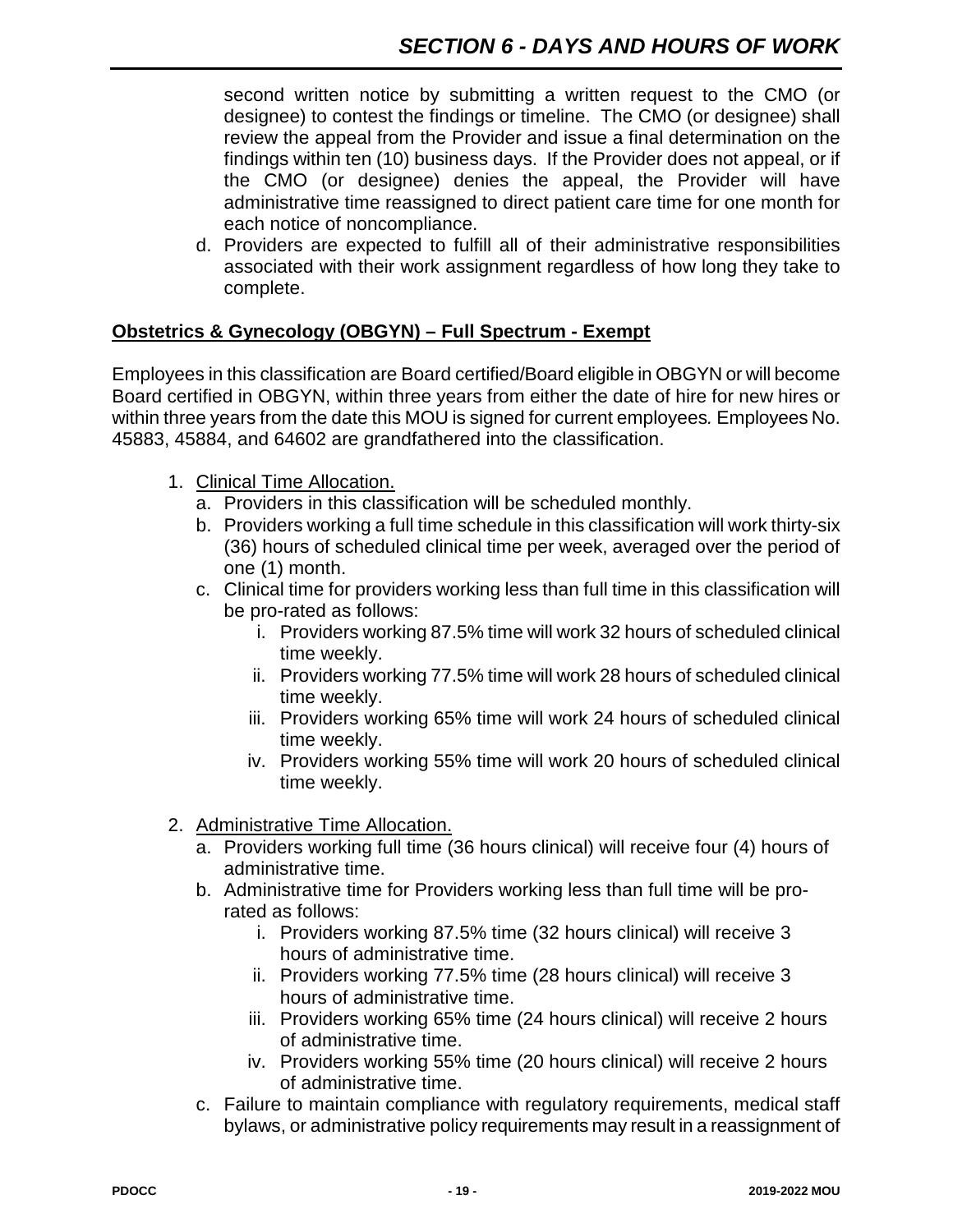administrative time to direct patient care time as follows: The Provider must be given a written first notice of the acts of noncompliance along with instructions on what steps must be taken to achieve compliance. The timeline to achieve compliance shall be included in the notice. If the Provider after that time period is not able to achieve compliance, then the Provider will be provided a second written notice. That notice shall include notice of reassignment of administrative time to direct patient care time and appeal rights. The Provider may appeal within five (5) business days of receipt of the second written notice by submitting a written request to the CMO (or designee) to contest the findings or timeline. The CMO (or designee) shall review the appeal from the Provider and issue a final determination on the findings within ten (10) business days. If the Provider does not appeal, or if the CMO (or designee) denies the appeal, the Provider will have administrative time reassigned to direct patient care time for one month for each notice of noncompliance.

d. Providers are expected to fulfill all of their administrative responsibilities associated with their work assignment regardless of how long they take to complete.

#### **Obstetrics & Gynecology (OBGYN) – Family Medicine with Focus in Advanced Obstetrics - Exempt**

Employees in this classification are Board certified in Family Medicine with post residency training and/or experience in obstetrics as approved by Chief Medical Officer or designee.

- 1. Clinical Time Allocation.
	- a. Providers in this classification will be scheduled monthly.
	- b. Providers working a full time schedule in this classification will work thirty-six (36) hours of scheduled clinical time per week, averaged over the period of one (1) month.
	- c. Clinical time for Providers working less than full time in this classification will be pro-rated as follows:
		- i. Providers working 87.5% time will work 32 hours of scheduled clinical time weekly.
		- ii. Providers working 77.5% time will work 28 hours of scheduled clinical time weekly.
		- iii. Providers working 65% time will work 24 hours of scheduled clinical time weekly.
		- iv. Providers working 55% time will work 20 hours of scheduled clinical time weekly.
- 2. Administrative Time Allocation.
	- a. Providers working full time (36 hours clinical) will receive four (4) hours of administrative time.
	- b. Administrative time for Providers working less than full time will be pro-rated as follows:
		- i. Providers working 87.5% time (32 hours clinical) will receive 3 hours of administrative time.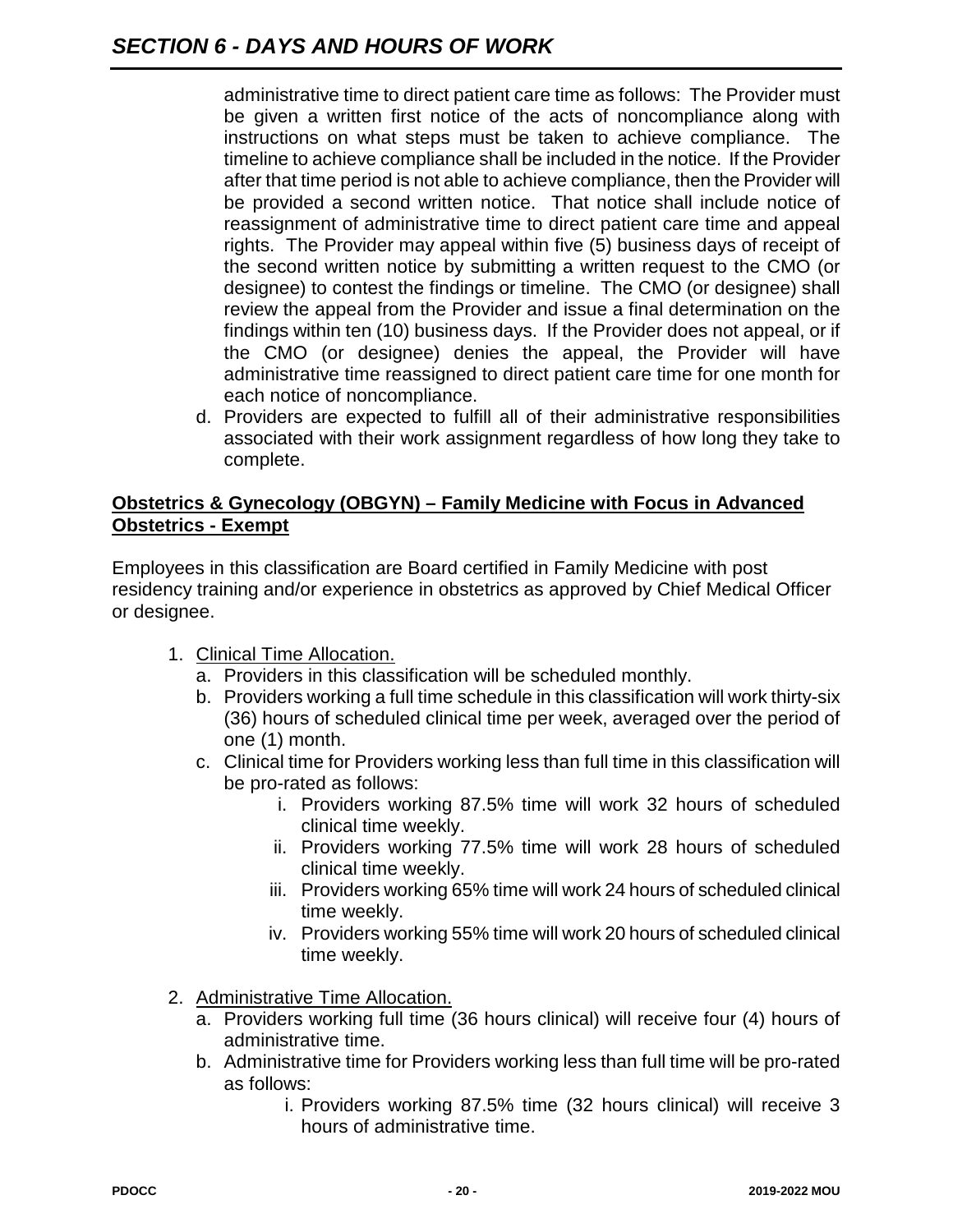- ii. Providers working 77.5% time (28 hours clinical) will receive 3 hours of administrative time.
- iii. Providers working 65% time (24 hours clinical) will receive 2 hours of administrative time.
- iv. Providers working 55% time (20 hours clinical) will receive 2 hours of administrative time.
- c. Failure to maintain compliance with regulatory requirements, medical staff bylaws, or administrative policy requirements may result in a reassignment of administrative time to direct patient care time as follows: The Provider must be given a written first notice of the acts of noncompliance along with instructions on what steps must be taken to achieve compliance. The timeline to achieve compliance shall be included in the notice. If the Provider after that time period is not able to achieve compliance, then the Provider will be provided a second written notice. That notice shall include notice of reassignment of administrative time to direct patient care time and appeal rights. The Provider may appeal within five (5) business days of receipt of the second written notice by submitting a written request to the CMO (or designee) to contest the findings or timeline. The CMO (or designee) shall review the appeal from the Provider and issue a final determination on the findings within ten (10) business days. If the Provider does not appeal, or if the CMO (or designee) denies the appeal, the Provider will have administrative time reassigned to direct patient care time for one month for each notice of noncompliance.
- d. Providers are expected to fulfill all of their administrative responsibilities associated with their work assignment regardless of how long they take to complete.

#### **Optometrist - Exempt**

Clinical Time Allocation.

- a. Providers in this classification will be scheduled weekly.
- b. Providers working in this classification will work forty (40) hours of scheduled clinical time per week in refraction clinics.

#### **Oral Surgeon - Exempt**

Clinical Time Allocation.

- a. Providers in this classification will be scheduled weekly.
- b. Providers working a 40 hour weekly schedule in this classification will work forty (40) hours of scheduled patient-facing clinical time.
- c. The required clinical time will consist of ten (10) clinic or Operating Room blocks per week.
- d. Provider is required to be on-call for 15 days per month, including 2 weekends per month.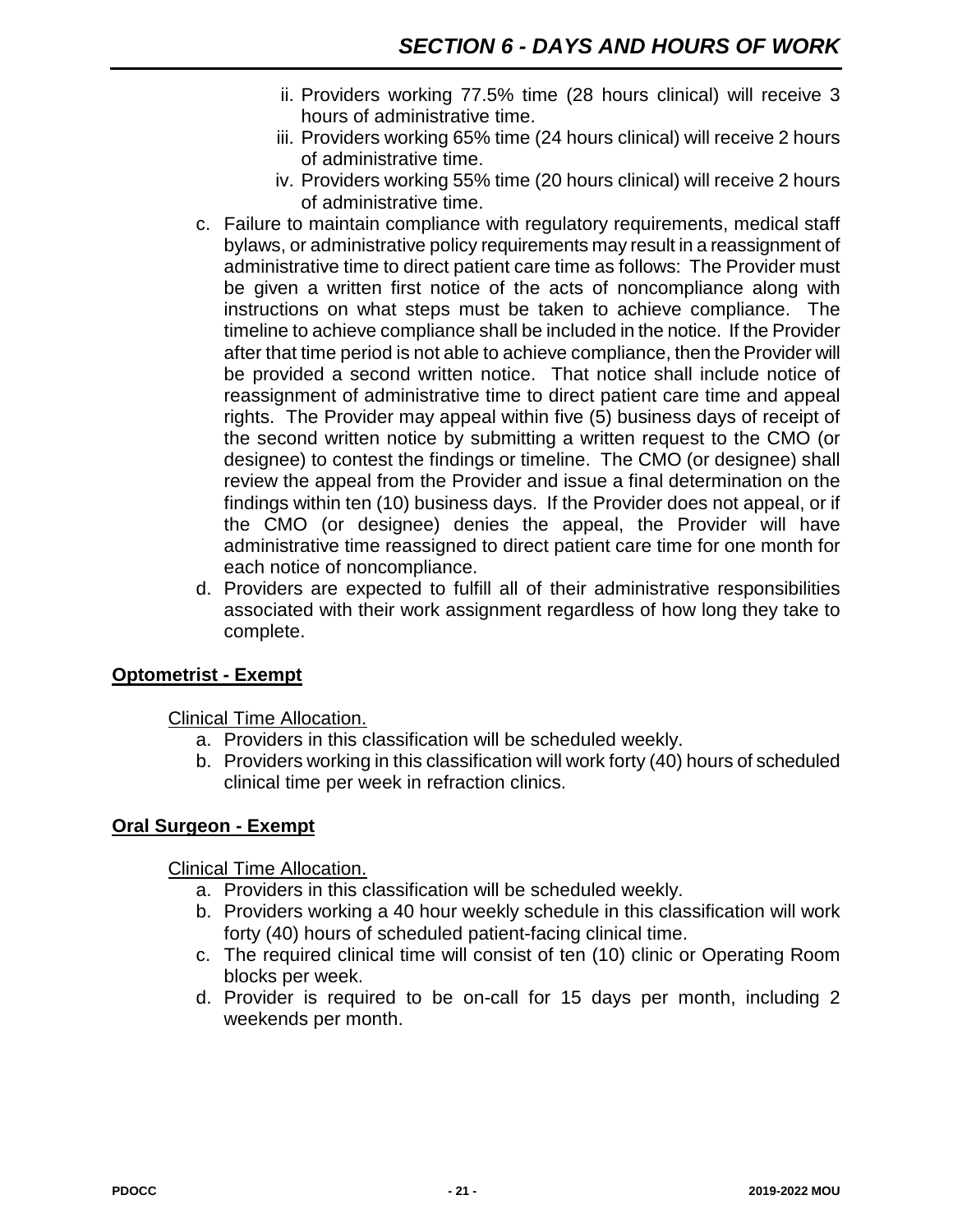#### **Pathologist - Exempt**

Clinical Time Allocation.

- a. Providers in this classification will be scheduled weekly.
- b. Providers working in this classification will work forty (40) hours of scheduled clinical time per week.
- c. All clinical on-call shifts (including: holidays, days, nights*,* and weekends) must be shared equitably between all Providers in this classification. Payment for this duty is included in this classification's base pay.
- d. Call back pay is not included in base pay.

#### **Pediatrician – Ambulatory - Exempt**

- 1. Clinical Time Allocation.
	- a. Providers in this classification will be scheduled weekly.
	- b. Providers working a full time schedule in this classification will work thirty-six (36) hours of scheduled clinical time. The required clinical time will consist of a minimum of seven (7) pediatric designated clinic blocks.
	- c. Hospital shifts or special projects time may be substituted for clinic shifts with prior approval of the CMO.
	- d. In the event that the CMO assigns a bargaining unit employee in a pediatric ambulatory position to hospital shifts, that employee may be placed on a monthly schedule, with mutual agreement of the provider and the CMO.
	- e. Clinical time and salaries for Providers working less than full time in this classification will be pro-rated as follows:
		- i. Providers working 87.5% time will work 32 hours of scheduled clinical time.
		- ii. Providers working 77.5% time will work 28 hours of scheduled clinical time.
		- iii. Providers working 65% time will work 24 hours of scheduled clinical time.
		- iv. Providers working 55% time will work 20 hours of scheduled clinical time.
	- f. Providers must work one (1) weeknight clinic if assigned, per month. Providers will not be assigned to weeknight clinics until the County has attempted to staff the weeknight clinic first with volunteers or overtime assignments. "Weeknight" for the purpose of this section is defined as Monday – Thursday. Providers whose weekly scheduled clinical time in a month includes weeknight clinics are not required by this section to work an additional weeknight clinic during that month. Additionally, Providers whose weekly scheduled clinical time includes more than one weeknight clinic are not permitted to reduce their weeknight clinic assignments under this section.
- 2. Administrative Time Allocation.
	- a. Providers working full time (36 hours clinical) will receive four (4) hours of administrative time.
	- b. Administrative time for Providers working less than full time will be pro-rated as follows: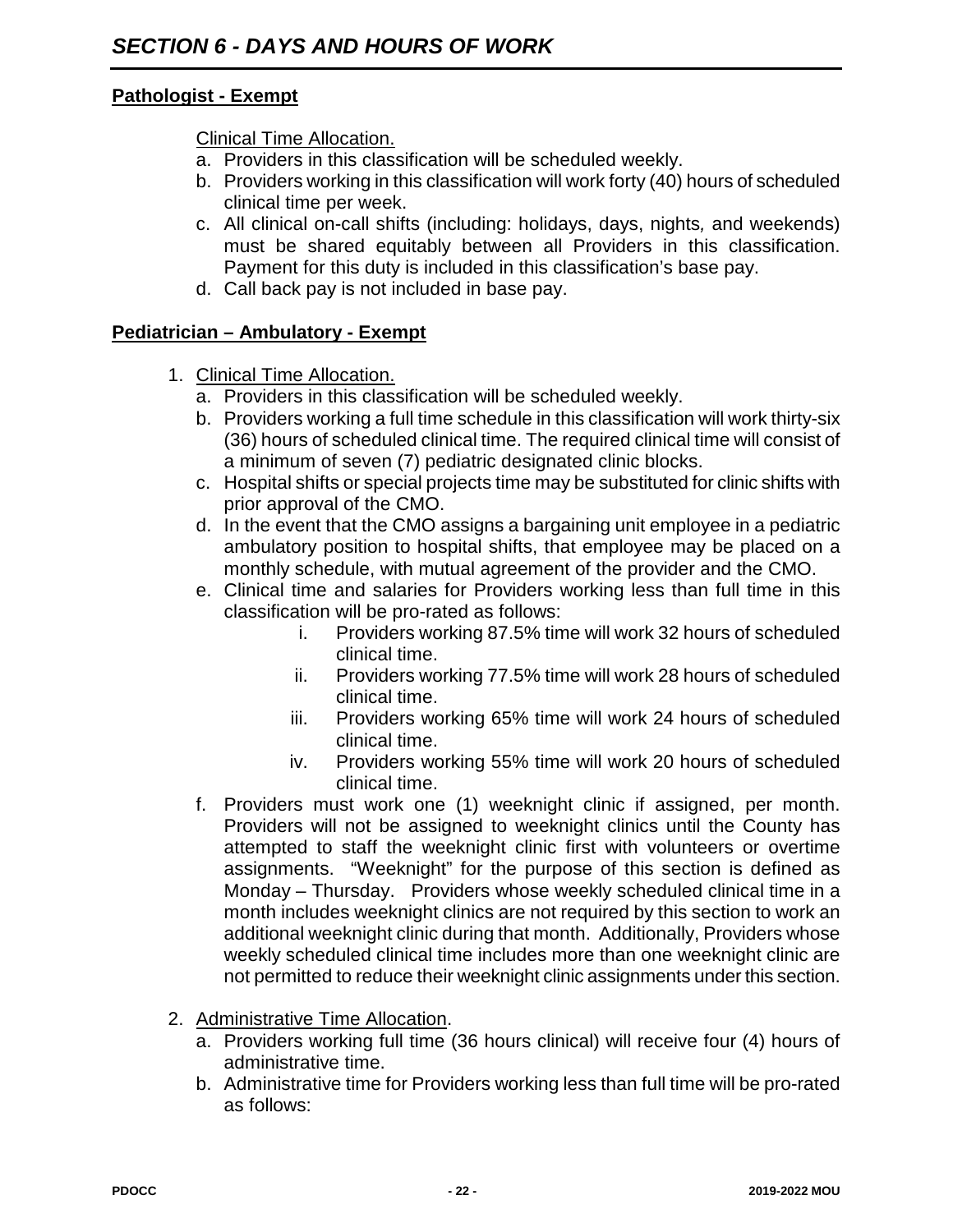- i. Providers working 87.5% time (32 hours clinical) will receive 3 hours of administrative time.
- ii. Providers working 77.5% time (28 hours clinical) will receive 3 hours of administrative time.
- iii. Providers working 65% time (24 hours clinical) will receive 2 hours of administrative time.
- iv. Providers working 55% time (20 hours clinical) will receive 2 hours of administrative time.
- c. Failure to maintain compliance with regulatory requirements, medical staff bylaws, or administrative policy requirements may result in a reassignment of administrative time to direct patient care time as follows: The Provider must be given a written first notice of the acts of noncompliance along with instructions on what steps must be taken to achieve compliance. The timeline to achieve compliance shall be included in the notice. If the Provider after that time period is not able to achieve compliance, then the Provider will be provided a second written notice. That notice shall include notice of reassignment of administrative time to direct patient care time and appeal rights. The Provider may appeal within five (5) business days of receipt of the second written notice by submitting a written request to the CMO (or designee) to contest the findings or timeline. The CMO (or designee) shall review the appeal from the Provider and issue a final determination on the findings within ten (10) business days. If the Provider does not appeal, or if the CMO (or designee) denies the appeal, the Provider will have administrative time reassigned to direct patient care time for one month for each notice of noncompliance.
- d. Providers are expected to fulfill all of their administrative responsibilities associated with their work assignment regardless of how long they take to complete.

#### **Pediatrician – Hospital – Exempt**

- 1. Clinical Time Allocation.
	- a. Providers in this classification will be scheduled monthly.
	- b. Providers working a full time schedule in this classification will work thirty-six (36) hours of scheduled clinical time in the hospital or nursery per week, averaged over the period of one (1) month.
	- c. The expectation is that holidays, days, nights, and weekend shifts will be shared equitably between all providers in this classification.
	- d. Clinic Shifts may be substituted for hospital shifts with prior approval of Chief Medical Officer or designee.
	- e. Clinical time and salaries for Providers working less than full time in this classification will be pro-rated as follows:
		- i. Providers working 87.5% time will work 32 hours of scheduled clinical time.
		- ii. Providers working 77.5% time will work 28 hours of scheduled clinical time.
		- iii. Providers working 65% time will work 24 hours of scheduled clinical time.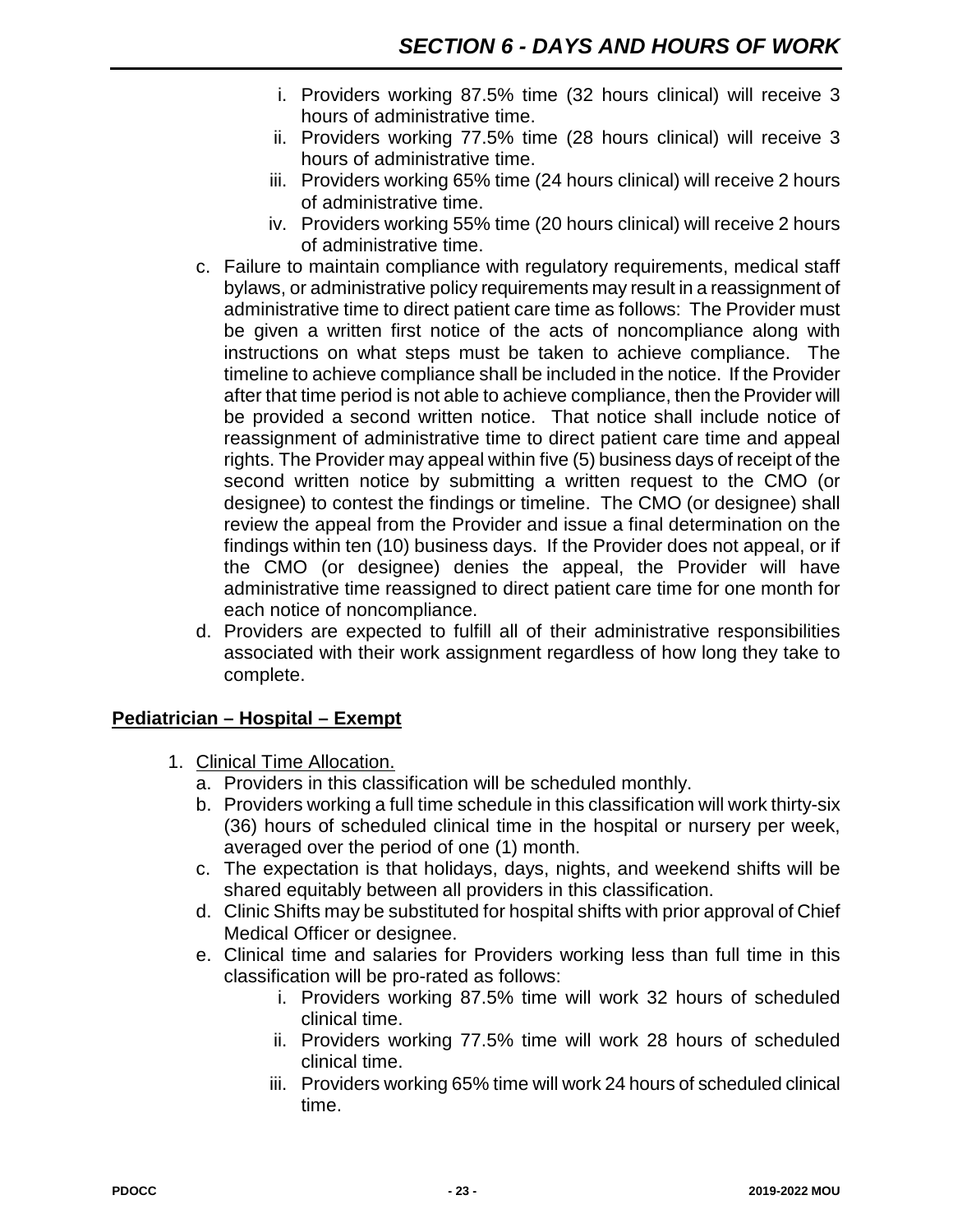- iv. Providers working 55% time will work 20 hours of scheduled clinical time.
- 2. Administrative Time Allocation.
	- a. Providers working full time (36 hours clinical) will receive four (4) hours of administrative time.
	- b. Administrative time for Providers working less than full time will be pro-rated as follows:
		- i. Providers working 87.5% time (32 hours clinical) will receive 3 hours of administrative time.
		- ii. Providers working 77.5% time (28 hours clinical) will receive 3 hours of administrative time.
		- iii. Providers working 65% time (24 hours clinical) will receive 2 hours of administrative time.
		- iv. Providers working 55% time (20 hours clinical) will receive 2 hours of administrative time.
	- c. Failure to maintain compliance with regulatory requirements, medical staff bylaws, or administrative policy requirements may result in a reassignment of administrative time to direct patient care time as follows: The Provider must be given a written first notice of the acts of noncompliance along with instructions on what steps must be taken to achieve compliance. The timeline to achieve compliance shall be included in the notice. If the Provider after that time period is not able to achieve compliance, then the Provider will be provided a second written notice. That notice shall include notice of reassignment of administrative time to direct patient care time and appeal rights. The Provider may appeal within five (5) business days of receipt of the second written notice by submitting a written request to the CMO (or designee) to contest the findings or timeline. The CMO (or designee) shall review the appeal from the Provider and issue a final determination on the findings within ten (10) business days. If the Provider does not appeal, or if the CMO (or designee) denies the appeal, the Provider will have administrative time reassigned to direct patient care time for one month for each notice of noncompliance.
	- d. Providers are expected to fulfill all of their administrative responsibilities associated with their work assignment regardless of how long they take to complete.

#### **Primary Care Provider - Exempt**

- 1. Clinical Time Allocation.
	- a. Providers in this classification will be scheduled weekly.
	- b. Providers working a full time schedule in this classification will work thirty-six (36) hours of scheduled clinical time. The required clinical time will consist of a minimum of seven (7) qualifying clinic blocks.
	- c. Clinical time and salaries for Providers working less than full time in this classification will be pro-rated as follows:
		- i. Providers working 87.5% time will work 32 hours of scheduled clinical time.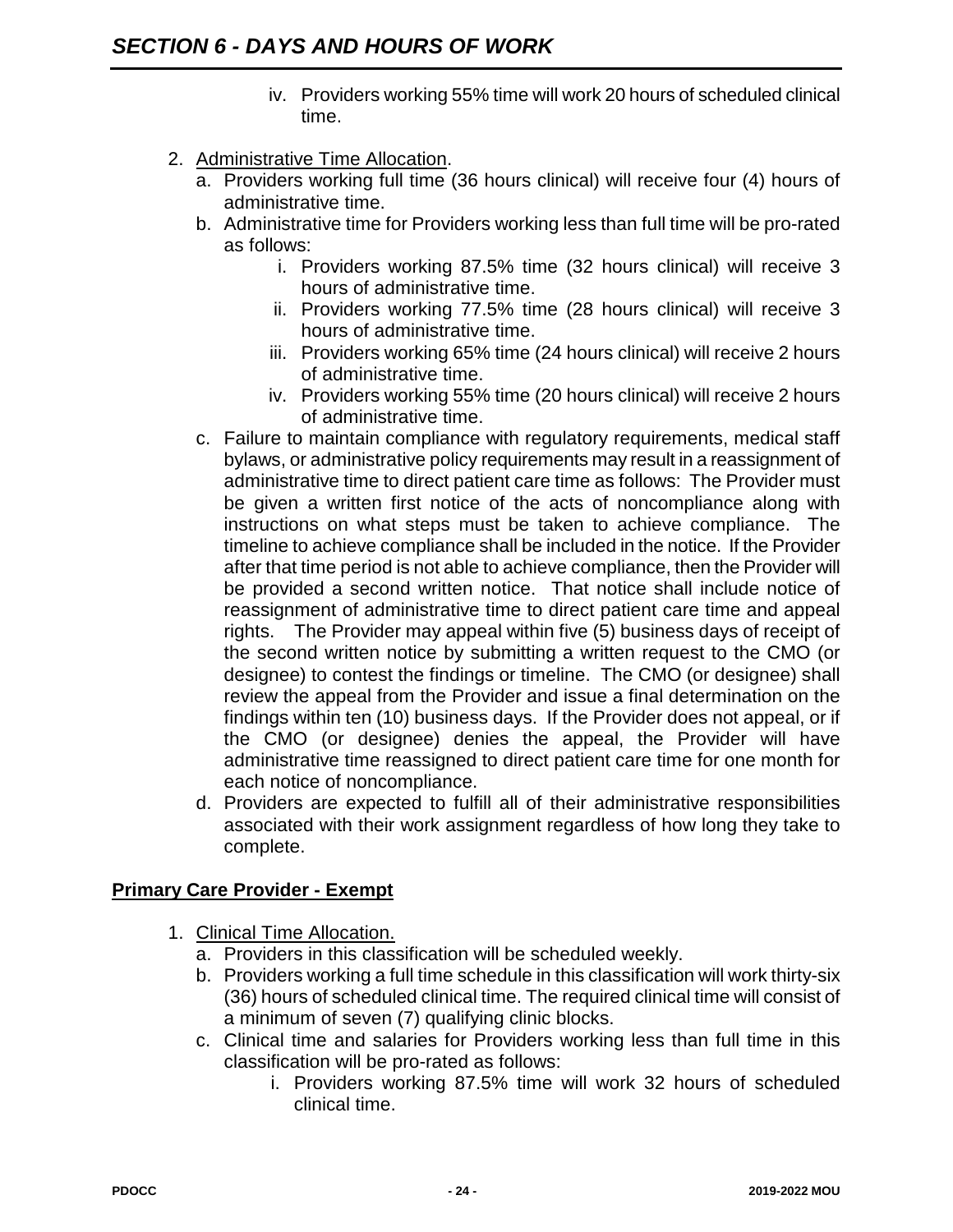- ii. Providers working 77.5% time will work 28 hours of scheduled clinical time.
- iii. Providers working 65% time will work 24 hours of scheduled clinical time.
- iv. Providers working 55% time will work 20 hours of scheduled clinical time.

A minimum of seven (7) qualifying clinic blocks for any Provider working 87.5% in this classification is required to remain in this classification. A minimum of six (6) qualifying blocks for any Provider working 77.5% in this classification is required to remain in this classification. A minimum of five (5) qualifying blocks for any Provider working 65% or 55% in this classification is required to remain in this classification.

- d. Primary Care Providers must work one (1) weeknight clinic if assigned, per month. Providers will not be assigned to weeknight clinics until the County has attempted to staff the weeknight clinic first with volunteers or overtime assignments. "Weeknight" for the purpose of this section is defined as Monday – Thursday. Primary Care Providers whose weekly scheduled clinical time in a month includes weeknight clinics are not required by this section to work an additional weeknight clinic during that month. Additionally, Primary Care Providers whose weekly scheduled clinical time includes more than one weeknight clinic are not permitted to reduce their weeknight clinic assignments under this section.
- 2. Administrative Time Allocation.
	- a. Providers working full time (36 hours clinical) will receive four (4) hours of administrative time.
	- b. Administrative time for Providers working less than full time will be pro-rated as follows:
		- i. Providers working 87.5% time (32 hours clinical) will receive 3 hours of administrative time.
		- ii. Providers working 77.5% time (28 hours clinical) will receive 3 hours of administrative time.
		- iii. Providers working 65% time (24 hours clinical) will receive 2 hours of administrative time.
		- iv. Providers working 55% time (20 hours clinical) will receive 2 hours of administrative time.
	- c. Failure to maintain compliance with regulatory requirements, medical staff bylaws, or administrative policy requirements may result in a reassignment of administrative time to direct patient care time as follows: The Provider must be given a written first notice of the acts of noncompliance along with instructions on what steps must be taken to achieve compliance. The timeline to achieve compliance shall be included in the notice. If the Provider after that time period is not able to achieve compliance, then the Provider will be provided a second written notice. That notice shall include notice of reassignment of administrative time to direct patient care time and appeal rights. The Provider may appeal within five (5) business days of receipt of the second written notice by submitting a written request to the CMO (or designee) to contest the findings or timeline. The CMO (or designee) shall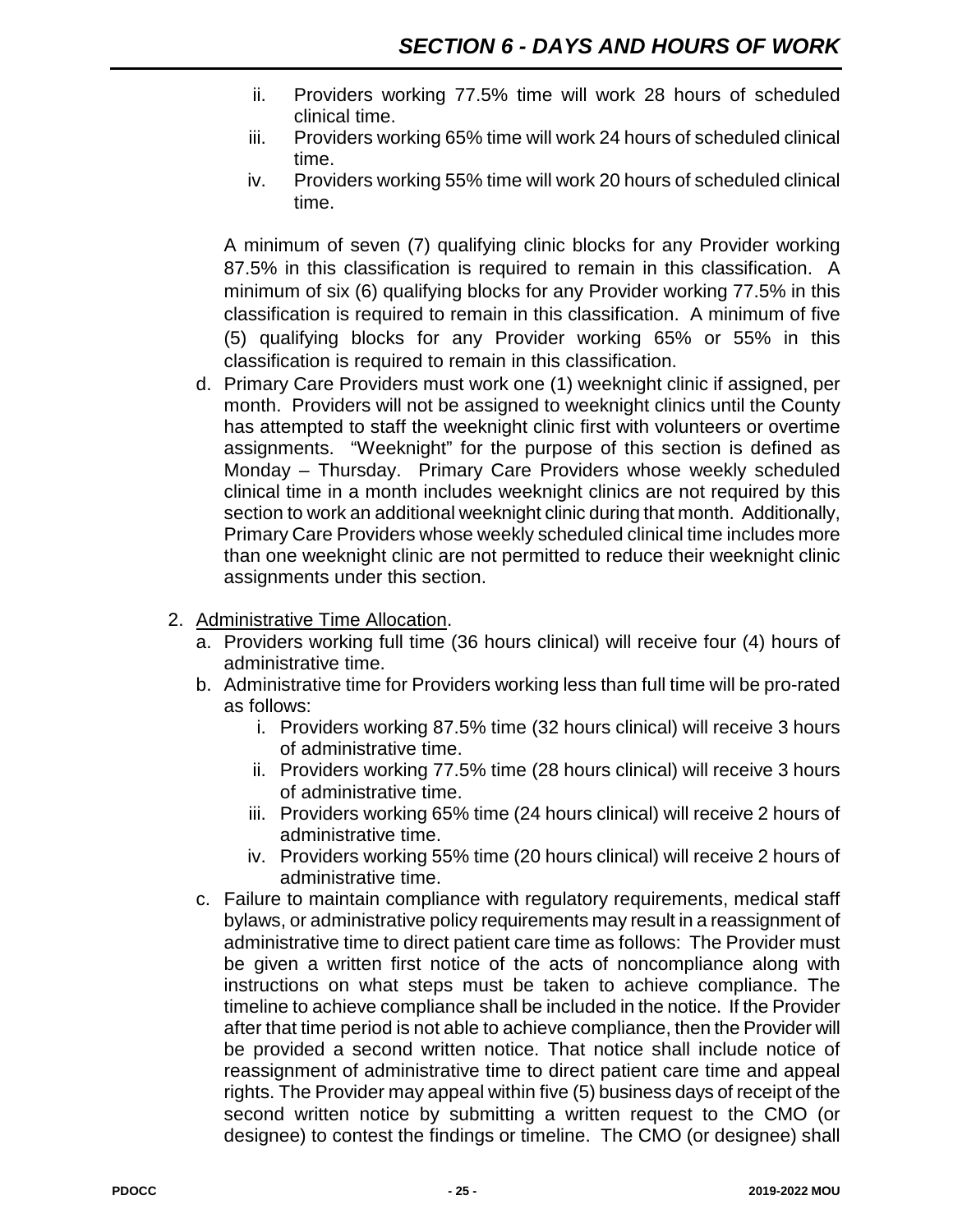review the appeal from the Provider and issue a final determination on the findings within ten (10) business days. If the Provider does not appeal, or if the CMO (or designee) denies the appeal, the Provider will have administrative time reassigned to direct patient care time for one month for each notice of noncompliance.

d. Providers are expected to fulfill all of their administrative responsibilities associated with their work assignment regardless of how long they take to complete.

#### 3. **Qualifying Clinics include the following:**

- a. Adult Medicine
- b. Family Practice
- c. Language Specific
- d. Positive Health (HIV)
- e. Perioperative
- f. Med-Pain
- g. Detention
- h. Special Projects Qualifying

Clinics may be added or removed (due to a clinic no longer being needed or offered as determined by the County) from this list at Management's discretion. Providers who have a qualifying clinic(s) that is eliminated from the list above will be able to add another qualifying clinic(s) from the list to maintain their status in the Primary Care Provider classification.

#### **Primary Care Provider – Limited (Hired before November 1, 2019) - Exempt**

- 1. Clinical Time Allocation.
	- a. Providers in this classification will be scheduled weekly.
	- b. Providers working a full time schedule in this classification will work thirty-six (36) hours of scheduled clinical time. The required clinical time will consist of a minimum of five (5) qualifying clinic blocks.
	- c. Clinical time and salaries for Providers working less than full time in this classification will be pro-rated as follows:
		- i. Providers working 87.5% time will work 32 hours of scheduled clinical time.
		- ii. Providers working 77.5% time will work 28 hours of scheduled clinical time.
		- iii. Providers working 65% time will work 24 hours of scheduled clinical time.
		- iv. Providers working 55% time will work 20 hours of scheduled clinical time.

A minimum of five (5) qualifying clinic blocks for any Provider working in this classification is required to remain in this classification.

d. Notwithstanding Exhibit C, Providers in this classification will not be required to work more than five (5) qualifying clinic blocks per week. Management retains all other rights to involuntarily change assignments as set forth in Exhibit C.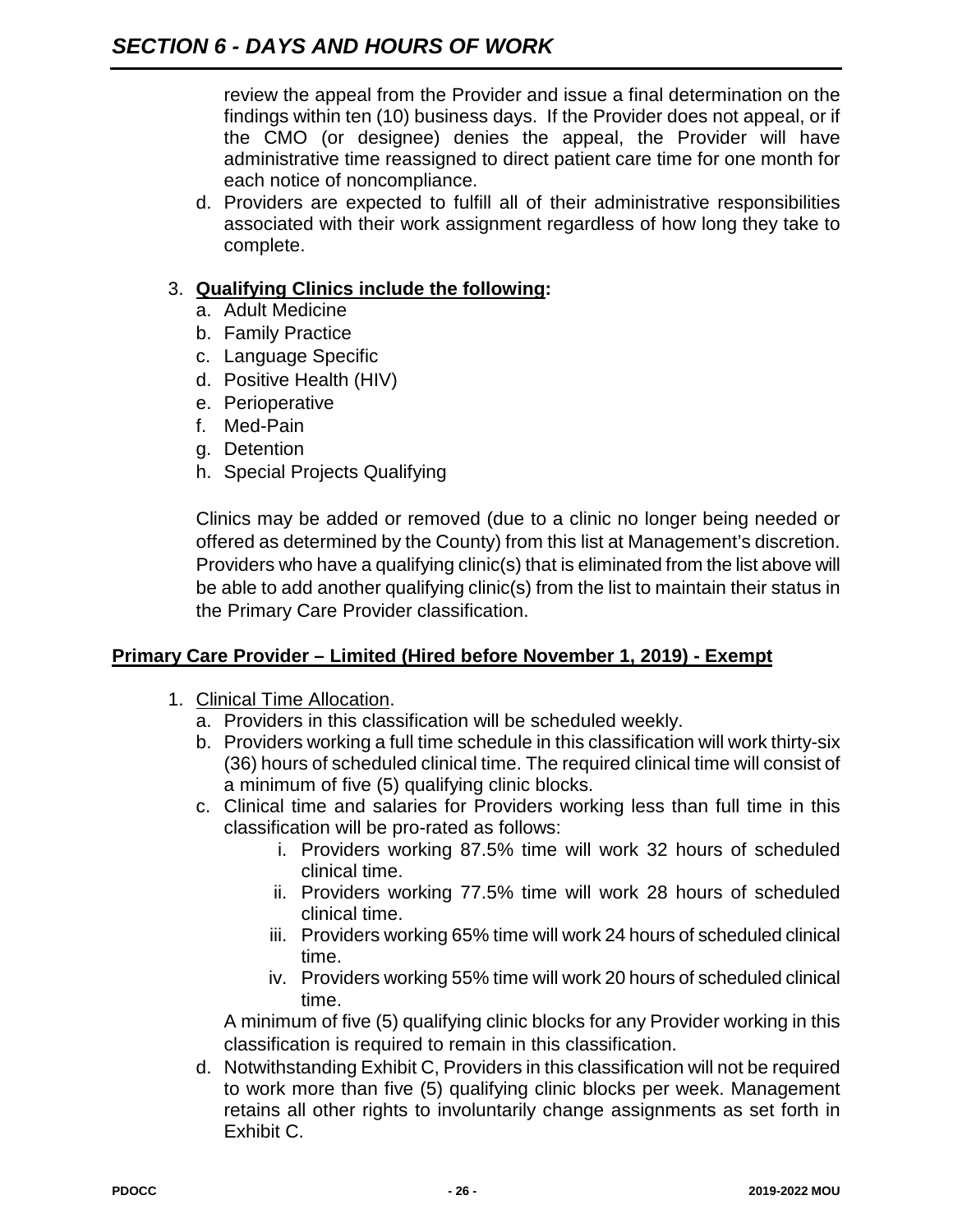- e. Primary Care Providers–Limited must work one (1) weeknight clinic if assigned, per month. Providers will not be assigned to weeknight clinics until the County has attempted to staff the weeknight clinic first with volunteers or overtime assignments. "Weeknight" for the purpose of this section is defined as Monday – Thursday. Primary Care Providers whose weekly scheduled clinical time in a month includes weeknight clinics are not required by this section to work an additional weeknight clinic during that month. Additionally, Primary Care Providers whose weekly scheduled clinical time includes more than one weeknight clinic are not permitted to reduce their weeknight clinic assignments under this section without the prior approval of the CMO or designee.
- 2. Administrative Time Allocation.
	- a. Providers working full time (36 hours clinical) will receive four (4) hours of administrative time.
	- b. Administrative time for Providers working less than full time will be pro-rated as follows:
		- i. Providers working 87.5% time (32 hours clinical) will receive 3 hours of administrative time.
		- ii. Providers working 77.5% time (28 hours clinical) will receive 3 hours of administrative time.
		- iii. Providers working 65% time (24 hours clinical) will receive 2 hours of administrative time.
		- iv. Providers working 55% time (20 hours clinical) will receive 2 hours of administrative time.
	- c. Failure to maintain compliance with regulatory requirements, medical staff bylaws, or administrative policy requirements may result in a reassignment of administrative time to direct patient care time as follows: The Provider must be given a written first notice of the acts of noncompliance along with instructions on what steps must be taken to achieve compliance. The timeline to achieve compliance shall be included in the notice. If the Provider after that time period is not able to achieve compliance, then the Provider will be provided a second written notice. That notice shall include notice of reassignment of administrative time to direct patient care time and appeal rights. The Provider may appeal within five (5) business days of receipt of the second written notice by submitting a written request to the CMO (or designee) to contest the findings or timeline. The CMO (or designee) shall review the appeal from the Provider and issue a final determination on the findings within ten (10) business days. If the Provider does not appeal, or if the CMO (or designee) denies the appeal, the Provider will have administrative time reassigned to direct patient care time for one month for each notice of noncompliance.
	- d. Providers are expected to fulfill all of their administrative responsibilities associated with their work assignment regardless of how long they take to complete.
- 3. Opt-in Period for Primary Care Provider–Limited Classification.
	- a. Providers currently scheduled for fewer than five (5) qualifying clinic blocks can choose to modify their schedules to qualify for placement in the Primary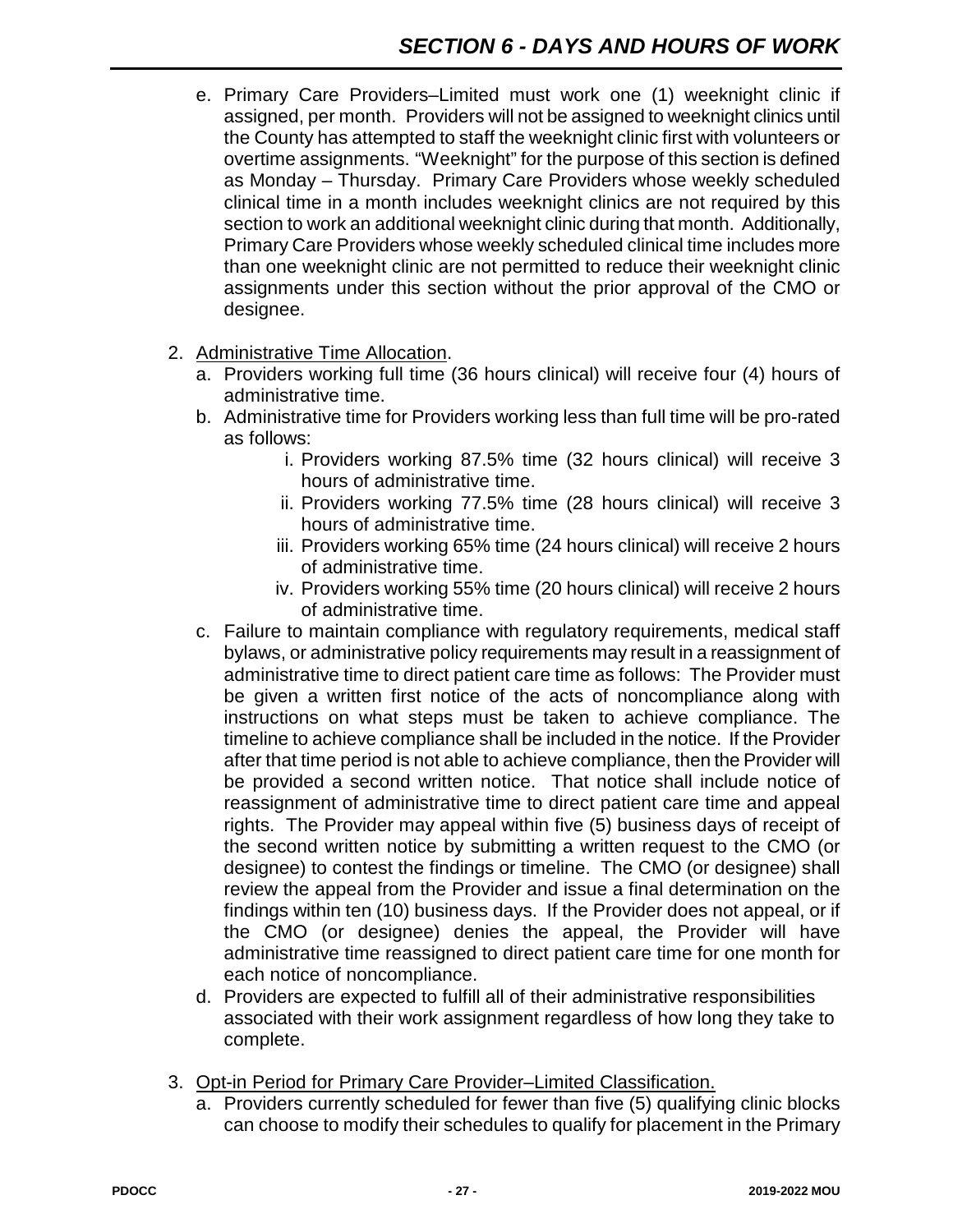Care Provider-Limited classification within sixty (60) days of ratification of the MOU.

- b. The Department will have six (6) months to place the Provider in a Limited group qualifying schedule. Providers requesting to opt-in to the Limited classification shall remain classified as Ambulatory Care Providers (and receive compensation under the salary schedule for Ambulatory Care Provider) until their qualifying schedule for Primary Care Provider–Limited status is implemented. After six (6) months, the Provider will automatically be transferred into the Limited group and shall receive compensation as a Limited group Provider.
- c. Providers who miss the deadline to opt-in to the Limited classification will still have the option of moving to the Primary Care classification in accordance with the Primary Care classification job expectations.
- d. This election section is limited to the successor MOU following the 2008- 2016 MOU.

#### 4. **Qualifying Clinics include the following:**

- a. Adult Medicine
- b. Family Practice
- c. Language Specific
- d. Positive Health (HIV)
- e. Perioperative
- f. Hematology-Oncology
- g. Neurology
- h. Med-Pain
- i. Detention
- j. Special Projects Qualifying

Clinics may be added or removed (due to a clinic no longer being needed or offered as determined by the County) from this list at Management's discretion. Providers who have a qualifying clinic(s) that is eliminated from the list above will be able to add another qualifying clinic(s) from the list to maintain their status in the Primary Care Provider–Limited classification.

#### **Psychiatrist – Adult - Exempt**

Clinical Time Allocation.

- a. Ambulatory providers in this classification will be scheduled weekly.
- b. Hospital providers in this classification will be scheduled monthly.
- c. Providers working a full time schedule in this classification will work forty (40) hours weekly of scheduled clinical time.
- d. Providers must work one (1) weeknight clinic if assigned, per month. Providers will not be assigned to weeknight clinics until the County has attempted to staff the weeknight clinic first with volunteers or overtime assignments. "Weeknight" for the purpose of this section is defined as Monday – Thursday. Providers whose weekly scheduled clinical time in a month includes weeknight clinics are not required by this section to work an additional weeknight clinic during that month. Additionally, Providers whose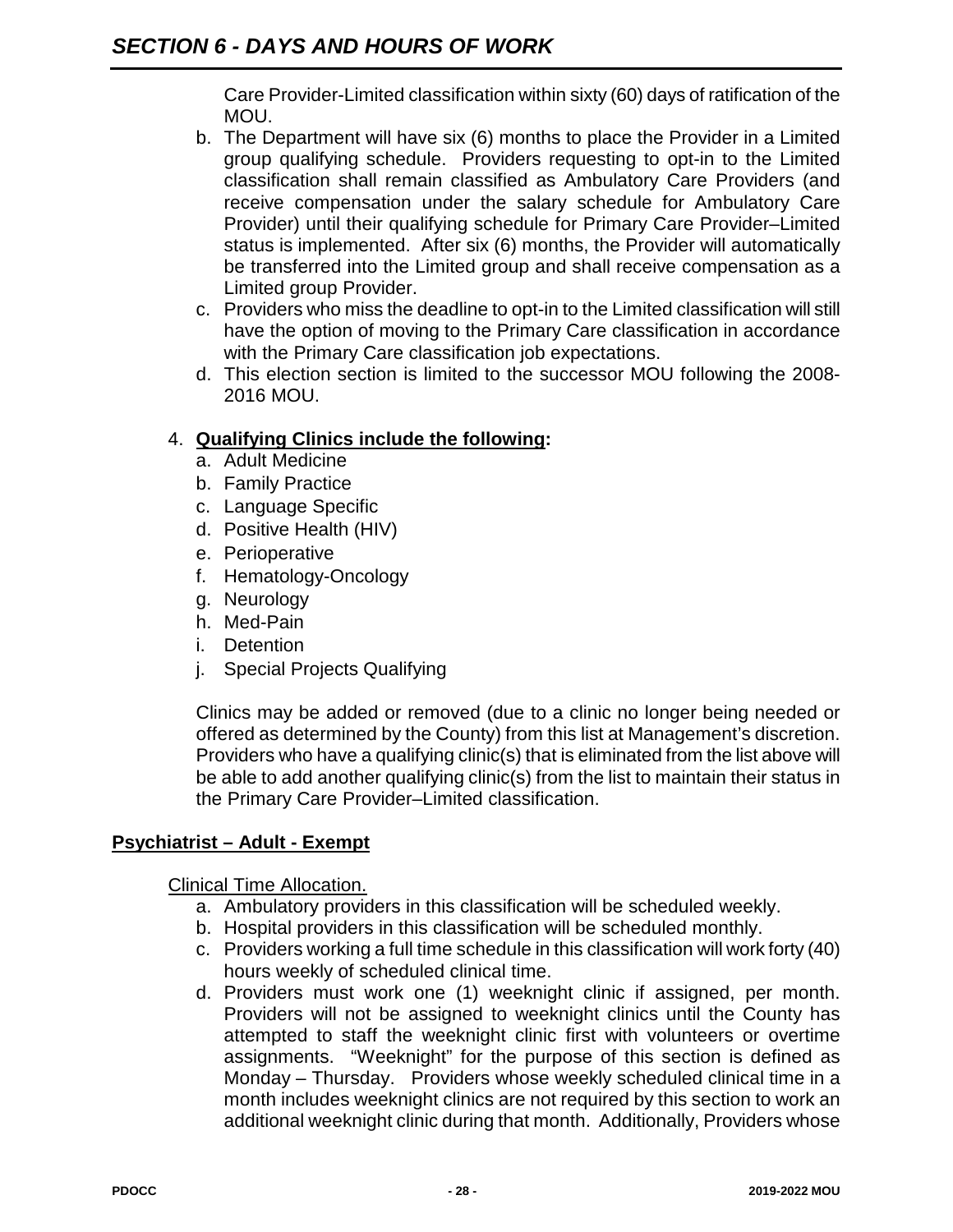weekly scheduled clinical time includes more than one weeknight clinic are not permitted to reduce their weeknight clinic assignments under this section.

#### **Psychiatrist – Pediatric - Exempt**

#### Clinical Time Allocation.

- a. Ambulatory providers in this classification will be scheduled weekly.
- b. Hospital providers in this classification will be scheduled monthly.
- c. Providers working a full time schedule in this classification will work forty (40) hours weekly of scheduled clinical time.
- d. Providers must work one (1) weeknight clinic if assigned, per month. Providers will not be assigned to weeknight clinics until the County has attempted to staff the weeknight clinic first with volunteers or overtime assignments. "Weeknight" for the purpose of this section is defined as Monday – Thursday. Providers whose weekly scheduled clinical time in a month includes weeknight clinics are not required by this section to work an additional weeknight clinic during that month. Additionally, Providers whose weekly scheduled clinical time includes more than one weeknight clinic are not permitted to reduce their weeknight clinic assignments under this section.

#### **Psychiatrist – PES/Detention - Exempt**

Clinical Time Allocation.

- a. Providers working in this classification will be scheduled monthly.
- b. Providers working full time in this classification will work forty (40) hours of scheduled clinical time per week.

#### **Resident**

Expectation of work will be in accordance with the Residency Director and Accreditation Council for Graduate Medical Education (ACGME) requirements.

**6.9 Increase in Hours.** Permanent-intermittent and permanent part-time employees who wish to have the hours of their position increased, must make a written request to the appointing authority during the months of April and/or October for the duration of the new MOU.

The Appointing Authority reviewing these requests will evaluate them within thirty (30) days of their receipt, considering among other matters the actual hours assigned to and worked by the employee during the previous 6 months, the anticipated continuing need for their assignment for additional hours and operational requirements.

Those requests which are approved by the department for an increase in hours will be submitted for consideration by the County as a P-300 request within an additional sixty (60) days. The employee will be notified in writing with an explanation of requests not approved. PDOCC will be copied on all denials.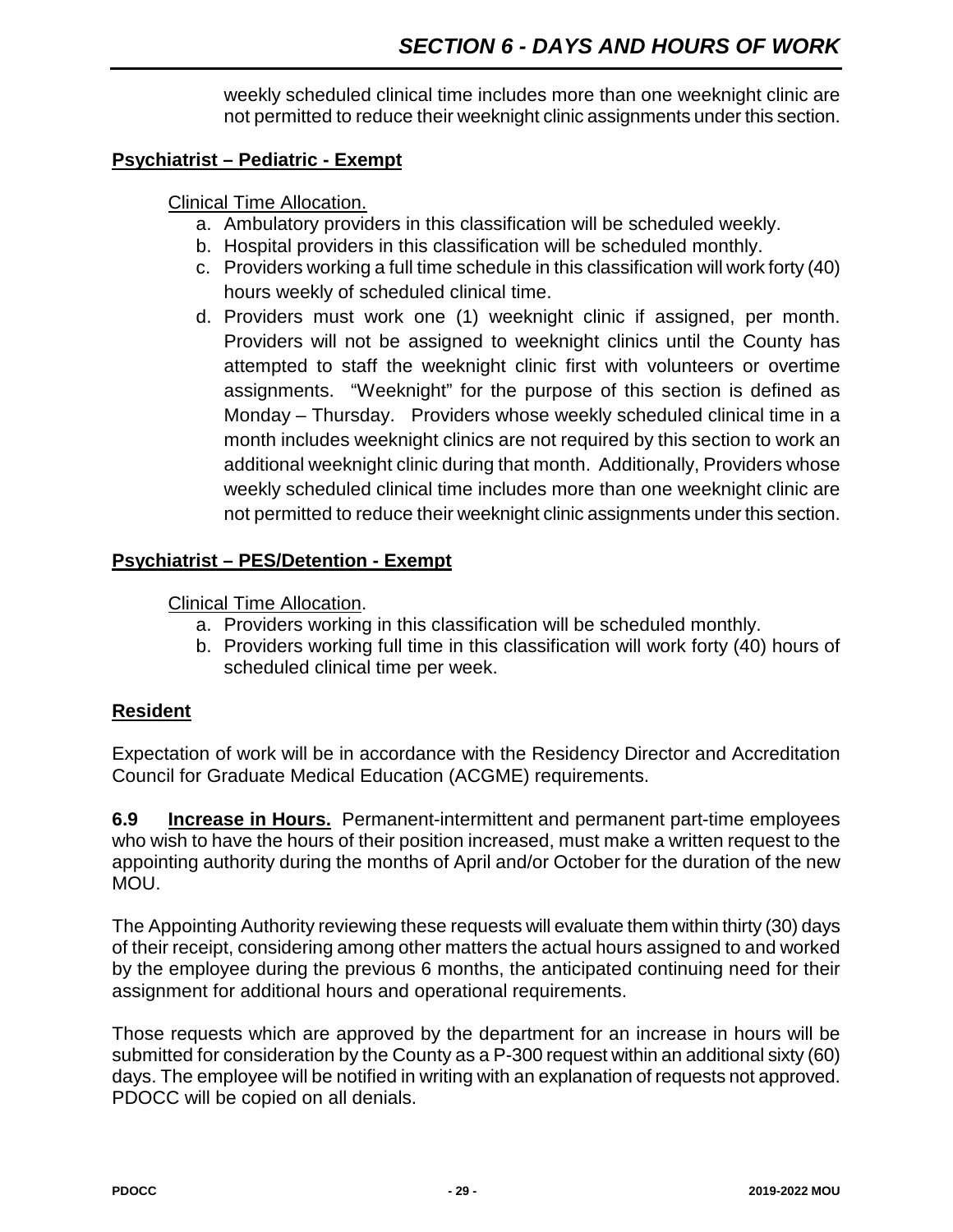## *SECTION 7 - HOLIDAYS*

**6.10 Time Stamping.** Permanent Intermittent (hourly) employees must time stamp in and out as they begin and end their work shifts and take meal periods. Permanent full-time and part-time employees on a weekly schedule must report time off and time worked for special pays on the electronic timecard. Permanent full-time and part-time employees on a monthly schedule must report start and end times on each day worked, time off, and time worked for special pays on the electronic timecard.

**6.11 Time Reporting and Pay Practices Waiver.** PDOCC agrees to the implementation of an Automated Timekeeping System. PDOCC waives its right to meet and confer regarding any impacts that may result from the County's implementation of an automated timekeeping system, including but not limited to, changes to current departmental time reporting and pay practices. PDOCC agrees to convert from the current payroll cycle when the County is able to upgrade the current payroll system or implement a new County payroll system.

#### **SECTION 7 - HOLIDAYS**

- **7.1 Holidays Observed.** The County will observe the following holidays:
- A**.** January 1st, known as New Year's Day Third Monday in January known as Dr. M. L. King, Jr. Day Third Monday in February, known as Presidents Day The last Monday in May, known as Memorial Day July 4th, known as Independence Day First Monday in September, known as Labor Day November 11th, known as Veterans Day Fourth Thursday in November, known as Thanksgiving Day The day after Thanksgiving December 25th, known as Christmas Day

Such other days as the Board of Supervisors may by resolution designate as holidays.

Any holiday observed by the County that falls on a Saturday is observed on the preceding Friday and any holiday that falls on a Sunday is observed on the following Monday.

- B. Each full time employee will accrue two (2) hours of personal holiday leave per month. Each part time employee will accrue a pro-rated number of hours of personal holiday leave per month. No employee may accrue more than forty (40) hours of personal holiday leave. On separation from County service, an employee will be paid for any unused personal holiday leave at the employee's then current pay rate.
- C. Employees who are scheduled monthly shall have their obligate hours reduced by the number of holiday hours each month. Employees who are scheduled monthly and who work on any County observed holiday (as specified in Section 7.1.A), shall have those hours worked on the holiday count towards the employee's designated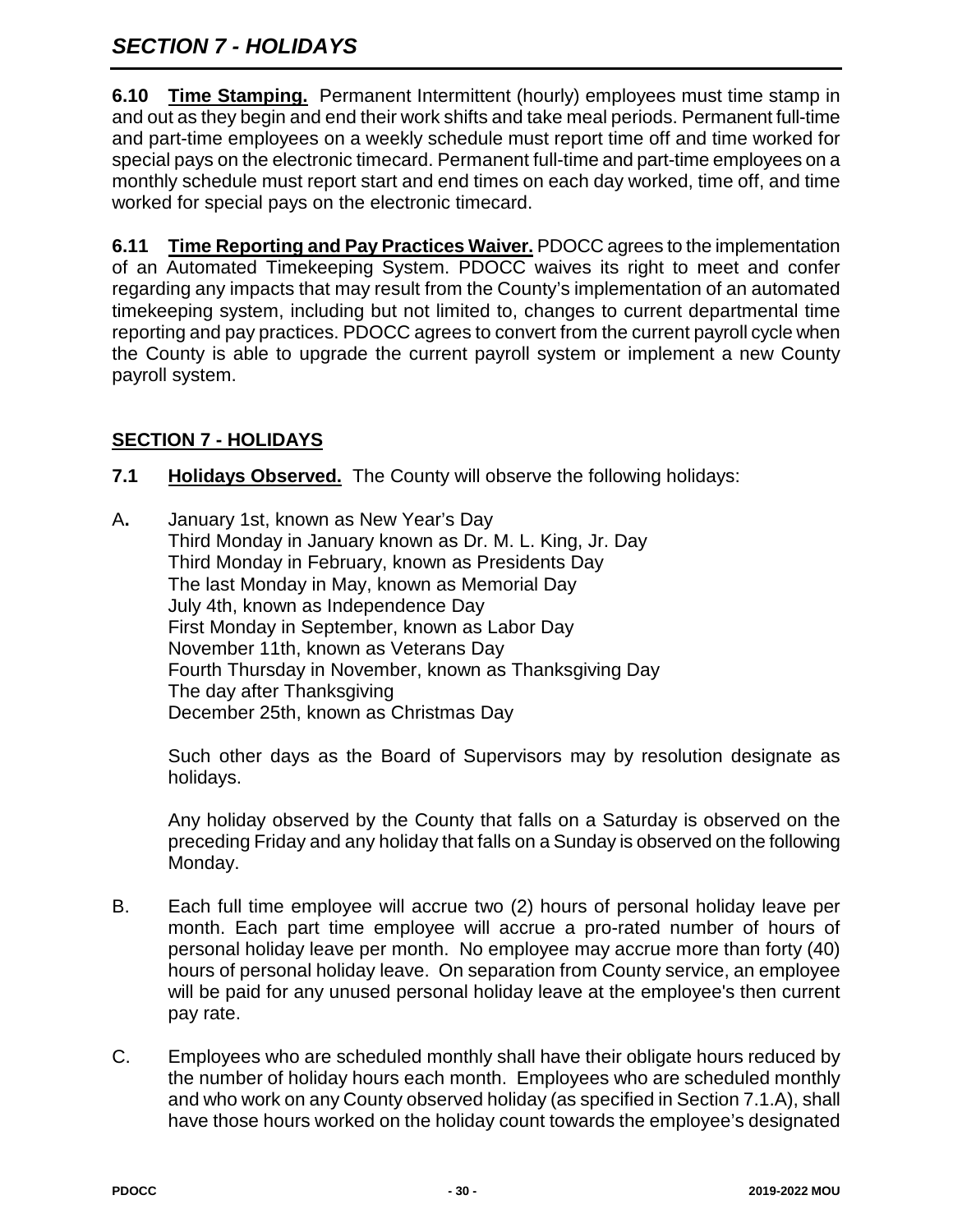position hours for that month.

#### **7.2 Holiday is NOT Worked and Holiday Falls on Scheduled Work Day**

- A. Holiday Observed Full-Time Employees: Each full-time employee is entitled to observe a holiday (8 hours off work), without a reduction in pay whenever a holiday is observed by the County. When a full-time employee is scheduled to work less than eight (8) hours on a holiday and the employee observes the holiday, the employee is also entitled to receive flexible pay at the rate of one (1.0) times his/her base rate of pay (not including differentials) for the difference between eight (8) hours and the hours the employee was scheduled to work on the holiday.
- B. Holiday Observed in Excess of Eight (8) hours Full-Time Employees: When a holiday falls on a full-time employee's scheduled workday, the employee is entitled to only eight (8) hours off work without a reduction in pay. If the workday is a ten (10) hour day, the employee must use two (2) hours of non-sick leave accruals. If the workday is a twelve (12) hour day, the employee must use four (4) hours of nonsick leave accruals. If the employee does not have any non-sick leave accrual balances, leave without pay (AWOP) will be authorized.
- C. Holiday Observed Part-Time Employees: When a holiday is observed by the County, each part-time employee is entitled to observe the holiday in the same ratio as his/her number of position hours bears to forty (40) hours, multiplied by 8 (hours), without a reduction in pay. For example, a part-time employee whose position hours are 24 hours per week is entitled to 4.8 hours off work on a holiday (24/40 multiplied by  $8 = 4.8$ ). Hereinafter, the number of hours produced by this calculation will be referred to as the "Part-Time employee's holiday hours."

When the number of hours in a part time employee's scheduled work day that falls on a holiday ("scheduled work hours") is less than the employee's "Part Time employee's holiday hours," the employee is also entitled to receive flexible pay at the rate of one (1.0) times his/her base rate of pay (not including differentials) for the difference between the employee's "scheduled work hours" and the employee's "Part time employee's holiday hours."

When the number of hours in a part time employee's scheduled work day that falls on a holiday ("scheduled work hours") is more than the employee's "Part Time employee's holiday hours," the employee must use non-sick leave accruals for the difference between the employee's "scheduled work hours" and the employee's "Part Time employee's holiday hours." If the employee does not have any non-sick leave accrual balances, leave without pay (AWOP) will be authorized.

#### **7.3 Holiday is NOT Worked and Holiday Falls on Scheduled Day Off.**

A. Full-Time Employee: When a holiday is observed by the County on the scheduled day off of a full-time employee, the employee is entitled to take eight (8) hours off work, without a reduction in pay, in recognition of the holiday. The employee is also entitled to receive eight (8) hours of flexible pay at the rate of one (1.0) times his/her base rate of pay (not including differentials) in recognition of his/her scheduled day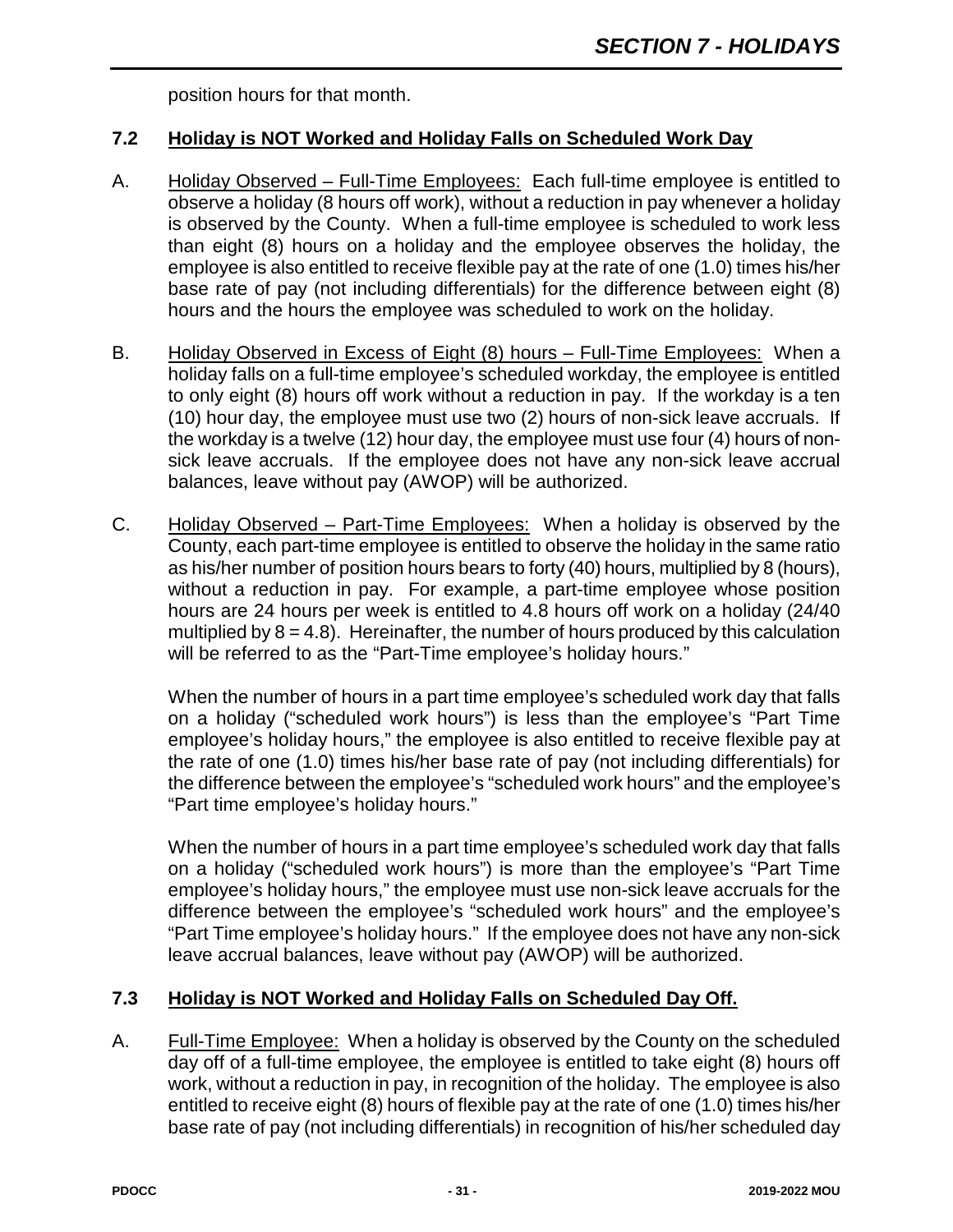off.

B. Part-Time Employee: When a holiday is observed by the County on the scheduled day off of a part-time employee, the part-time employee is entitled to observe the holiday in the amount of the "Part-Time employee's holiday hours," without a reduction in pay, in recognition of the holiday. The employee is also entitled to receive flexible pay at the rate of 1.0 times his/her base rate of pay (not including differentials) in the amount of the "Part-Time employee's holiday hours" in recognition of his/her scheduled day off.

#### **7.4 Holiday is WORKED and Holiday Falls on Scheduled Work Day**

- A. Full-Time Employee: When a full-time employee works on a holiday that falls on the employee's scheduled work day, the employee is entitled to receive his/her regular salary. The employee is also entitled to receive holiday pay at the rate of one (1.0) times his/her base rate of pay (not including differentials) for all hours worked up to a maximum of eight (8) hours. When a full-time employee is scheduled to work less than 8 hours on a holiday (short shift) and the employee works that short shift, the employee is also entitled to receive flexible pay at the rate of one (1.0) times his/her base rate of pay (not including differentials) for the difference between eight (8) hours and the short shift hours. When a full-time employee is scheduled to work more than eight (8) hours on a holiday (long shift) and the employee works more than the long shift hours, the employee is entitled to receive straight time pay at the rate of one (1.0) times his/her base rate of pay (not including differentials) for all hours worked beyond the long shift hours.
- B. Part-Time Employee: When a part-time employee works on a holiday that falls on the employee's scheduled work day, the part-time employee is entitled to receive his/her regular salary. The part-time employee is also entitled to receive holiday pay at the rate of one (1.0) times his/her base rate of pay (not including differentials) for all hours worked on the holiday, up to a maximum of eight (8) hours.

When a part-time employee is scheduled to work less than the employee's "parttime employee's holiday hours" on a holiday (short shift) and the employee works that short shift, the employee is also entitled to receive flexible pay at the rate of one (1.0) times his/her base rate of pay (not including differentials) for the difference between the "Part-time employee's holiday hours" and the short shift hours

When a part-time employee is scheduled to work more than his/her "part-time employee's holiday hours" on a holiday (long shift) and the employee works more than the long shift hours, the employee is entitled to receive straight time pay at the rate of one (1.0) times his/her base rate of pay (not including differentials) for all hours worked beyond the long shift hours.

#### **7.5 Holiday is WORKED and Holiday Falls on Scheduled Day Off.**

A. Full-Time Employee: When a full-time employee works on a holiday that falls on the employee's scheduled day off, the employee is entitled to receive his/her regular salary. The employee is also entitled to receive straight pay at the rate of one (1.0)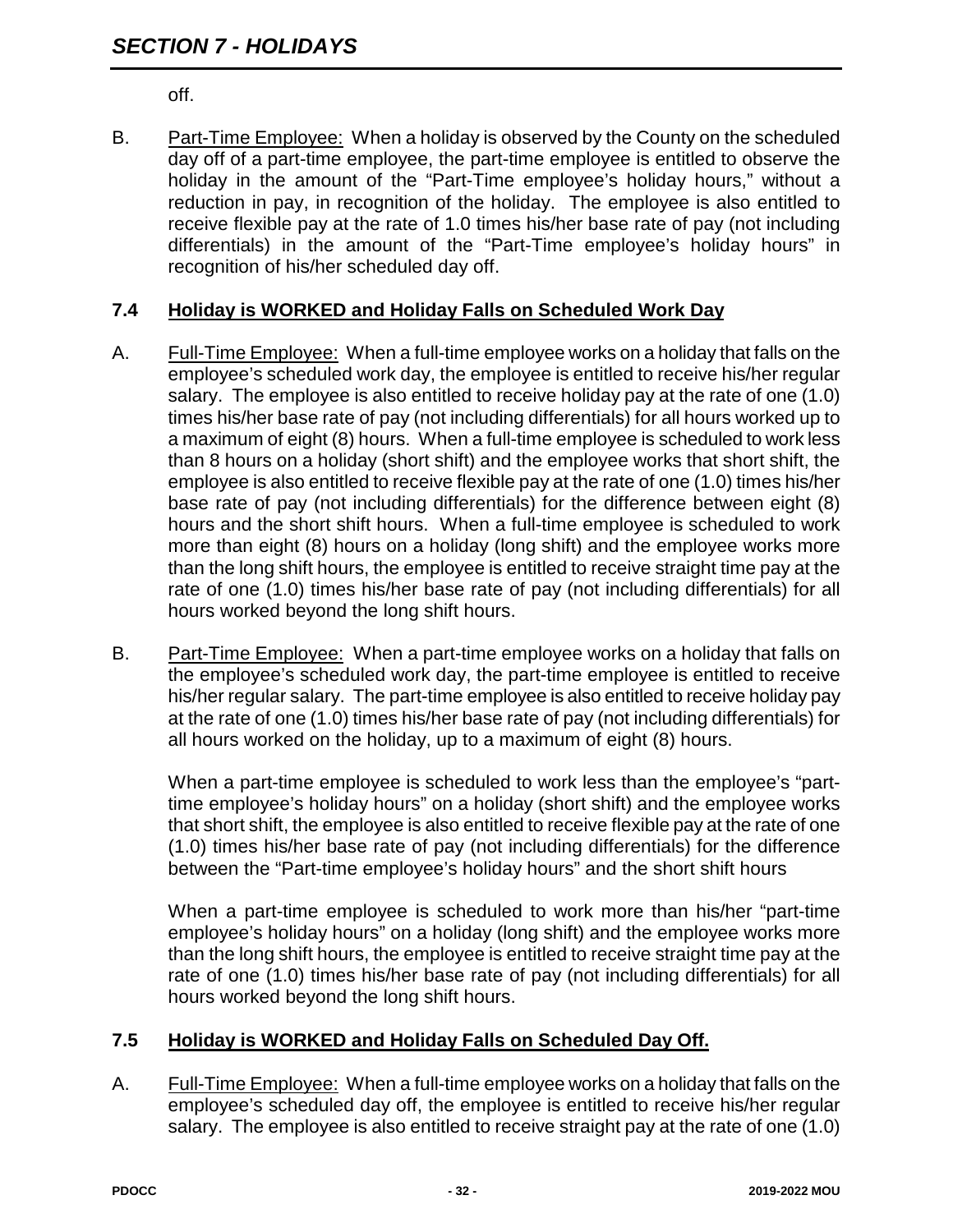times his/her base rate of pay (not including differentials) for all hours worked on the holiday. The employee is also entitled to receive eight (8) hours of flexible pay at the rate of one (1.0) times his/her base rate of pay (not including differentials) in recognition of his/her scheduled day off.

B. Part-Time Employee: When a part-time employee works on a holiday that falls on the employee's scheduled day off, the employee is entitled to receive his/her regular salary. The part-time employee is also entitled to receive straight time pay at the rate of one (1.0) times his/her base rate of pay (not including differentials) for all hours worked on the holiday. The part-time employee is also entitled to receive flexible pay at the rate of one (1.0) times his/her base rate of pay (not including differentials) multiplied by the amount of the "Part-time employee's holiday hours" in recognition of his/her scheduled day off.

#### **7.6 Permanent Intermittent Employee.**

Holiday is Worked: Permanent intermittent employees who work on a holiday are entitled to receive straight time pay at the rate of one (1.0) times his/her base rate of pay (not including differentials) for all hours worked on the holiday.

#### **SECTION 8 - VACATION LEAVE**

#### **8.1 Vacation Allowance.**

A. Exempt Medical Staff members in permanent positions are entitled to vacations with pay which accrue according to, and may be cumulated to maximums set forth in the table below. Accrual is by hours of working time per calendar month of service and begins on the date of appointment to a permanent position, except that increased accruals granted in recognition of long service being on the first of the month following the month in which the Exempt Medical Staff Member accrues the time set forth in Subsection (b), and except that accrual for portions of a month shall be in minimum amounts of one-tenth hour calculated on the same basis as for partial month compensation pursuant to Section 5.6 – Compensation for Portion of Month. Vacation credits may be used only after completion of six months service in a permanent position but may be used by Exempt Medical Staff Members to supplement exhausted sick leave in cases of absence during the first six months, and in addition, by Exempt Medical Staff Resident Physicians in order to reconcile vacation schedules to training needs.

An Exempt Medical Staff Resident Physician who is required by the Department to schedule his/her vacation at the sole convenience of the Department in order to accommodate training needs shall have the equivalent of one (1) year's accrual of vacation credited at the beginning of each fiscal year's training program to accommodate Departmental vacation scheduling prior to regular accruals on a monthly basis. Exempt Medical Staff Resident Physicians may utilize this vacation account credit in advance of the date the vacation is regularly accrued under the provisions applying to all Exempt Medical Staff Physicians.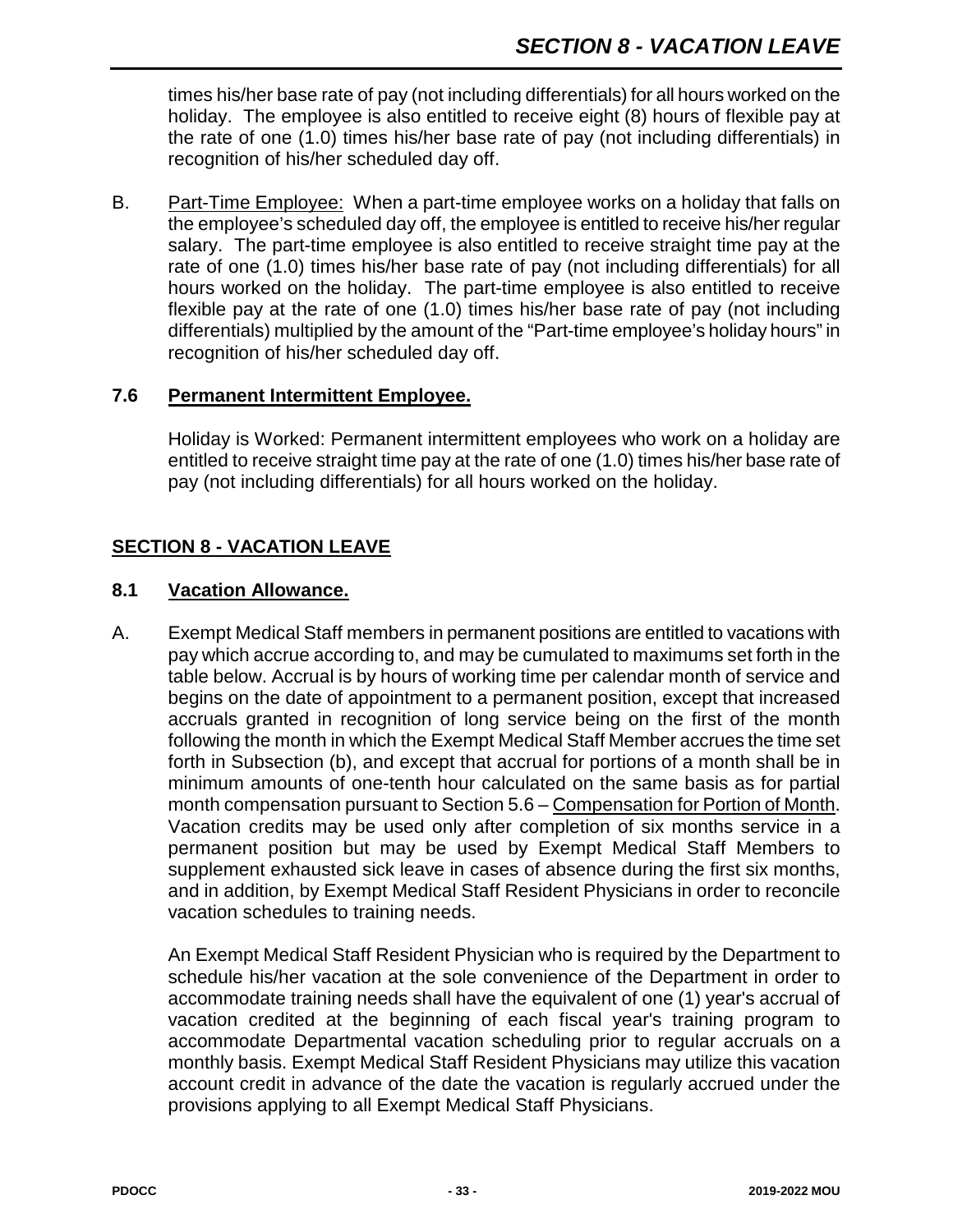However, Resident Physicians who terminate before the end of a fiscal year's training program shall have their vacation credit account adjusted downward to equal the pro rata vacation they would have accrued on the regular accrual plan. If a Resident Physician uses vacation accruals in excess of the adjusted entitlement computed effective on his/her separation, the Resident shall reimburse the County for the excess vacation accruals taken at his/her then current pay rate.

No vacation shall be allowed in excess of actual accrual at the time vacation is taken. On separation from County service Exempt Medical Staff Members shall be paid for any unused vacation credits at their then current pay rate.

B. The rates at which vacation credits accrue, and the maximum cumulation thereof, are as follows:

|                          | Monthly      | Maximum    |
|--------------------------|--------------|------------|
|                          | Accrual      | Cumulative |
| <b>Length of Service</b> | <b>Hours</b> | Hours      |
| Under 15 years           | 10           | 240        |
| 15 through I9 years      | $13 - 1/3$   | 320        |
| 20 through 24 years      | $16 - 2/3$   | 400        |
| 25 through 29 years      | 20           | 480        |
| 30 years and up          | $23 - 1/3$   | 560        |

**8.2 Accrual During Leave Without Pay.** No employee who has been granted a leave without pay or unpaid military leave shall accrue any vacation credit during the time of such leave, nor shall an employee who is absent without pay accrue vacation credit during the absence.

**8.3 Vacation Allowance for Separated Employees.** On separation from County service, an employee shall be paid for any unused vacation credits at the employee's then current pay rate.

**8.4 Vacation Preference.** Vacation requests for unit members in the Hospital and Clinics which are received in the Medical Staff Office at least thirty-five (35) days in advance will be responded to within ten days of receipt of the request and will be approved or denied based on the overall staffing considerations for the time requested. Vacation requests which are received less than thirty-five (35) days in advance will also be considered but preference will be given to those requests submitted with more than thirtyfive (35) days advance notice. Approved vacations will not be canceled except under extreme circumstances.

## **SECTION 9 - SICK LEAVE**

**9.1 Purpose of Sick Leave.** The primary purpose of paid sick leave is to ensure employees against loss of pay for temporary absences from work due to illness or injury. It is a benefit extended by the County and may be used only as authorized; it is not paid time off which employees may use for personal activities.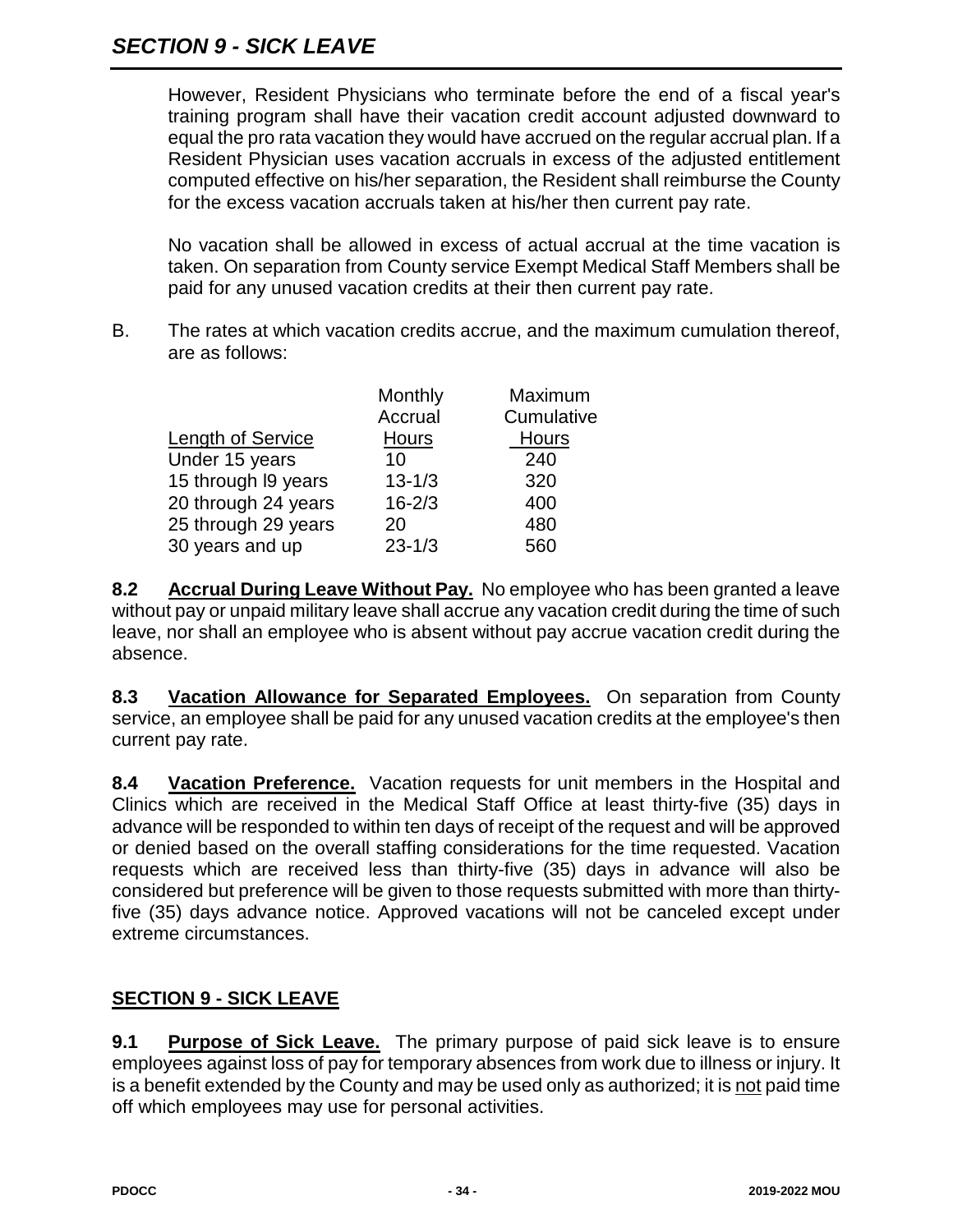**9.2 Credits to and Charges Against Sick Leave.** Sick leave credits accrue at the rate of eight (8) working hours credit for each completed month of service, as prescribed by County Salary Regulations and Memoranda of Understanding. Employees who work a portion of a month are entitled to a pro rata share of the monthly sick leave credit computed on the same basis as is partial month compensation.

Credits to and charges against sick leave are made in minimum amounts of one-tenth hour (6 minutes) increments.

Unused sick leave credits accumulate from year to year.

When an employee is separated other than through retirement, accumulated sick leave credits shall be cancelled unless separation is involuntary and related to budget reductions, in which case the employee may petition the County to restore accumulated credits if that employee is reemployed within two years.

As of the date of retirement, an employee's accumulated sick leave is converted to retirement on the basis of one day of retirement service credit for each day of accumulated sick leave credit.

**9.3 Policies Governing the Use of Paid Sick Leave.** As indicated above, the primary purpose of paid sick leave is to ensure employees against loss of pay for temporary absences from work due to illness or injury. The following definitions apply:

Immediate Family means and includes only the spouse, son, stepson, daughter, stepdaughter, father, stepfather, mother, stepmother, brother, sister, grandparent, grandchild, father-in-law, mother-in-law, daughter-in-law, son-in-law, brother-in-law, sisterin-law, foster children, aunt, uncle, niece, nephew, cousin, stepbrother, stepsister**,** or domestic partner of an employee and/or includes any other person for whom the employee is the legal guardian or conservator, or any person who is claimed as a "dependent" for IRS reporting purposes by the employee.

Employee means any person employed by Contra Costa County in an allocated position in the County service.

Paid Sick Leave Credits means those sick leave credits provided for by County Salary Regulations and memoranda of understanding.

Condition/Reason: With respect to necessary verbal contacts and confirmations which occur between the department and the employee when sick leave is requested or verified, a brief statement in non-technical terms from the employee regarding inability to work due to injury or illness is sufficient.

Accumulated paid sick leave credits may be used, subject to appointing authority approval, by an employee in pay status, but only in the following instances:

a. Temporary Illness or Injury of an Employee. Paid sick leave credits may be used when the employee is off work because of a temporary illness or injury.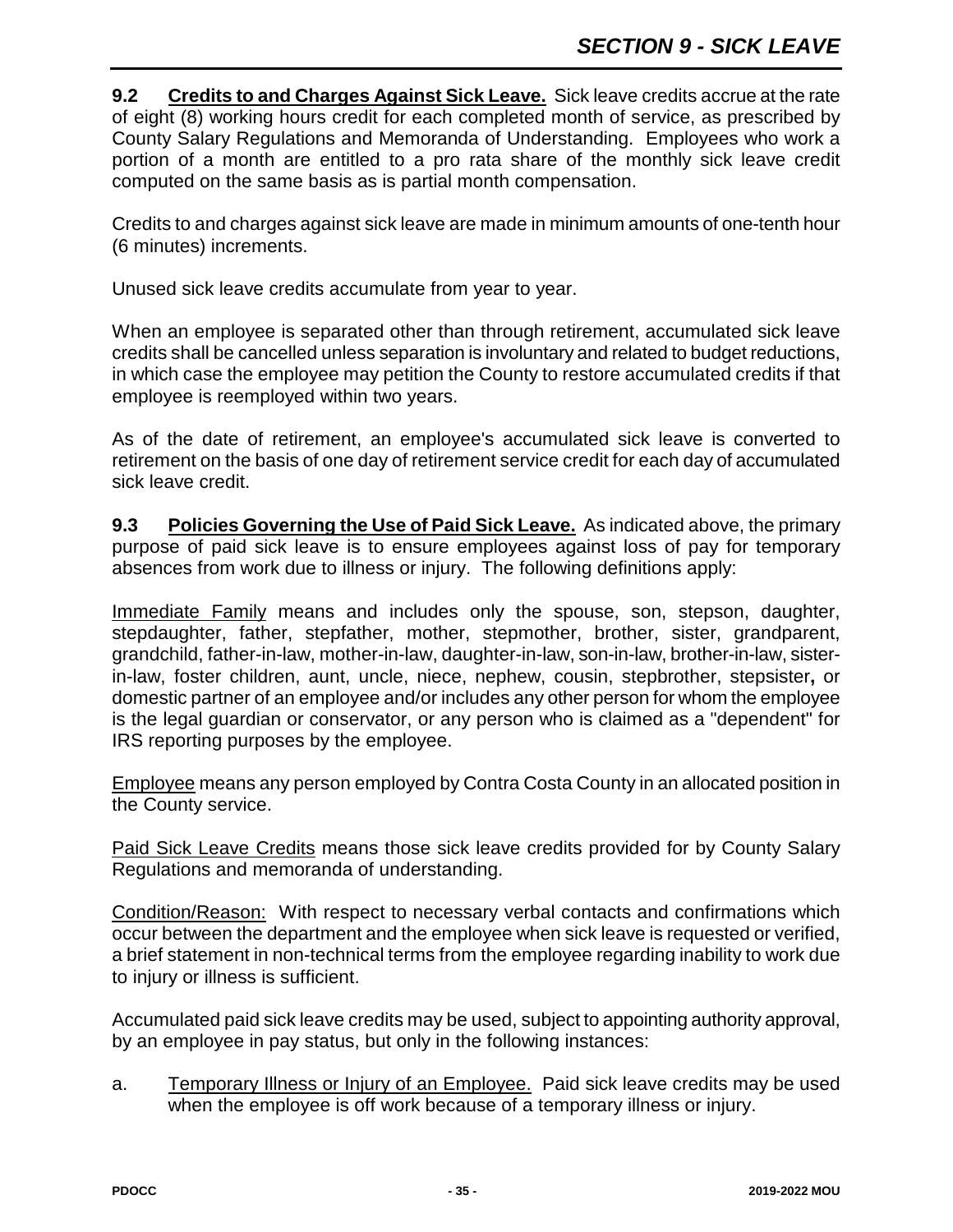## *SECTION 9 - SICK LEAVE*

- b. Permanent Disability Sick Leave. Permanent disability means the employee suffers from a disabling physical injury or illness and is thereby prevented from engaging in any County occupation for which the employee is qualified by reason of education, training or experience. Sick leave may be used by permanently disabled employees until all accruals of the employee have been exhausted or until the employee is retired by the Retirement Board, subject to the following conditions:
	- 1. An application for retirement due to disability has been filed with the Retirement Board.
	- 2. Satisfactory medical evidence of such disability is received by the appointing authority within thirty (30) days of the start of use of sick leave for permanent disability.
	- 3. The appointing authority may review medical evidence and order further examination as deemed necessary, and may terminate use of sick leave when such further examination demonstrates that the employee is not disabled, or when the appointing authority determines that the medical evidence submitted by the employee is insufficient, or where the above conditions have not been met.
- c. Communicable Disease. An employee may use paid sick leave credits when under a physician's order to remain secluded due to exposure to a communicable disease.
- d. Sick Leave Utilization for Pregnancy Disability. Employees whose disability is caused or contributed to by pregnancy, miscarriage, abortion, childbirth, or recovery therefrom, shall be allowed to utilize sick leave credit to the maximum accrued by such employee during the period of such disability under the conditions set forth below:
	- 1. Application for such leave must be made by the employee to the appointing authority accompanied by a written statement of disability from the employee's attending physician. The statement must address itself to the employee's general physical limitations having considered the nature of the work performed by the employee, and it must indicate the date of the commencement of the disability as well as the date the physician anticipates the disability to terminate.
	- 2. If an employee does not apply for leave and the appointing authority believes that the employee is not able to properly perform her work or that her general health is impaired due to disability caused or contributed to by pregnancy, miscarriage, abortion, childbirth or recovery therefrom the employee shall be required to undergo a physical examination by a physician selected by the County. Should the medical report so recommend, a mandatory leave shall be imposed upon the employee for the duration of the disability.
	- 3. Sick leave may not be utilized after the employee has been released from the hospital unless the employee has provided the County with a written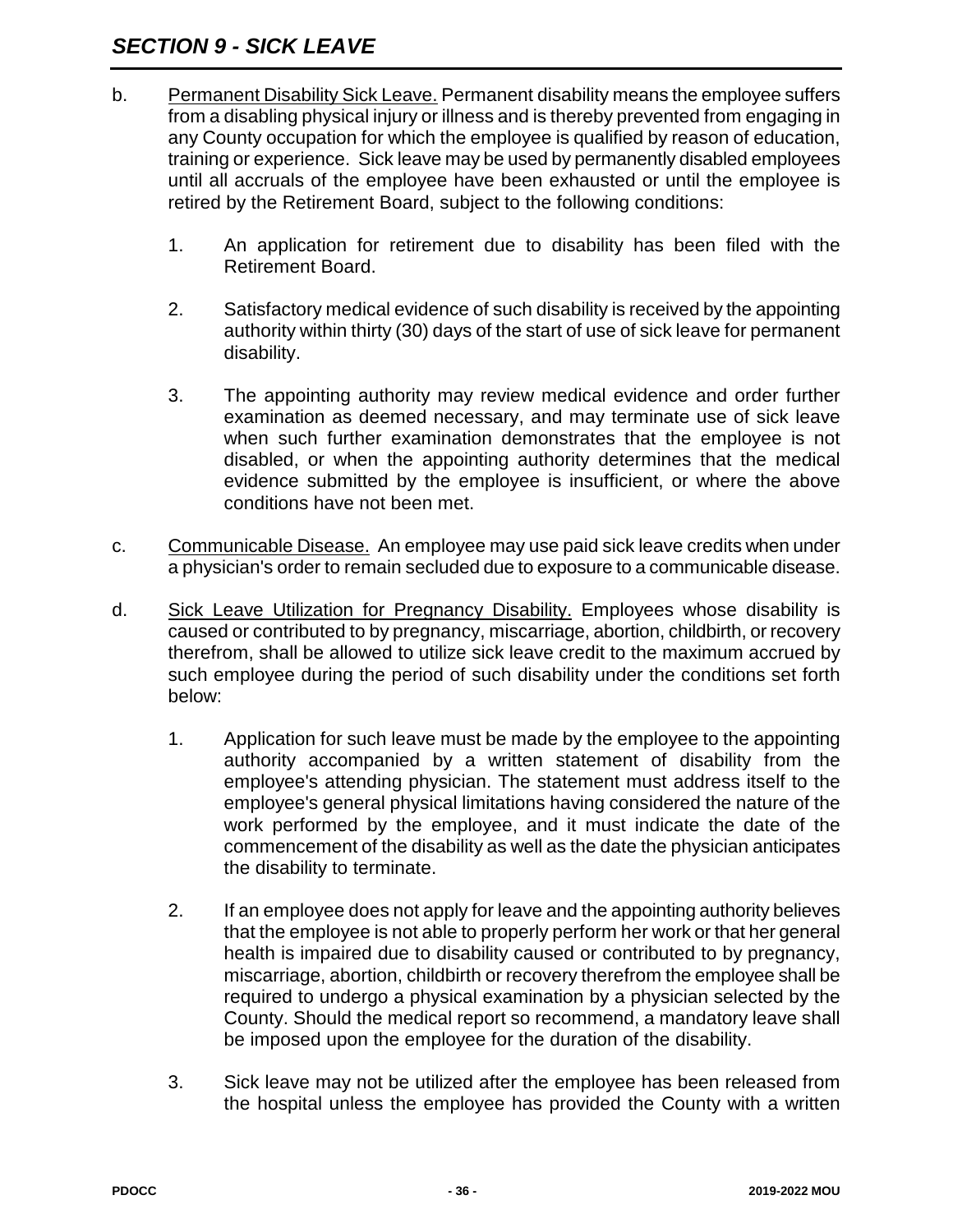statement from her attending physician stating that her disability continues and the projected dates of the employee's recovery from such disability.

- e. Medical and Dental Appointments. An employee may use paid sick leave credits:
	- 1. For working time used in keeping medical and dental appointments for the employee's own care; and
	- 2. For working time used by an employee for prescheduled medical and dental appointments for an immediate family member.
- f. Emergency Care of Family. An employee may use paid sick leave credits for working time used in cases of illness or injury to an immediate family member.
- g. Death of Family Member. An employee may use paid sick leave credits for working time used because of a death in the employee's immediate family or of the employee's domestic partner, but this shall not exceed three working days, plus up to two days of work time for necessary travel. Use of additional accruals including sick leave when appropriate may be authorized in conjunction with the bereavement leave at the discretion of the appointing authority.
- h. Legal Adoption of a Child. Paid sick leave credits may be used by an employee upon adoption of the child.
- i. Accumulated paid sick leave credits may not be used in the following situations:
	- 1. Vacation. Paid sick leave credits may not be used for an employee's illness or injury which occurs while he/she is on vacation but the County Administrator may authorize it when extenuating circumstances exist and the appointing authority approves.
	- 2. Not in Pay Status. Paid sick leave credits may not be used when the employee would otherwise be eligible to use paid sick leave credits but is not in pay status.

**9.4 Administration of Sick Leave.** The proper administration of sick leave is a responsibility of the employee and the department head. Unless otherwise provided in the supplemental sections of this MOU, the following procedures apply:

- a. Employee Responsibilities
	- 1. Employees are responsible for notifying their department of an absence prior to the commencement of their work shift or as soon thereafter as possible. Notification shall include a statement that the absence is due to a medical condition and possible duration of the absence.
	- 2. Employees are responsible for keeping their department informed on a continuing basis of their condition and probable date of return to work.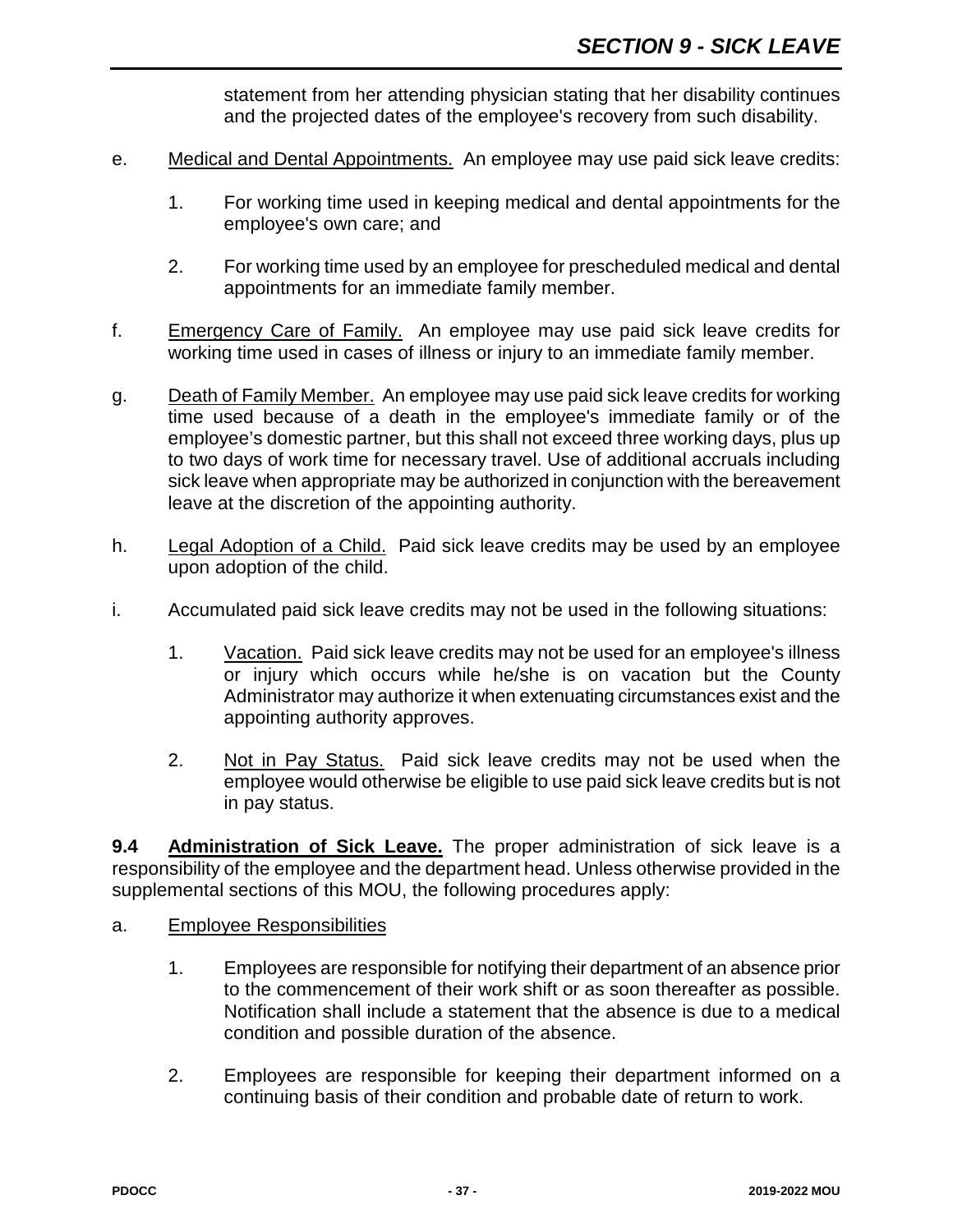- 3. Employees are responsible for obtaining advance approval from their supervisor for the scheduled time of pre-arranged personal or family medical and dental appointment.
- 4. Employees are encouraged to keep the department advised of (1) a current telephone number to which sick leave related inquiries may be directed, and (2) any condition(s) and/or restriction(s) that may reasonably be imposed regarding specific locations and/or persons the department may contact to verify the employee's sick leave.
- b. Department Responsibilities. The use of sick leave may properly be denied if these procedures are not followed. Abuse of sick leave on the part of the employee is cause for disciplinary action.

Departmental approval of sick leave is a certification of the legitimacy of the sick leave claim. The department head or designee may make reasonable inquiries about employee absences. The department may require medical verification for an absence of three (3) or more working days. The department may also require medical verification for absences of less than three (3) working days for probable cause if the employee had been notified in advance in writing that such verification was necessary. Inquiries may be made in the following ways:

- 1. Calling the employee's residence telephone number or other contact telephone number provided by the employee if telephone notification was not made in accordance with departmental sick leave call-in guidelines. These inquiries shall be subject to any restrictions imposed by the employee.
- 2. Obtaining the employee's signature on the Absence/Overtime Record, or on another form established for that purpose, as employee certification of the legitimacy of the claim.
- 3. Obtaining the employee's written statement regarding the sick leave claim and duration.
- 4. Requiring the employee to obtain a physician's certificate or verification of the employee's illness, date(s) the employee was incapacitated, and the employee's ability to return to work, as specified above.
- 5. In absences of an extended nature, requiring the employee to obtain from their physician a statement of progress and anticipated date on which the employee will be able to return to work, as specified above.

Department heads are responsible for establishing timekeeping procedures which will insure the submission of a time card covering each employee absence and for operating their respective offices in accordance with these policies and with clarifying regulations issued by the Office of the County Administrator.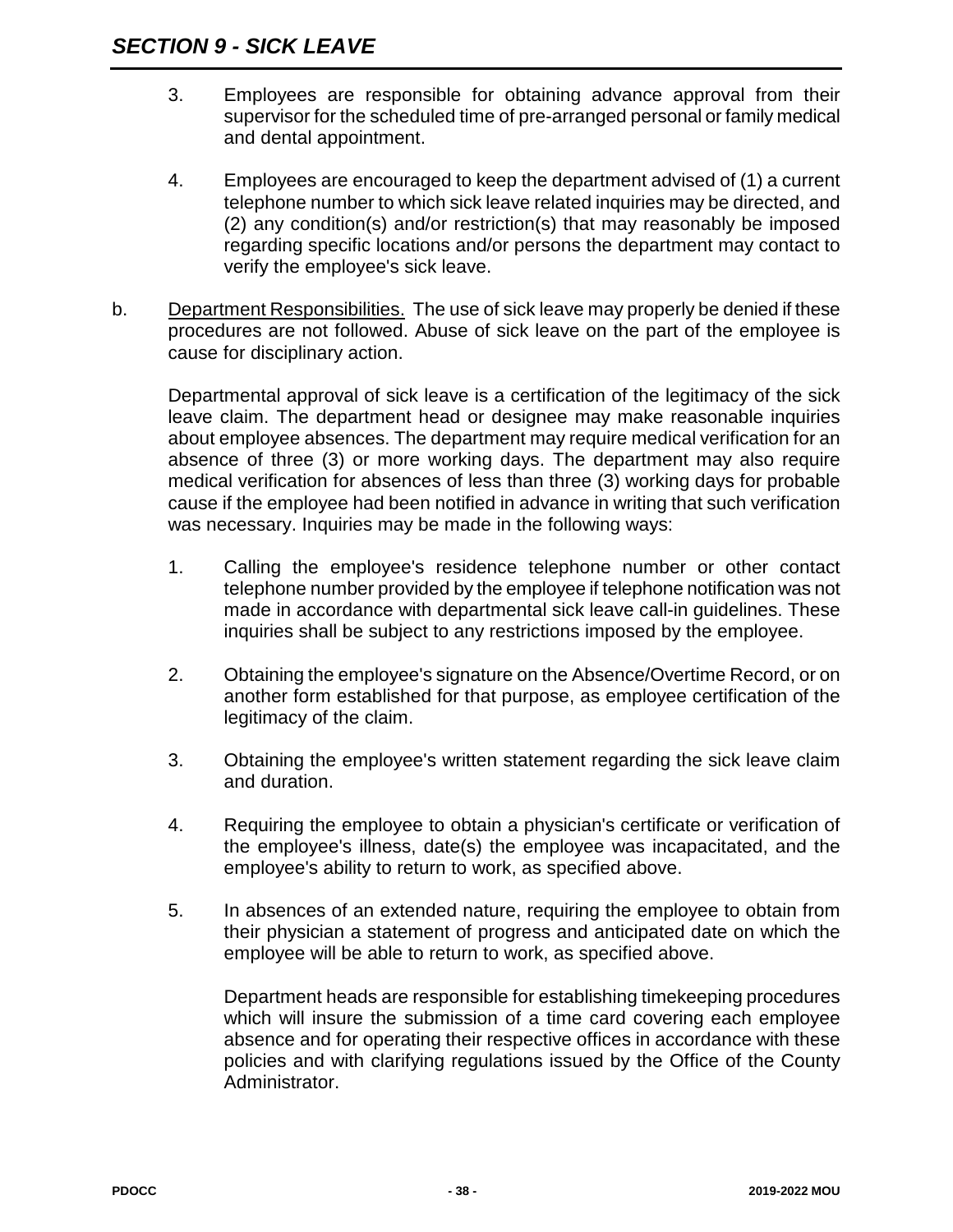To help assure uniform policy application, the Human Resources Director or designated management staff of the County Human Resources Department should be contacted with respect to sick leave determinations about which the department is in doubt.

#### **9.5 Disability.**

- A. An employee physically or mentally incapacitated for the performance of duty is subject to dismissal, suspension or demotion, subject to the County Employees Retirement Law of 1937. An appointing authority after giving notice may place an employee on leave if the appointing authority has filed an application for disability retirement for the employee, or whom the appointing authority believes to be temporarily or permanently physically or mentally incapacitated for the performance of the employee's duties.
- B. An appointing authority who has reasonable cause to believe that there are physical or mental health conditions present in an employee which endanger the health or safety of the employee, other employees, or the public, or which impair the employee's performance of duty, may order the employee to undergo at County expense and on the employees paid time a physical, medical examination by a licensed physician and/or a psychiatric examination by a licensed physician or psychologist, and receive a report of the findings on such examination. If the examining physician or psychologist recommends that treatment for physical or mental health problems, including leave, are in the best interests of the employee or the County in relation to the employee overcoming any disability and/or performing his or her duties the appointing authority may direct the employee to take such leave and/or undergo such treatment.
- C. Leave due to temporary or permanent disability shall be without prejudice to the employee's right to use sick leave, vacation, or any other benefit to which the employee is entitled other than regular salary. The Human Resources Director may order lost pay restored for good cause and subject to the employee's duty to mitigate damages.
- D. Before an employee returns to work from any absence for illness or injury, other leave of absence or disability leave, exceeding two weeks in duration, the appointing authority may order the employee to undergo at County expense a physical, medical, and/or psychiatric examination by a licensed physician, and may consider a report of the findings on such examination. If the report shows that such employee is physically or mentally incapacitated for the performance of duty, the appointing authority may take such action as he/she deems necessary in accordance with appropriate provisions of this MOU.

**9.6 Workers' Compensation.** A permanent non-safety employee shall continue to receive the appropriate percent of regular monthly salary during any period of compensable temporary disability absence not to exceed one year. For all accepted claims filed with the County on or after January 1, 2008, the percentage of regular monthly salary for employees entitled to Workers' Compensation shall be seventy-five percent (75%). If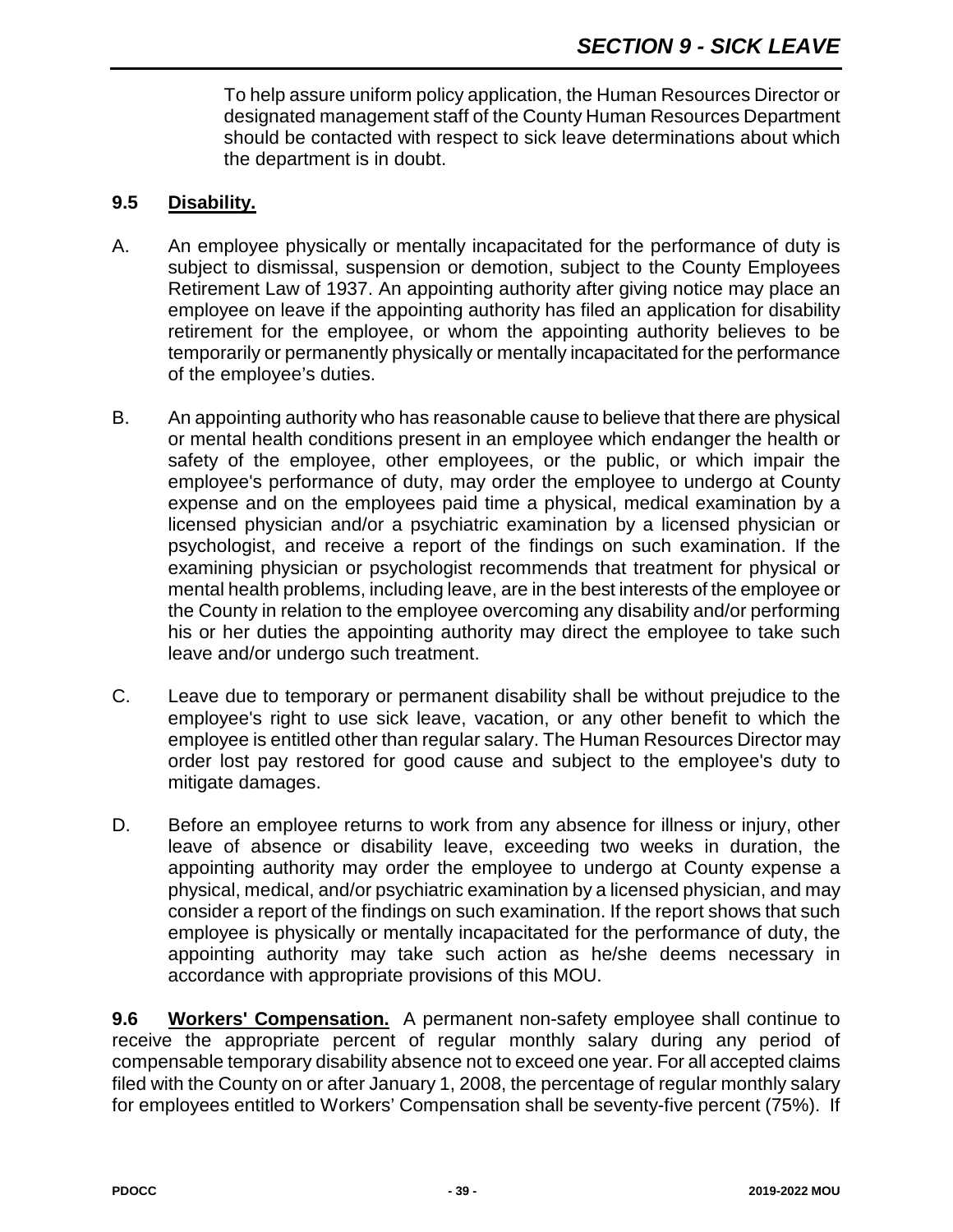## *SECTION 9 - SICK LEAVE*

Workers' Compensation becomes taxable, the parties shall meet and confer with respect to the salary continuation and funding of the increased cost.

- A. Waiting Period. There is a three (3) calendar day waiting period before Workers' Compensation benefits commence. If the injured worker loses any time on the day of injury, that day counts as day one (1) of the waiting period. If the injured worker does not lose time on the date of injury, the waiting period will be the first three (3) calendar days the employee does not work as a result of the injury. The time the employee is scheduled to work during this waiting period will be charged to the employee's sick leave and/or vacation accruals. In order to qualify for Workers' Compensation the employee must be under the care of a physician. Temporary compensation is payable on the first three (3) days of disability when the injury necessitates hospitalization, or when the disability exceeds fourteen (14) days.
- B**.** Continuing Pay. A permanent employee shall receive the appropriate percentage as outlined above of regular monthly salary during any period of compensable temporary disability not to exceed one year. Payment of continuing pay and/or temporary disability compensation shall be made in accordance with Part 2, Article 3 of the Workers' Compensation Laws of California. "Compensable temporary disability absence" for the purpose of this Section, is any absence due to work connected disability which qualifies for temporary disability compensation as set forth in Part 2, Article 3 of the Workers' Compensation Laws of California. When any disability becomes medically permanent and stationary and/or reaches maximum medical improvement, the salary provided by this Section shall terminate. No charge shall be made against sick leave or vacation for these salary payments. Sick leave and vacation rights shall not accrue for those periods during which continuing pay is received.

Employees shall be entitled to a maximum of one (1) year of continuing pay benefits for any one injury or illness.

C. Continuing pay begins at the same time that temporary Workers' Compensation benefits commence and continues until either the member is declared medically permanent/stationary and/or reaches maximum medical improvement, or until one (1) year of continuing pay, whichever comes first provided the employee remains in an active employed status. Continuing pay is automatically terminated on the date an employee is separated from County service by resignation, retirement, layoff, or the employee is no longer employed by the County. In these instances, employees will be paid Workers' Compensation benefits as prescribed by Workers' Compensation laws. All continuing pay will be cleared through the County Administrator's Office, Risk Management Division.

Whenever an employee who has been injured on the job and has returned to work is required by an attending physician to leave work for treatment during working hours, the employee shall be allowed time off up to three (3) hours for such treatment without loss of pay or benefits, provided the employee notifies his/her supervisor of the appointment at least three (3) working days prior to the appointment or as soon as the employee becomes aware the appointment has been made. Said visits are to be scheduled contiguous to either the beginning or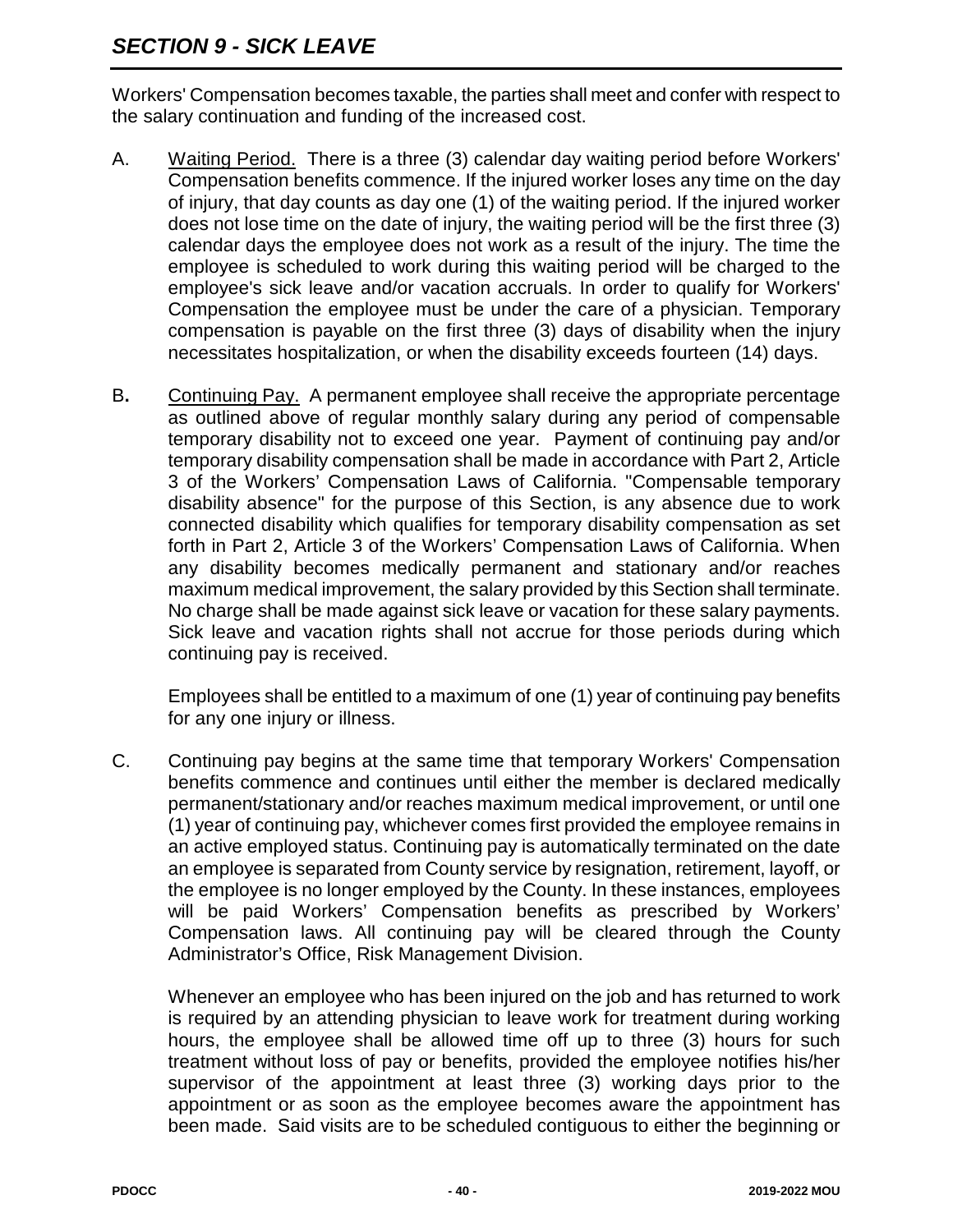end of the scheduled work day whenever possible. This provision applies only to injuries/illnesses that have been accepted by the County as work related.

- D. If an injured employee remains eligible for temporary disability beyond one year, applicable salary will continue by integrating sick leave and/or vacation accruals with workers' compensation benefits (vacation charges to be approved by the department and the employee). If salary integration is no longer available, workers' compensation benefits will be paid directly to the employee as prescribed by workers' compensation laws.
- E. Health Insurance. The County contribution to the employee's group insurance plan(s) continues during the continuing pay period and during integration of sick leave or vacation with workers' compensation benefits.
- F. Method of Integration. An employee's sick leave and/or vacation charges shall be calculated as follows:

 $C = 8 [1 - (W \div S)]$  $C =$  Sick leave or vacation charge per day (in hours) W = Statutory Workers' Compensation for a month  $S =$  Monthly salary

For example: W = \$960.00/mo. Workers' Compensation  $S = $1667.00$  per month salary  $8 = 8$  hours C = Hours to be charged to Sick Leave  $C = 81 - (1960 \div 1667)$  $C = 81 - (.5758)$  $C = 8(.4242)$  $C = 3.39$ 3 hours chargeable to sick leave 5 hours chargeable to Workers' Comp.

**9.7 Accrual During Leave Without Pay.** No employee who has been granted a leave without pay or an unpaid military leave shall accrue any sick leave credits during the time of such leave nor shall an employee who is absent without pay accrue sick leave credits during the absence.

**9.8 State Disability Insurance.** Upon notification from PDOCC of the bargaining unit decision to participate in the California State Disability Insurance (SDI) program, the County will work with PDOCC to facilitate participation.

## **SECTION 10 - LEAVE OF ABSENCE**

**10.1 Leave Without Pay.** Any employee who has permanent status may be granted a leave of absence without pay upon written request, approved by the appointing authority; provided, however, that leaves for pregnancy, pregnancy disability, serious health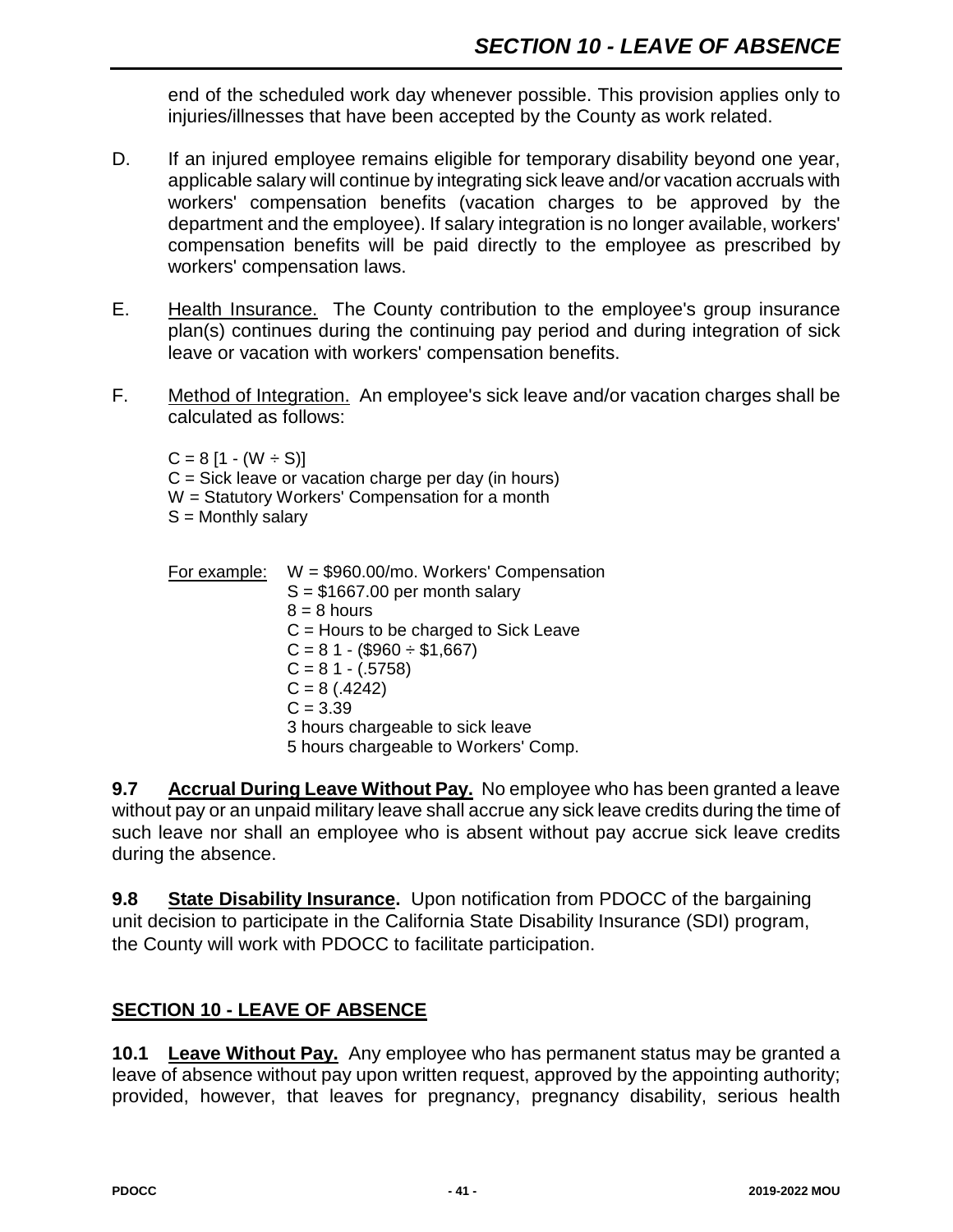conditions, and family care shall be granted in accordance with applicable state and federal law.

**10.2 General Administration - Leaves of Absence.** Requests for leave of absence without pay shall be made upon forms prescribed by the Director of Human Resources and shall state specifically the reason for the request, the date when it is desired to begin the leave, and the probable date of return.

Insofar as pregnancy disability leave is used under Section 9.3.d – Sick Leave Utilization for Pregnancy Disability, that time will not be considered a part of the eighteen (18) week family leave period. Additionally, an employee may choose to remain in a pay status by using available sick leave (under conditions specified in Section 9.3 - Policies Governing the Use of Paid Sick Leave), vacation, floating holiday or compensatory time off entitlements during the eighteen (18) week family leave; however, use of accruals must be on a continuous basis from the beginning of the family leave period and may not be broken into segments used on a monthly basis. Family leave must be requested at least thirty (30) days prior to the scheduled leave commencement date unless an exigency arises.

- A. Leave without pay may be granted for any of the following reasons:
	- 1. illness, disability, or serious health condition;
	- 2. pregnancy or pregnancy disability;
	- 3. family care;
	- 4. to take a course of study such as will increase the employee's usefulness on return to the position;
	- 5. for other reasons or circumstances acceptable to the appointing authority.
- B. An employee must request family care leave at least thirty (30) days before the leave is to begin if the need for the leave is foreseeable. If the need is not foreseeable, the employee must provide written notice to the employer within five (5) days of learning of the event by which the need for family care leave arises.
- C. A leave without pay may be for period not to exceed one (1) year, provided the appointing authority may extend such leave for additional periods. Procedure in granting extensions shall be the same as that in granting the original leave, provided that the request for extension must be made not later than thirty (30) calendar days before the expiration of the original leave.
- D. Nevertheless, a leave of absence for the employee's serious health condition or for family care (FMLA) shall be granted to an employee who so requests it for up to eighteen (18) weeks during a "rolling" twelve (12) month period measured backward from the date the employee uses his/her FMLA leave in accordance with Section 10.4 - Family Care Leave or Medical Leave, below.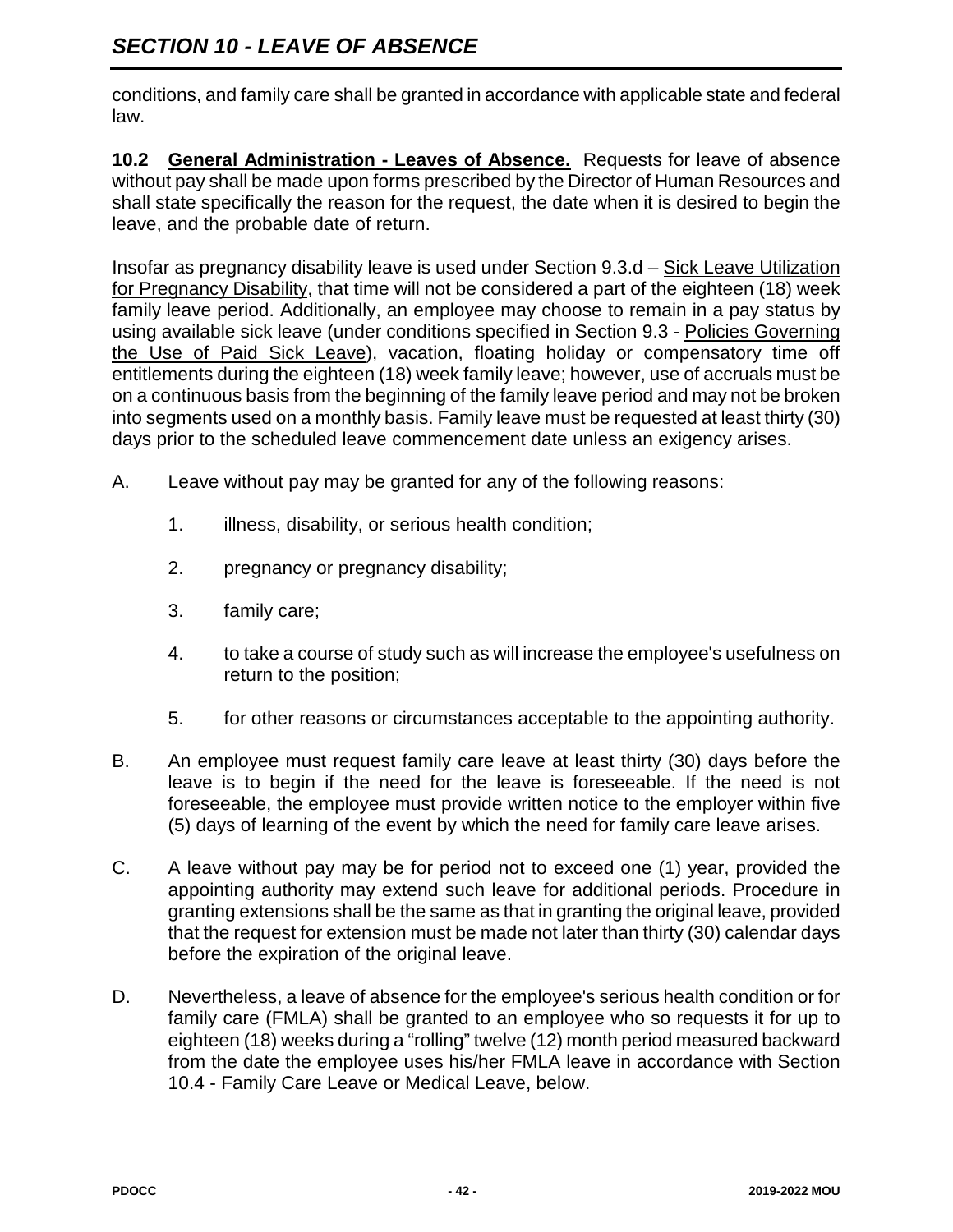- E. Whenever an employee who has been granted a leave without pay desires to return before the expiration of such leave, the employee shall submit a request to the appointing authority in writing at least fifteen (15) days in advance of the proposed return. Early return is subject to prior approval by the appointing authority. The Human Resources Department shall be notified promptly of such return.
- F. Except in the case of leave of absence due to family care, pregnancy, pregnancy disability, illness, disability, or serious health condition, the decision of the appointing authority on granting or denying leave or early return from leave shall be subject to appeal to the Human Resources Director and not subject to appeal through the grievance procedure set forth in this MOU.

**10.3 Military Leave.** Any employee who is ordered to serve as a member of the State Militia or the United States Army, Navy, Air Force, Marine Corps, Coast Guard or any division thereof shall be granted a military leave for the period of such service, plus ninety (90) days. Additionally, any employee who volunteers for service during a mobilization under Executive Order of the President or Congress of the United States and/or the State Governor in time of emergency, shall be granted a leave of absence in accordance with applicable federal or state laws. Upon the termination of such service or upon honorable discharge, the employee shall be entitled to return to his/her position in the classified service provided such still exists and the employee is otherwise qualified, without any loss of standing of any kind whatsoever.

An employee who has been granted a military leave shall not, by reason of such absence, suffer any loss of vacation, holiday, or sick leave privileges which may be accrued at the time of such leave, nor shall the employee be prejudiced thereby with reference to salary adjustments or continuation of employment. For purposes of determining eligibility for salary adjustments, time on military leave shall be considered as time in County service.

Any employee who has been granted a military leave, may upon return, be required to furnish such evidence of performance of military service or of honorable discharge as the Director of Human Resources may deem necessary.

**10.4 Family Care Leave or Medical Leave.** Upon request to the appointing authority, during a "rolling" twelve (12) month period measured backward from the date the employee uses his/her FMLA leave, any employee who has permanent status shall be entitled to at least eighteen (18) weeks (less if so requested by the employee) leave for:

- a. Medical leave of absence for the employee's own serious health condition which makes the employee unable to perform the functions of the employee's position; or
- b. family care leave of absence without pay for reason of the birth of a child of the employee, the placement of a child with an employee in connection with the adoption or foster care of the child by the employee, or the serious illness or health condition of a child, parent, spouse, or domestic partner of the employee.

The employee may be asked to provide certification of the need for family care leave or medical leave. Additional period(s) of family care or medical leave may be granted by the appointing authority.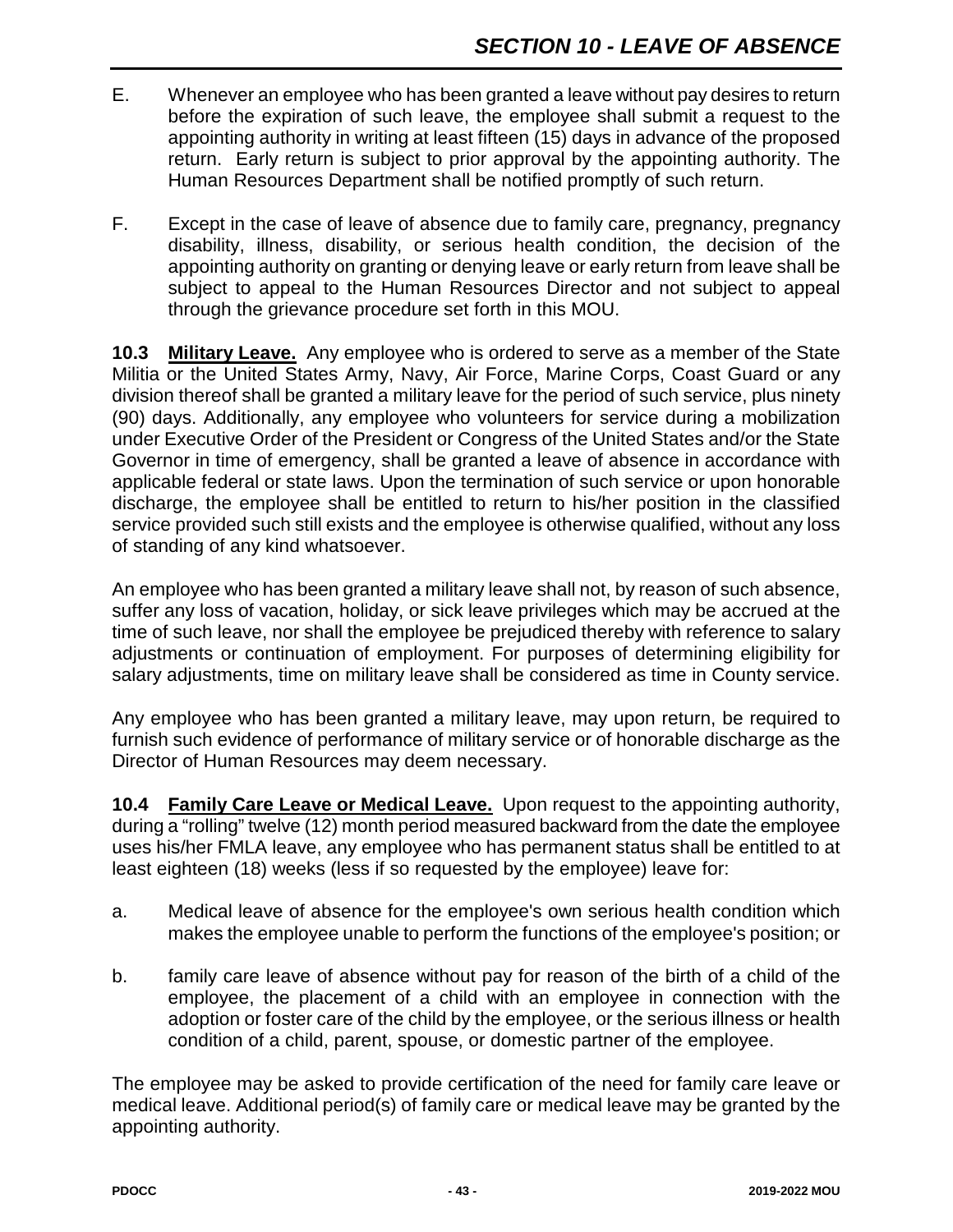# *SECTION 10 - LEAVE OF ABSENCE*

The eighteen (18) weeks' entitlement may be in broken periods, intermittently on a regular or irregular basis, or may include reduced work schedules depending on the specific circumstances and situations surrounding the request for leave. The eighteen (18) weeks may include use of appropriate available paid leave accruals when accruals are used to maintain pay status, but use of such accruals is not required beyond that specified in Section 10.8 - Leave Without Pay-Use of Accruals, below. When paid leave accruals are used for a medical or family care leave, such time shall be counted as part of the eighteen (18) week entitlement.

In the situation where husband and wife are both employed by the County, the family care or medical leave entitlement based on the birth, adoption or foster care of a child is limited to an aggregate for both employees together of eighteen (18) weeks during a "rolling" twelve (12) month period measured backward from the date the employee uses his/her FMLA leave. Employees requesting family care leave are required to advise their appointing authority(ies) when their spouse is also employed by the County.

For medical and family care leaves of absence under this section, the following definitions apply:

Child: A biological, adopted, or foster child, stepchild, legal ward, conservatee or a child who is under eighteen (18) years of age for whom an employee stands in loco parentis or for whom the employee is the guardian or conservator or an adult dependent child of the employee.

Parent: A biological, foster, or adoptive parent, a stepparent, legal guardian, conservator, or other person standing in loco parentis to a child.

Spouse: A partner in marriage as defined in California Civil Code Section 4100.

Domestic Partner: An unmarried person, eighteen (18) years or older, to whom the employee is not related and with whom the employee resides and shares the common necessities of life.

Serious Health Condition: An illness, injury, impairment, or physical or mental condition which warrants the participation of a family member to provide care during a period of treatment or supervision and involves either inpatient care in a hospital, hospice or residential health care facility or continuing treatment or continuing supervision by a health care provider (e.g., physician or surgeon) as defined by state and federal law.

Certification for Family Care Leave: A written communication to the employer from a health care provider of a person for whose care the leave is being taken which need not identify the serious health condition involved, but shall contain:

- 1. the date, if known, on which the serious health condition commenced;
- 2. the probable duration of the condition;
- 3. an estimate of the amount of time which the employee needs to render care or supervision;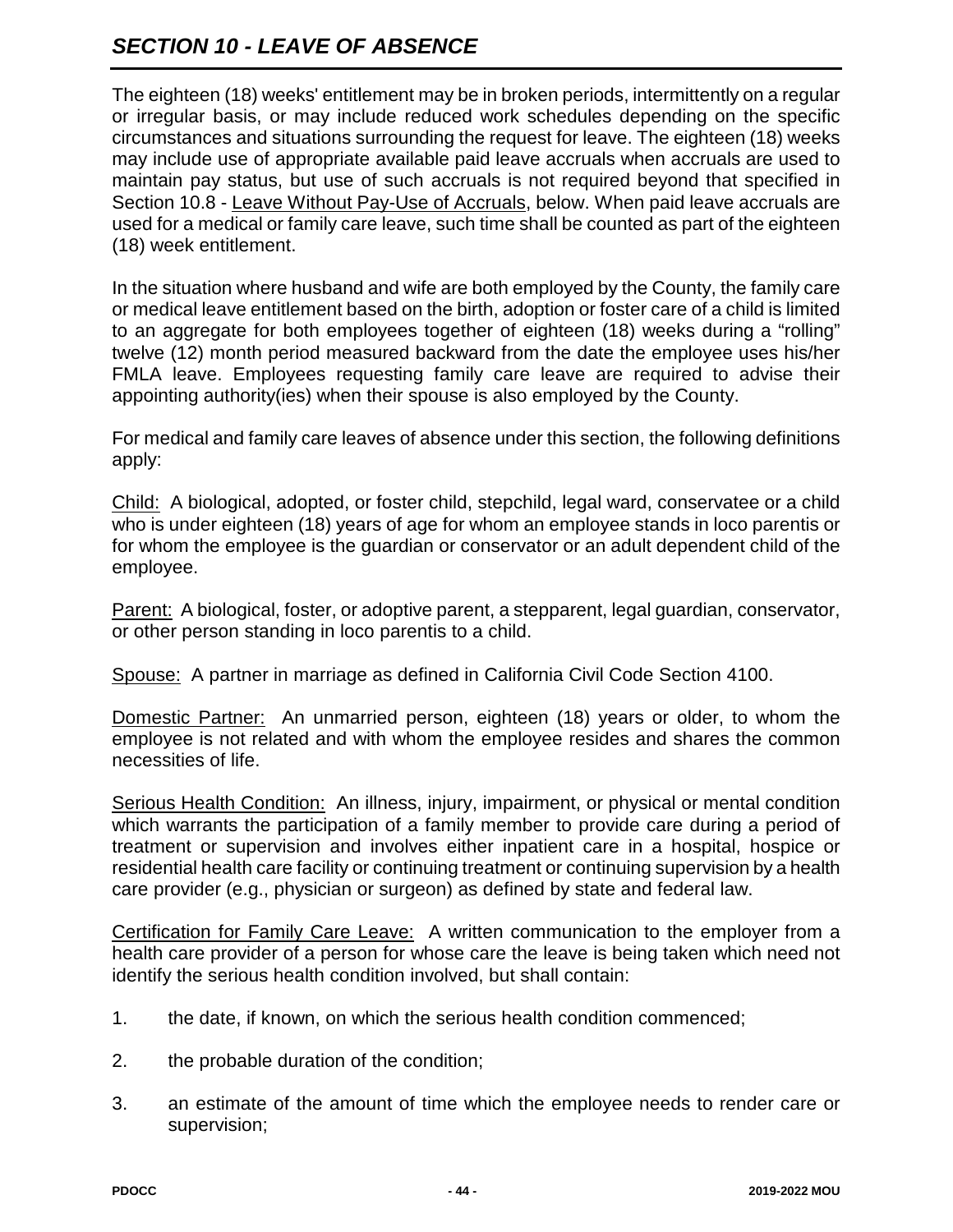- 4. a statement that the serious health condition warrants the participation of a family member to provide care during a period of treatment, or supervision;
- 5. if for intermittent leave or a reduced work schedule leave, the certification should indicate that the intermittent leave or reduced leave schedule is necessary for the care of the individual or will assist in their recovery, and its expected duration.

Certification for Medical Leave: A written communication from a health care provider of an employee with a serious health condition or illness, to the employer, which need not identify the serious health condition involved, but shall contain:

- 1. the date, if known, on which the serious health condition commenced;
- 2. the probable duration of the condition;
- 3. a statement that the employee is unable to perform the functions of the employee's job;
- 5. if for intermittent leave or a reduced work schedule leave, the certification should indicate the medical necessity for the intermittent leave or reduced leave schedule and its expected duration.

Comparable Position: A position with the same or similar duties and pay which can be performed at the same or similar geographic location as the positions held prior to the leave. Ordinarily, the job assignment will be the same duties in the same program area located in the same city, although specific clients, caseload, co-workers, supervisor(s), or other staffing may have changed during an employee's leave.

**10.5 Pregnancy Disability Leave.** Insofar as pregnancy disability leave is used under Section 9.3.d - Sick Leave Utilization for Pregnancy Disability, that time will not be considered a part of the eighteen (18) week family care leave period.

**10.6 Group Health Plan Coverage.** Employees who were members of one of the group health plans prior to commencement of their leave of absence can maintain their health plan coverage with the County contribution by maintaining their employment in pay status as described in Section 10.8 - Leave Without Pay-Use of Accruals, below. During the eighteen (18) weeks of an approved medical or family care leave under Section 10.4 - Family Care Leave or Medical Leave, above the County will continue its contribution for such health plan coverage even if accruals are not available for use to maintain pay status as required under Section 10.8. In order to maintain such coverage, employees are required to pay timely the full employee contribution to maintain their group health plan coverage, either through payroll deduction or by paying the County directly.

**10.7 Unauthorized Absence.** An unauthorized absence from the work site or failure to report for duty after a leave request has been disapproved, revoked, or cancelled by the appointing authority, or at the expiration of a leave, shall be without pay. Such absence may also be grounds for disciplinary action.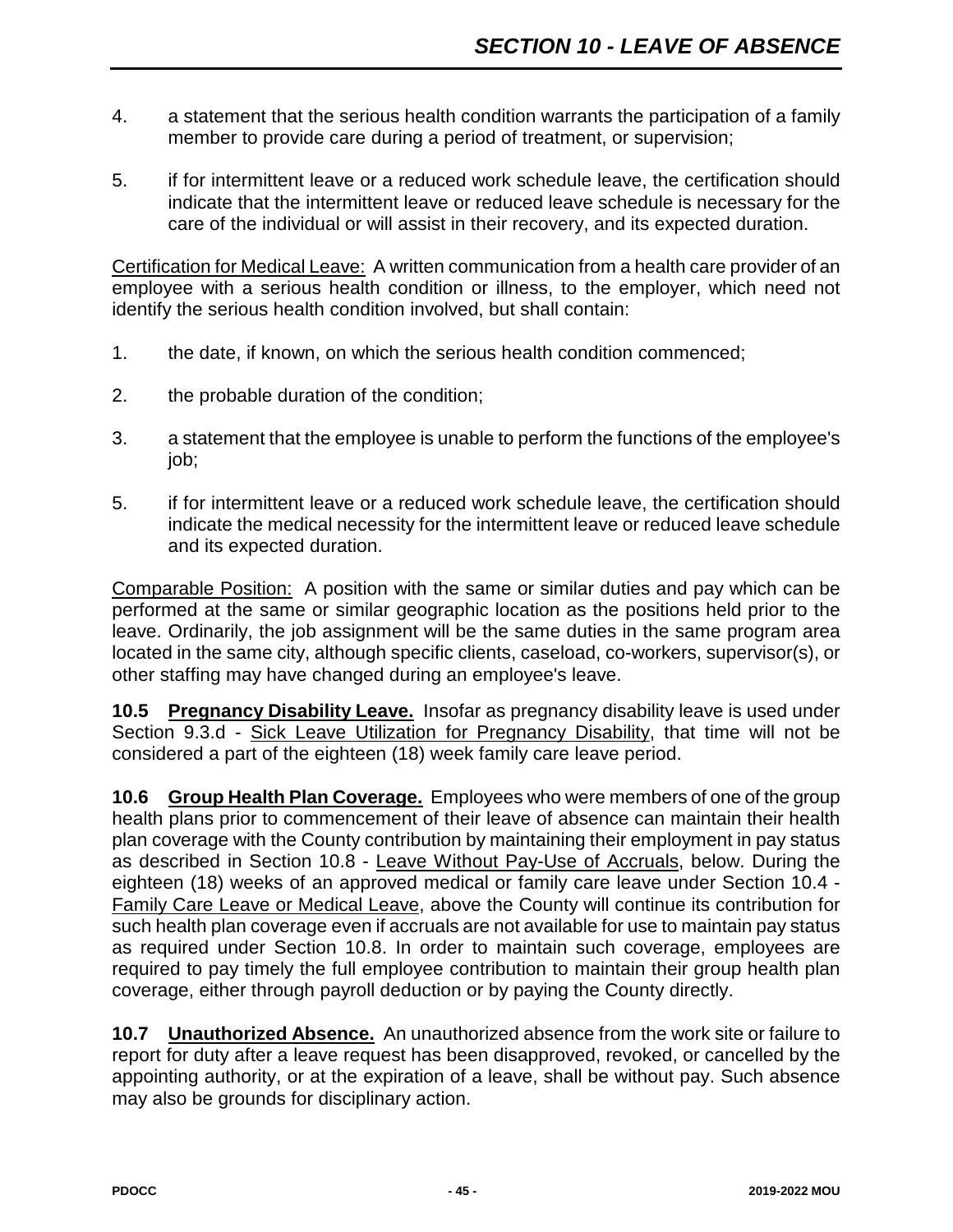### **10.8 Leave Without Pay - Use of Accruals.**

- A. All Leaves of Absence. During the first twelve (12) month period of any leave of absence without pay, an employee may elect to maintain pay status each month by using available sick leave (if so entitled under Section 9.3 - Policies Governing the Use of Paid Sick Leave), vacation, floating holiday, compensatory time off or other accruals or entitlements; in other words, during the first twelve (12) months, a leave of absence without pay may be "broken" into segments and accruals used on a monthly basis at the employee's discretion. After the first twelve (12) months, the leave period may not be "broken" into segments and accruals may not be used, except when required by LTD Benefit Coordination or as provided in the sections below.
- B. Family Care or Medical Leave. During the eighteen (18) weeks of an approved medical or family care leave, if a portion of that leave will be on a leave of absence without pay, the employee will be *required* to use *at least* 0.1 hour of sick leave (if so entitled under Section 9.3 - Policies Governing the Use of Paid Sick Leave), vacation, floating holiday, compensatory time off or other accruals or entitlements if such are available, although use of additional accruals is permitted under subsection A above.
- C. Leave of Absence/Long Term Disability (LTD) Benefit Coordination. An eligible employee who files an LTD claim and concurrently takes a leave of absence without pay will be required to use accruals as provided in Section B herein during the eighteen (18) week entitlement period of a medical leave specified in Section 10.4 - Family Care Leave or Medical Leave above. If an eligible employee continues beyond the eighteen (18) week entitlement period on a concurrent leave of absence/LTD claim, the employee may choose to maintain further pay status only as allowed under subsection A herein.
- D. Sick leave accruals may not be used during any leave of absence, except as allowed under Section 9.3 - Policies Governing the Use of Paid Sick Leave.

**10.9 Leave of Absence Replacement and Reinstatement.** Any permanent employee who requests reinstatement to the classification held by the employee in the same department at the time the employee was granted a leave of absence, shall be reinstated to a position in that classification and department.

**10.10 Reinstatement from Family Care Medical Leave.** In the case of a family care or medical leave, an employee on a 5/40 schedule shall be reinstated to the same or comparable position if the return to work is after no more than 90 work days of leave from the initial date of a continuous leave, including use of accruals, or within the equivalent on an alternate work schedule. A full time employee taking an intermittent or reduced work schedule leave shall be reinstated to the same or comparable position if the return to work on a full schedule is after no more than 720 hours, including use of accruals, of intermittent or reduced schedule leave. At the time the original leave is approved, the appointing authority shall notify the employee in writing of the final date to return to work, or the maximum number of hours of leave, in order to guarantee reinstatement to the same or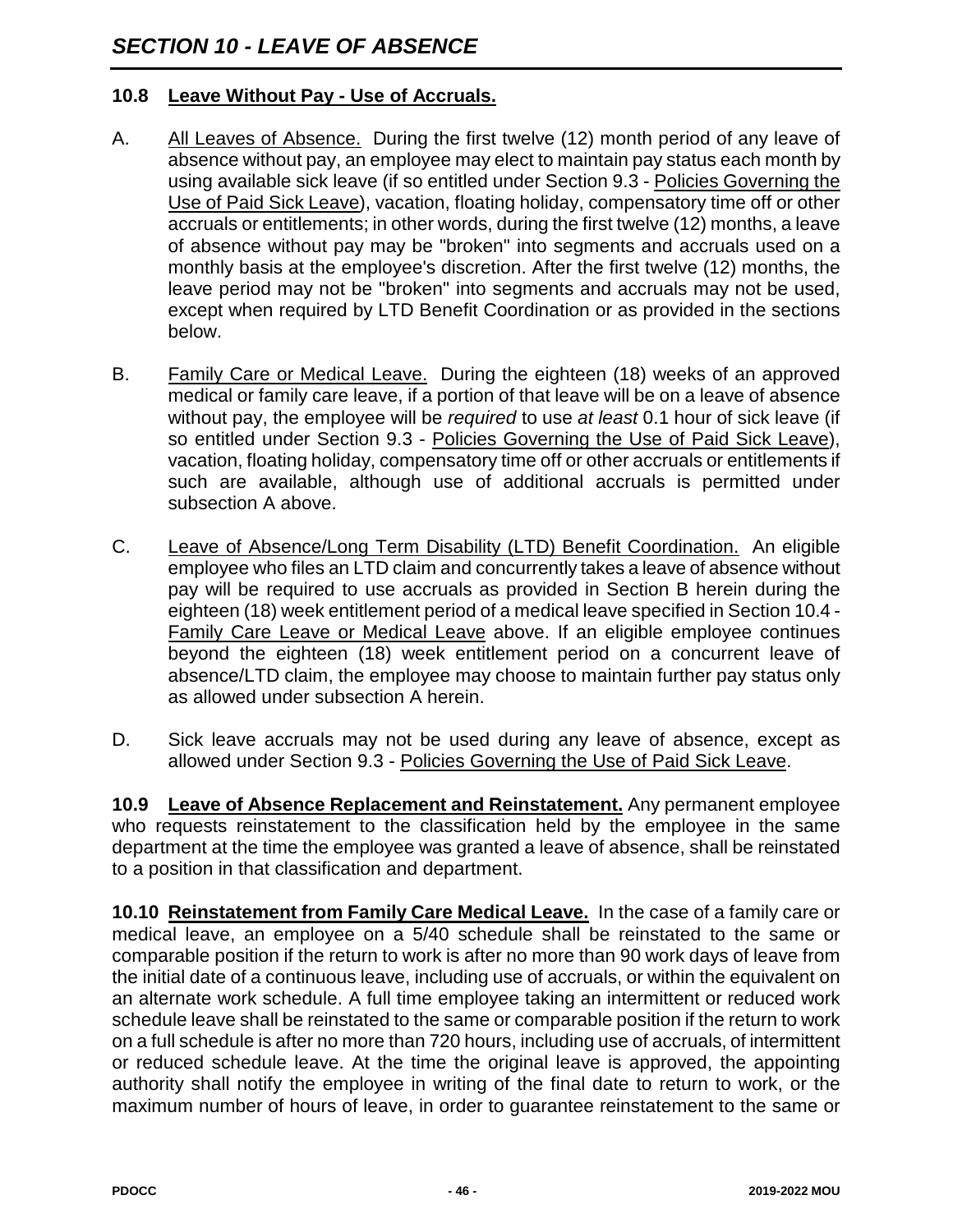comparable position. An employee on a schedule other than 5/40 shall have the time frame for reinstatement to the same or comparable position adjusted on a pro rata basis.

**10.11 Salary Review While on Leave of Absence.** The salary of an employee who is on leave of absence from a County position on any anniversary date and who has not been absent from the position on leave without pay more than six (6) months during the preceding year shall be reviewed on the anniversary date. Employees on military leave shall receive salary increments that may accrue to them during the period of military leave.

**10.12 Furlough Days Without Pay.** Subject to the prior written approval of the appointing authority, employees may elect to take furlough days or hours without pay (pre-authorized absence without pay), up to a maximum of fifteen (15) calendar days for any one period. Longer pre-authorized absences without pay are considered leaves of absence without pay. Employees who take furlough time shall have their compensation for the portion of the month worked computed in accord with Section 5.6 - Compensation for Portion of Month of this MOU. Full time and part time employees who take furlough time shall have their vacation, sick leave, floating holiday and any other payroll-computed accruals computed as though they had worked the furlough time. When computing vacation, sick leave, floating holiday and other accrual credits for employees taking furlough time, this provision shall supersede Section 7 - Holidays, Subsection 7.1.b, Section 8 - Vacation Allowance, and Section 9 - Sick Leave, of this MOU regarding the computation of vacation, sick leave, floating holiday and other accrual credits as regards furlough time only. For payroll purposes, furlough time (absence without pay with prior authorization of the appointing authority) shall be reported separately from other absences without pay to the Auditor-Controller. The existing VTO program shall be continued for the life of the contract.

**10.13 Unpaid Sabbatical Leave.** Unit members with six (6) years or more of service credit may take up to 120 calendars days of unpaid leave of absence every six (6) years, if an appropriate fill-in provider is available to assume the unit member's regular responsibilities. This leave is subject to the approval of the Health Services Director or designee who will consider the timing of the leave and the suitability of the replacement clinician. This provision is not grievable.

Employees on unpaid sabbatical leave shall not accrue any vacation, floating holiday or sick leave credit during this time, nor shall they be paid for County holidays. In order to continue their health benefits during this time, the employee must pay both the County and their share of the health care premium cost.

Employees must request such leave in writing to the Health Services Director, including the dates of leave and name of fill-in provider(s), at least ninety (90) calendar days before the beginning of requested leave. Management will provide a written reply within thirty (30) calendar days of the date of receipt of the request, including an explanation if the request is denied.

## **SECTION 11 - JURY DUTY AND WITNESS DUTY**

**11.1 Jury Duty.** For purposes of this Section, jury duty shall be defined as any time an employee is obligated to report to the court.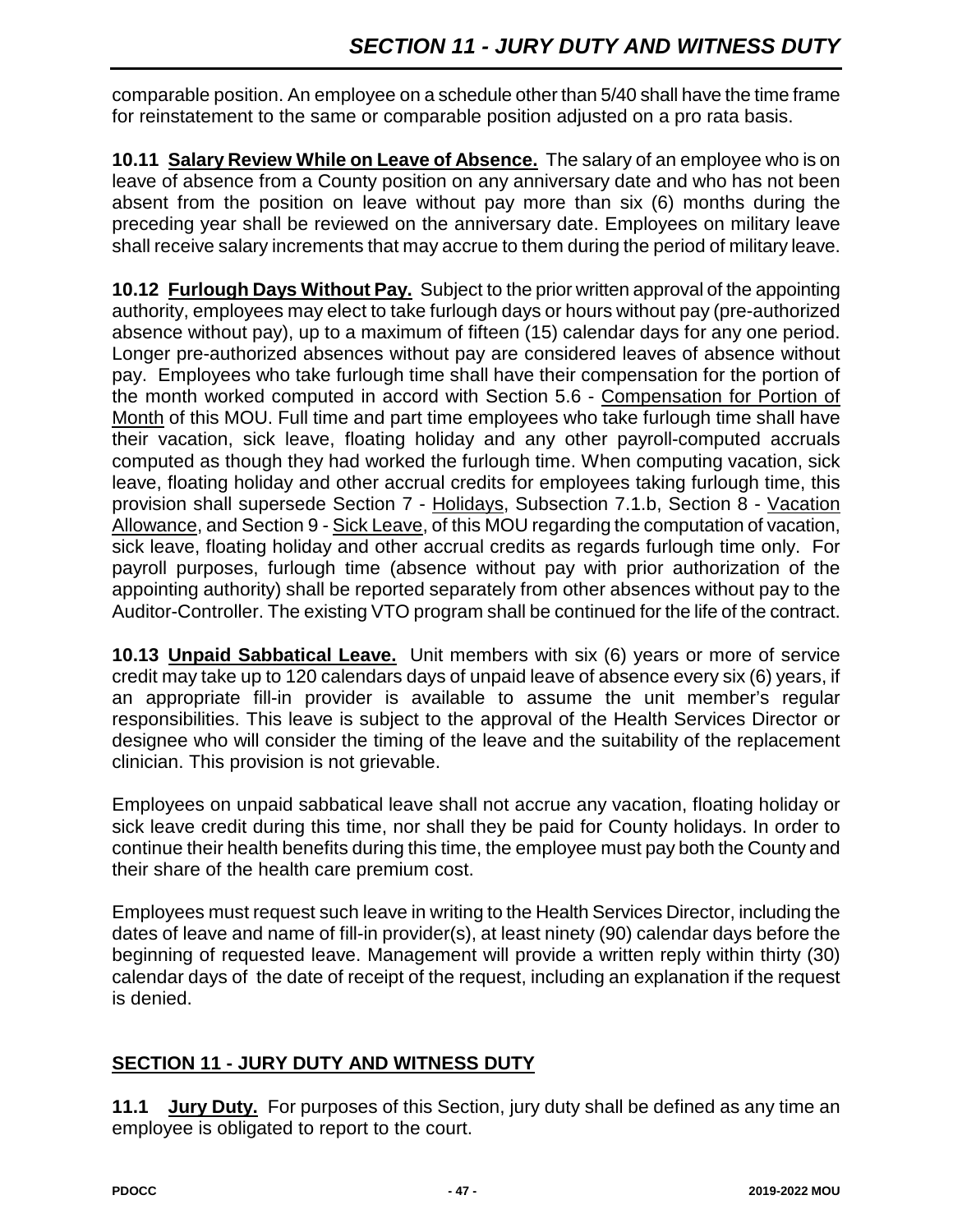- a. When called for jury duty, County employees, like other citizens, are expected to discharge their jury duty responsibilities.
- b. Employees shall advise their department as soon as possible if scheduled to appear for jury duty.
- c. If summoned for jury duty in a Superior, Federal Court, or for a Coroner's jury, employees may remain in their regular pay status, or they may take paid leave (vacation, floating holiday, etc.) or leave without pay and retain all fees and expenses paid to them.
- d. When an employee is summoned for jury duty selection or is selected as a juror in a Superior or Federal Court, employees may remain in a regular pay status if they waive all fees (other than mileage), regardless of shift assignment and the following shall apply:
	- 1. If an employee elects to remain in a regular pay status and waive or surrender all fees (other than mileage allowances), the employee shall obtain from the Clerk or Jury Commissioner a certificate indicating the days attended and noting that fees other than mileage are waived or surrendered. The employee shall furnish the court certificate to his/her department where it shall be retained as a department record. No "Absence/Overtime Record" must be submitted to the department payroll clerk.
	- 2. An employee who elects to retain all fees must take leave (vacation, floating holiday, etc.) or leave without pay. No court certificate is required but an "Absence/Overtime Record" must be submitted to the department payroll clerk.
- e. Employees are not permitted to engage in any employment regardless of shift assignment or occupation before or after daily jury service that would affect their ability to properly serve as jurors.
- f. An employee on short notice standby to report to court, whose job duties make short notice response impossible or impractical, shall be given alternate work assignments for those days to enable them to respond to the court on short notice.
- g. When an employee is required to serve on jury duty, the County will adjust that employee's work schedule to coincide with a Monday to Friday schedule for the remainder of their service, unless the employee requests otherwise. Participants in 9/80 or 4/10 work schedules will not receive overtime or compensatory time credit for jury duty on their scheduled days off.
- h. Permanent-intermittent employees are entitled to paid jury duty leave only for those days on which they were previously scheduled to work.

**11.2 Witness Duty.** Employees called upon as a witness or an expert witness in a case arising in the course of their work or the work of another department may remain in their regular pay status and turn over to the County all fees and expenses paid to them other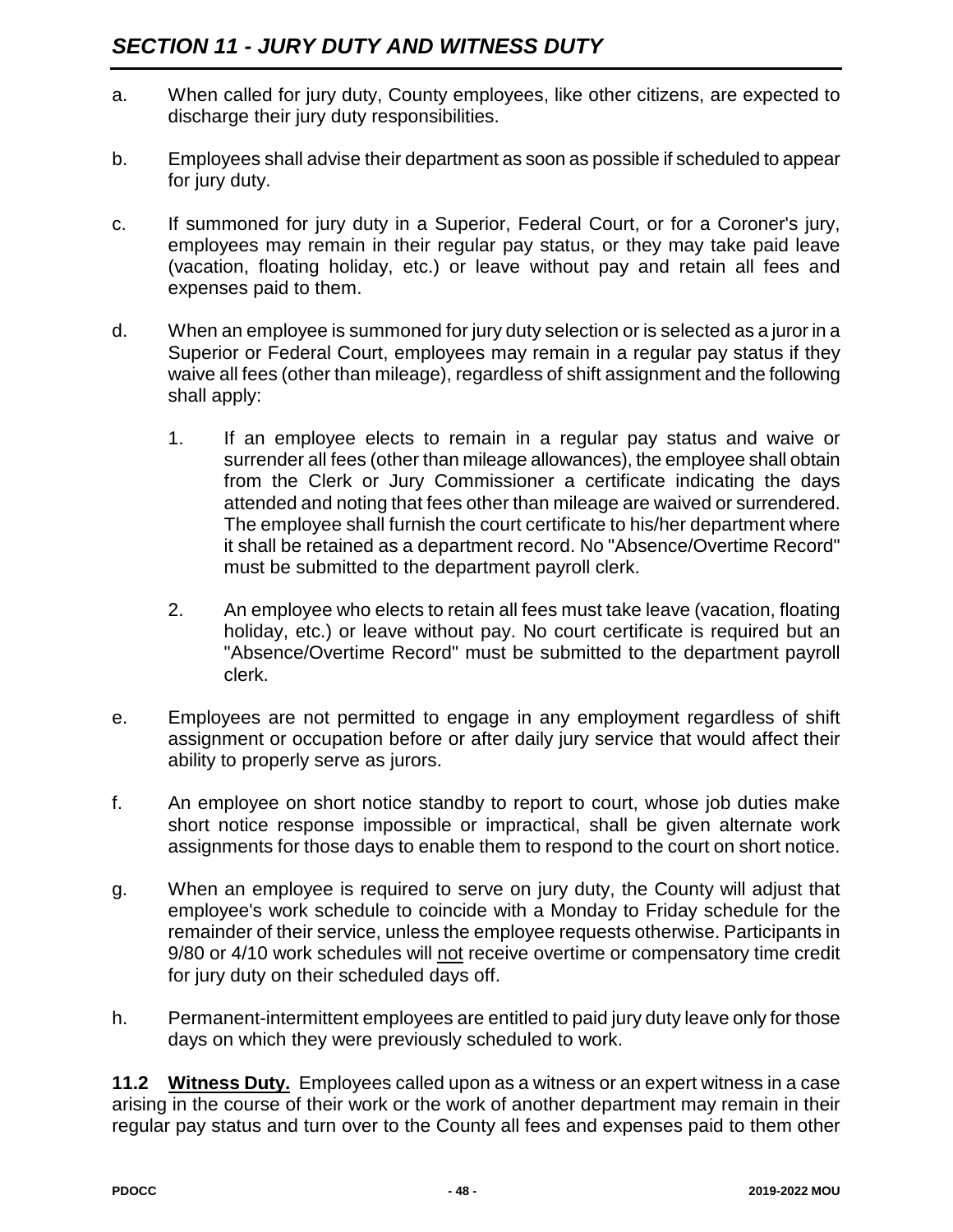than mileage allowance or they may take vacation leave or leave without pay and retain all fees and expenses. Part-time employees who give depositions on a regular day off will be paid at the straight time rate. Scheduling of depositions which would incur premium pay shall be at the discretion of the appointing authority or designee.

Employees called to serve as witnesses in private cases or personal matters (e.g., accident suits and family relations) shall take vacation leave or leave without pay and retain all witness fees paid to them.

Employees shall advise their department as soon as possible if scheduled to appear for witness duty. Permanent-intermittent employees are entitled to paid witness duty only for those days on which they were previously scheduled to work.

## **SECTION 12 – MEDICAL, DENTAL & LIFE INSURANCE**

**12.1 Health Plan Coverages.** The County will provide medical and dental coverage for permanent employees regularly scheduled to work twenty (20) or more hours per week and for their eligible family members, expressed in one of the Medical Plan contracts and one of the Dental Plan contracts between the County and the following providers:

- a. Contra Costa Health Plans (CCHP)
- b. Kaiser Permanente Health Plan
- c. Health Net
- d. Delta Dental

Medical Plans:

All employees have access to the following medical plans:

- 1. CCHP Plan A & Plan B
- 2. Kaiser Permanente Plan A & Plan B
- 3. Health Net HMO Plan A & Plan B
- 4. Health Net PPO Plan A
- 5. Kaiser High Deductible Health Plan

Health Net PPO Plan B was eliminated for all employees beginning January 1, 2018.

In the event that one of the medical plans listed above meets the criteria for a high cost employer-sponsored health plan that may be subject to an excise penalty (a.k.a. Cadillac Tax) under the federal Patient Protection and Affordable Care Act ("ACA") (42 U.S.C. § 18081), the Joint Labor/Management Benefit Committee will meet to consider plan design and other changes in an effort to mitigate the negative impact of the excise penalty. If the Committee is unable to make sufficient plan changes and the plan(s) continue to meet the criteria for high cost employer-sponsored health plan(s), such plan(s) will be eliminated for all employees.

## **12.2 County Health and Dental Plan Monthly Premium Subsidy:**

A. County Premium Subsidy: The amount of the County subsidy that is paid for employees and eligible family members is a set dollar amount and is not a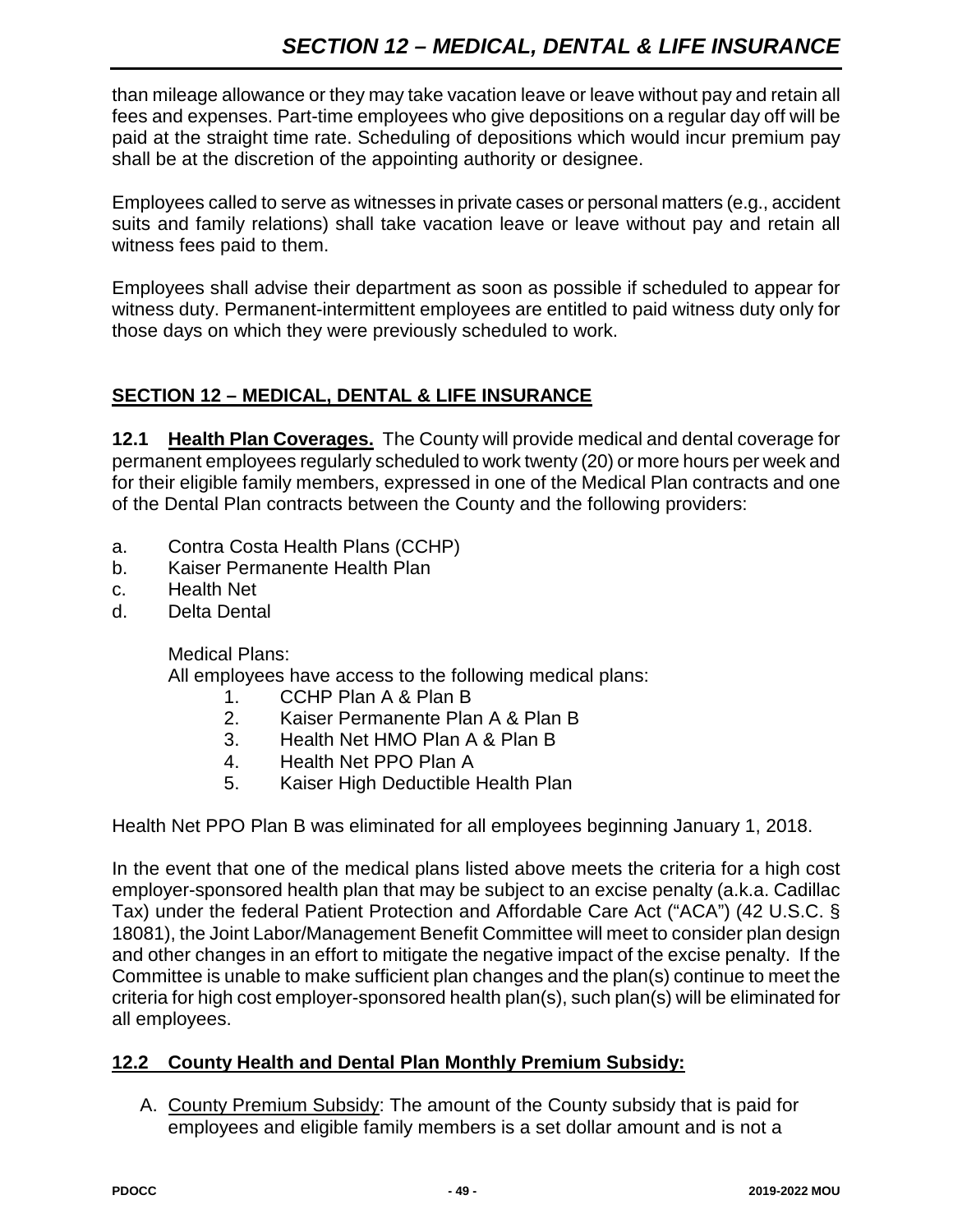| <b>Health &amp; Dental Plans</b>           | <b>Employee</b> | Employee +1      | Employee +2 or    |
|--------------------------------------------|-----------------|------------------|-------------------|
|                                            |                 | <b>Dependent</b> | <b>More</b>       |
|                                            |                 |                  | <b>Dependents</b> |
| Contra Costa Health Plans (CCHP), Plan A   | \$600.51        | \$1,430.76       | \$1,430.76        |
| Contra Costa Health Plans (CCHP), Plan B   | \$611.34        | \$1,452.65       | \$1,452.65        |
| Kaiser Permanente Health Plans             | \$614.78        | \$1,432.42       | \$1,432.42        |
| <b>Health Net HMO Plans</b>                | \$853.92        | \$2,094.74       | \$2,094.74        |
| <b>Health Net PPO Plans</b>                | \$753.81        | \$753.81         | \$1,790.70        |
| Delta Dental PPO with CCHP A or B          | \$41.60         | \$93.72          | \$93.72           |
| Delta Dental PPO with Kaiser or Health Net | \$33.11         | \$74.59          | \$74.59           |
| Delta Dental PPO without a Health Plan     | \$42.44         | \$95.62          | \$95.62           |
| DeltaCare HMO with CCHP A or B             | \$28.48         | \$61.55          | \$61.55           |
| DeltaCare HMO with Kaiser or Health Net    | \$22.67         | \$48.99          | \$48.99           |
| DeltaCare HMO without a Health Plan        | \$29.05         | \$62.80          | \$62.80           |

percentage of the premium charged by the plan. The County will pay the following monthly premium subsidy:

- B. If the County contracts with a health and/or dental plan provider not listed above, the amount of the premium subsidy that the County will pay to that health and/or dental plan provider for employees and their eligible family members shall not exceed the amount of the premium subsidy that the County would have paid to the former plan provider.
- C. In the event that the County premium subsidy amounts are greater than one hundred percent (100%) of the applicable premium of any medical or dental plan, for any plan year, the County's contribution will not exceed one hundred percent (100%) of the applicable plan premium.
- D**.** Joint Labor/Management Benefit Committee.
	- 1. The Unions and County agree to create a Joint Labor/Management Benefit Committee ("Benefit Committee"). The Benefit Committee will be composed of two (2) representatives (not including Union/Association staff) from each Union/Association in the County and Management representatives to be determined. The Benefit Committee replaces the existing Healthcare Oversight Committee. The existing Healthcare Coalition will remain, but may meet quarterly.
	- 2. The Benefit Committee will convene in order to 1) select a replacement medical or dental plan in the event that a plan listed in this Section 12 is no longer available; 2) design a wellness program; 3) discuss future medical, dental, or vision plan design; or 4) assess the future impact of any excise tax pursuant to the federal Patient Protection and Affordable Care Act ("ACA") (42 U.S.C. § 18081) on any high cost medical plans offered by the County. If the Benefit Committee is selecting a replacement medical or dental plan for a plan that is no longer available, the selection must be unanimously agreed upon by the Union/Association representatives on the Committee and any such selected plan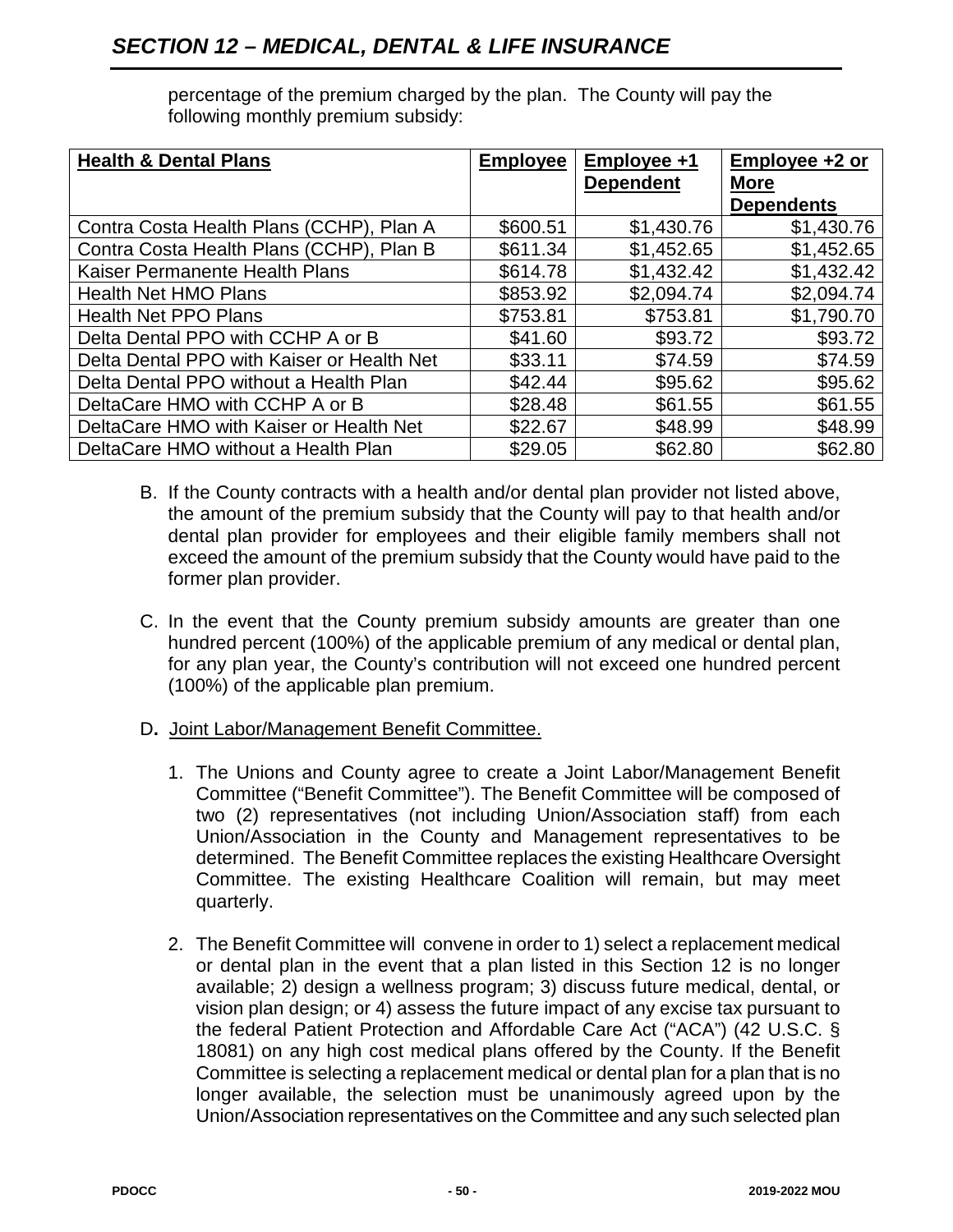will be available to employees represented by the Unions and incorporated into their respective MOUs after ratification by each Union/Association.

- 3. Immediately upon adoption of an overall contract extension package agreement, the County and the Coalition Union/Association Benefit Committee representatives will work together as equal partners to 1) identify a new medical plan carrier to replace Health Net, and 2) explore the costs of CalPERS Health and other plan options including but not limited to the SEIU Taft-Hartley Trust plans as possible future replacements with the goal of beginning with the 2020 plan year. Any replacement plans selected must not increase the County's retiree health costs.
- 4. The new medical plan carrier that will replace Health Net must include an HMO plan and one plan providing out-of-network provider coverage.
- 5. Once all nine (9) Coalition Union/Association representatives on the Benefit Committee and the County have agreed on the new medical plan carrier to replace Health Net, the new medical plan will replace Health Net for all Coalition Unions/Associations the following January 1.
- 6. Each year, County will coordinate a team composed of the County, the County's benefits consultant, and Union/Association Benefit Committee representatives, to work as equal partners to provide input for the annual negotiations with the medical plan providers over the plan premiums for the next plan year. The team will have authority to make information requests, request and observe presentations by the County's healthcare consultant regarding premium rates and ask questions, and help guide the strategy of the County in the annual negotiations.
- 7. County and Unions/Associations of the Coalition will jointly work to educate employees regarding the cost benefits of lower cost plans, including the Kaiser High Deductible Health Plan.
- 8. County and Union/Association Benefit Committee representatives will jointly work as equal partners to seek plan design changes across all plans that would reduce costs and improve quality of care.

#### **12.3 Retirement Coverage:**

- A. Upon Retirement:
	- 1. Employees Hired On or Before December 12, 2006.
		- a. Upon retirement, and for the term of this agreement, eligible employees and their eligible family members may remain in their County health/dental plan, but without County-paid life insurance coverage, if immediately before their proposed retirement the employees and dependents are either active subscribers to one of the County contracted health/dental plans or if while on authorized leave of absence without pay, they have retained continuous coverage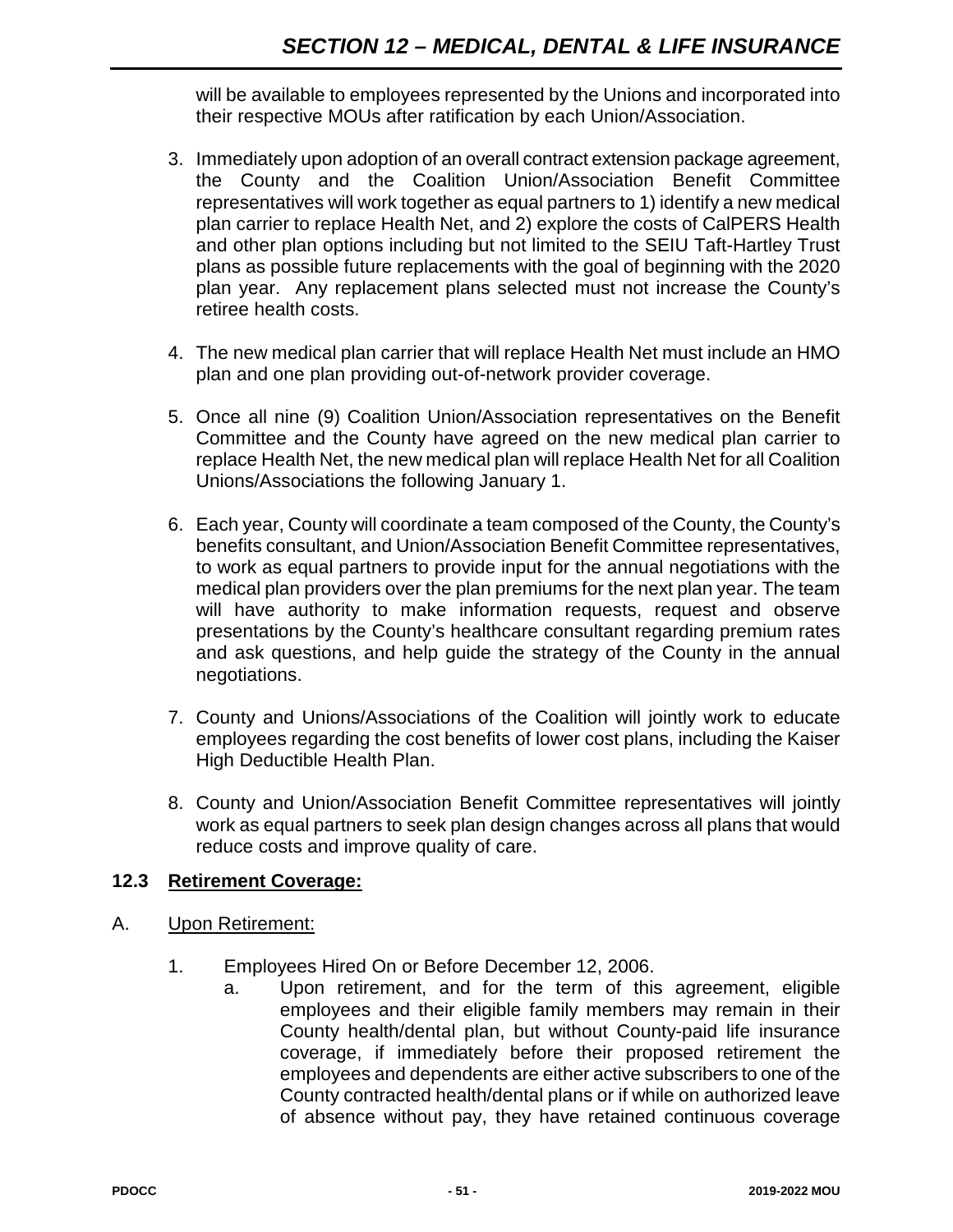during the leave period. The County will pay the health/dental plan monthly dollar premium subsidies for eligible retirees and their eligible family members set forth in Section 12.2 (County Health and Dental Plan Monthly Premium Subsidy).

#### 2. Employees Hired between December 13, 2006 – October 31, 2013.

- a. Upon retirement and for the term of this agreement, all employees covered by Section 12.1, who were hired on or after December 13, 2006 and before November 1, 2013, are eligible for retiree health coverage pursuant to the terms outlined in Section 12.3A(1)(a) above, upon completion of fifteen (15) years of service as an employee of Contra Costa County. For the purposes of retiree health eligibility, one year of service is defined as one thousand (1,000) hours worked within one anniversary year. The existing method of crediting service while an employee is on an approved leave of absence will continue for the duration of this agreement. The County will pay the health/dental plan monthly premium subsidies for eligible retirees and their eligible family members set forth in Section 12.2 (County Health and Dental Plan Monthly Premium Subsidy).
- 3. Employees Hired On or After November 1, 2013:
	- a. Eligibility for Retiree Health Coverage: All employees covered by Section 12.1 hired on or after November 1, 2013, are eligible for retiree health/dental coverage pursuant to subsection (b), below, upon completion of fifteen (15) years of service as an employee of Contra Costa County. For purposes of retiree health eligibility, one year of service is defined as one thousand (1,000) hours worked within one anniversary year.

The existing method of crediting service while an employee is on an approved leave of absence will continue for the duration of this Agreement.

b. For eligible employees covered by Section 12.1 hired on or after November 1, 2013, and their eligible family members, no monthly premium subsidy will be paid by the County for any health or dental plan after they separate from County employment. However, any such eligible employee who retires under the Contra Costa County Employees' Retirement Association ("CCCERA") may retain continuous coverage of a county health or dental plan provided that (i) he or she begins to receive a monthly retirement allowance from CCCERA within 120 days of separation from County employment, (ii) he or she pays the full premium cost under the health plan without any County premium subsidy and (iii) immediately before their proposed retirement the employees and dependents are either active subscribers to one of the County contracted health/dental plans or if while on authorized leave of absence without pay, they have retained continuous coverage during the leave period.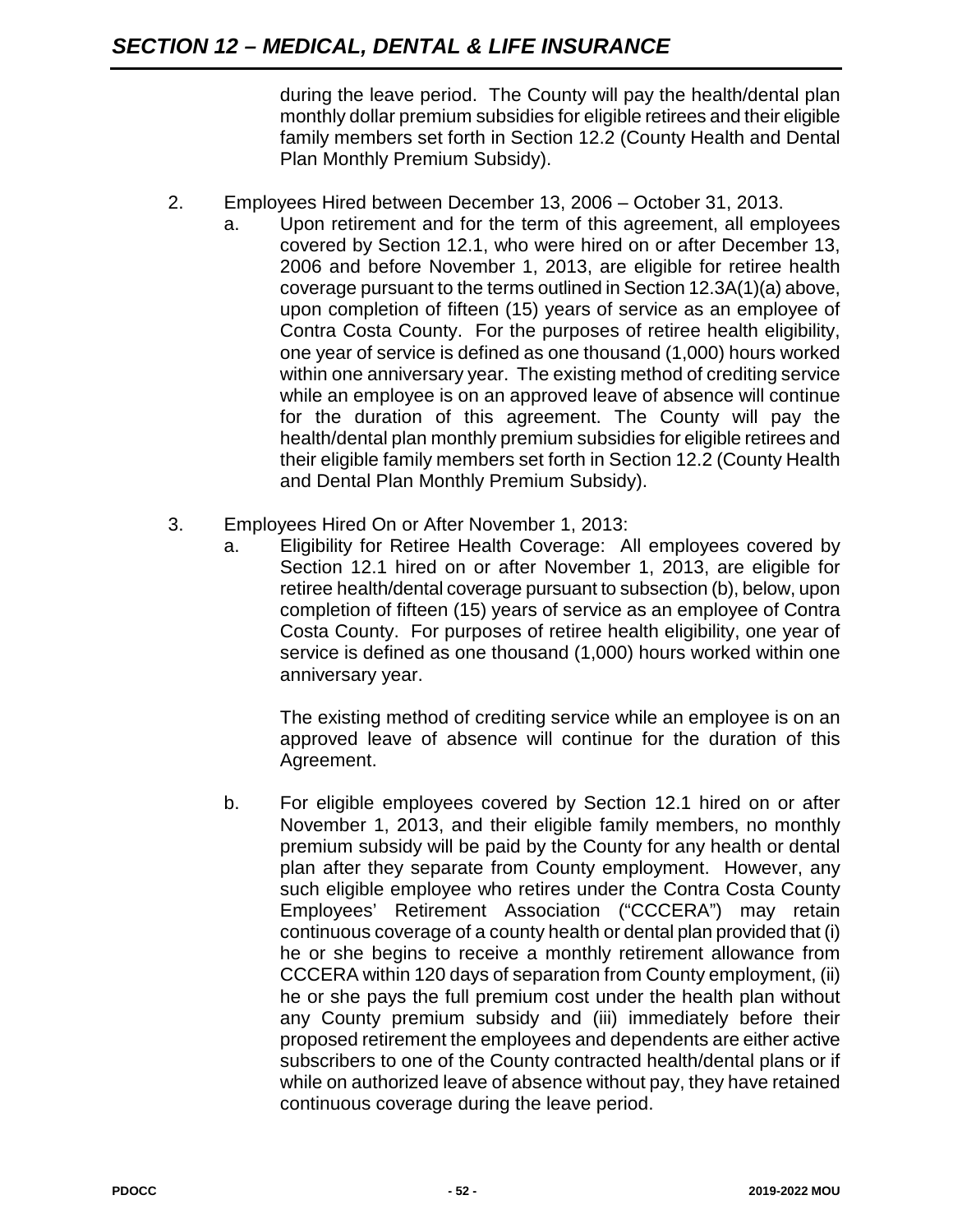- 4. Any person who becomes age 65 on or after November 1, 2013, and who is eligible for Medicare must immediately enroll in Medicare Parts A and B.
- B. Employees Who File For Deferred Retirement: Employees, covered by Section 12.1, who resign and file for a deferred retirement and their eligible family members, may continue in their County group health and dental plan under the following conditions and limitations.
	- 1. Health and dental coverage during the deferred retirement period is totally at the expense of the employee, without any County contributions.
	- 2. Life insurance coverage is not included.
	- 3. To continue health and dental coverage, the employee must:
		- a. be qualified for a deferred retirement under the 1937 Retirement Act provisions;
		- b. be an active member of a County group health and/or dental plan at the time of filing their deferred retirement application and elect to continue plan benefits;
		- c. be eligible for a monthly allowance from CCCERA and direct receipt of a monthly allowance within twenty-four (24) months of application for deferred retirement; and
		- d. file an election to defer retirement and to continue health benefits hereunder with the County Benefits Division within thirty (30) days before separation from County service.
	- 4. Deferred retirees who elect continued health benefits hereunder and their eligible family members may maintain continuous membership in their County health and/or dental plan group during the period of deferred retirement by paying the full premium for health and dental coverage on or before the 10<sup>th</sup> of each month, to the Contra Costa County Human Resources Department-Employee Benefits Division. When the deferred retirees begin to receive retirement benefits, they will qualify for the same health and/or dental plan coverage pursuant to Section 12.3.A - Upon Retirement as similarly situated retirees who did not defer retirement.
	- 5. Deferred retirees may elect retiree health benefits hereunder without electing to maintain participation in their County health and/or dental plan during their deferred retirement period. When they begin to receive retirement benefits, they will qualify for the same coverage and/or dental coverage pursuant to Section 12.3.A above, as similarly situated retirees who did not defer retirement, provided reinstatement to a County group health and/or dental plan will only occur following a three (3) full calendar month waiting period after the month in which their retirement allowance commences.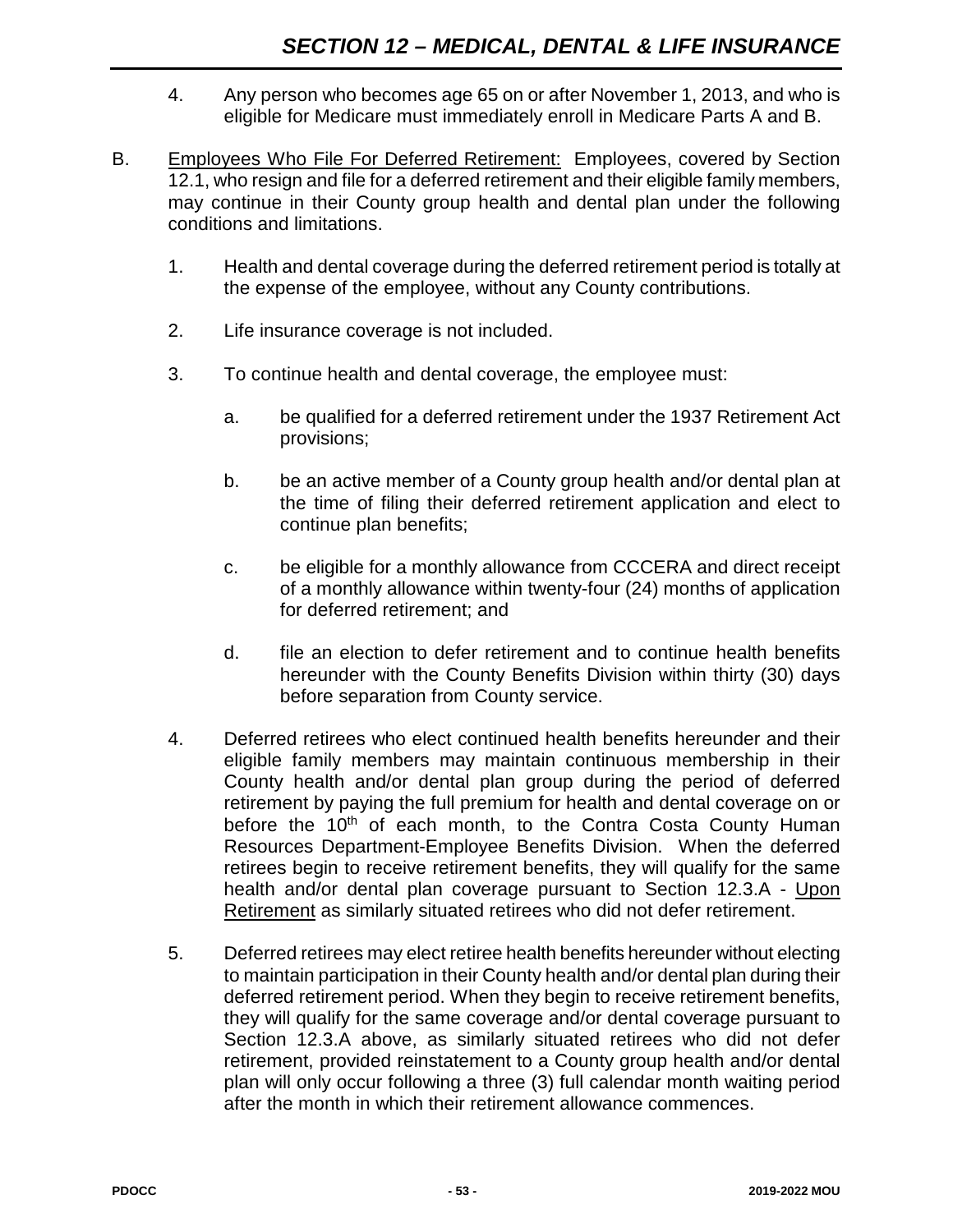- 6. Employees who elect deferred retirement will not be eligible in any event for County health or dental plan subvention unless the member draws a monthly retirement allowance within twenty-four (24) months after separation from County service.
- 7. Deferred retirees and their eligible family members are required to meet the same eligibility provisions for health/dental plans as similarly situated retirees who did not defer retirement.
- C. Subject to the provisions of Section 12.3 subparts A, B, and D and upon retirement and for the term of this agreement, the following employees (and their eligible family members) are eligible to receive a monthly premium subsidy for health and dental plans or are eligible to retain continuous coverage of such plans: permanent full time employees (40/40) and permanent part time employees (whose positions are designated as 20/40 or more), who retire from a position or classification that was represented by this bargaining unit at the time of his or her retirement.
- D. For purposes of this Section 12.3 only, 'eligible family members' does not include Survivors of employees or retirees.

**12.4 Family Member Eligibility Criteria:** The following persons may be enrolled as the eligible Family Members of a medical or dental plan Subscriber:

- A. Health Insurance
	- 1. Eligible Dependents:
		- a. Employee's Legal Spouse
		- b. Employee's qualified domestic partner
		- c. Employee's child to age 26
		- d. Employee's Disabled Child who is:
			- (1) Over age 26,
				- i. Unmarried; and,
				- ii. Incapable of sustaining employment due to a physical or mental disability that existed prior to the child's attainment of age 19.
	- 2. "Employee's child" includes natural child, child of a qualified domestic partner, step-child, adopted child and a child specified in a Qualified Medical Child Support Order (QMCSO) or similar court order.
- B. Dental Insurance
	- 1. Eligible Dependents all dental plans:
		- a. Employee's Legal Spouse
		- b. Employee's qualified domestic partner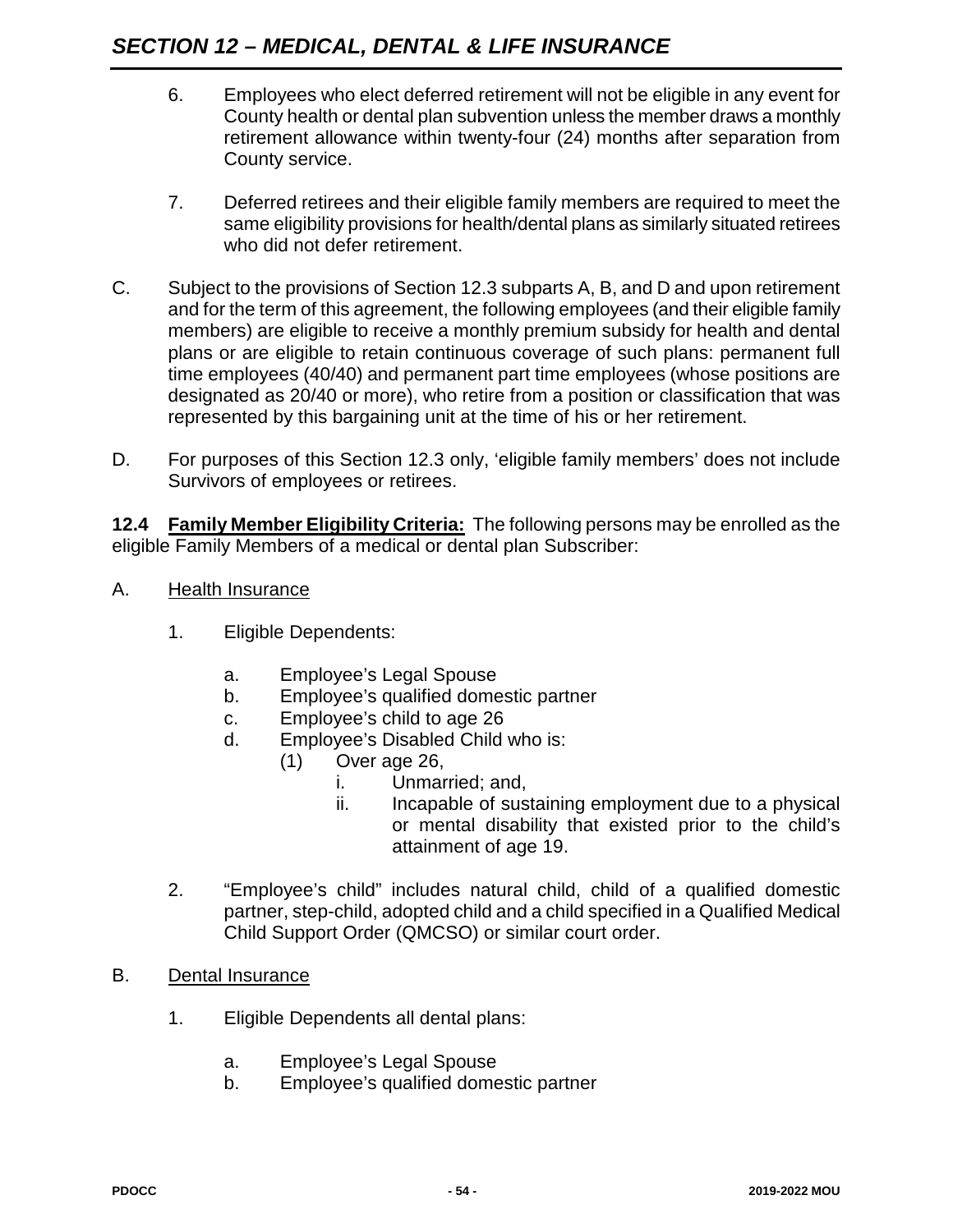- c. Employee's disabled child who is over age 19, unmarried, and incapable of sustaining employment due to a physical or mental disability that existed prior to the child's attainment of age 19.
- 2. Delta Dental PPO Only:

Employee's unmarried child who is:

- (1) Under age 19; or
- (2) Age 19, or above, but under age 24; and
- i. Resides with the Employee for more than 50% of the year excluding time living at school; and,
- ii. Receives at least 50% of support from Employee; and
- iii. Is enrolled and attends school on a full-time basis, as defined by the School.
- 3. Delta Care HMO Only Employee's Child to age 26.
- 4. "Employee's child" includes natural child, child of a qualified domestic partner, step-child, adopted child and a child specified in a Qualified Medical Child Support Order (QMCSO) or similar court order.

## **12.5 Dual Coverage:**

- A. On and after January 1, 2014, each employee and retiree may be covered only by a single County health (or dental) plan, including a CalPERS plan. For example, a County employee may be covered under a single County health and/or dental plan as either the primary insured or the dependent of another County employee or retiree, but not as both the primary insured and the dependent of another County employee or retiree.
- B. On and after January 1, 2014, all dependents, as defined by Section 12.4, Family Member Eligibility Criteria, may be covered by the health and/or dental plan of only one spouse or one domestic partner. For example, when both parents are County employees, all of their eligible children may be covered as dependents of either parent, but not both.
- C. For purposes of this Section 12.5 only, "County" includes the County of Contra Costa and all special districts governed by the Board of Supervisors, including, but not limited to, the Contra Costa County Fire Protection District.
- D. Optometrists. For employees in the classification Optometrist (VPS7), the dates set forth in subsections A and B do not apply. Instead, this section 12.5 "Dual Coverage" applies effective on and after January 1, 2010. With this exception, all other provisions of section 12.5 apply.

#### **12.6 Medical Plan Cost-Sharing with Active Employees on and after January 1, 2018.**

A. Medical Plan Cost-Sharing for Active Employees for the 2018 Plan Year. For active employees for the plan year that begins on January 1, 2018, the County will pay the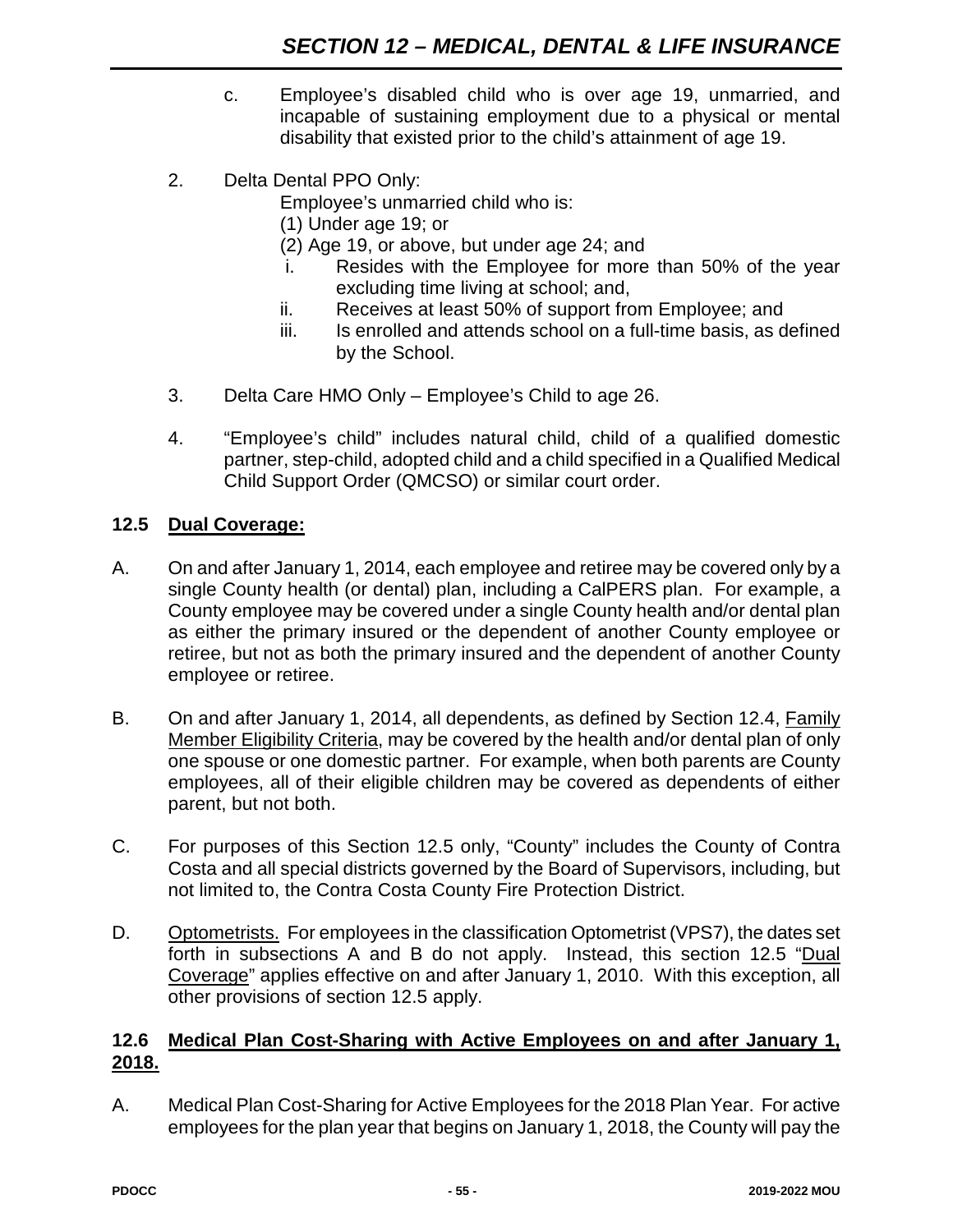# *SECTION 12 – MEDICAL, DENTAL & LIFE INSURANCE*

| <b>Medical Plans</b>                     | <b>Employee</b> | Employee +1<br><b>Dependent</b> | Employee +2 or<br>More<br><b>Dependents</b> |
|------------------------------------------|-----------------|---------------------------------|---------------------------------------------|
| Contra Costa Health Plans (CCHP), Plan A | \$574.45        | \$1,137.59                      | \$1,778.56                                  |
| Contra Costa Health Plans (CCHP), Plan B | \$598.08        | \$1,165.96                      | \$1,882.99                                  |
| Kaiser Permanente Health Plan A          | \$452.41        | \$838.02                        | \$1,544.88                                  |
| Kaiser Permanente Health Plan B          | \$463.73        | \$919.05                        | \$1,463.45                                  |
| Health Net HMO Plan A                    | \$821.30        | \$1,435.26                      | \$2,735.98                                  |
| Health Net HMO Plan B                    | \$767.68        | \$1,491.54                      | \$2,377.76                                  |
| Health Net PPO Plan A                    | \$926.10        | \$1,508.34                      | \$3,349.90                                  |
| Kaiser High Deductible Health Plan       | \$461.96        | \$946.56                        | \$1,432.15                                  |

#### monthly premium subsidy for medical plans stated below:

B. Medical Plan Cost-Sharing for Active Employees for the 2019 Plan Year. For active employees for the plan year that begins on January 1, 2019, the County will pay the monthly premium subsidy for medical plans stated below:

| <b>Employee Medical Plans</b>            | <b>Monthly Premium</b> | <b>County Monthly</b><br><b>Premium Subsidy</b> | <b>Employee Monthly</b><br><b>Premium Cost</b> |
|------------------------------------------|------------------------|-------------------------------------------------|------------------------------------------------|
| Contra Costa Health Plans (CCHP), Plan A | \$812.06               | \$608.05                                        | \$204.01                                       |
| Contra Costa Health Plans (CCHP), Plan B | \$900.19               | \$635.33                                        | \$264.86                                       |
| Kaiser Permanente Health Plan A          | \$877.30               | \$499.13                                        | \$378.17                                       |
| Kaiser Permanente Health Plan B          | \$697.28               | \$500.84                                        | \$196.44                                       |
| Health Net HMO Plan A                    | \$1,677.56             | \$903.74                                        | \$773.82                                       |
| <b>Health Net HMO Plan B</b>             | \$1,166.55             | \$825.01                                        | \$341.54                                       |
| Health Net PPO Plan A                    | \$2,340.40             | \$1,076.44                                      | \$1,263.96                                     |
| Kaiser High Deductible Health Plan       | \$559.68               | \$491.83                                        | \$67.85                                        |

1. For the Months of January through October:

| Employee +1 Dependent Medical Plans      | <b>Monthly Premium</b> | <b>County Monthly</b><br><b>Premium Subsidy</b> | <b>Employee Monthly</b><br><b>Premium Cost</b> |
|------------------------------------------|------------------------|-------------------------------------------------|------------------------------------------------|
| Contra Costa Health Plans (CCHP), Plan A | \$1,624.10             | \$1,204.79                                      | \$419.31                                       |
| Contra Costa Health Plans (CCHP), Plan B | \$1,800.37             | \$1,240.45                                      | \$559.92                                       |
| Kaiser Permanente Health Plan A          | \$1,754.60             | \$931.46                                        | \$823.14                                       |
| Kaiser Permanente Health Plan B          | \$1,394.56             | \$993.28                                        | \$401.28                                       |
| Health Net HMO Plan A                    | \$3,355.12             | \$1,600.14                                      | \$1,754.98                                     |
| Health Net HMO Plan B                    | \$2,333.10             | \$1,606.20                                      | \$726.90                                       |
| Health Net PPO Plan A                    | \$4,680.80             | \$1,809.03                                      | \$2,871.77                                     |
| Kaiser High Deductible Health Plan       | \$1,119.36             | \$1,006.30                                      | \$113.06                                       |

| <b>Employee +2 Dependent Medical Plans</b> | <b>Monthly Premium</b> | <b>County Monthly</b><br><b>Premium Subsidy</b> | <b>Employee Monthly</b><br><b>Premium Cost</b> |
|--------------------------------------------|------------------------|-------------------------------------------------|------------------------------------------------|
| Contra Costa Health Plans (CCHP), Plan A   | \$2.436.18             | \$1.879.37                                      | \$556.81                                       |
| Contra Costa Health Plans (CCHP), Plan B   | \$2.700.56             | \$1.994.74                                      | \$705.82                                       |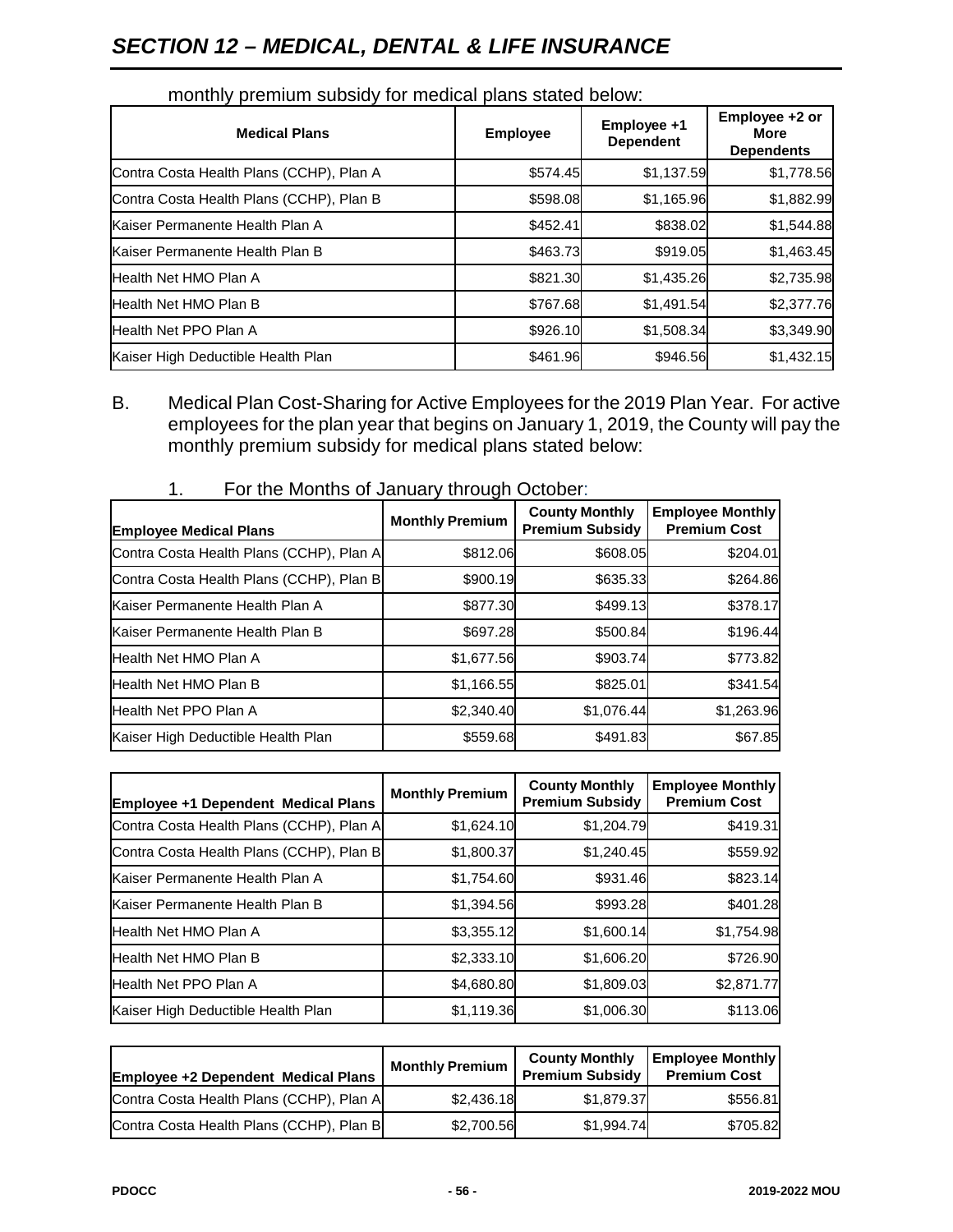# *SECTION 12 – MEDICAL, DENTAL & LIFE INSURANCE*

| Kaiser Permanente Health Plan A    | \$2,631.90 | \$1,685.05 | \$946.85   |
|------------------------------------|------------|------------|------------|
| Kaiser Permanente Health Plan B    | \$2,091.84 | \$1,574.80 | \$517.04   |
| Health Net HMO Plan A              | \$5,032.68 | \$2,983.30 | \$2,049.38 |
| Health Net HMO Plan B              | \$3,499.65 | \$2,549.75 | \$949.90   |
| Health Net PPO Plan A              | \$7,021.20 | \$3,800.93 | \$3,220.27 |
| Kaiser High Deductible Health Plan | \$1,679.04 | \$1,521.76 | \$157.28   |

## 2. For the months of November through December:

| <b>Employee Medical Plans</b>            | <b>Monthly Premium</b> | <b>County Monthly</b><br><b>Premium Subsidy</b> | <b>Employee Monthly</b><br><b>Premium Cost</b> |
|------------------------------------------|------------------------|-------------------------------------------------|------------------------------------------------|
| Contra Costa Health Plans (CCHP), Plan A | \$812.06               | \$641.65                                        | \$170.41                                       |
| Contra Costa Health Plans (CCHP), Plan B | \$900.19               | \$672.58                                        | \$227.61                                       |
| Kaiser Permanente Health Plan A          | \$877.30               | \$600.00                                        | \$277.30                                       |
| Kaiser Permanente Health Plan B          | \$697.28               | \$600.00                                        | \$97.28                                        |
| Health Net HMO Plan A                    | \$1,677.56             | \$986.18                                        | \$691.38                                       |
| Health Net HMO Plan B                    | \$1,166.55             | \$882.34                                        | \$284.21                                       |
| Health Net PPO Plan A                    | \$2,340.40             | \$1,226.79                                      | \$1,113.61                                     |
| Kaiser High Deductible Health Plan       | \$559.68               | \$559.68                                        | \$0.00                                         |

| Employee +1 Dependent Medical Plans      | <b>Monthly Premium</b> | <b>County Monthly</b><br><b>Premium Subsidy</b> | <b>Employee Monthly</b><br><b>Premium Cost</b> |
|------------------------------------------|------------------------|-------------------------------------------------|------------------------------------------------|
| Contra Costa Health Plans (CCHP), Plan A | \$1,624.10             | \$1,271.99                                      | \$352.11                                       |
| Contra Costa Health Plans (CCHP), Plan B | \$1,800.37             | \$1,314.95                                      | \$485.42                                       |
| Kaiser Permanente Health Plan A          | \$1,754.60             | \$1,200.00                                      | \$554.60                                       |
| Kaiser Permanente Health Plan B          | \$1,394.56             | \$1,200.00                                      | \$194.56                                       |
| Health Net HMO Plan A                    | \$3,355.12             | \$1,765.02                                      | \$1,590.10                                     |
| Health Net HMO Plan B                    | \$2,333.10             | \$1,720.86                                      | \$612.24                                       |
| Health Net PPO Plan A                    | \$4,680.80             | \$2,109.72                                      | \$2,571.08                                     |
| Kaiser High Deductible Health Plan       | \$1,119.36             | \$1,119.36                                      | \$0.00                                         |

| Employee +2 Dependent Medical Plans      | <b>Monthly Premium</b> | <b>County Monthly</b><br><b>Premium Subsidy</b> | <b>Employee Monthly</b><br><b>Premium Cost</b> |
|------------------------------------------|------------------------|-------------------------------------------------|------------------------------------------------|
| Contra Costa Health Plans (CCHP), Plan A | \$2,436.18             | \$1,980.17                                      | \$456.01                                       |
| Contra Costa Health Plans (CCHP), Plan B | \$2,700.56             | \$2,106.48                                      | \$594.08                                       |
| Kaiser Permanente Health Plan A          | \$2,631.90             | \$1,825.00                                      | \$806.90                                       |
| Kaiser Permanente Health Plan B          | \$2,091.84             | \$1,825.00                                      | \$266.84                                       |
| Health Net HMO Plan A                    | \$5,032.68             | \$3,230.62                                      | \$1,802.06                                     |
| Health Net HMO Plan B                    | \$3,499.65             | \$2,721.74                                      | \$777.91                                       |
| Health Net PPO Plan A                    | \$7,021.20             | \$4,251.97                                      | \$2,769.23                                     |
| Kaiser High Deductible Health Plan       | \$1,679.04             | \$1,679.04                                      | \$0.00                                         |

D. Medical Plan Cost-Sharing for Active Employees on and after January 1, 2020.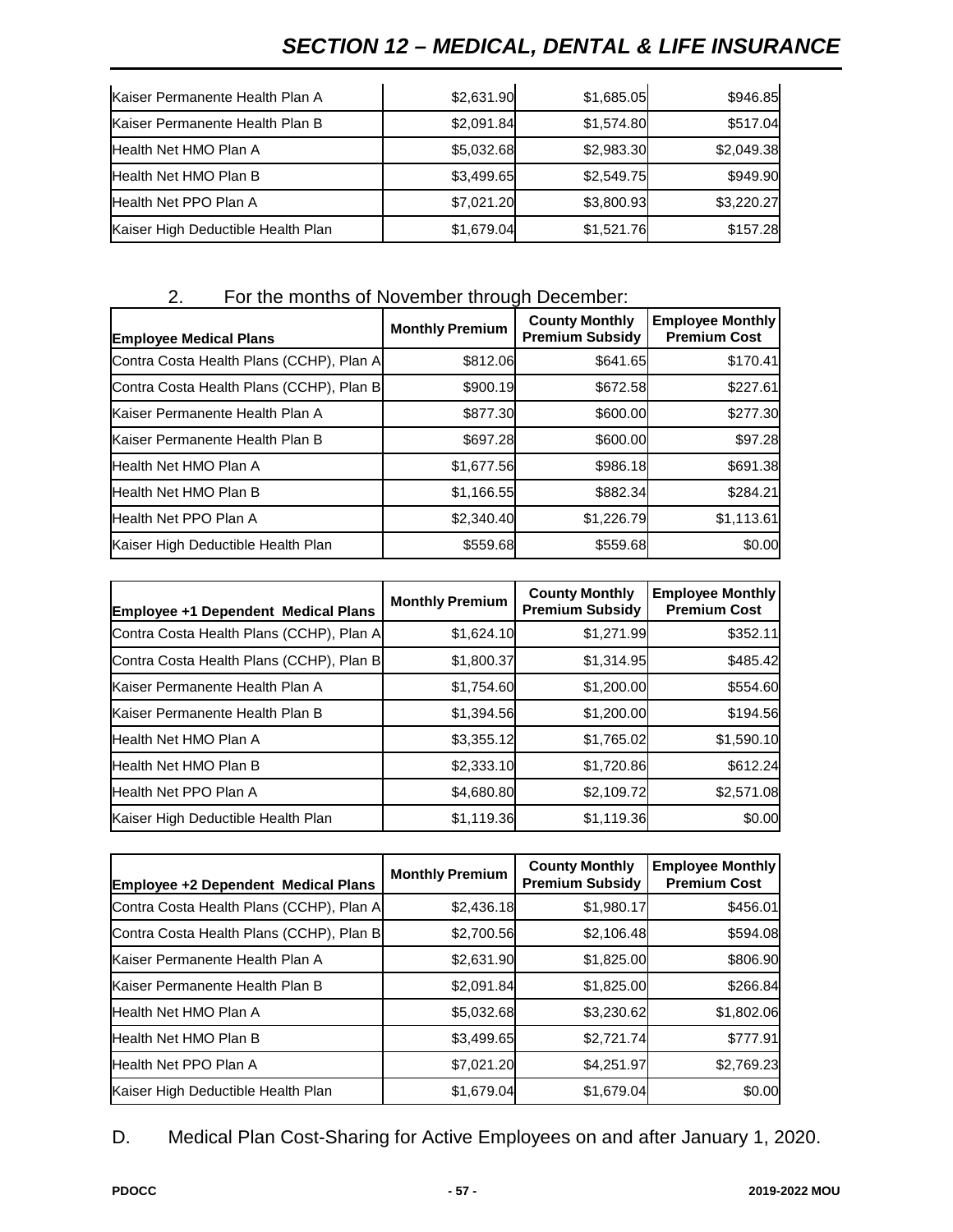- 1. For active employees for the plan year that begins on January 1, 2020, the County will move to a percentage-based cost sharing approach for medical care premium subsidies. The County will pay seventy-five percent (75%) of the total medical plan premium for the Employee and Employee +1 Dependent tiers of the second lowest priced non-deductible HMO plan. The County will pay 76.5% of the total medical plan premium for the Employee +2 or more Dependents tier of the second lowest priced non-deductible HMO plan. These annual calculated dollar amounts will be applied to all plans and tiers as described.
- 2. For active employees for the plan year that begins on January 1, 2021, the County will pay seventy-eight and a half percent (78.5%) of the total medical plan premium for each tier of the second lowest priced non-deductible HMO plan. This annual calculated amount will be applied to all plans and tiers, except Kaiser Permanente Health Plan B.
- 3. For active employees for the plan year that begins on January 1, 2022, and each year thereafter, the County will pay eighty percent (80%) of the total medical plan premium for each tier of the second lowest priced non-deductible HMO plan. This annual calculated dollar amount will be applied to all plans and tiers, except Kaiser Permanente Health Plan B.
- 4. For active employees for the plan year that begins on January 1, 2021, and each year thereafter, for the Kaiser Permanente Health Plan B, employees will pay at least the following share of the total medical plan premium:

| Kaiser Permanente Health Plan B | <b>Employee Monthly</b><br><b>Premium Cost</b> |
|---------------------------------|------------------------------------------------|
| Employee                        | \$20.00                                        |
| Employee +1 Dependent           | \$40.00                                        |
| Employee + 2 or More Dependents | \$60.00                                        |

- 5. In the event of a reduction in the premium for the second lowest priced nondeductible HMO plan, the County will pay the premium subsidy for medical plans that the County paid in the previous plan year.
- E. Beginning 2022, the County will review technological advancements in the area of benefits administration and consider asking any eligible employee who waives County health insurance to provide proof of other health insurance coverage.

**12.7 Life Insurance Benefit Under Health and Dental Plans:** For employees who are enrolled in the County's program of medical or dental coverage as either the primary or the dependent, term life insurance in the amount of ten thousand dollars (\$10,000) will be provided by the County.

**12.8 Supplemental Life Insurance:** In addition to the life insurance benefits provided by this agreement, employees may subscribe voluntarily and at their own expense for supplemental life insurance. Employees may subscribe for an amount not to exceed five hundred thousand dollars (\$500,000), of which one hundred thousand (\$100,000) is a guaranteed issue, provided the election is made within the required enrollment periods.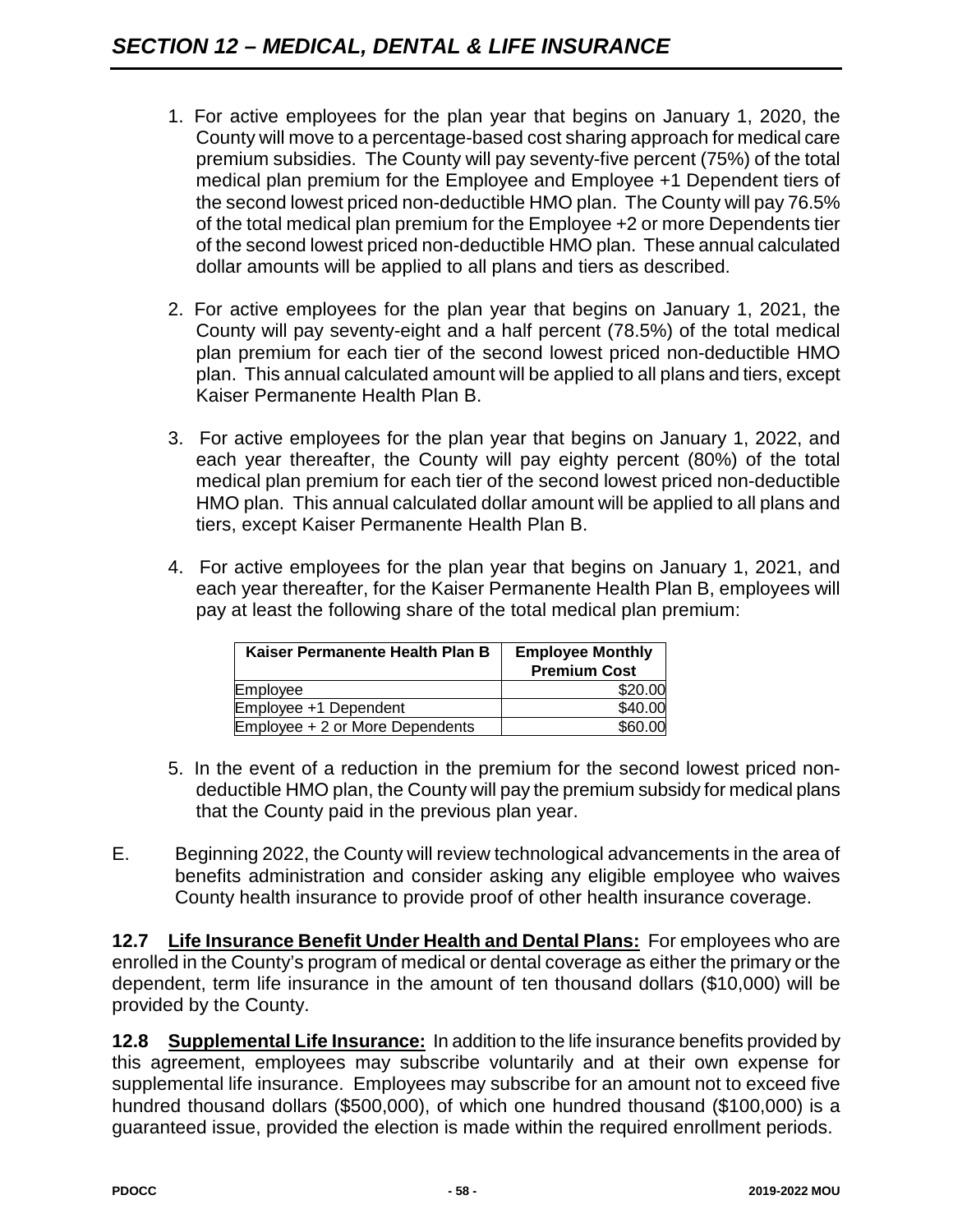**12.9 Health Care Spending Account.** After six (6) months of permanent employment, employees may elect to participate in a Health Care Spending Account (HCSA) Program designated to qualify for tax savings under Section 125 of the Internal Revenue Code, but such savings are not guaranteed. The HCSA Program allows employees to set aside a predetermined amount of money from their pay, not to exceed the maximum amount authorized by federal law, per calendar year, before taxes, for health care expenses not reimbursed by any other health benefit plans. HCSA dollars may be expended on any eligible medical expenses allowed by Internal Revenue Code Section 125. Any unused balance is forfeited and cannot be recovered by the employee.

**12.10 PERS Long-Term Care:** The County will deduct and remit monthly premiums to the PERS Long-Term Care Administrator for employees who are eligible and voluntarily elect to purchase long-term care at their personal expense through the PERS Long-Term Care Program.

**12.11 Voluntary Vision Plan:** Beginning with the 2017 plan year, active permanent fulltime and active permanent part-time employees will be offered the opportunity to enroll in a voluntary vision plan. Employees will pay the full premium costs of the plan. The County will contract with a provider for a voluntary vision plan with no co-pays. The vision plan is not available to temporary or permanent-intermittent employees.

**12.12 Health Savings Account with High Deductible Health Plan:** Active employees who are enrolled in the Kaiser Permanente High Deductible Health Plan may select a Health Savings Account ("HSA") offered through Kaiser Permanente under the following conditions and subject to any other laws, regulations or rules governing HSAs:

- 1. Only active employees who are enrolled in the Kaiser High Deductible Health Plan may elect to initially enroll in the HSA. The HSA is not available to permanent-intermittent or temporary employees.
- 2. Employees may only contribute up to the maximum annual contribution rate for HSAs as set forth in the United States Internal Revenue Code.
- 3. Funds contributed to the HSA are invested as directed by the employee. The County does not provide any recommendations or advice on investment or use of HSA funds.
- 4. Employees are responsible for paying any HSA account management fees charged by the HSA administrator.
- 5. The County does not manage or administer the HSAs.

For the 2020 Plan Year and each year thereafter, the County will contribute six hundred and twenty-five dollars (\$625) annually into the HSA for active employees who are enrolled in the Kaiser Permanente High Deductible Health Plan and have an HSA. The contribution will be made with the February 10 pay for the plan year.

**12.13 Dependent Care Assistance Program:** The County offers the option of enrolling in a Dependent Care Assistance Program (DCAP) designed to qualify for tax savings under Section 129 of the Internal Revenue Code, but such savings are not guaranteed. The program allows employees to set aside up to five thousand dollars (\$5,000) of annual salary (before taxes) per calendar year to pay for eligible dependent care (child and elder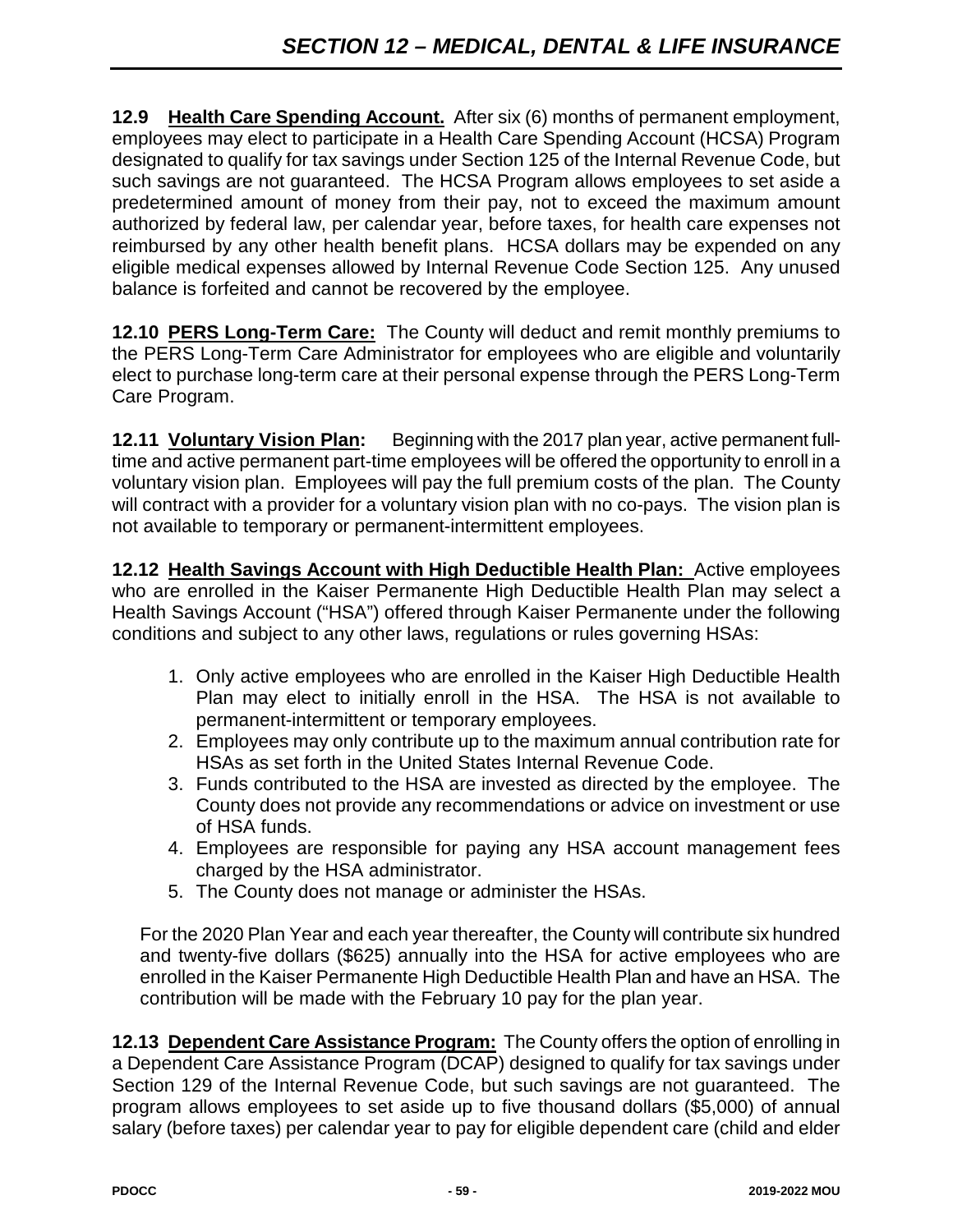# *SECTION 12 – MEDICAL, DENTAL & LIFE INSURANCE*

care) expenses. Any unused balance is forfeited and cannot be recovered by the employee.

**12.14 Premium Conversion Plan:** The County offers the Premium Conversion Plan (PCP) designed to qualify for tax savings under Section 125 of the Internal Revenue Code, but tax savings are not guaranteed. The program allows employees to use pre-tax dollars to pay health and dental premiums.

**12.15 Prevailing Section:** To the extent that any provision of this Section (Section 12 Medical, Dental, & Life Insurance) is inconsistent with any provision of any other County enactment or policy, including but not limited to Administrative Bulletins, the Salary Regulations, the Personnel Management Regulations, or any other agreement or order of the Board of Supervisors, the provision(s) of this Section (Section 12 – Medical, Dental, & Life Insurance) will prevail.

**12.16 Rate Information.** The County Benefits Division will make health and dental plan rate information available upon request to employees and departments. In addition, the County Benefits Division will publish and distribute to employees and departments information about rate changes as they occur during the year.

**12.17 Coverage Upon Separation:** An employee who separates from County employment is covered by his/her County health and/or dental plan through the last day of the month in which he/she separates. Employees who separate from County employment may continue group health and/or dental plan coverage to the extent provided by the COBRA laws and regulations.

**12.18 Partial Month.** The County's contribution to the health plan premium is payable for any month in which the employee is paid. If an employee is not paid enough compensation in a month to pay the employee share of the premium, the employee must make up the difference by remitting the amount delinquent to the Auditor-Controller by the tenth  $(10<sup>th</sup>)$  of each month. The responsibility for this payment rests with the employee. If payment is not made, the employee shall be dropped from the health plan.

**12.19 Coverage During Absences.** Employees shall be allowed to maintain their health plan coverage at the County group rate for twelve (12) months if on approved leave of absence provided that the employee shall pay the entire premium (i.e. both employer and employee share) for the health plan during said leave. Said payment shall be made by the employee at a time and place specified by the County by the tenth  $(10<sup>th</sup>)$  of each month. Late payment shall result in cancellation of health plan coverage.

An employee on leave in excess of twelve (12) months may continue group coverage subject to the provisions of the Consolidated Omnibus Budget Reconciliation Act (COBRA) provided the employee pays the entire cost of coverage, plus any administrative fees, for the option selected. The entire cost of coverage shall be paid by the  $10<sup>th</sup>$  of each month at a place and time specified by the County. Late payment may result in cancellation of health plan coverage with no reinstatement allowed.

**12.20 Child Care.** The County will continue to support the concept of non-profit child care facilities similar to the "Kid's at Work" program established in the Public Works Department.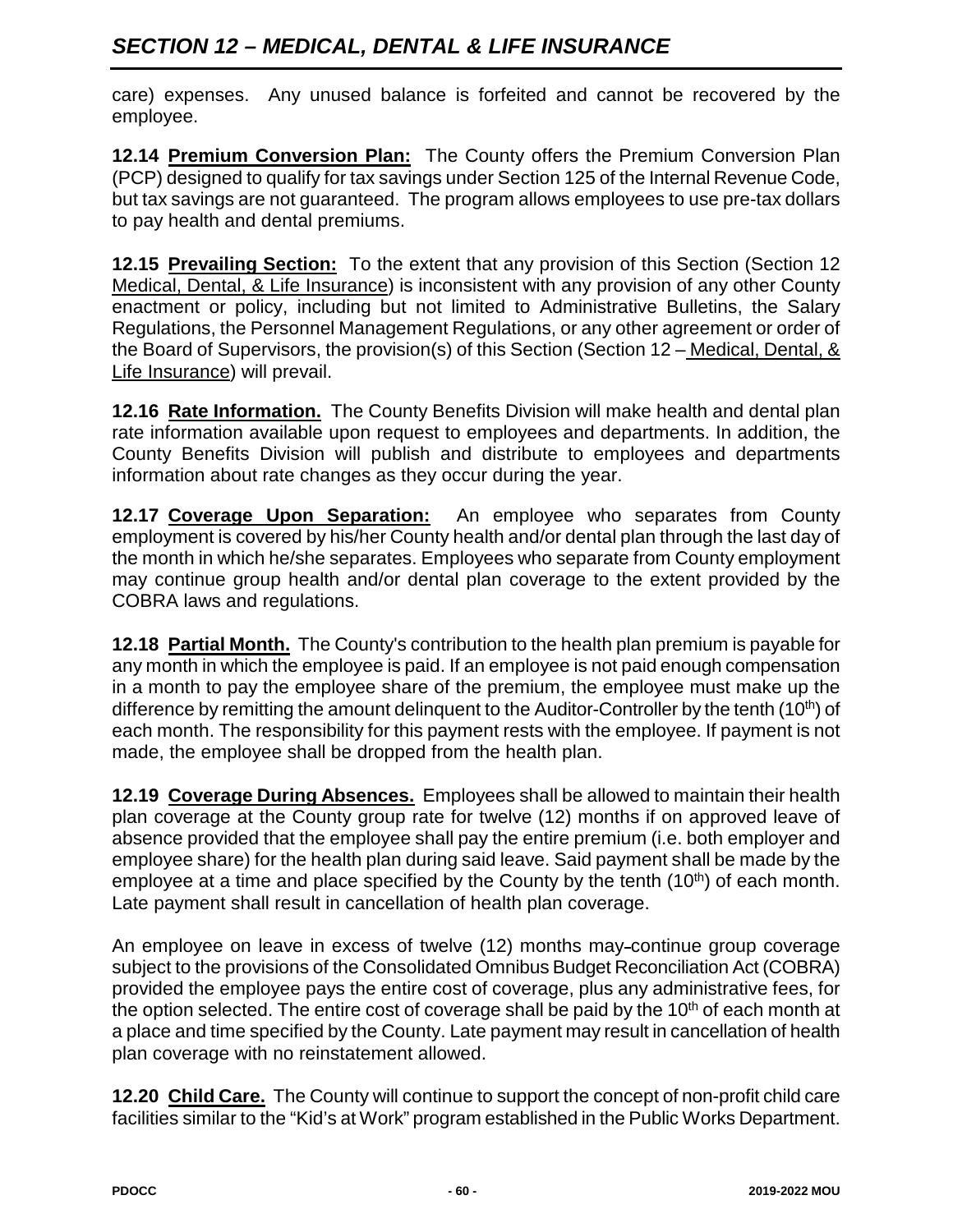**12.21 Health Benefit Coverage for Employees Not Otherwise Covered**. To access County health plans, an employee represented by the PDOCC who is not otherwise eligible for health coverage by the County, must be eligible to receive an offer of coverage from the County under the federal Patient Protection and Affordable Care Act ("ACA") (42 U.S.C. § 18081). Employees eligible to receive an offer of coverage (and qualified dependents), will be offered access to County health insurance plans. Employees will be responsible for the full premium cost of coverage. This provision is not subject to the grievance process.

## **SECTION 13 - RESIGNATIONS**

An employee's voluntary termination of service is a resignation. Written resignations shall be forwarded to the Human Resources Department by the appointing authority immediately on receipt, and shall indicate the effective date of termination. Oral resignation shall be immediately confirmed by the appointing authority in writing to the employee and to the Human Resources Department and shall indicate the effective date of termination.

**13.1 Resignation in Good Standing.** A resignation giving the appointing authority written notice at least two (2) weeks in advance of the last date of service (unless the appointing authority requires a longer period of notice, or consents to the employee's terminating on shorter notice) is a resignation in good standing.

**13.2 Constructive Resignation.** A constructive resignation occurs and is effective when:

- a. An employee has been absent from duty for five (5) consecutive working days without leave; and
- b. five (5) more consecutive work days have elapsed without response by the employee after the mailing of a notice of resignation by certified mail by the appointing authority to the employee at the employee's last known address.

**13.3 Expressed Resignation.** A resignation is effective when delivered or spoken to the appointing authority, operative either on that date or another date specified.

**13.4 Revocation.** A resignation that is effective is revocable only by written concurrence of the employee and the appointing authority.

#### **13.5 Coerced Resignations.**

- A. Time Limit. A resignation which the employee believes has been coerced by the appointing authority may be revoked within seven (7) calendar days after its expression, by serving written notice on the Director of Human Resources and a copy to the appointing authority.
- B. Reinstatement. If the appointing authority acknowledges that the employee could have believed that the resignation was coerced, it shall be revoked and the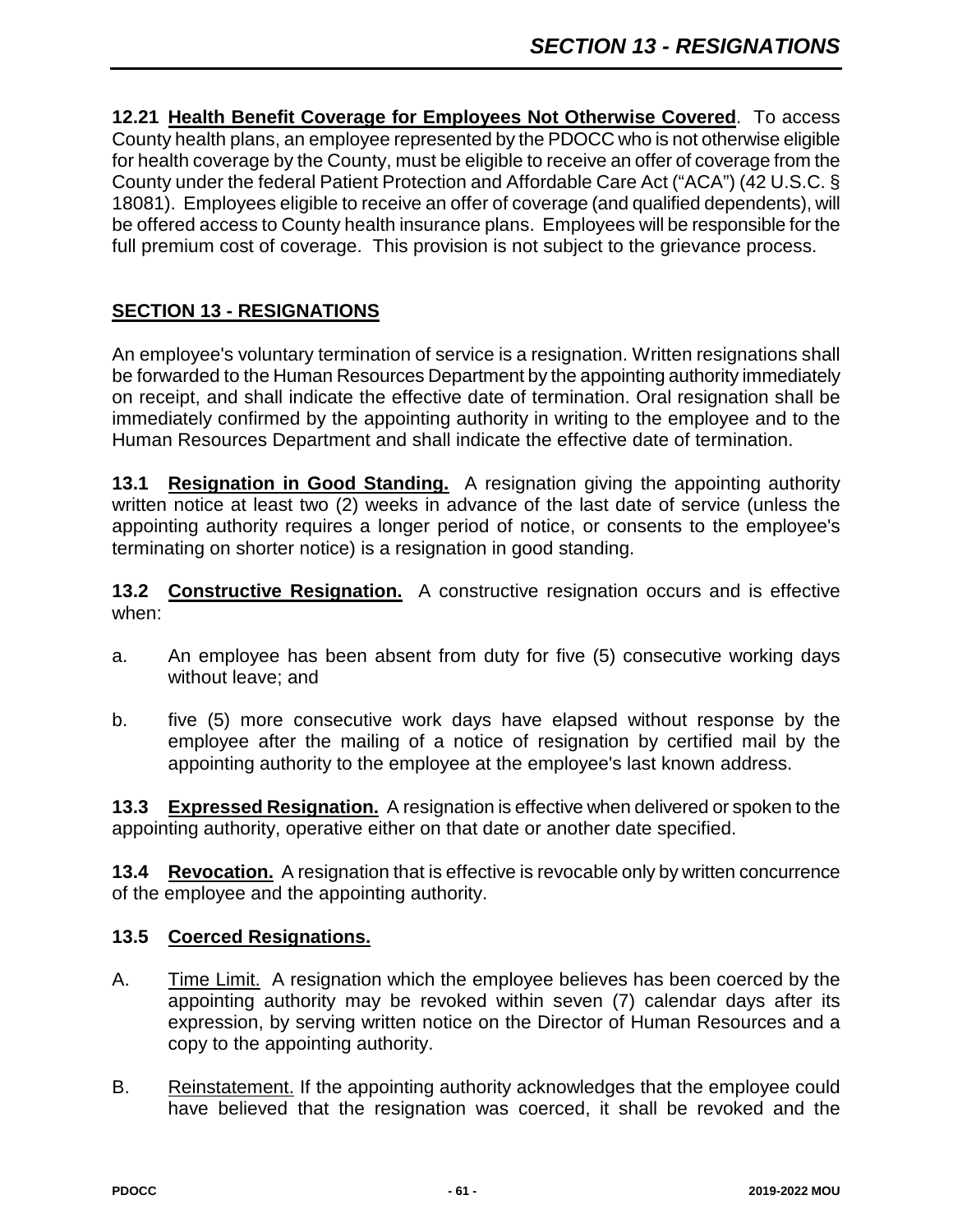## *SECTION 14 - DISMISSAL, SUSPENSION, DEMOTION OR REDUCTION IN PAY*

employee returned to duty effective on the day following the appointing authority's acknowledgement.

- C. Contest. Unless, within seven (7) days of the receipt of the notice, the appointing authority acknowledges that the resignation could have been believed to be coerced, this question should be handled as an appeal to the Director of Human Resources.
- D. Disposition. If the Director of Human Resources determines that the resignation was coerced, the resignation shall be deemed revoked and the employee returned to duty effective on the day following the decision but without loss of pay, subject to the employee's duty to mitigate damages.

#### **SECTION 14 - DISMISSAL, SUSPENSION, DEMOTION OR REDUCTION IN PAY**

**14.1 Sufficient Cause for Action.** The appointing authority may dismiss, suspend, temporarily reduce the pay of, or demote any employee for cause. The reduction in pay may not exceed five percent (5%) for a three month period. The following are sufficient causes for such action; the list is indicative rather than inclusive of restrictions and dismissal, suspension or demotion may be based on reasons other than those specifically mentioned:

- a. absence without leave,
- b. conviction of any criminal act involving moral turpitude,
- c. conduct tending to bring the County into disrepute,
- d. disorderly or immoral conduct,
- e. inefficiency,
- f. insubordination,
- g. being at work under the influence of liquor or drugs, carrying onto the premises liquor or drugs or consuming or using liquor or drugs during work hours and/or on County premises,
- h. neglect of duty (i.e. non-performance of assigned responsibilities),
- I. negligent or willful damage to public property or waste of public supplies or equipment,
- j. violation of any lawful or reasonable regulation or order given by a supervisor or Department Head,
- k. willful violation of any of the provisions of the County's ordinance,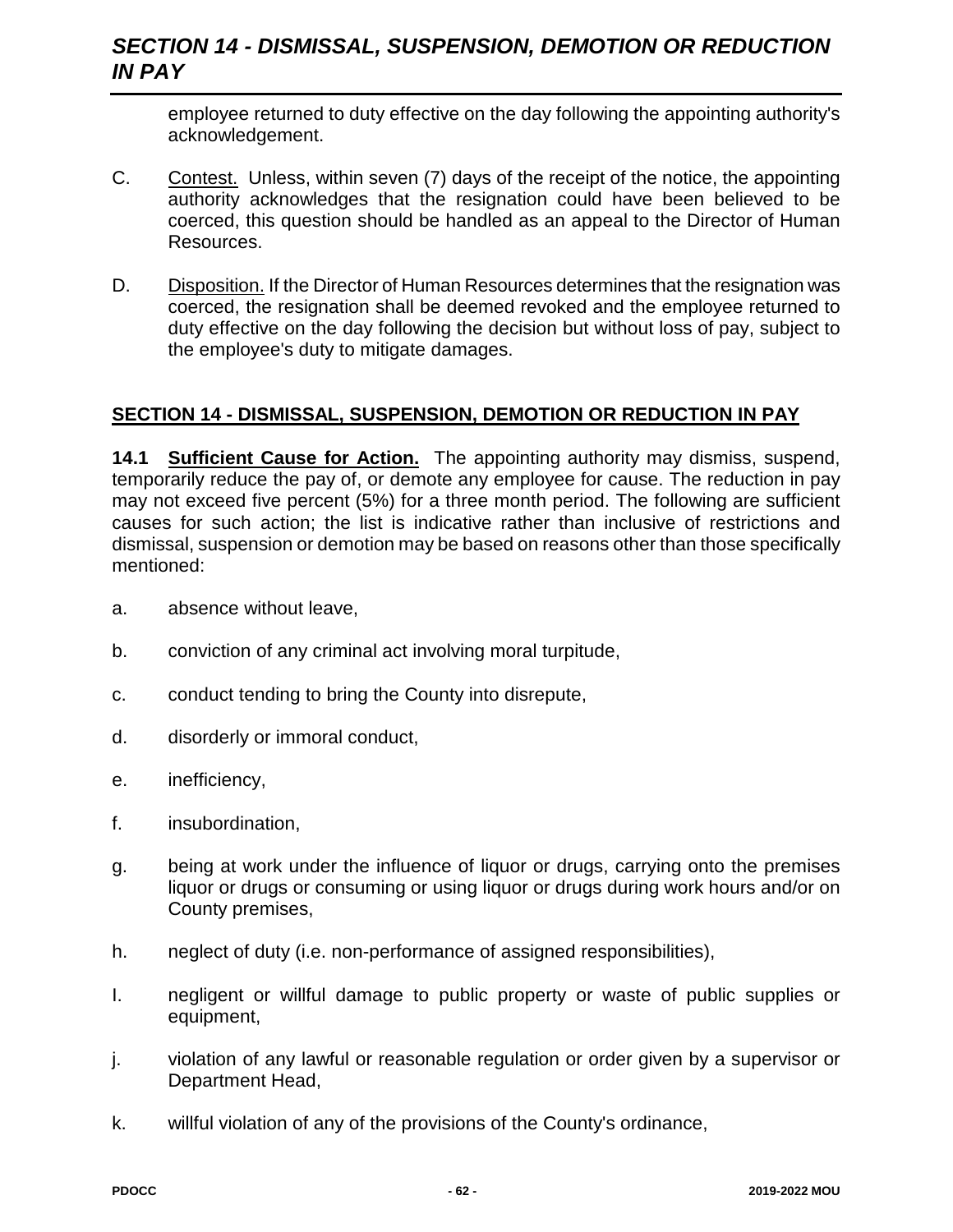- l. material and intentional misrepresentation or concealment of any fact in connection with obtaining employment,
- m. misappropriation of County funds or property,
- n. unreasonable failure or refusal to undergo any physical, medical and/or psychiatric exam and/or treatment authorized by this MOU,
- o. dishonesty or theft,
- p. excessive or unexcused absenteeism and/or tardiness,
- q. sexual harassment, including but not limited to unwelcome sexual advances, requests for sexual favors, and other verbal, or physical conduct of a sexual nature, when such conduct has the purpose or effect of affecting employment decisions concerning an individual, or unreasonably interfering with an individual's work performance, or creating an intimidating and hostile working environment,
- r. restriction or revocation of medical staff privileges.

**14.2 Notice of Proposed Action.** Before taking a disciplinary action to dismiss, suspend, for more than five (5) work days, temporarily reduce the pay of, or demote an employee, the appointing authority shall cause to be served personally or by certified mail, on the employee, a Notice of Proposed Action, which shall contain the following:

- a. A statement of the action proposed to be taken.
- b. A copy of the charges; including the acts or omissions and grounds upon which the action is based.
- c. If it is claimed that the employee has violated a rule or regulation of the County, department or district, a copy of said rule shall be included with the notice.
- d. A statement that the employee may review and request copies of materials upon which the proposed action is based.
- e. A statement that the employee has seven (7) calendar days to respond to the appointing authority either orally or in writing.

**14.3 Employee Response.** The employee upon whom a Notice of Proposed Action has been served shall have seven (7) calendar days to respond to the appointing authority either orally or in writing before the proposed action may be taken. Upon request of the employee and for good cause, the appointing authority may extend in writing the period to respond. If the employee's response is not filed within seven (7) days or during an extension, the right to respond is lost.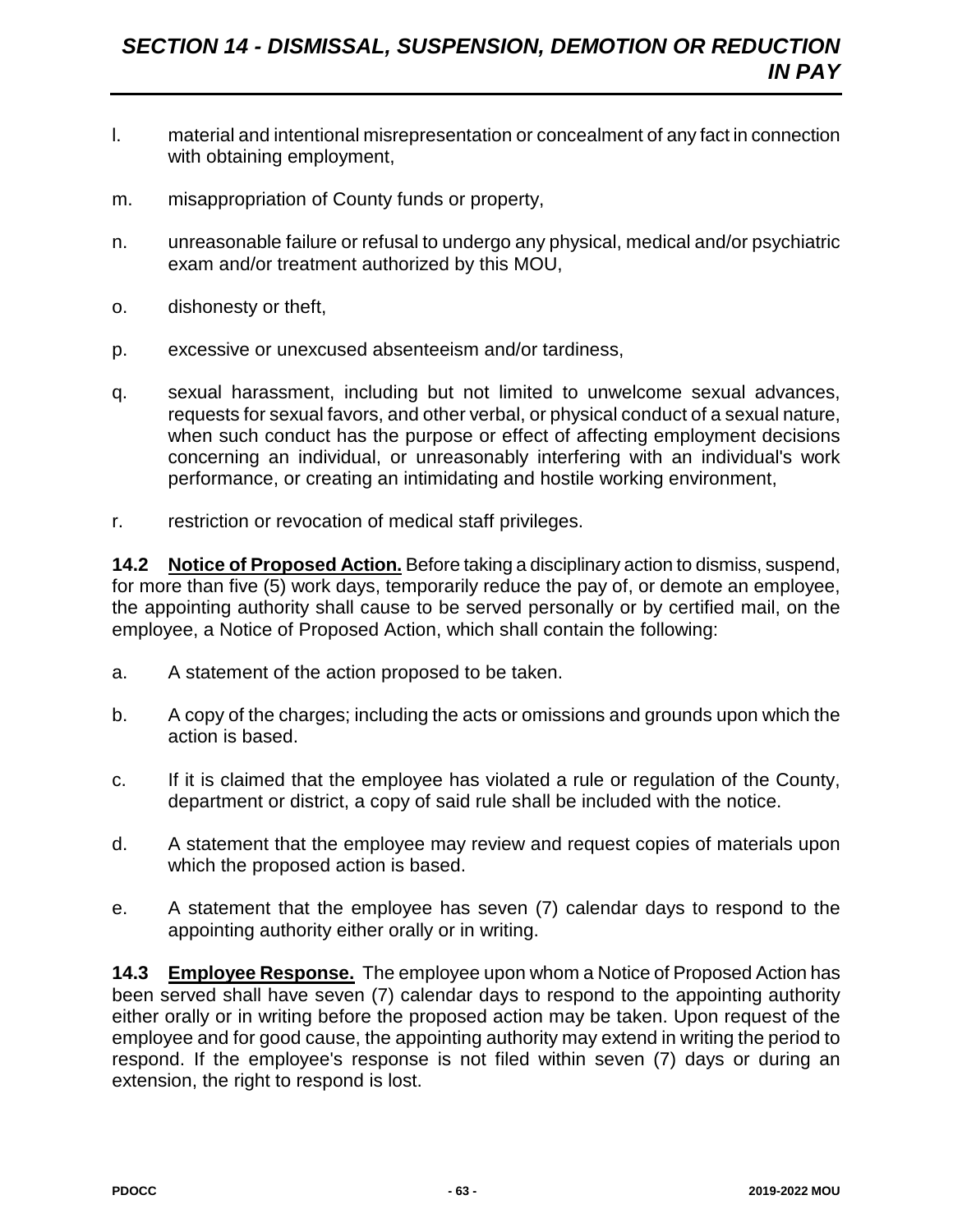## *SECTION 14 - DISMISSAL, SUSPENSION, DEMOTION OR REDUCTION IN PAY*

**14.4 Leave Pending Employee Response.** Pending response to a Notice of Proposed Action within the first seven (7) days or extension thereof, the appointing authority for cause specified in writing may place the employee on temporary leave of absence, with pay.

**14.5 Length of Suspension.** Suspensions without pay shall not exceed thirty (30) days unless ordered by an arbitrator or an adjustment board.

#### **14.6 Procedure on Dismissal, Suspension, Disciplinary Demotion, or Reduction in Pay.**

- A. In any disciplinary action to dismiss, suspend, temporarily reduce the pay of, or demote a permanent employee after having complied with the requirements of Section 14.2 where applicable, the appointing authority shall make an order in writing stating specifically the causes for the action.
- B. Service of Order. Said order of dismissal, suspension, temporary reduction in pay, or demotion shall be filed with the Director of Human Resources, showing by whom and the date a copy was served upon the employee to be dismissed, suspended, temporarily reduced in pay, or demoted, either personally or by certified mail to the employee's last known mailing address. The order shall be effective either upon personal service or deposit in the U. S. Postal Service.
- C. Employee Appeals from Order. The employee may appeal an order of dismissal, suspension, temporary reduction in pay, or demotion through the procedures of Section 15 - Grievance Procedure, of this MOU provided that such appeal is filed in writing with the Human Resources Director within ten (10) calendar days after service of said order.

**14.7 Employee Representation Rights.** The County recognizes an employee's right to representation during an investigatory interview or meeting that may result in discipline. The County shall not interfere with the representative's right to assist an employee to clarify the facts during the interview. If the employee requests a union representative, the investigatory interview shall be temporarily recessed for a reasonable period of time until a union representative can be present. For those interviews, which by nature of the incident must take place immediately, the union will take reasonable steps to make a union representative immediately available.

The employer shall inform the employee of the general nature of the investigation at the time the employer directs the employee to be interviewed.

**14.8 Disciplinary Investigations and Actions.** During an investigation which could result in disciplinary action, the County at the written request of the employee will notify the employee every thirty (30) days of the status of the investigation, and the anticipated date that the investigation will be concluded.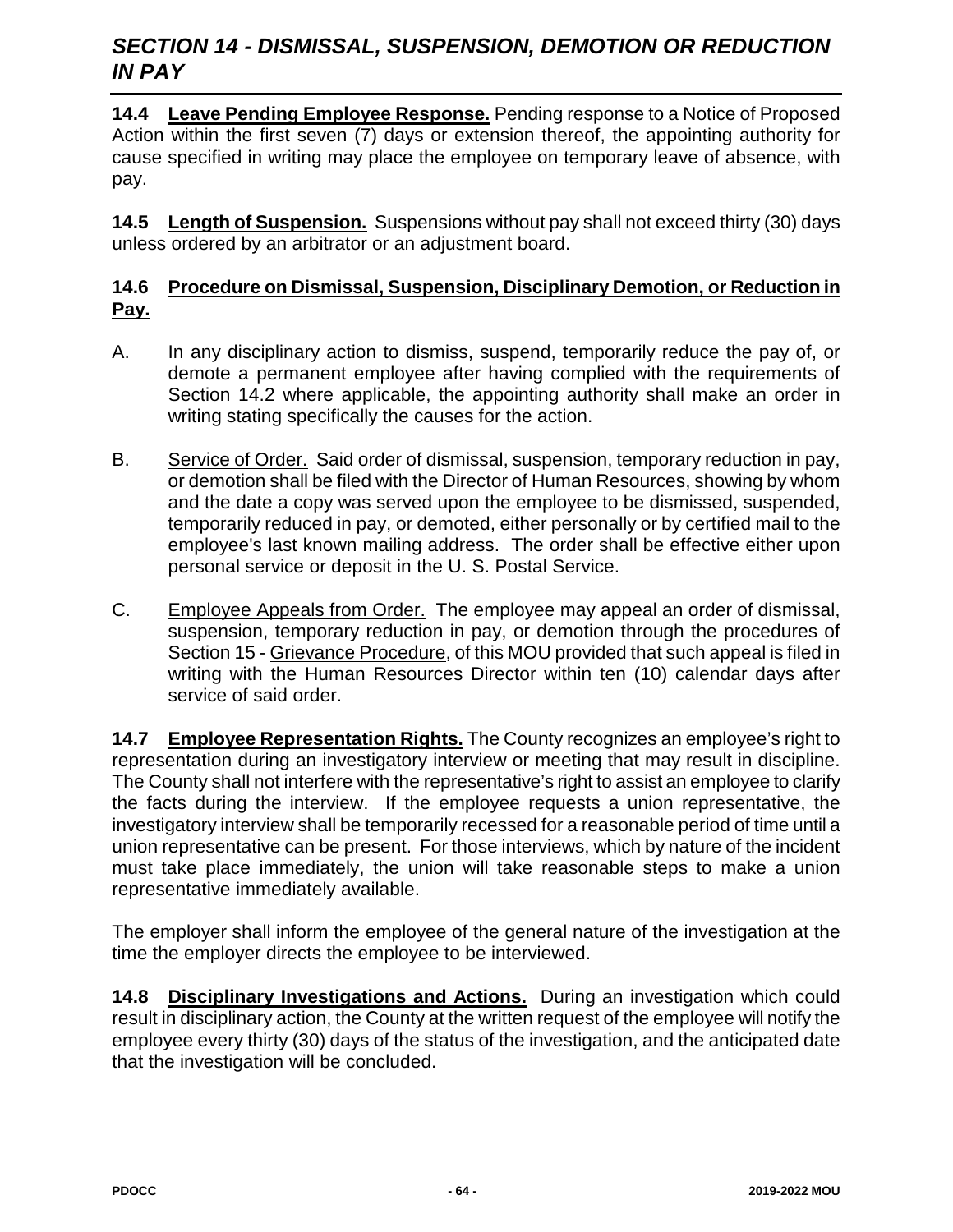At the written request of the employee, except in termination, all records of disciplinary actions shall be destroyed five (5) years after the date of the disciplinary action, provided that:

- 1. there is no further incident/s of counseling or disciplinary action; or
- 2. the document has not been cited in additional disciplinary actions.

#### **SECTION 15 - GRIEVANCE PROCEDURE**

**15.1 Definition and Procedural Steps.** A grievance is any dispute which involves the interpretation or application of any provision of this MOU excluding, however, those provisions of this MOU which specifically provide that the decision of any County official shall be final, the interpretation or application of those provisions not being subject to the grievance procedure. PDOCC may represent the employee at any stage of the process. Grievances must be filed within thirty (30) days of the incident or occurrence about which the employee claims to have a grievance. Discipline appeals utilizing the grievance procedure must be filed within the timeframe set forth in Section 14.6 – Procedure on Dismissal, Suspension, Disciplinary Demotion, or Reduction in Pay. Grievances will be processed in the following manner:

Step 1. Any employee, group of employees, or employee organization who believes that a provision of this MOU has been misinterpreted or misapplied to his or her detriment shall discuss the complaint with the employee's immediate supervisor, who shall meet with the employee within five (5) days of receipt of a written request to hold such meeting. Grievances challenging suspensions, reductions in pay, demotions and terminations may be filed at Step 2 within the time frame set forth above.

Step 2. If a grievance is not satisfactorily resolved in Step 1 above, the grievant may submit the grievance in writing within ten (10) work days to such management official as the Department Head may designate. This formal written grievance shall state which provision of the MOU has been misinterpreted or misapplied, how misapplication or misinterpretation has affected the grievant to the grievant's detriment, and the redress the grievant seeks. A copy of each written communication on a grievance shall be filed with the Employee Relations Officer or his/her designee. The Department Head or his or her designee shall have ten (10) work days in which to respond to the grievance in writing.

Step 3. If a grievance is not satisfactorily resolved in Step 2 above, the employee may appeal in writing within ten (10) work days to the Employee Relations Officer or his/her designee. The Employee Relations Officer or his/her designee shall have twenty (20) work days in which to investigate the merit of the complaint, and to meet with the Department Head and the grievant and attempt to settle the grievance and respond in writing.

Step 4. If the parties are unable to reach a mutually satisfactory accord on any grievance that is presented at Step 3, the Union may appeal the grievance and request mediation in writing to the Employee Relations Officer or his/her designee within ten (10) work days of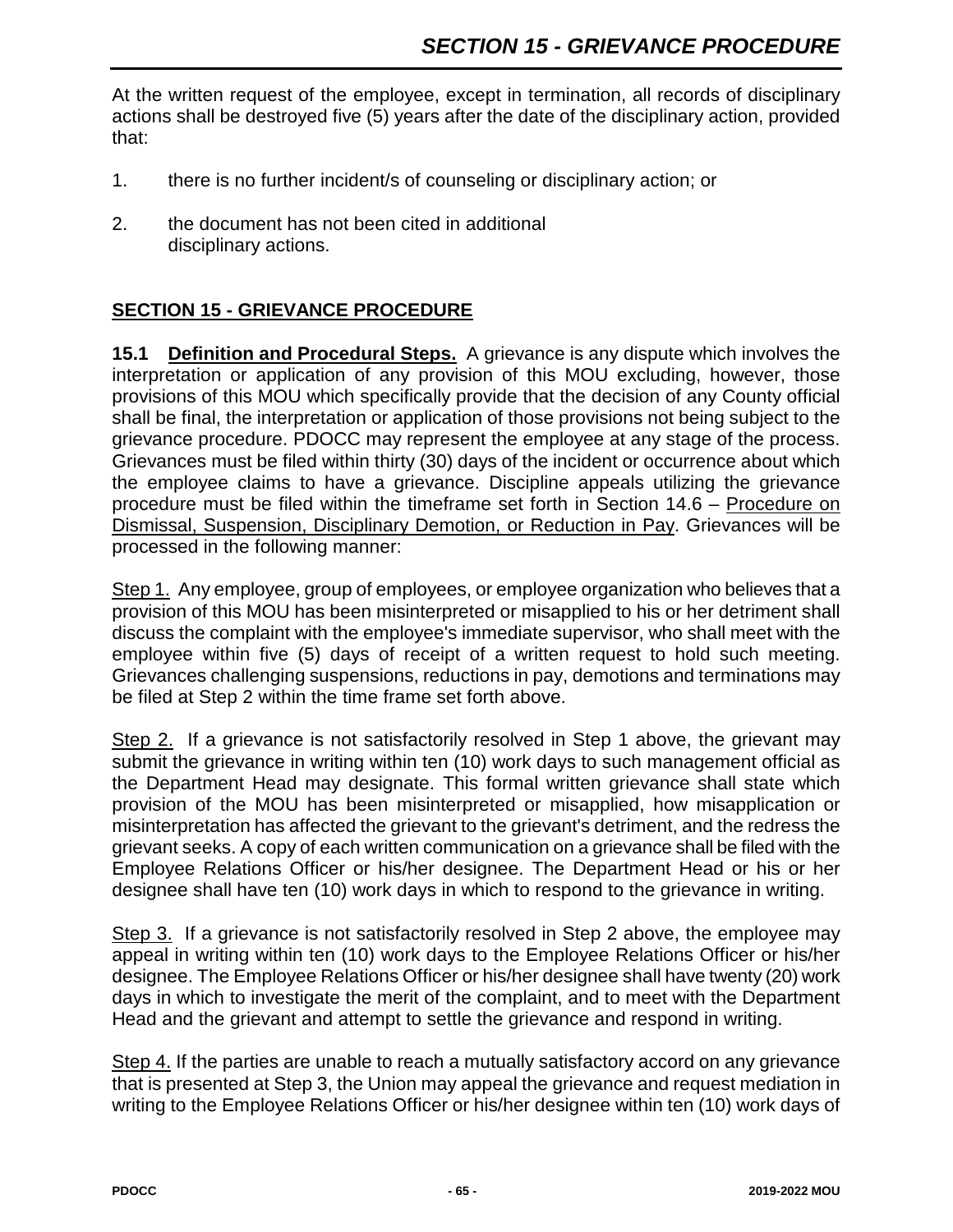the date of the written response at Step 3. This step of the grievance procedure may be waived by the mutual written agreement of the parties.

Step 5. If a mediator is unable to resolve the grievance at Step 4, either the grievant or the County may require that the grievance be referred to an impartial arbitrator who shall be designated by mutual agreement between the employee and the Employee Relations Officer or his/her designee. Such request shall be submitted within twenty (20) work days of the conclusion of the mediation. Within twenty (20) work days of the request for arbitration, the parties shall mutually select an arbitrator who shall render a decision within thirty (30) work days from the date of final submission of the grievance including receipt of the court reporter's transcript and post hearing briefs, if any. The fees and expenses of the arbitrator and of the Court Reporter shall be shared equally by the employee and the County. Each party, however, shall bear the costs of its own presentation, including preparation and post hearing briefs, if any.

### **15.2 Scope of Arbitration Decisions.**

- A. Decisions of arbitrators on matters properly before them shall be final and binding on the parties hereto, to the extent permitted by law.
- B. No arbitrator shall entertain, hear, decide or make recommendations on any dispute unless such dispute involves a position in a unit represented by PDOCC which has been certified as the recognized employee organization for such unit and unless such dispute falls within the definition of a grievance as set forth in Subsection 15.1 above.
- C. Proposals to add to or change this MOU or to change written agreements supplementary hereto shall not be arbitrable and no proposal to modify, amend or terminate this MOU, nor any matter or subject arising out of or in connection with such proposals, may be referred to arbitration under this Section. No arbitrator shall have the power to amend or modify this MOU or written agreements supplementary hereto or to establish any new terms or conditions of employment.
- D. If the Employee Relations Officer or his/her designee, in pursuance of the procedures outlined in Step 3 or Step 4 above, resolve a grievance which involves suspension or discharge, they may agree to payment for lost time or to reinstatement with or without payment for lost time.
- E. No change in this MOU or interpretations thereof (except interpretations resulting from arbitration proceedings hereunder) will be recognized unless agreed to by the County and PDOCC.

**15.3 Time Limits.** The time limits specified above may be waived by mutual agreement of the parties to the grievance. If the County fails to meet the time limits specified in Steps 1 through 3 above, the grievance will automatically move to the next step. If an employee fails to meet the time limits specified in Steps 1 through 5 above, the grievance will be deemed to have been settled and withdrawn.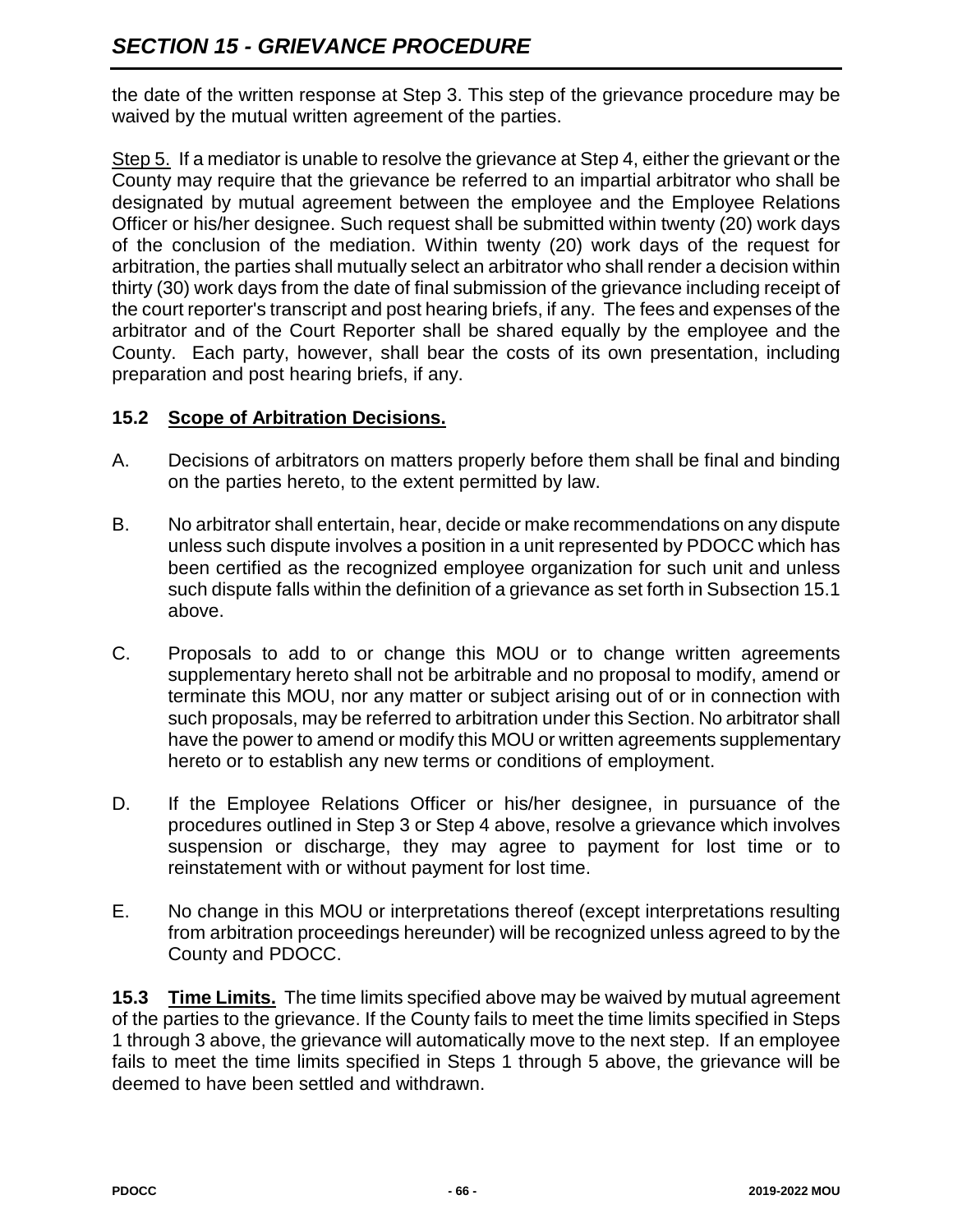**15.4 PDOCC Notification.** An official with whom a formal grievance is filed by a grievant who is included in a unit represented by PDOCC, but is not represented by PDOCC in the grievance, shall give PDOCC a copy of the formal presentation.

**15.5 Compensation Complaints.** All complaints involving or concerning the payment of compensation shall be initially filed in writing with the Employee Relations Officer or his/her designee. Only complaints which allege that employees are not being compensated in accordance with the provisions of this MOU shall be considered as grievances. Any other matters of compensation are to be resolved in the meeting and conferring process, and if not detailed in the MOU which results from such meeting and conferring process shall be deemed withdrawn until the meeting and conferring process is next opened for such discussion. No adjustment shall be retroactive for more than two (2) years from the date upon which the complaint was filed.

**15.6 Strike/Work Stoppage.** During the term of this MOU, PDOCC, its members and representatives, agree that it and they will not engage in, authorize, sanction or support any strike, slowdown, stoppage of work, sickout or refusal to perform customary duties.

In the case of a legally-declared lawful strike against a private or public sector employer which has been sanctioned and approved by the labor body or council having jurisdiction, an employee who is in danger of physical harm shall not be required to cross the picket line, provided the employee advises his or her supervisor as soon as possible, and provided further that an employee may be required to cross a picket line where the performance of his or her duties is of an emergency nature and/or failure to perform such duties might cause or aggravate a danger to public health or safety.

**15.7 Filing by PDOCC.** PDOCC may file a grievance at Step 3 on behalf of affected employees when action by the County Administrator or the Board of Supervisors violates a provision of this MOU.

# **SECTION 16 – RETIREMENT**

**16.1 Contribution.** All employees will pay one hundred percent (100%) of the employees' basic retirement benefit contributions determined annually by the Board of Retirement of the Contra Costa County Employees' Retirement Association without the County paying any part of the employees' contributions. All employees are also responsible for the payment of the employees' contributions to the retirement cost of living program as determined annually by the Board of Retirement, without the County paying any part of the employees' contributions. The County will pay one hundred percent (100%) of the employer's retirement contribution determined annually by the Board of Retirement.

#### **16.2 Retirement Benefit - Employees who become New Members of CCCERA on or after January 1, 2013.**

A. For employees who, under the Public Employees Pension Reform Act (PEPRA), become New Members of the Contra Costa County Employees Retirement (CCCERA) system on or after January 1, 2013, retirement benefits are governed by the California Public Employees Pension Reform Act of 2013 (PEPRA), (Chapters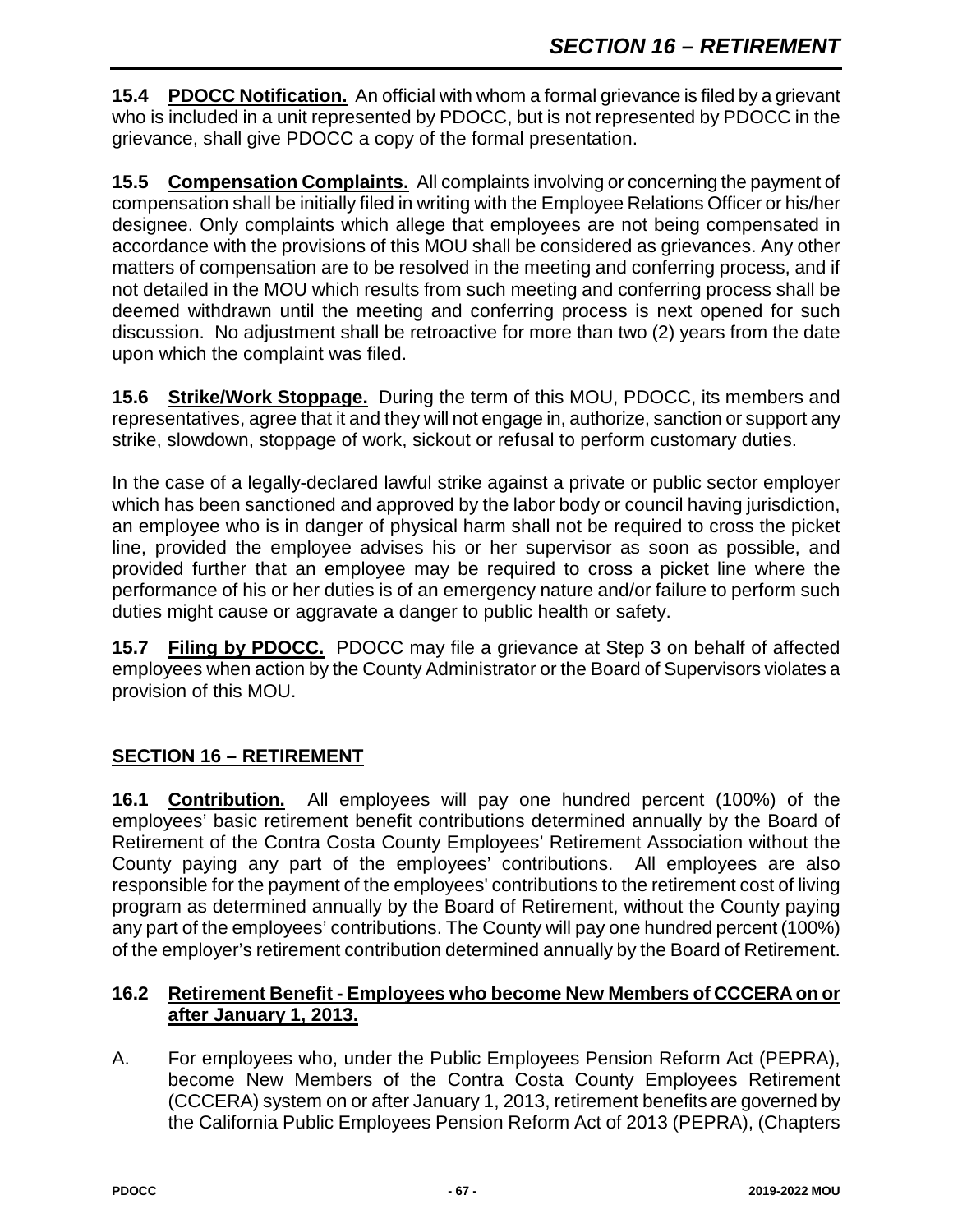296, 297, Statutes of 2012). To the extent this Agreement conflicts with any provision of PEPRA, PEPRA governs.

- B. For employees who, under PEPRA, become New Members of CCCERA on or after January 1, 2014, the cost of living adjustment to the retirement allowance will not exceed two percent (2%) per year, and the cost of living adjustment will be banked.
- C. For employees who, under PEPRA, become New Members of CCCERA, the disability provisions are the same as the current Tier III disability provisions.

## **SECTION 17 - EDUCATION REIMBURSEMENT**

- A. Permanent full time employees in classifications subject to this MOU will be eligible for \$1,150 each calendar year to be applied to reimbursement for continuing education courses and associated tests, medical books and journals, professional dues, license fees, exam fees, medical/dental on-line computer services, computer hardware and software, from a standardized County-approved list or with appointing authority approval, provided each employee complies with the provisions of the Computer Use and Security Policy adopted by the Board of Supervisors. Unused reimbursement entitlements may be carried over to the next calendar year, but the maximum reimbursement available in any calendar year may not exceed twice the annual entitlement. Requests for reimbursement must be submitted within ninety (90) days of the date the expense was incurred. Permanent part-time PDOCC Unit members assigned to positions of at least twenty (20) hours per week shall be entitled to educational reimbursement on a prorated basis.
- B. Employees in classifications of Resident I, II, and III subject to this MOU will be eligible for nine hundred dollars (\$900) to be applied to reimbursement of California Medical Board licensing fees, payable one time during the employee's residency. This reimbursement is in addition to the reimbursement listed in 17.A.

# **SECTION 18 - PAID PERSONAL LEAVE/EDUCATIONAL LEAVE/OTHER LEAVE**

**18.1 Paid Personal Leave.** In lieu of overtime or compensatory time off provisions, full-time employees with three (3) years of service in classes covered by this MOU, will be credited with forty (40) hours of paid personal leave. Incumbents of the Resident Physician classes are not eligible for paid personal leave but service in such classes will count towards the three (3) years credit to qualify for this benefit. Paid Personal Leave will be prorated for permanent part-time employees, but will not be credited for permanent intermittent (on-call) employees.

This leave must be used during the calendar year in which credited and may not be carried forward. This paid personal leave is separate from paid vacation and will be accounted for accordingly. Upon separation from County service there shall be no pay off for unused personal leave credits.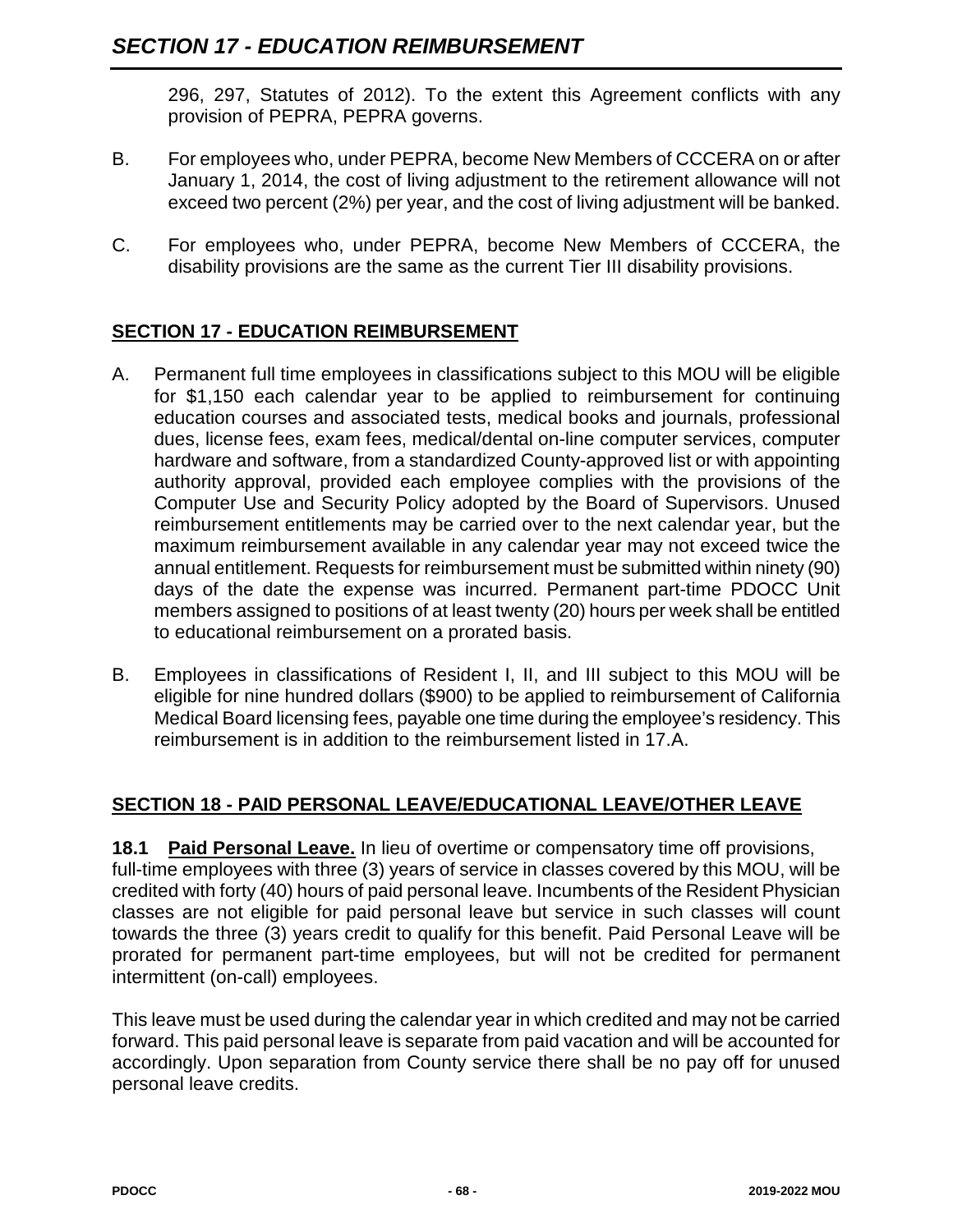**18.2 Educational Leave.** Each permanent full time employee with one (1) or more years of service shall be entitled to forty (40) hours leave with pay each calendar year to attend courses, institutions, workshops or classes which meet requirements for American Medical Association Category One Continuing Medical Education or recognized by the National Specialty Organization appropriate to the area of the employee's practice. Courses must be approved in advance by the Department Head and the Appointing Authority or designee, and must be completed prior to or concurrent with the leave. Employees attending courses which are scheduled and reimbursed by the Department and attended during work hours shall not receive additional leave.

Educational leave shall be scheduled in the same manner as vacation leave. It must be used in the same calendar year or the calendar year following the year the credit was awarded. Health Services Department staff will advise eligible employees annually, in the month of May, of the balances available in the Education Leave Bank and Education Reimbursement.

An employee who attends an approved course on a date for which he/she is not regularly scheduled to work or who completes an approved home study course will be granted exchange time off or paid for the equivalent number of hours at his/her hourly base rate. The employee must indicate his/her preference for time off or pay in advance of taking the course. The final determination will be at the discretion of the Director of Medical Staff Affairs or designee. If the employee is granted exchange time off in lieu of pay, the employee will receive a voucher from the Director of Medical Staff Affairs or designee. An original copy of an educational leave voucher, signed by the Appointing Authority or designee may be required at the time the leave is scheduled.

Permanent part-time employees shall be entitled to educational leave on a pro-rated basis.

**18.3 Other Leave.** In recognition of the requirement to attend mandatory meetings and trainings during non-work time, permanent full time employees with six years of service will receive an additional forty (40) hours paid leave. This leave will be pro-rated for part-time employees but will not be credited for permanent-intermittent (on-call) employees. This paid leave will be credited at the beginning of each calendar year and may not be carried forward. Upon separation from County service, there shall be no payoff for unused credits. Utilization of this leave shall be applied for and authorized in accordance with Section 8.4 - Vacation Preference.

#### **SECTION 19 - MILEAGE**

**19.1** Reimbursement for Use of Personal Vehicle. Procedures and definitions relative to the mileage reimbursement will be in accordance with the Administrative Bulletin on Expense Reimbursement.

**19.2** Commuter Benefit Program. Prior to July 1, 2017, the County will offer employees the option of enrolling in an employee-funded qualified transportation (commuter) benefit program designed to qualify for tax savings under Section 132(f) of title 26 of the Internal Revenue Code, but such savings are not guaranteed. The Commuter Benefit Program will allow employees to set aside pre-tax dollars for qualified transportation expenses to the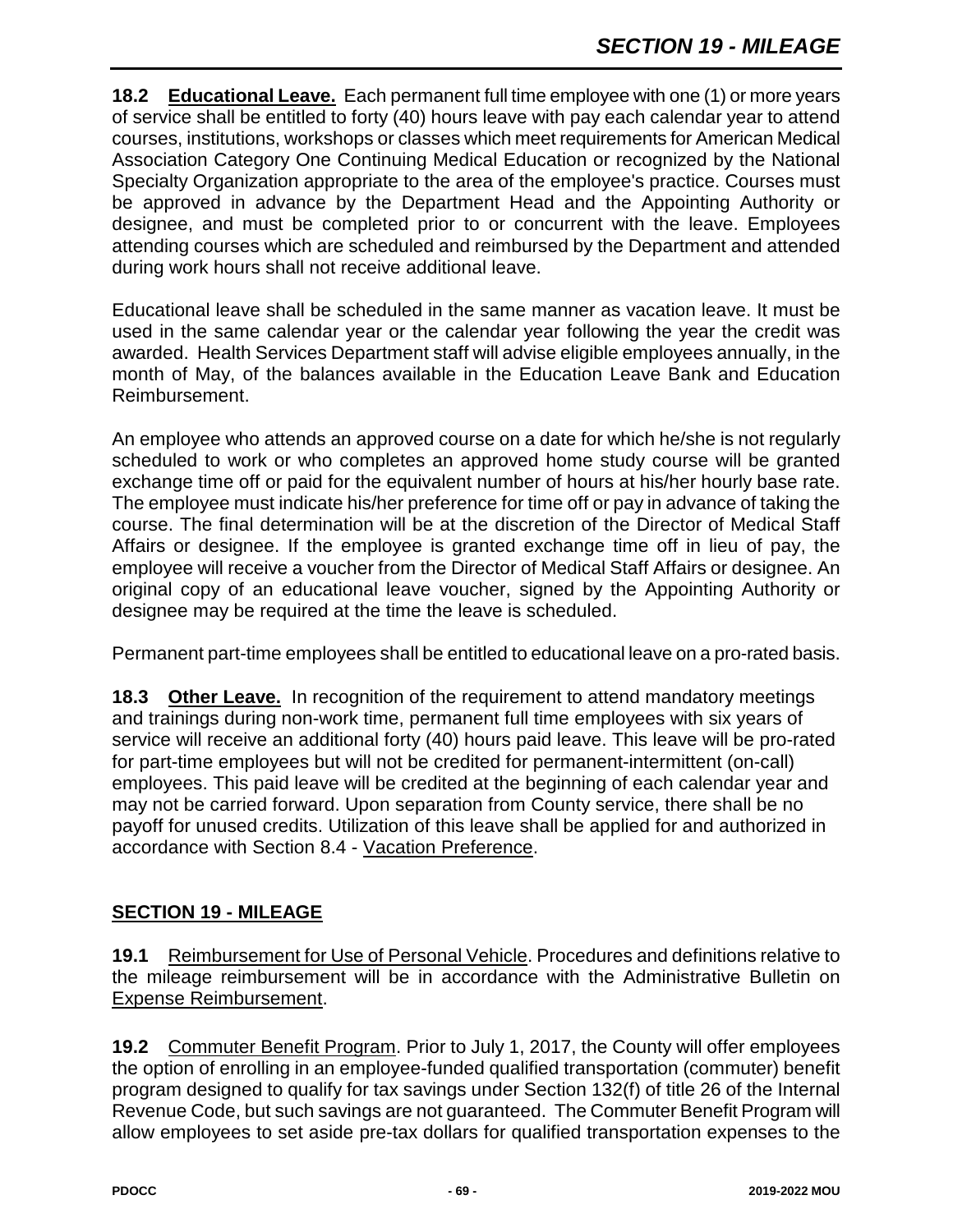extent and amount allowed by the Internal Revenue Service.

# **SECTION 20 - PAY WARRANT ERRORS**

If an employee receives a pay warrant which has an error in the amount of compensation to be received and if this error occurred as a result of a mistake by the Auditor-Controller's Department, it is the policy of the Auditor-Controller's Department that the error will be corrected and a new warrant issued within forty-eight (48) hours, exclusive of Saturdays, Sundays and holidays from the time the Department is made aware of and verifies that the pay warrant is in error. If the pay warrant error has occurred as a result of a mistake by an employee (e.g. payroll clerk) other than the employee who is receiving the pay, the error will be corrected as soon as possible from the time the department is made aware that pay warrant is in error.

Pay errors in employee pay shall be corrected as soon as possible as to current pay rate but that no recovery of either overpayments or underpayments to an employee shall be made retroactively except for the two (2) year period immediately preceding discovery of the pay error. This provision shall apply regardless of whether the error was made by the employee, the appointing authority or designee, the Director of Human Resources or designee, or the Auditor-Controller or designee. Recovery of fraudulently accrued over or underpayments are excluded from this section for both parties.

When the County notifies an employee of an overpayment and proposed repayment schedule, the employee may accept the proposed repayment schedule or may request a meeting through the County Labor Relations Department. If requested, a meeting shall be held to determine a repayment schedule which shall be no longer than three (3) times the length of time the overpayment occurred.

If requested by the employee, a PDOCC representative may be present at a meeting with management to discuss a repayment schedule in the case of overpayments to the employee.

#### **SECTION 21 - SERVICE AWARDS**

Procedures and definitions relative to Service Awards shall be in accordance with Administrative Bulletin No. 410 - Service Recognitions and Awards.

#### **SECTION 22 - INSURANCE**

**22.1 Malpractice.** County medical personnel covered by this MOU are covered under the self-insurance trust funds while working within their course and scope of employment. The exception to coverage is fraud, corruption or malice as defined in Government Code 825. The Government Code confers appropriate authority on the Board of Supervisors to administer the self-insurance program. The Board approves all settlements over \$20,000 and accepts or rejects the recommendations of the County's attorneys and the Office of Risk Management regarding the option of trial. Any issues or concerns, or request for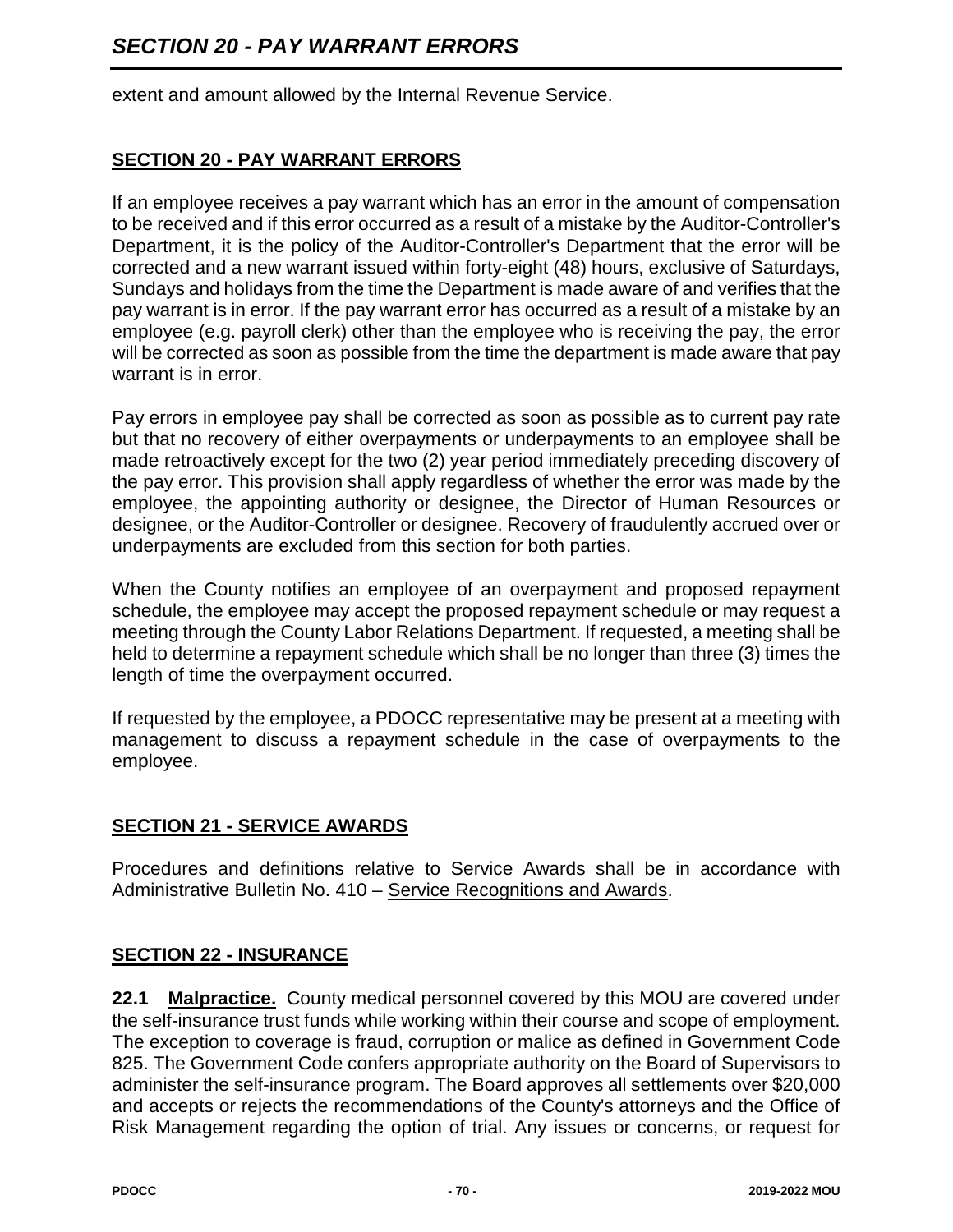information regarding the administration of this plan may be directed to the Appointing Authority or designee.

**22.2 Long Term Disability Insurance.** In 1994, the County amended its existing longterm disability income protection program adopted by Resolution 82/1334 to include Residents and to provide for eighty-five percent (85%) replacement of basic monthly earnings, reduced by any deductible benefits. Basic monthly earnings include base salary step plus any stipend(s) computed as of the first day of the month in which the disability commences or other loss occurs. All other provisions of this plan remain unchanged.

## **SECTION 23 - LENGTH OF SERVICE DEFINITION (For Service Awards and Accruals)**

The length of service credits of each employee of the County shall date from the beginning of the last period of continuous County employment (including temporary and permanent status, and absences on approved leave of absence). When an employee separates from a permanent position in good standing and within two (2) years is reemployed in a permanent County position, service credits shall include all credits accumulated at time of separation, but shall not include the period of separation. The Human Resources Director shall determine these matters based on the employee status records in his department.

# **SECTION 24 - PERMANENT PART-TIME EMPLOYEE BENEFITS**

Permanent part-time employees receive prorated vacation and sick leave benefits. They are eligible for health, dental and life insurance benefits at corresponding premium rates providing they work at least fifty percent (50%) of full time. If the employee works at least fifty percent (50%) of full time, County retirement participation is also included.

# **SECTION 25 - PERMANENT-INTERMITTENT EMPLOYEE BENEFITS**

Permanent-intermittent employees are eligible for prorated vacation and sick leave benefits.

# **SECTION 26 - PERSONNEL FILES**

An employee shall have the right to inspect and review any official record(s) relating to his or her performance as an employee or to a grievance concerning the employee which is kept or maintained by the County in the employee's personnel file in the Human Resources Department or in the employee's personnel file in their Department. The employee's union representative, with written authorization by the employee, shall also have the right to inspect and review any official record(s) described above. The contents of such records shall be made available to the employee and/or the employee's union representative, for inspection and review at reasonable intervals during the regular business hours of the County. Employees shall be permitted to review their personnel files at the Personnel office during their work hours. For those employees whose work hours do not coincide with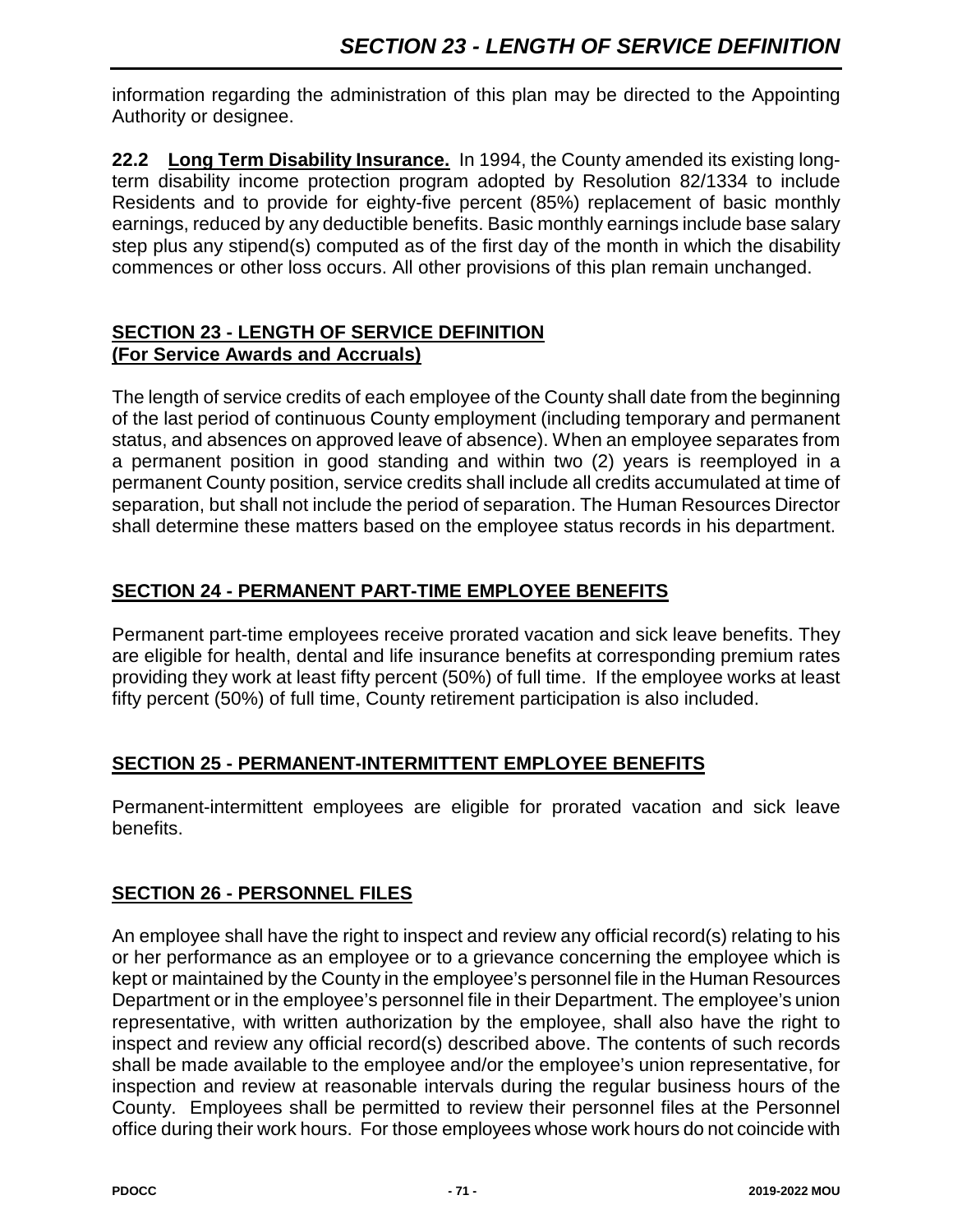# *SECTION 27 – CATASTROPHIC LEAVE BANK*

the County's business hours, management shall provide a copy of the employee's personnel file for their review. The custodian of records will certify that the copy is a true and correct copy of the original file.

Twelve or more months following the date of issue of a Counseling Memo, an employee may submit a written request to the Health Services Personnel Officer, requesting that the Counseling Memo be removed from all County (including Department) files. The Memo shall be removed unless:

- A. During the intervening period, additional incident/s occurred that caused the counseling memo to be written; or
- B. The Counseling Memo has been included in disciplinary action. The Health Services Personnel Officer will reply to the request, verifying either that the Memo has been removed or retained.

# **SECTION 27 – CATASTROPHIC LEAVE BANK**

Catastrophic Leave Bank. The County Human Resources Department will operate a Catastrophic Leave Bank which is designed to assist any County employee who has exhausted all paid accruals due to a serious or catastrophic illness, injury, or condition of the employee or family member. The program establishes and maintains a Countywide bank wherein any employee who wishes to contribute may authorize that a portion of his/her accrued vacation, compensatory time, holiday compensatory time or floating holiday be deducted from those account(s) and credited to the Catastrophic Leave Bank. Employees may donate hours either to a specific eligible employee or to the bank. Upon approval, credits from the Catastrophic Leave Bank may be transferred to a requesting employee's sick leave account so that employee may remain in paid status for a longer period of time, thus partially ameliorating the financial impact of the illness, injury, or condition.

Catastrophic illness or injury is defined as a critical medical condition, a long-term major physical impairment or disability which manifests itself during employment.

Operation. The plan will be administered under the direction of the Director of Human Resources. The Human Resources Department will be responsible for receiving and recording all donations of accruals and for initiating transfer of credits from the Bank to the recipient's sick leave account. Disbursement of accruals will be subject to the approval of a six (6) member committee composed of three (3) members appointed by the County Administrator and three (3) members appointed by the majority representative employee organizations. The committee shall meet as necessary to consider all requests for credits and shall make determinations as to the appropriateness of the request. The committee shall determine the amount of accruals to be awarded for employees whose donations are non-specific. Consideration of all requests by the committee will be on an anonymous requester basis.

Hours transferred from the Catastrophic Leave Bank to a recipient will be in the form of sick leave accruals and shall be treated as regular sick leave accruals.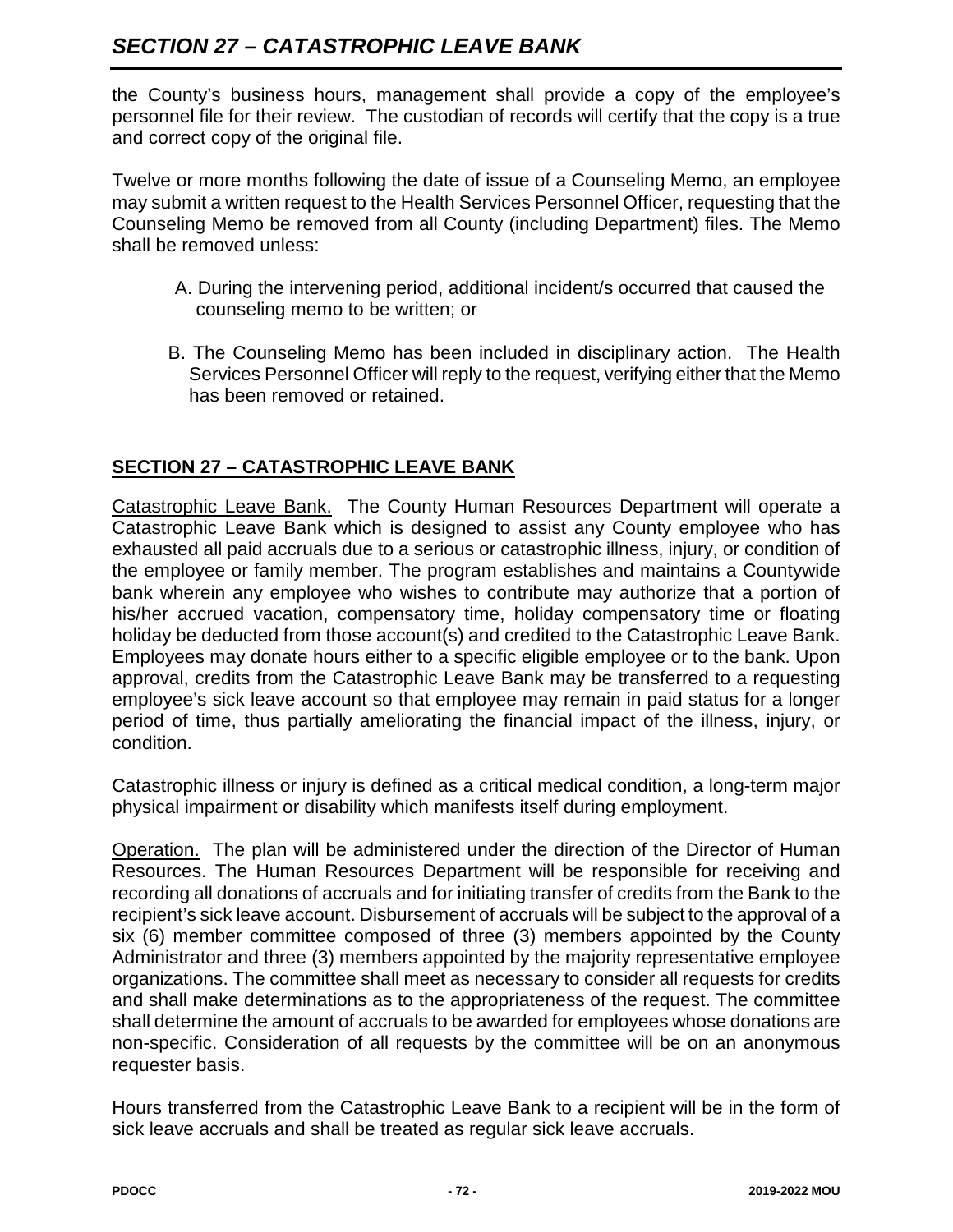To receive credits under this plan, an employee must have permanent status, must have exhausted all time off accruals to a level below eight (8) hours total, have applied for a medical leave of absence and have medical verification of need. Donations are irrevocable unless the donation to the eligible employee is denied. Donations may be made in hourly blocks with a minimum donation of not less than four (4) hours from balances in the vacation, holiday, floating holiday, compensatory time, or holiday compensatory time accounts. Employees who elect to donate to a specific individual shall have seventy-five percent (75%) of their donation credited to the individual and twenty-five (25%) credited to the Catastrophic Leave Bank.

Time donated will be converted to a dollar value and the dollar value will be converted back to sick leave accruals at the recipient's base hourly rate when disbursed. Credits will not be on a straight hour-for-hour basis. All computations will be on a standard 173.33 basis. Except that employees on other than a forty (40) hour week will have hours prorated according to their status.

Any recipient will be limited to a total of one thousand forty (1040) hours or its equivalent per catastrophic event; each donor will be limited to one hundred twenty (120) hours per calendar year.

No element of this plan is grievable. All appeals from either a donor or recipient will be resolved on a final basis by the Director of Human Resources.

No employee will have any entitlement to catastrophic leave benefits. The award of Catastrophic Leave will be at the sole discretion of the committee, both as to amounts of benefits awarded and as to persons awarded benefits. Benefits may be denied, or awarded for less than six (6) months. The committee will be entitled to limit benefits in accordance with available contributions and to choose from among eligible applicants on an anonymous basis those who will receive benefits, except for hours donated to a specific employee. In the event a donation is made to a specific employee and the committee determines the employee does not meet the Catastrophic Leave Bank criteria, the donating employee may authorize the hours to be donated to the bank or returned to the donor's account. The donating employee will have fourteen (14) calendar days from notification to submit his/her decision regarding the status of their donation, or the hours will be irrevocably transferred to the Catastrophic Leave Bank.

Any unused hours transferred to a recipient will be returned to the Catastrophic Leave Bank.

#### **SECTION 28 - REDUCTION IN FORCE**

It is understood between the parties that budget reductions and program changes may cause separations and/or reductions of hours affecting classes represented by PDOCC.

The practice privileges of any represented employee shall not be affected by reduction in force.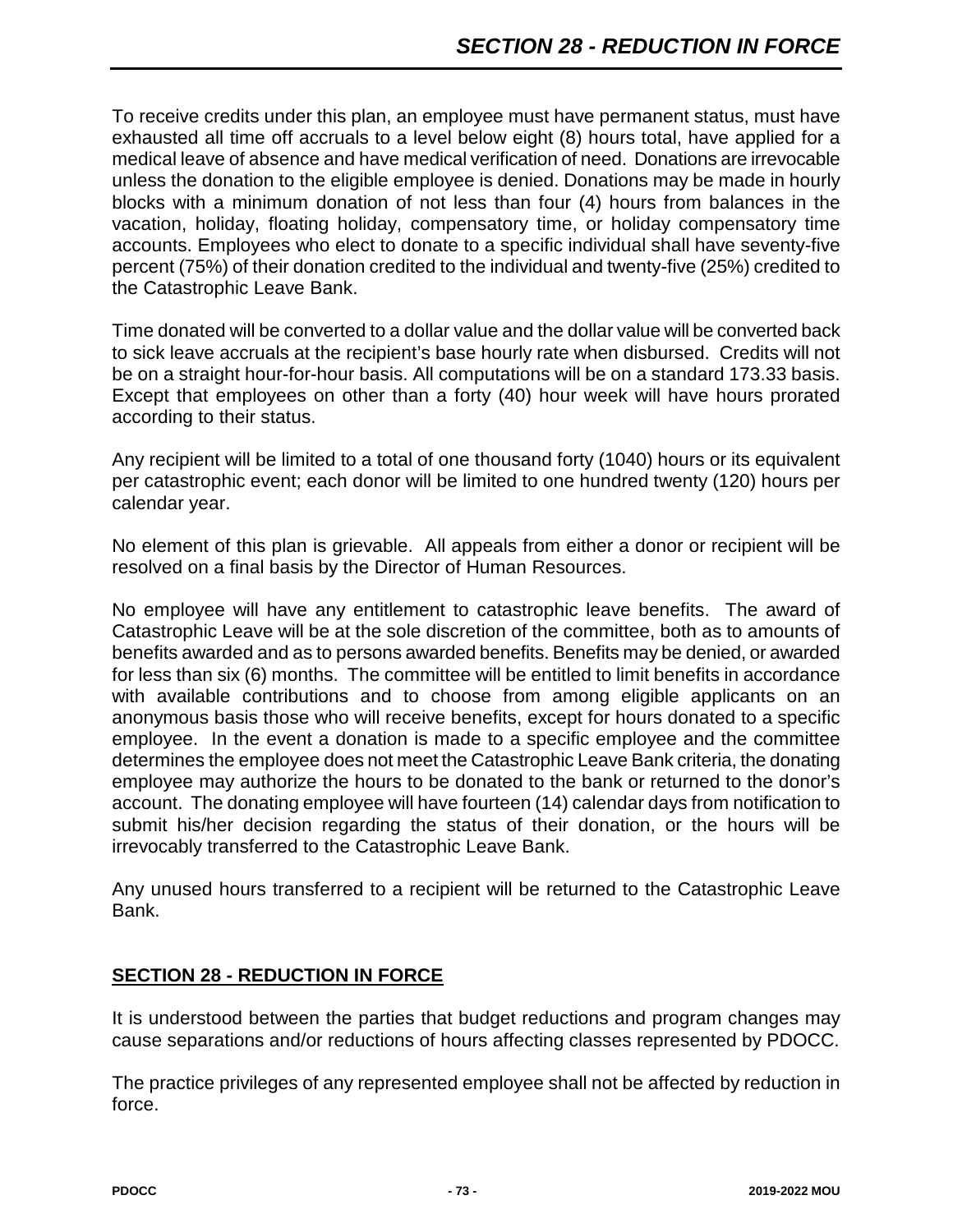The following procedures shall be followed.

- 1. Represented classifications are as follows (hereinafter referred to as "PDOCC Classifications") in this Section:
	- Primary Care Provider
	- Primary Care Provider Limited
	- Ambulatory Care Provider
	- Dentist
	- Emergency Medicine
	- Hospitalist
	- OB/GYN Full Spectrum
	- $\bullet$  OB/GYN FM Adv. OB
	- Optometrist
	- Oral Surgeon
	- Pathologist
	- Pediatrician Ambulatory
	- Pediatrician Hospital
	- Psychiatrist Adult
	- Psychiatrist Pediatric
	- Psychiatrist PES/Detention
	- Resident I
	- Resident II
	- Resident III

2. An employee's seniority for layoff and displacement purposes shall be determined by the date of hire into an existing or previous PDOCC-represented job classification with the County.

3. It is management's decision whether or not to have a reduction in force and the decision is not subject to the grievance procedure.

4. Once management has determined the need for a reduction in force, it is management's decision which PDOCC Classification(s) to reduce and by how much to reduce each PDOCC Classification(s). However, management agrees to meet and confer over the effects and impacts of its decisions prior to implementation. This section is not subject to the grievance procedure.

5. Reductions will occur by eliminating the least senior employee based on date of hire into an existing or previous PDOCC-represented job classification with the County until management has completed the desired reduction. Displacement shall be subject to the employee meeting medical staff minimum qualifications for the classification into which the employee bumps. An employee may only bump into a PDOCC-represented classification to which she/he previously held.

6. Should an employee have his/her hours reduced or eliminated due to a reduction in force, the employee has the right to be rehired back within four (4) years of his/her layoff date to perform the work of the PDOCC Classification they previously had before anyone new is employed in that PDOCC Classification. The employee seeking rehire must have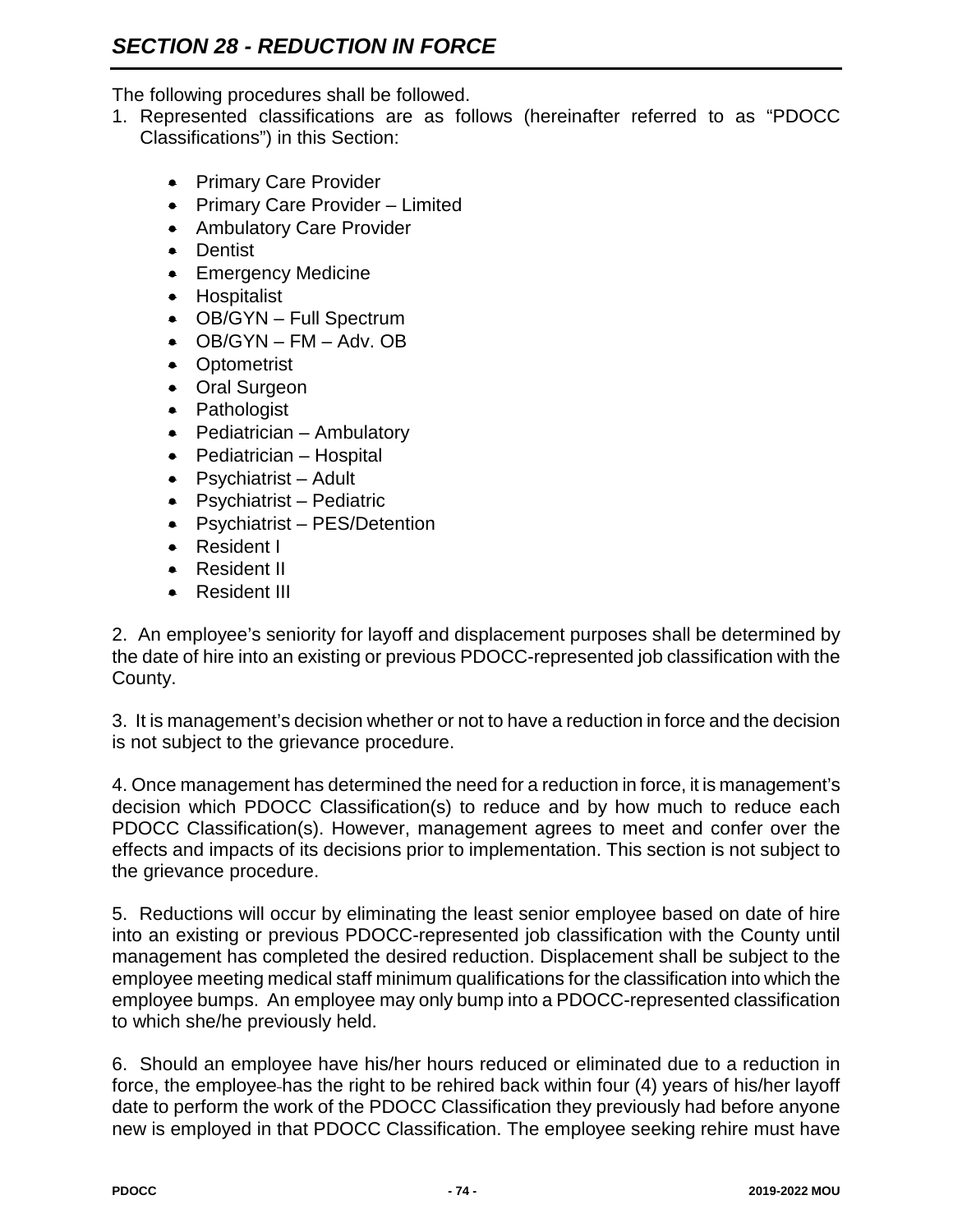maintained current competence and be eligible for basic unrestricted privileges necessary to perform the typical work of the PDOCC Classification to which he/she desires to be rehired.

7. Employees who voluntarily leave employment do not have rehire rights as outlined in #6 above.

8. Temporary employees and Locums Tenens working in classifications and areas that the County intends to lay off or reduce hours will be laid off or given notice to stop working before any PDOCC member is laid off or has his/her hours reduced due to a reduction in force.

9. The County will provide PDOCC and any PDOCC members who, as a result of a workforce reduction, would suffer layoff or hours reduction with sixty (60) calendar days' notice of layoff or hours reduction. If the affected member could "bump" (see item 5 above), the member would have fourteen (14) calendar days to notify the County of this intention. The County would then give sixty (60) calendar days notice to PDOCC and to the member who was "bumped". If the provisions in Items 10 and 11 above applied, this cycle would repeat until reduction in force had been accomplished.

10. Seniority is maintained for any employee who has a break in service of less than two (2) years as a result of layoff, except that period of break in service does not count as time towards seniority.

11. Any employee who has vacated a represented job in order to take a management position may bump back into his/her appropriate job classification, (as defined in #2 above), should their management assignment be subject to workforce reduction.

# **SECTION 29 - PROBATIONARY PERIOD**

Effective with Board of Supervisors' approval of the MOU, upon initial appointment employees in classifications subject to this MOU (excluding Exempt Medical Staff Resident Physicians) shall serve a twelve (12) month probationary period commencing on the date of appointment. The probationary period shall not include time served in temporary or residency appointments or any period of continuous absence exceeding fifteen (15) calendar days. Employees will receive an evaluation during the probationary period.

The regular appointment of a probationary employee shall begin on the day following the end of the probationary period, subject to the condition that the Director of Human Resources receive from the appointing authority a statement in writing that the services of the employee during the probationary period were satisfactory and that the employee is recommended for permanent appointment. If a clerical or administrative error delays a probationary report and it is determined that it was the intent of the appointing authority to retain the probationer, the employee affected will not suffer any loss of pay or benefits.

Employees will serve a probationary period unless at the discretion of the appointing authority the probationary period is waived for employees who have previously served one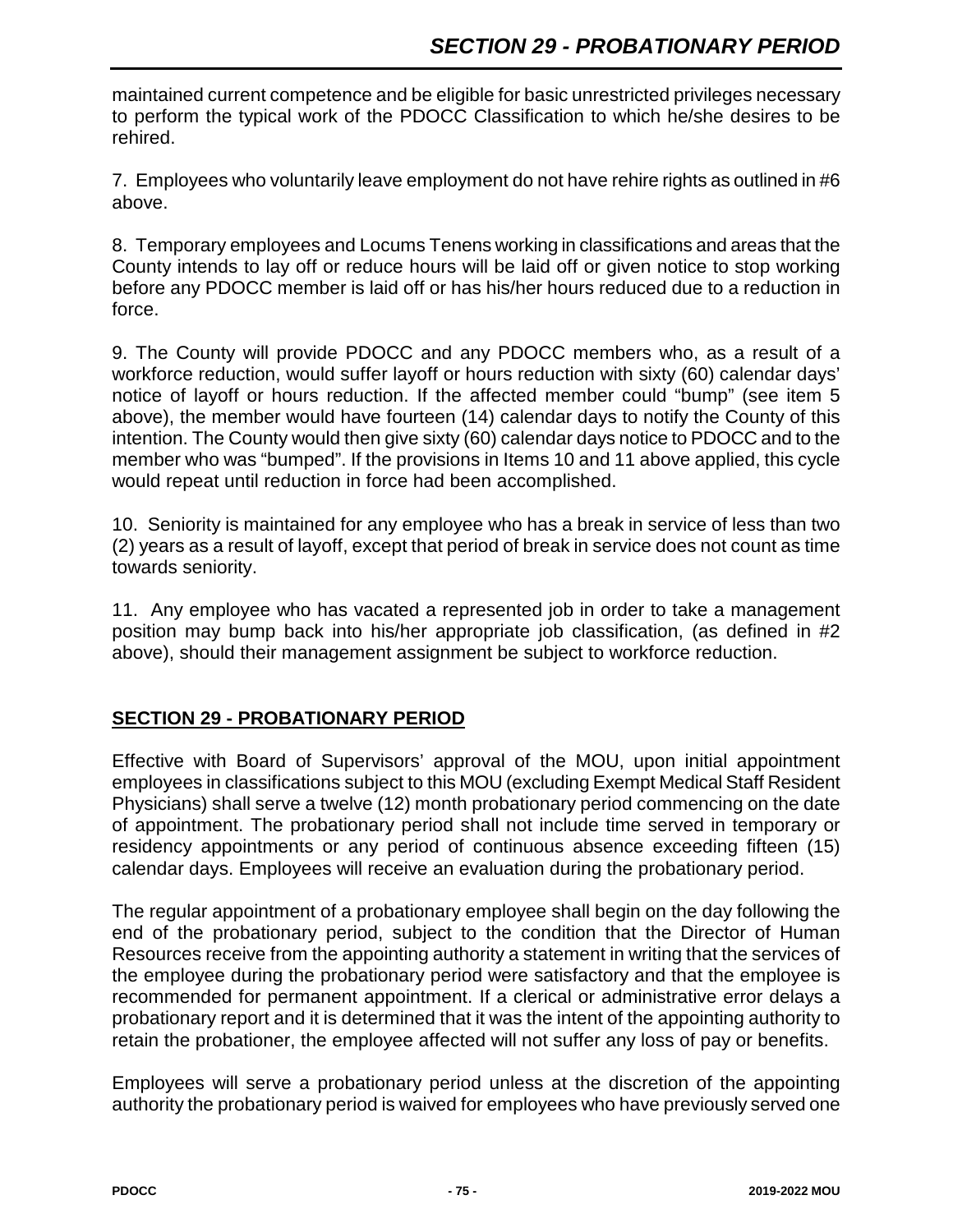(1) year or more in a permanent position in good standing in this bargaining unit and who have not been separated from County service for a period of more than five (5) years.

During the probationary period, employees are subject to termination by the appointing authority without cause and without right of appeal or compliance with Section 14 - Dismissal, Suspension, Reduction in Pay, and Demotion, or Section 15 - Grievance Procedure.

# **SECTION 30 – BILINGUAL PAY**

A salary differential of one hundred dollars (\$100.00) per month shall be paid to incumbents of positions requiring bilingual proficiency as designated by the appointing authority and Director of Human Resources. Said differential shall be paid to eligible employees in paid status for any portion of a given month. Designation of positions for which bilingual proficiency is required is the sole prerogative of the County. The Union shall be notified when such designations are made.

# **SECTION 31 - ADOPTION**

The provisions of this MOU shall be made applicable on the dates indicated and upon approval by the Board of Supervisors. Resolutions and Ordinances, where necessary, shall be prepared and adopted in order to implement these provisions. It is understood that where it is determined that an Ordinance is required to implement any of the foregoing provisions, said provisions shall become effective upon the first day of the month following thirty (30) days after such Ordinance is adopted.

#### **SECTION 32 - SCOPE AGREEMENT AND SEPARABILITY OF PROVISION**

**32.1 Scope of Agreement.** Except as otherwise specifically provided herein, this MOU fully and completely incorporates the understanding of the parties hereto and constitutes the sole and entire agreement between the parties in any and all matters subject to meet and confer. Neither party shall, during the term of this MOU demand any change herein, provided that nothing herein shall prohibit the parties from changing the terms of this MOU by mutual agreement. Any past side letters or any other agreements that are not incorporated into or attached to this MOU are deemed expired upon approval of this MOU by the Board of Supervisors.

PDOCC understands and agrees that the County is not obligated to meet and confer regarding wages, hours or conditions of employment during the term of this extended agreement, except as otherwise required by law.

**32.2 Separability of Provisions.** Should any section, clause or provision of this MOU be declared illegal, unlawful or unenforceable, by final judgment of a court of competent jurisdiction, such invalidation of such section, clause or provision shall not invalidate the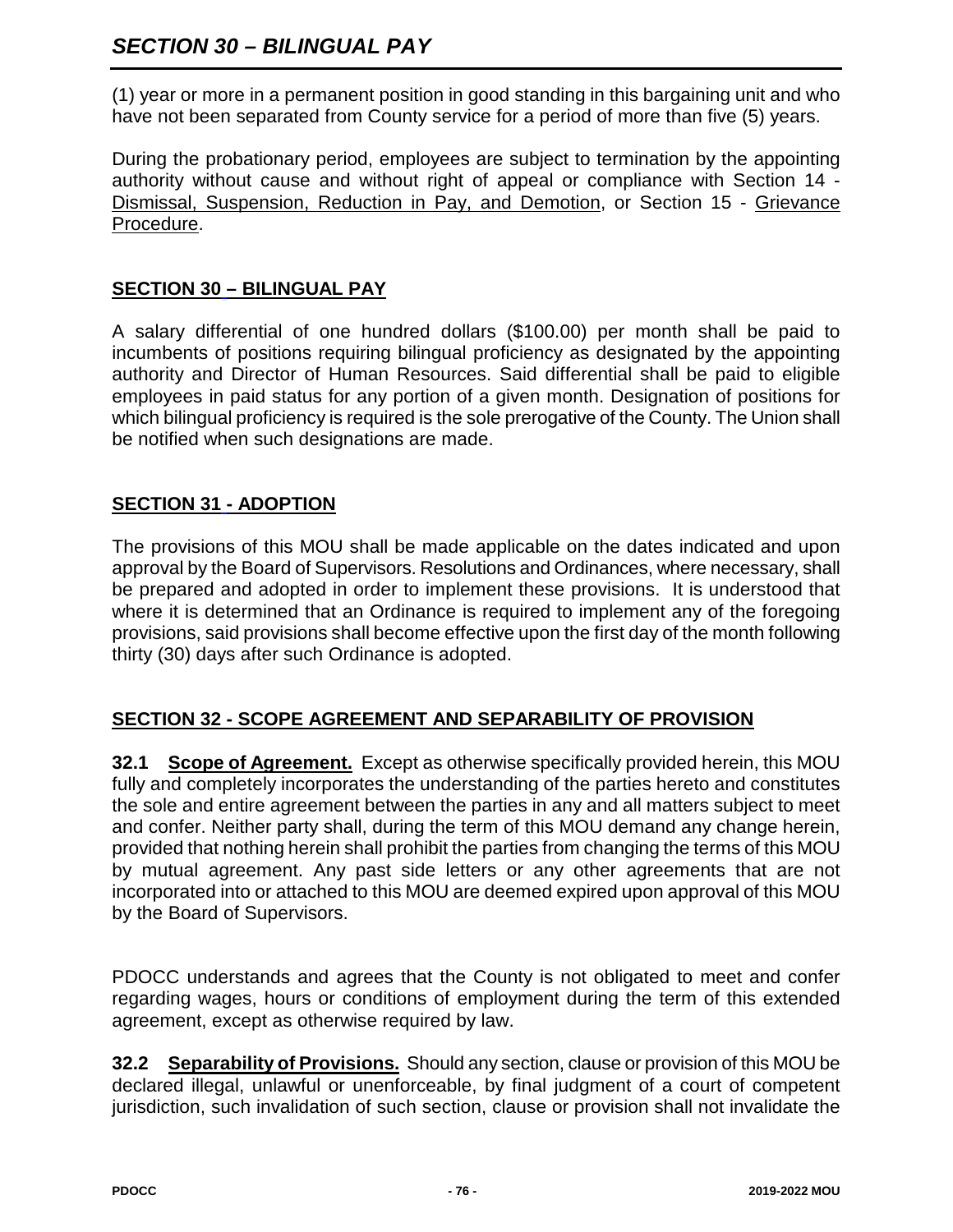remaining portions hereof, and such remaining portions shall remain in full force and effect for the duration of this MOU.

**32.3 Salary Ordinance.** Where a specific provision contained in a section of this MOU conflicts with a specific provision contained in a section of the Master Salary Ordinance (Res. 83/1), the provision of this MOU shall prevail. Those provisions of the Master Salary Ordinances within the scope of representation which are not in conflict with the provisions of this MOU and those provisions of the Master Salary Ordinance which are not within the scope of representation shall be considered in full force and effect.

**32.4 Duration of Agreement.** This Agreement shall continue in full force and effect from November 1, 2019 to and including October 31, 2022. Said Agreement shall automatically renew from year to year thereafter unless either party gives written notice to the other prior to ninety (90) days from the aforesaid termination date of its intention to amend, modify or terminate the agreement.

# **SECTION 33 - FAIR LABOR STANDARDS ACT PROVISIONS**

The Fair Labor Standards Act, as amended, may govern certain terms and conditions of the employment of employees covered by this MOU. It is anticipated that compliance with the Act may require changes in some of the County policies and practices currently in effect or agreed upon. If it is determined by the County that certain working conditions, including but not limited to work schedules, hours of work, method of computing overtime, overtime pay and compensatory time off entitlements or use, must be changed to conform with the Fair Labor Standards Act, such terms and conditions of employment shall not be controlled by this MOU but shall be subject to modification by the County to conform to the federal law, without further meeting and conferring. The County shall notify PDOCC and will meet and confer with said organization regarding the implementation of such modifications.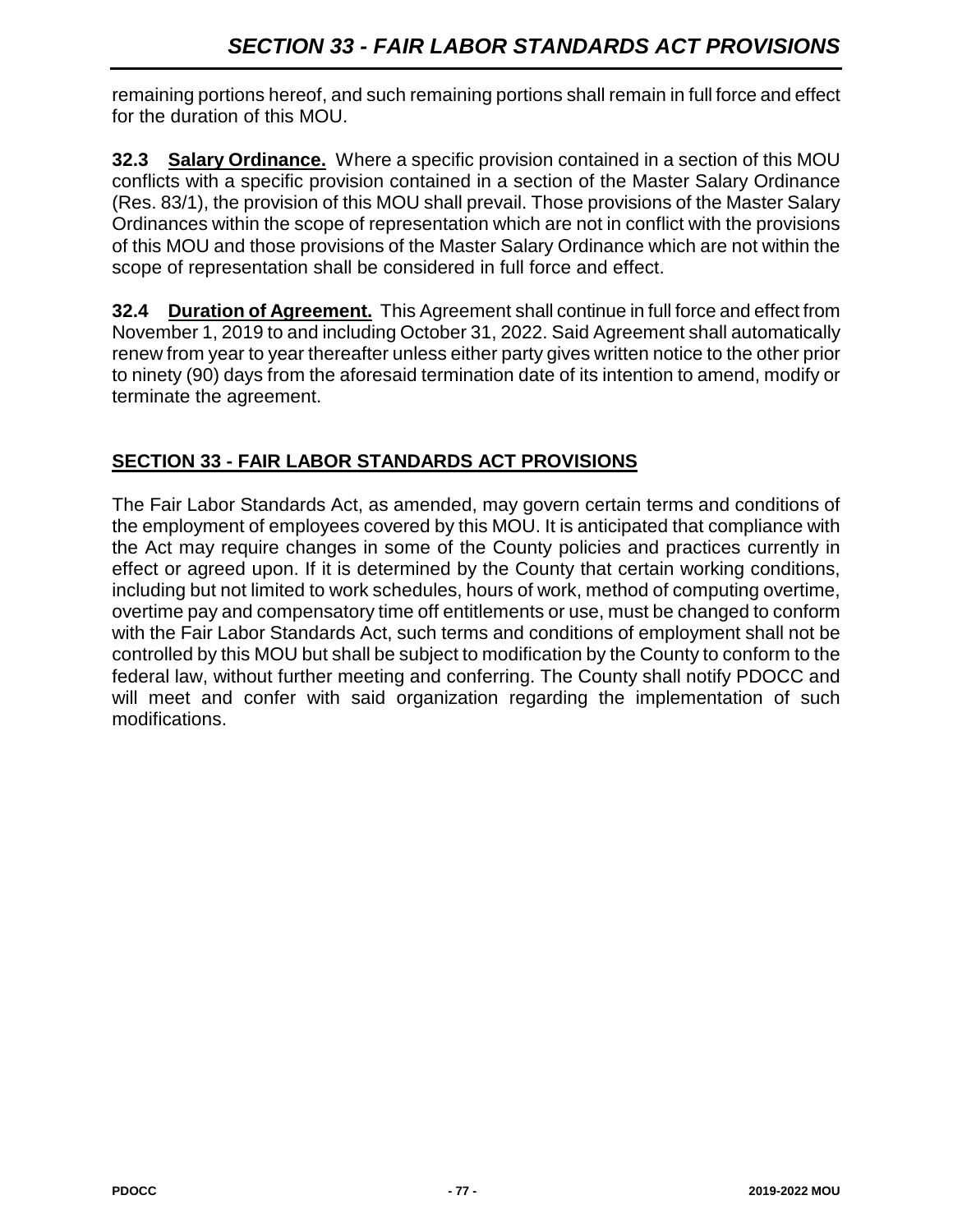# **PDOCC EXHIBITS**

- A. Class and Salary Listing
- B. Classification Eligibility for Pay
- C. Notification of Involuntary Permanent Change of Assignment
- D. Medical Insurance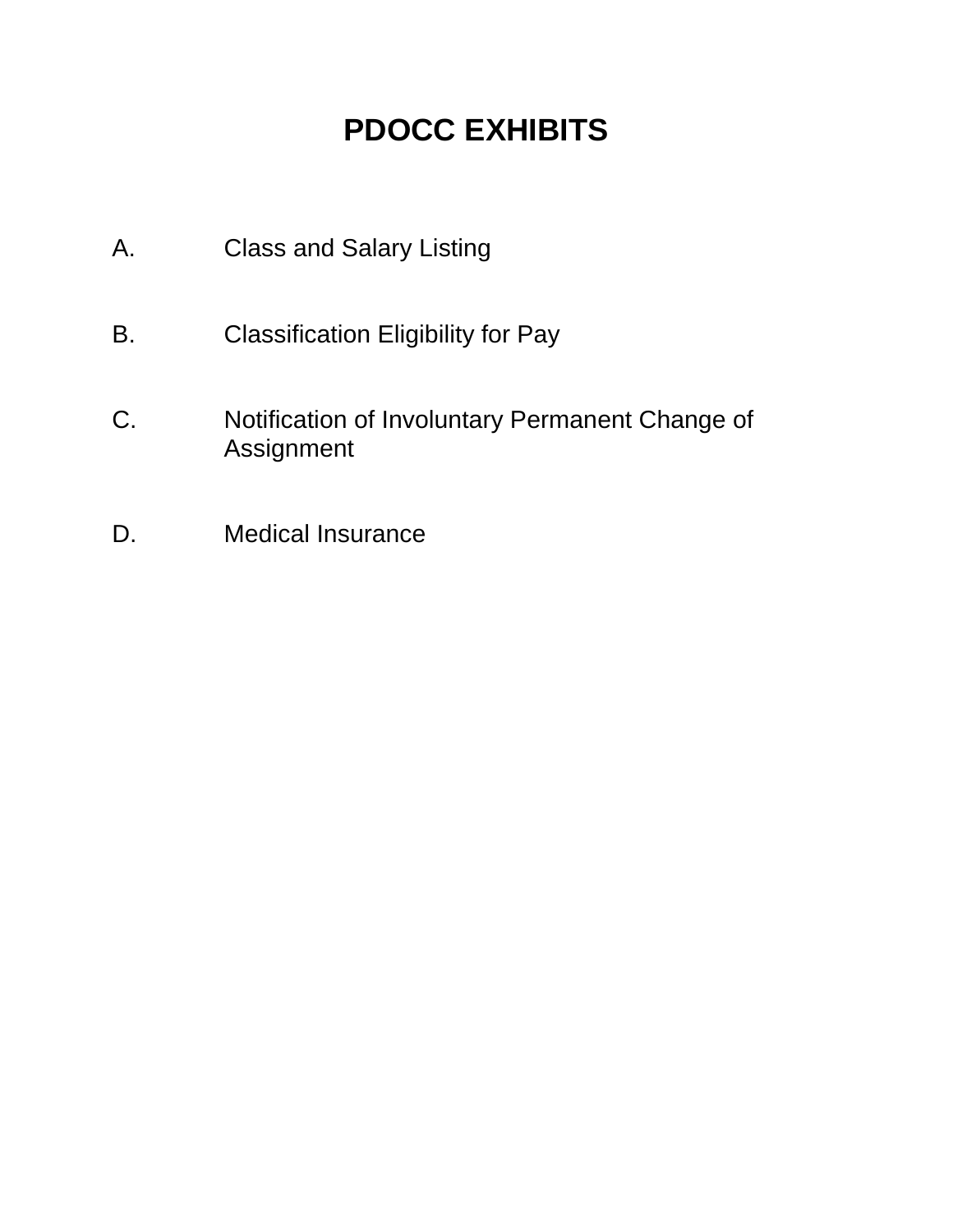## **Physicians', Dentists', and Optometrists' Unit**

## **Class and Salary Listing**

#### **Effective 11/1/2019**

| Job Code         | <b>Classification Title</b>        | <b>Flex Staff</b><br>(F) | <b>Monthly Salary Range</b> |             |  |
|------------------|------------------------------------|--------------------------|-----------------------------|-------------|--|
|                  |                                    |                          | Step 1                      | Step 2      |  |
| VPT <sub>5</sub> | <b>Primary Care Provider-Ex</b>    |                          | \$17,463.91                 | \$19,916.67 |  |
| VPT6             | Primary Care Provider-LT-Ex        |                          | \$17,463.91                 | \$19,916.67 |  |
| VPT <sub>1</sub> | <b>Ambulatory Care Provider-Ex</b> |                          | \$15,284.75                 | \$17,333.33 |  |
| VPT <sub>2</sub> | Dentist-Ex                         |                          | \$12,540.00                 | \$14,250.00 |  |
| VPS3             | <b>Emergency Medicine-Ex</b>       |                          | \$18,333.33                 | \$20,833.33 |  |
| VPT <sub>3</sub> | Hospitalist-Ex                     |                          | \$16,720.00                 | \$19,000.00 |  |
| VPS <sub>5</sub> | OBGYN-Full Spectrum-Ex             |                          | \$16,866.67                 | \$19,166.67 |  |
| VPS6             | <b>OBGYN-FM Adv Obstetrics-Ex</b>  |                          | \$15,253.33                 | \$17,333.33 |  |
| VPS7             | Optometrist-Ex                     |                          | \$8,946.67                  | \$10,166.67 |  |
| VPS8             | Oral Surgeon-Ex                    |                          | \$16,720.00                 | \$19,000.00 |  |
| VPT7             | Pathologist-Ex                     |                          | \$19,095.75                 | \$21,625.00 |  |
| VPS9             | Pediatrician-Ambulatory-Ex         |                          | \$16,674.75                 | \$19,083.33 |  |
| VPS <sub>0</sub> | Pediatrician-Hospitalist-Ex        |                          | \$15,253.33                 | \$17,333.33 |  |
| VPT8             | Psychiatrist-Adult-Ex              |                          | \$17,160.00                 | \$19,500.00 |  |
| VPT9             | Psychiatrist-Pediatric-Ex          |                          | \$17,893.33                 | \$20,333.33 |  |
| VPT <sub>0</sub> | Psychiatrist-Emg Svs/Det-Ex        |                          | \$17,893.33                 | \$20,333.33 |  |
| <b>VP71</b>      | <b>Resident I</b>                  | F                        | \$4,833.33                  | n/a         |  |
| <b>VP72</b>      | <b>Resident II</b>                 | F                        | \$5,250.00                  | n/a         |  |
| <b>VP74</b>      | <b>Resident III</b>                | F                        | \$5,666.67                  | n/a         |  |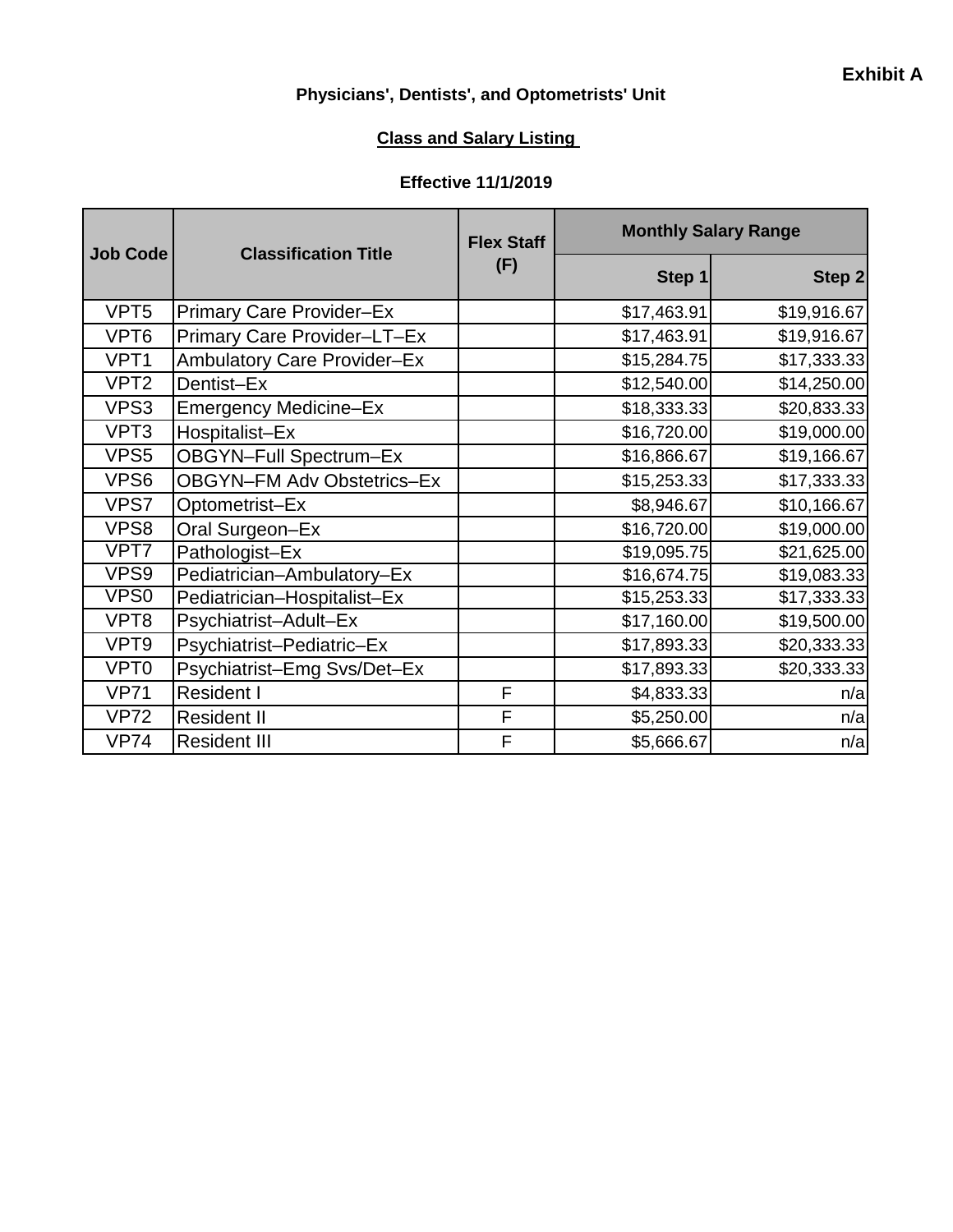## **Physicians', Dentists', and Optometrists' Unit**

#### **Classification Eligibility for Pay**

| Job<br>Code      | <b>Classification Title</b> | <b>Additional Duty*</b> | <b>Clinical On-</b><br>Call | <b>Call-Back</b> | <b>Night Shift</b><br>M-Th: 11pm-7am<br>Fri-Sun &<br>Holidays**: 9pm-<br>7am |
|------------------|-----------------------------|-------------------------|-----------------------------|------------------|------------------------------------------------------------------------------|
| VPT <sub>5</sub> | Primary Care Provider-Ex    | <b>Base Hourly Rate</b> | \$28/hr                     | n/a              | n/a                                                                          |
| VPT6             | Primary Care Provider-LT-Ex | <b>Base Hourly Rate</b> | \$28/hr                     | n/a              | n/a                                                                          |
| VPT <sub>1</sub> | Ambulatory Care Provider-Ex | <b>Base Hourly Rate</b> | \$28/hr                     | n/a              | n/a                                                                          |
| VPT <sub>2</sub> | Dentist-Ex                  | <b>Base Hourly Rate</b> | n/a                         | n/a              | n/a                                                                          |
| VPS3             | Emergency Medicine-Ex       | \$190/hr                | \$28/hr                     | n/a              | \$50/hr                                                                      |
| VPT3             | Hospitalist-Ex              | <b>Base Hourly Rate</b> | \$28/hr                     | 1.2x Hourly Base | \$50/hr                                                                      |
| VPS5             | OBGYN-Full Spectrum-Ex      | <b>Base Hourly Rate</b> | \$28/hr                     | 1.2x Hourly Base | \$50/hr                                                                      |
| VPS6             | OBGYN-FM Adv Obstetrics-Ex  | <b>Base Hourly Rate</b> | \$28/hr                     | n/a              | \$50/hr                                                                      |
| VPS7             | Optometrist-Ex              | <b>Base Hourly Rate</b> | n/a                         | n/a              | n/a                                                                          |
| VPS8             | Oral Surgeon-Ex             | <b>Base Hourly Rate</b> | \$28/hr                     | 1.2x Hourly Base | n/a                                                                          |
| VPT7             | Pathologist-Ex              | <b>Base Hourly Rate</b> | \$28/hr                     | 1.2x Hourly Base | n/a                                                                          |
| VPS9             | Pediatrician-Ambulatory-Ex  | <b>Base Hourly Rate</b> | \$28/hr                     | n/a              | n/a                                                                          |
| VPS0             | Pediatrician-Hospitalist-Ex | <b>Base Hourly Rate</b> | \$28/hr                     | n/a              | \$50/hr                                                                      |
| VPT8             | Psychiatrist-Adult-Ex       | <b>Base Hourly Rate</b> | \$28/hr                     | n/a              | n/a                                                                          |
| VPT9             | Psychiatrist-Pediatric-Ex   | <b>Base Hourly Rate</b> | \$28/hr                     | n/a              | n/a                                                                          |
| VPT <sub>0</sub> | Psychiatrist-Emg Svs/Det-Ex | <b>Base Hourly Rate</b> | \$28/hr                     | n/a              | \$50/hr                                                                      |
| <b>VP71</b>      | Resident I                  | \$50/hr                 | n/a                         | n/a              | n/a                                                                          |
| <b>VP72</b>      | <b>Resident II</b>          | \$50/hr                 | n/a                         | n/a              | n/a                                                                          |
| <b>VP74</b>      | <b>Resident III</b>         | \$50/hr                 | n/a                         | n/a              | n/a                                                                          |

\* Base hourly rate is determined using a 2080 hour work year

\*\* And the night before Christmas and New Year's Eve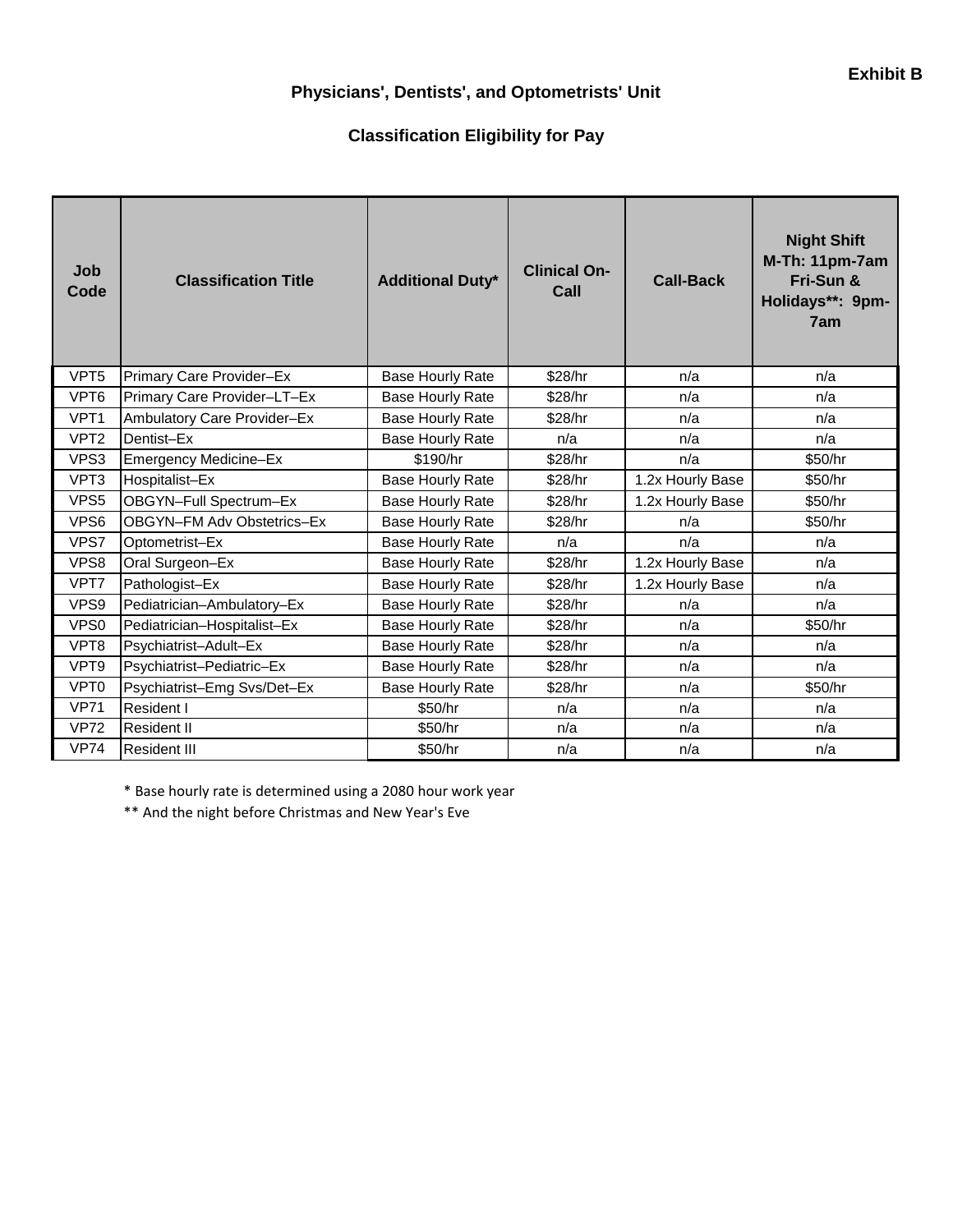**Exhibit C** 



April 10, 1997

**Human Resources** Department

**Administration Bldg.** 651 Pine Street, Third Floor Martinez, California 94553-1292 (510) 335-1764

Leslie T. Knight **Director of Human Resources** 

Stephen Daniels, MD., President Physicians' & Dentists' Organization of Contra Costa PO Box 1803 Martinez CA 94553

# RE: NOTIFICATION OF INVOLUNTARY PERMANENT CHANGE OF ASSIGNMENT

Dear Dr. Daniels:

This is to confirm tentative agreement reached by Contra Costa County and the Physicians' & Dentists' Organization of Contra Costa regarding notification of involuntary permanent change of assignment.

Except in cases of emergency, a twenty-eight (28) day notice will be provided to any bargaining unit member prior to any involuntary permanent change in work hours, type This provision shall not be applicable in disciplinary of work, or work location. situations.

If the above conforms with your understanding, please indicate agreement by affixing your signature in the space provided below.

Sincerely,

Kathy Itp **Labor Relations Manager** 

Confirmed:

Stephen Daniels, MD., President **PDOCC** 

Leslie Knight, Human Resources Director CC: William Walker, MD., Health Services Director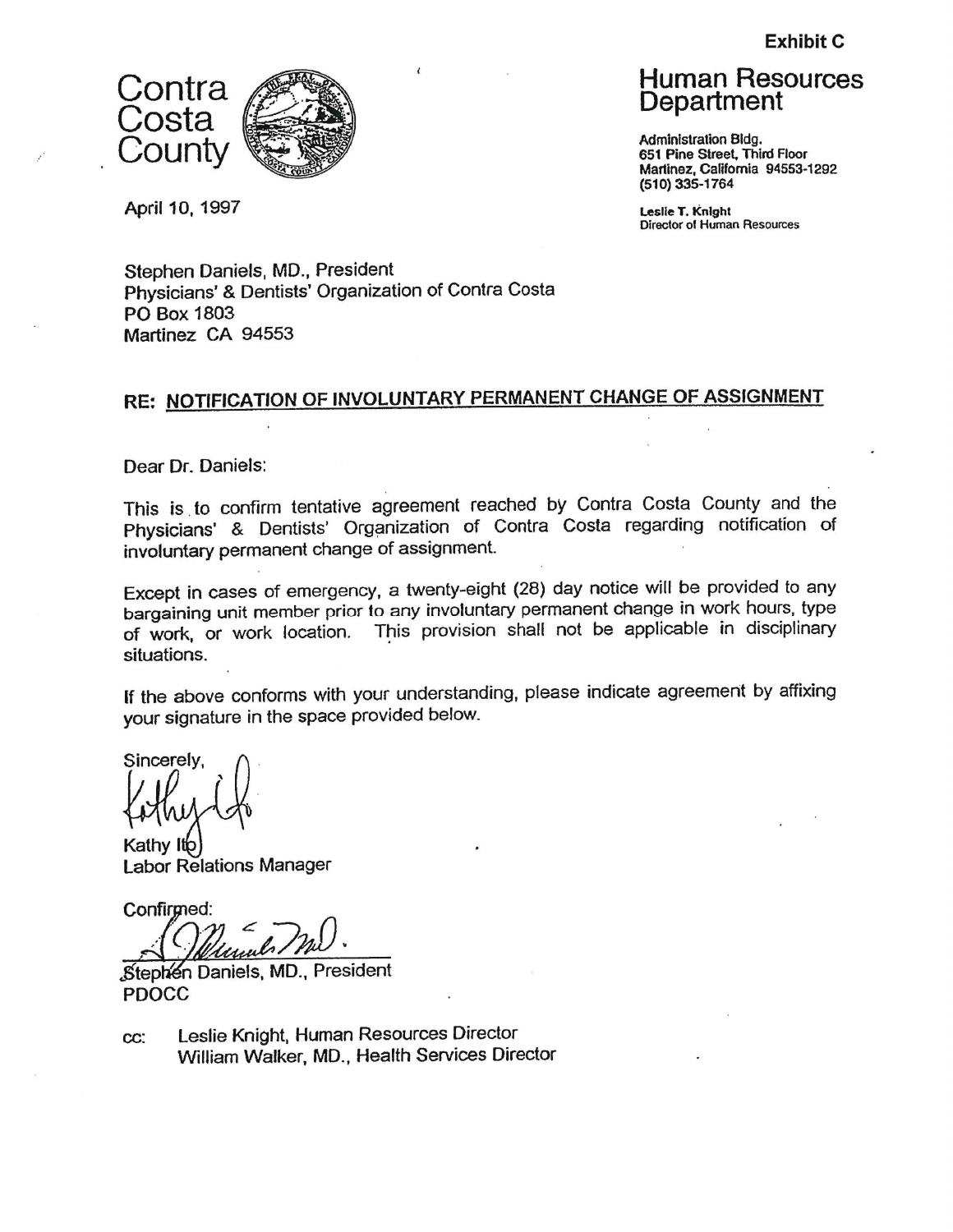# **MEDICAL INSURANCE**

#### **Co-Pays and Co-Insurance**

The medical plan co-pays and co-insurance are as follows:

| <b>CCHP A:</b>      | No charge                                                                                                                    |
|---------------------|------------------------------------------------------------------------------------------------------------------------------|
| <b>CCHP B:</b>      | No charge in Network                                                                                                         |
|                     | \$5 Office Visit in the CPN Network                                                                                          |
|                     | \$3 Preferred Generic RX                                                                                                     |
|                     | \$3 Preferred Brand RX                                                                                                       |
|                     | \$3 Non-Preferred Brand RX                                                                                                   |
| <b>KAISER A:</b>    | \$10 Office Visit                                                                                                            |
|                     | \$10 Generic RX                                                                                                              |
|                     | \$20 Brand RX                                                                                                                |
|                     | \$10 Emergency Room & Outpatient Surgery                                                                                     |
| <b>KAISER B:</b>    | \$500/\$1000 Member/Family Deductible                                                                                        |
|                     | \$20 Office Visit (not subject to deductible)                                                                                |
|                     | \$20 Urgent Care Copay (not subject to deductible)                                                                           |
|                     | \$10 Lab & X-ray Copay (not subject to deductible)                                                                           |
|                     | \$10 Preferred Generic RX                                                                                                    |
|                     | \$30 Preferred Brand RX                                                                                                      |
|                     | \$20 Non-Preferred Brand RX                                                                                                  |
|                     | 10% Co-Insurance for Inpatient Hospital, Outpatient Surgical                                                                 |
|                     | and Emergency Room (After Deductible)                                                                                        |
|                     | \$3000/\$6000 Member/Family Annual Out of Pocket Maximum                                                                     |
| <b>KAISER HDHP:</b> | \$1500 Deductible (Single Coverage)                                                                                          |
|                     | \$2600/first person, \$3000/full family Deductible (Family Coverage)                                                         |
|                     | 10% Office Visit/Urgent Care Co-insurance (After Deductible)                                                                 |
|                     | 10% Lab & X-Ray Co-insurance (After Deductible)                                                                              |
|                     | \$10 Generic Rx (After Deductible)                                                                                           |
|                     | \$30 Brand-Name Rx (After Deductible)                                                                                        |
|                     | 10% Inpatient Hospitalization Co-insurance (After Deductible)<br>10% ER & Outpatient Surgery Co-insurance (After Deductible) |
|                     | \$3000/\$6000 Member/Family Annual Out of Pocket Maximum                                                                     |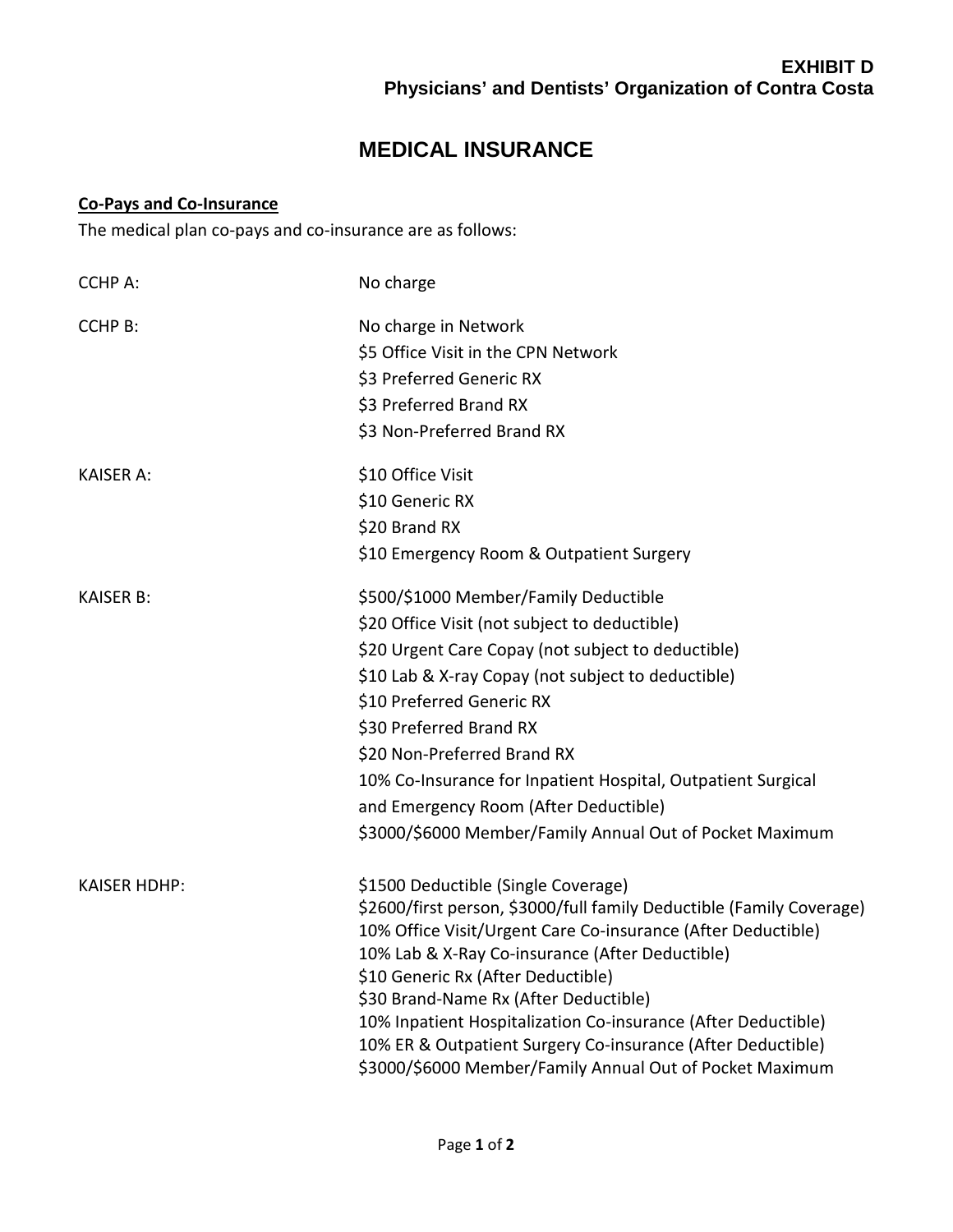# **EXHIBIT D Physicians' and Dentists' Organization of Contra Costa**

| <b>HEALTHNET HMO A:</b><br>(This plan will be eliminated in 2020)       | \$10 Office Visit<br>\$10 Generic RX<br>\$20 Formulary RX<br>\$35 Non-Formulary RX<br>\$25 Emergency Room                                                                                                                                                                                                   |
|-------------------------------------------------------------------------|-------------------------------------------------------------------------------------------------------------------------------------------------------------------------------------------------------------------------------------------------------------------------------------------------------------|
| <b>HEALTH NET HMO Plan B:</b><br>(This plan will be eliminated in 2020) | \$20 Office Visit<br>\$50 Urgent Care Visit<br>\$1000 Inpatient Hospital<br>\$500 Out-Patient Surgical<br>\$100 Emergency Room Co-pay<br>\$10 Preferred Generic RX<br>\$20 Non-Preferred Brand RX<br>\$35 Non-Preferred Brand or Generic RX<br>\$2000/\$6000 per Member/Family Annual Out of Pocket Maximum |
| <b>HEALTH NET SMARTCARE HMO A:</b><br>(New plan available in 2020)      | \$15 Office Visit<br>\$25 Urgent Care Visit<br>\$10 Preferred Generic RX<br>\$20 Preferred Brand RX<br>\$35 Non-Formulary RX<br>\$50 Emergency Room Co-pay<br>\$0 Inpatient Hospital                                                                                                                        |
| <b>HEALTH NET SMARTCARE HMO B:</b><br>(New plan available in 2020)      | \$30 Office Visit<br>\$10 Preferred Generic RX<br>\$30 Preferred Brand RX<br>\$50 Non-Formulary RX<br>\$100 Emergency Room<br>\$1,500 Inpatient Hospital                                                                                                                                                    |
| <b>HEALTH NET PPO A:</b>                                                | \$10 Office Visit in network<br>\$5 Generic RX<br>\$5 Formulary RX<br>No Non-formulary RX<br>\$10 Non-Preferred Brand or Generic RX<br>\$50 Emergency Room Deductible Plus 10%<br>10% Inpatient Hospital Co-Insurance                                                                                       |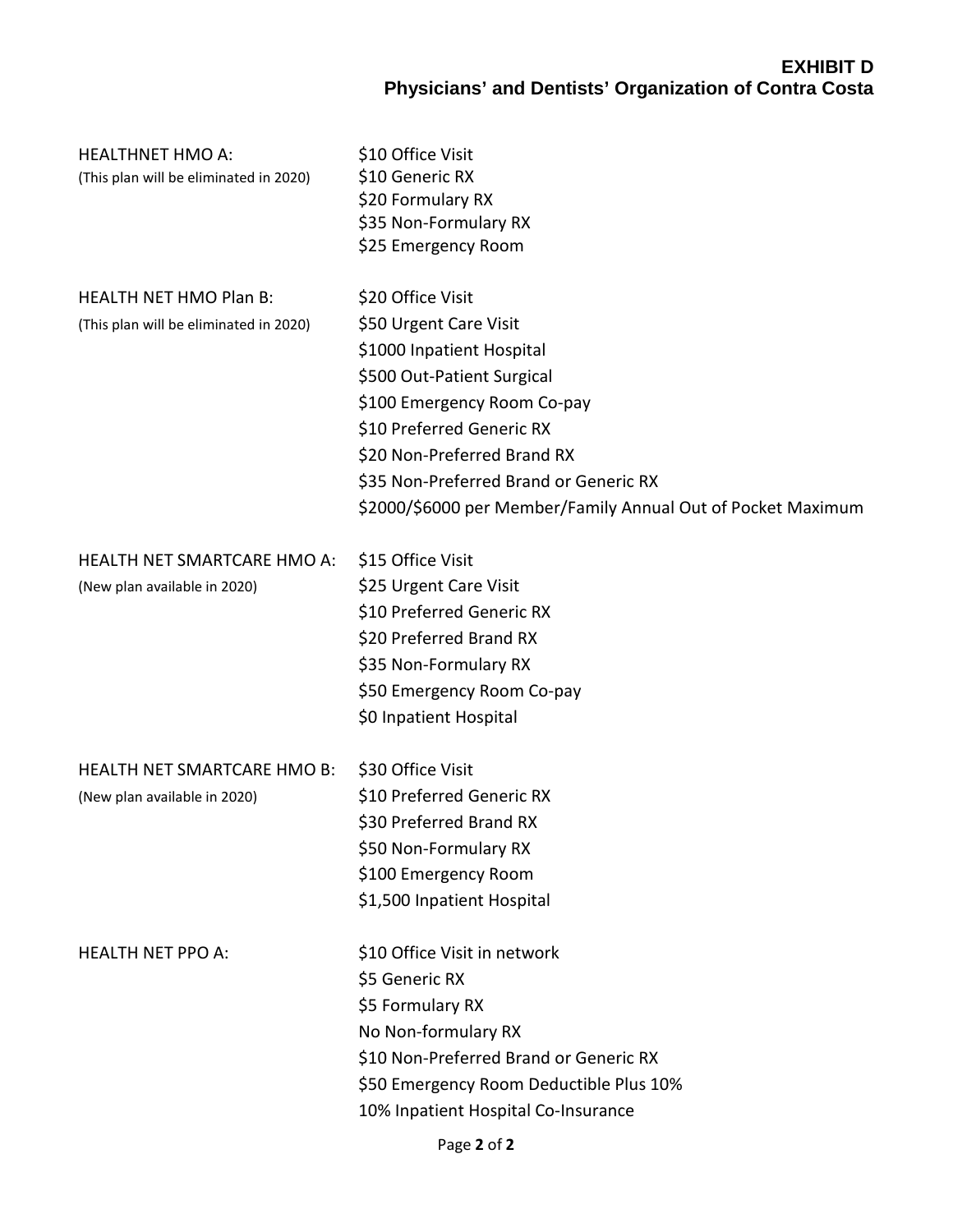#### PHYSICIANS' & DENTISTS' ORGANIZATION OF CONTRA COSTA

#### **SUBJECT INDEX**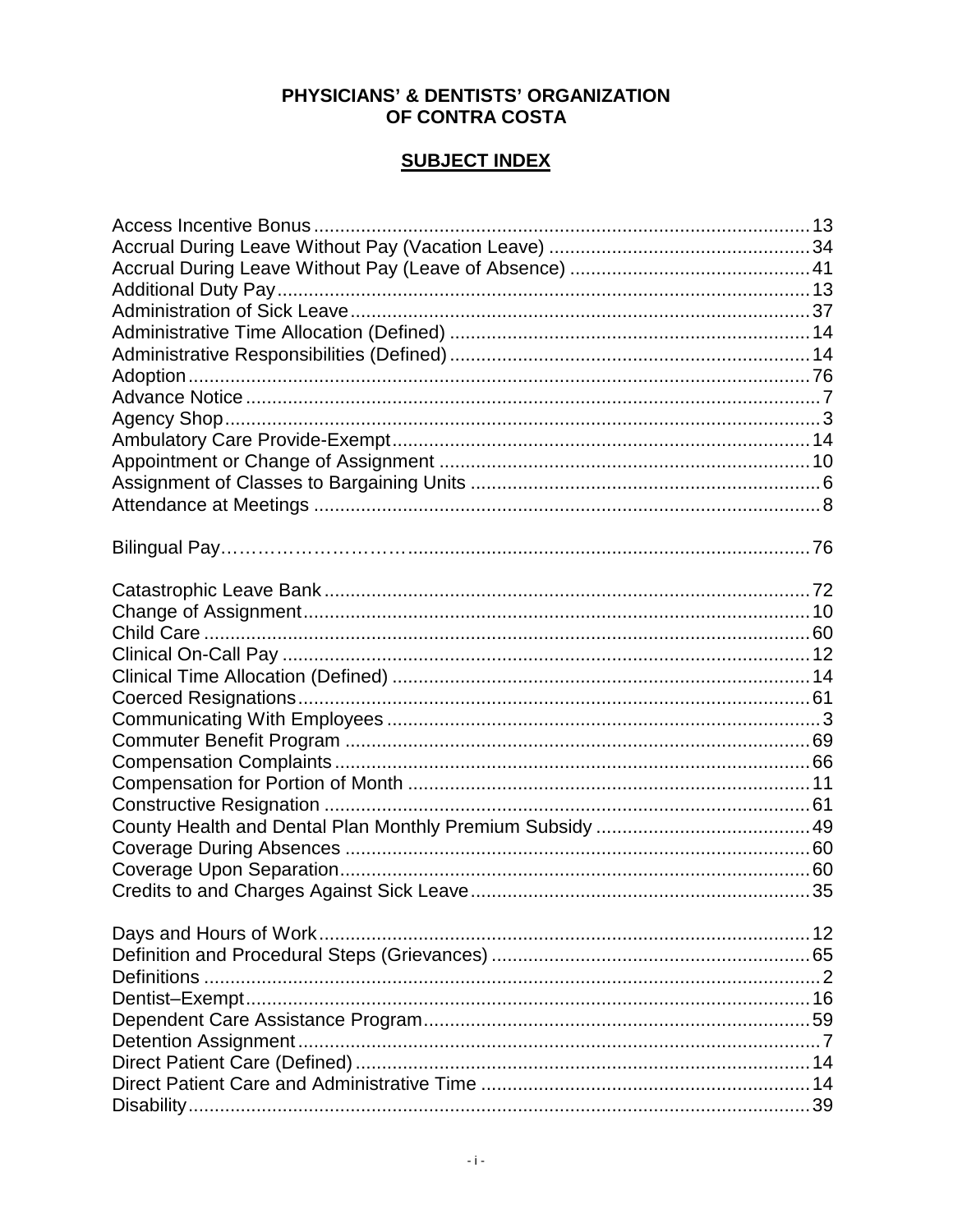| Holiday is NOT Worked and Holiday Falls on Scheduled Day Off31   |  |
|------------------------------------------------------------------|--|
| Holiday is NOT Worked and Holiday Falls on Scheduled Work Day 31 |  |
| Holiday is WORKED and Holiday Falls on Scheduled Day Off32       |  |
| Holiday is WORKED and Holiday Falls on Scheduled Work Day 32     |  |
|                                                                  |  |
|                                                                  |  |
|                                                                  |  |
|                                                                  |  |
|                                                                  |  |
|                                                                  |  |
|                                                                  |  |
|                                                                  |  |
|                                                                  |  |
|                                                                  |  |
|                                                                  |  |
|                                                                  |  |
|                                                                  |  |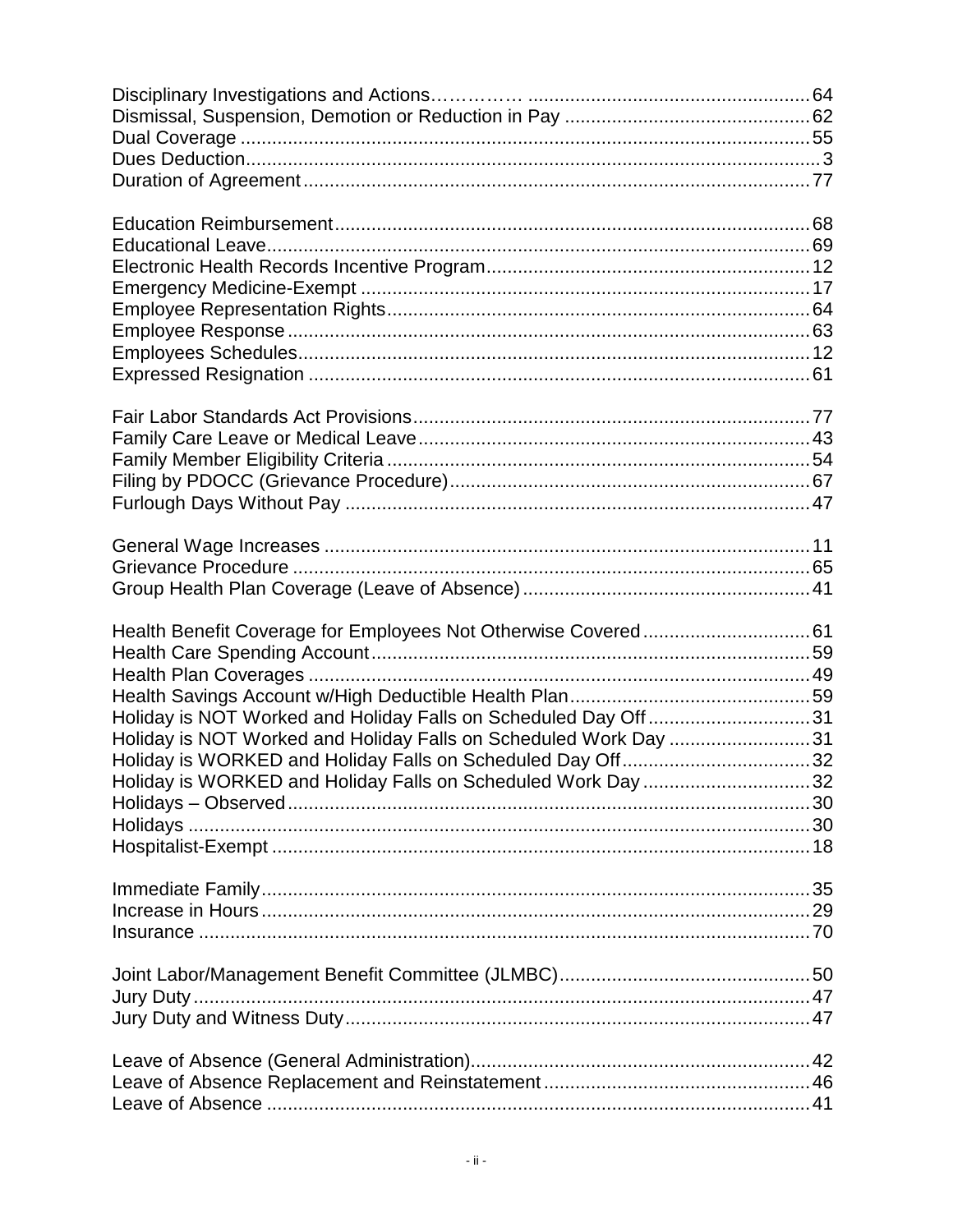| Length of Service Definition (For Service Awards and Accruals)71           |  |
|----------------------------------------------------------------------------|--|
|                                                                            |  |
|                                                                            |  |
|                                                                            |  |
|                                                                            |  |
|                                                                            |  |
| Medical Plan Cost Sharing w/Active Employees on or After 1/1/18 55         |  |
|                                                                            |  |
|                                                                            |  |
|                                                                            |  |
|                                                                            |  |
|                                                                            |  |
|                                                                            |  |
| Obstetrics & GYN-Family Medicine w/Focus in Advanced Obstetrics - Exempt20 |  |
|                                                                            |  |
|                                                                            |  |
|                                                                            |  |
|                                                                            |  |
|                                                                            |  |
|                                                                            |  |
|                                                                            |  |
|                                                                            |  |
|                                                                            |  |
|                                                                            |  |
|                                                                            |  |
|                                                                            |  |
|                                                                            |  |
|                                                                            |  |
|                                                                            |  |
|                                                                            |  |
|                                                                            |  |
|                                                                            |  |
|                                                                            |  |
|                                                                            |  |
|                                                                            |  |